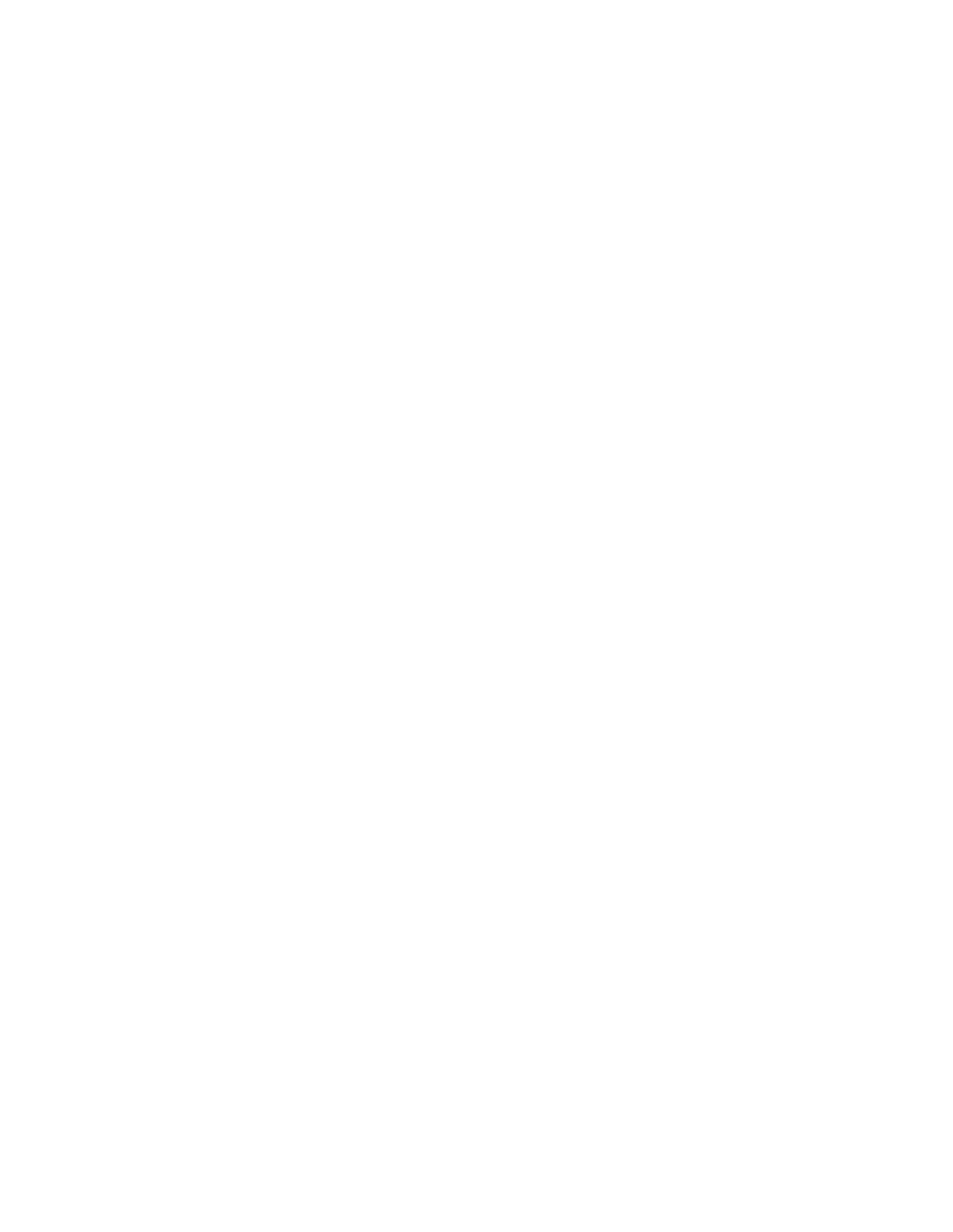### **JUDGES OF THE COURT**

# **Chief Judge**

Sri Srinivasan

#### **Circuit Judges**

Karen LeCraft Henderson Judith W. Rogers David S. Tatel Patricia A. Millett Cornelia T.L. Pillard Robert L. Wilkins Gregory G. Katsas Neomi Rao Justin R. Walker Ketanji Brown Jackson

#### **Senior Circuit Judges**

Harry T. Edwards Laurence H. Silberman Douglas H. Ginsburg David B. Sentelle A. Raymond Randolph

### **OFFICERS OF THE COURT**

# **Circuit Executive**

Elizabeth H. Paret

#### **Clerk**

Mark J. Langer

#### **Circuit Librarian**

Patricia Michalowskij

**Judges and Officers of the Court**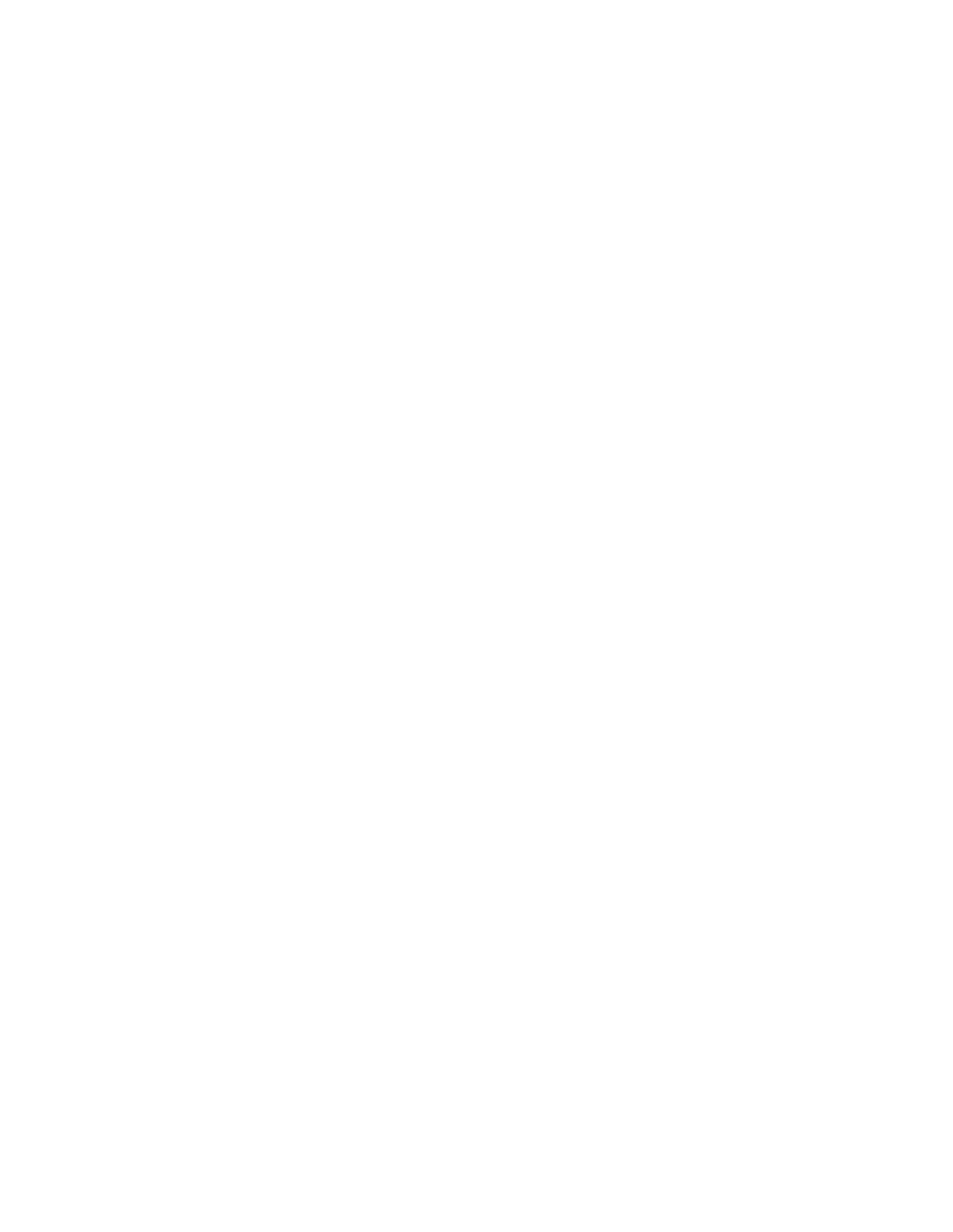# **CONTACT INFORMATION**

|                                    | Room | Telephone             |
|------------------------------------|------|-----------------------|
| Clerk's Office General Information | 5205 | 202-216-7000          |
| Clerk                              | 5509 | 202-216-7300          |
| Circuit Executive                  | 4712 | 202-216-7340          |
| Legal Division                     | 3529 | 202-216-7500          |
| Circuit Librarian                  | 3205 | 202-216-7400          |
| PACER Service Center*              |      | 1-800-676-6856        |
| Court Internet Web Site            |      | www.cadc.uscourts.gov |

<sup>\*</sup> There is a per-page fee for accessing docket sheets, orders, and judgments from the PACER Service Center. To set up an account and obtain a user identification number, interested parties may call the PACER Service Center at 1-800-676-6856.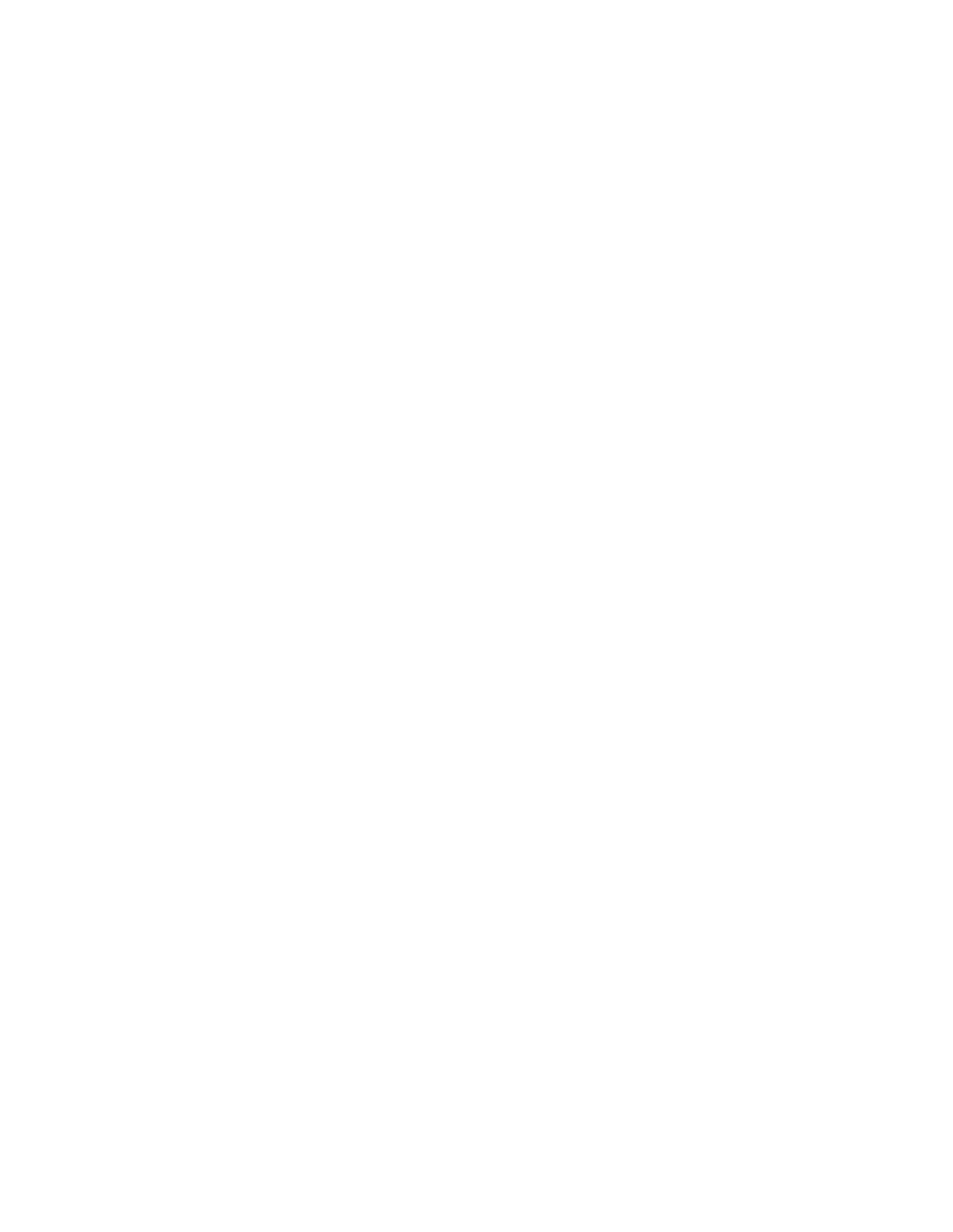### **FEDERAL RULES OF APPELLATE PROCEDURE AND CORRESPONDING CIRCUIT RULES OF THE DISTRICT OF COLUMBIA CIRCUIT**

**Federal Rules Adopted Effective July 1, 1968, As Amended Through December 1, 2021**

**Circuit Rules Effective January 1, 1994, As Amended Through December 1, 2020**

## **TABLE OF CONTENTS**

## **TITLE I. APPLICABILITY OF RULES**

- 1. [Scope of Rules; Definition; Title](#page-20-0)
	- (a) [Scope of Rules.](#page-20-1)
	- (b) [Definition.](#page-20-2)
	- (c) [Title.](#page-20-3)
- 2. [Suspension of Rules](#page-22-0)

### **TITLE II. APPEAL FROM A JUDGMENT OR ORDER OF A DISTRICT COURT**

- 3. [Appeal as of Right—How Taken](#page-24-0)
	- (a) [Filing the Notice of Appeal.](#page-24-1)
	- (b) [Joint or Consolidated Appeals.](#page-24-2)
	- (c) [Contents of the Notice of Appeal.](#page-24-3)
	- (d) [Serving the Notice of Appeal.](#page-25-0)
	- (e) [Payment of Fees.](#page-25-1)
- 3.1. [Appeal from a Judgment of a Magistrate Judge in a Civil Case](#page-26-0)
- 4. [Appeal as of Right—When Taken](#page-28-0)
	- (a) [Appeal in a Civil Case.](#page-28-1)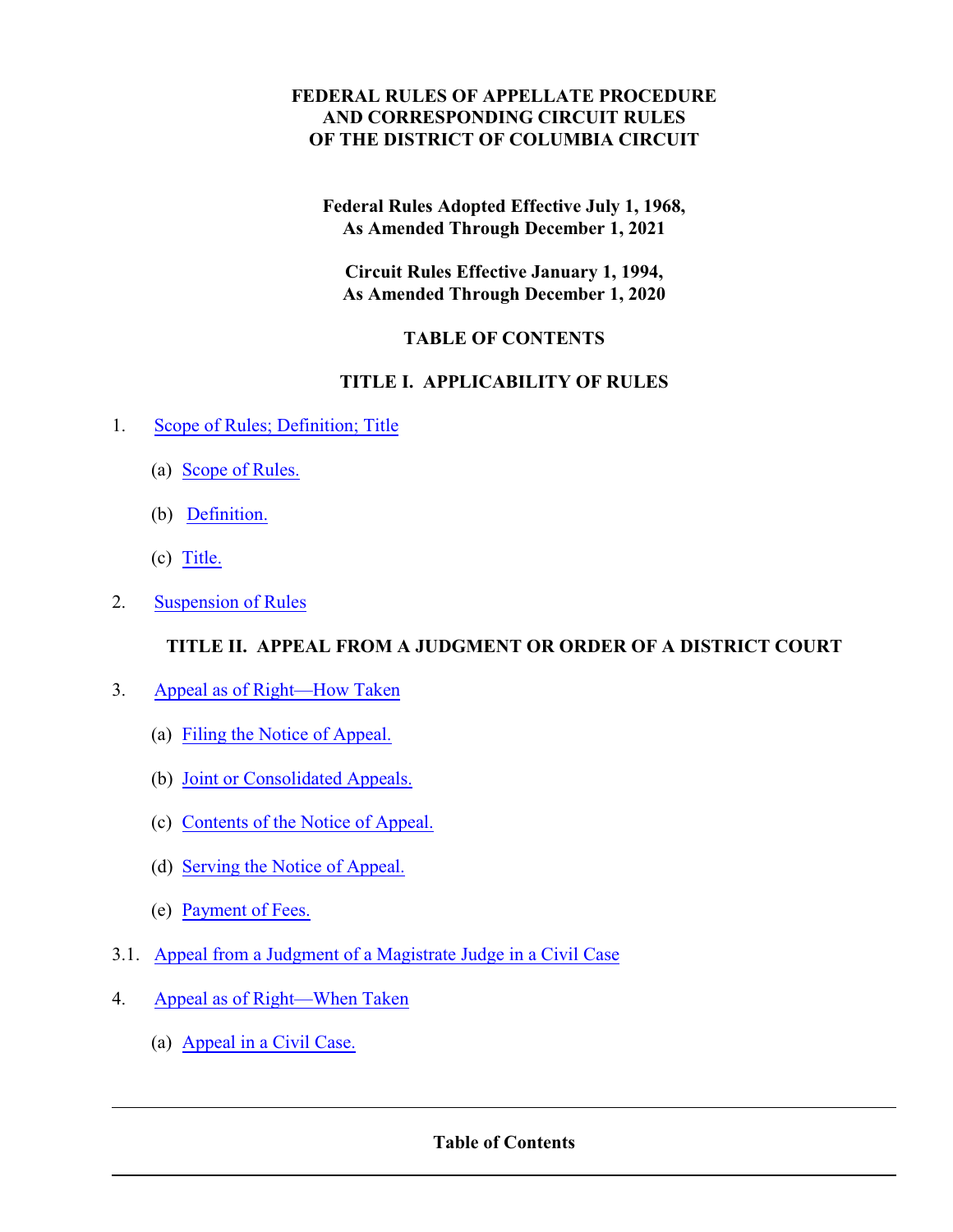- (b) [Appeal in a Criminal Case.](#page-30-0)
- (c) [Appeal by an Inmate Confined in an Institution.](#page-31-0)
- (d) [Mistaken Filing in the Court of Appeals.](#page-32-0)
- 5. [Appeal by Permission](#page-34-0)
	- (a) [Petition for Permission to Appeal.](#page-34-1)
	- (b) [Contents of the Petition; Answer or Cross-Petition; Oral Argument.](#page-34-2)
	- (c) [Form of Papers; Number of Copies; Length Limits.](#page-34-3)
	- (d) [Grant of Permission; Fees; Cost Bond; Filing the Record.](#page-35-0)
- 5.1. Appeal by Leave under 28 U.S.C.  $\S 636(c)(5)$
- 6. [Appeal in a Bankruptcy Case](#page-36-0)
	- (a) [Appeal from a Judgment, Order, or Decree of a District Court Exercising Original Jurisdiction](#page-36-1)  [in a Bankruptcy Case.](#page-36-1)
	- (b) [Appeal from a Judgment, Order, or Decree of a District Court or Bankruptcy Appellate Panel](#page-36-2)  [Exercising Appellate Jurisdiction in a Bankruptcy Case.](#page-36-2)
	- (c) [Direct Review by Permission Under 28 U.S.C. § 158\(d\)\(2\).](#page-37-0)
- 7. [Bond for Costs on Appeal in a Civil Case](#page-40-0)
- 8. [Stay or Injunction Pending Appeal](#page-42-0)
	- (a) [Motion for Stay.](#page-42-1)
	- (b) [Proceeding Against a Security Provider.](#page-42-2)
	- (c) [Stay in a Criminal Case.](#page-43-0)
- 9. [Release in a Criminal Case](#page-46-0)
	- (a) [Release Before Judgment of Conviction.](#page-46-1)
	- (b) [Release After Judgment of Conviction.](#page-46-2)
	- (c) [Criteria for Release.](#page-46-3)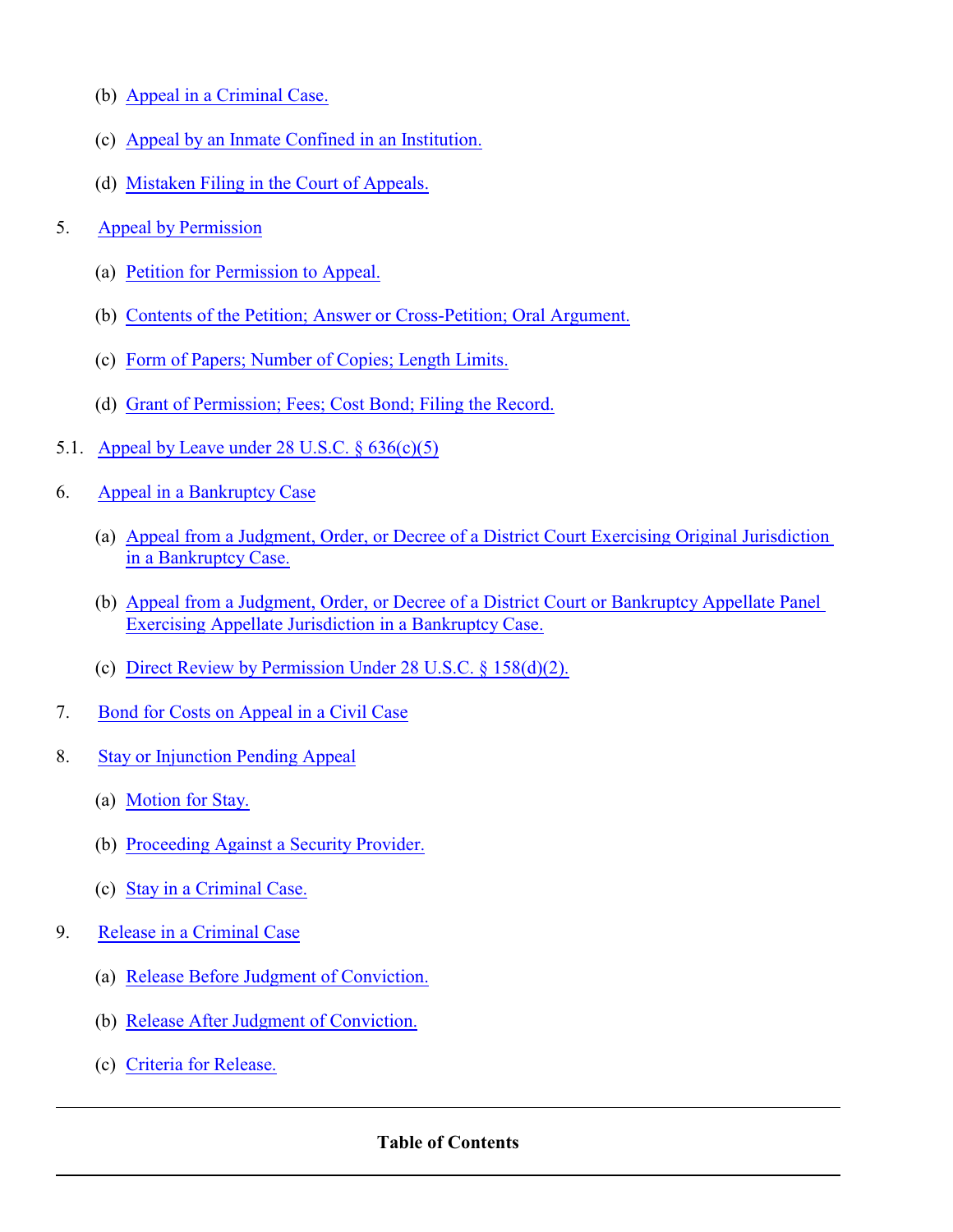### 10. [The Record on Appeal](#page-48-0)

- (a) [Composition of the Record on Appeal.](#page-48-1)
- (b) [The Transcript of Proceedings.](#page-48-2)
- (c) [Statement of the Evidence When the Proceedings Were Not Recorded or When a Transcript Is](#page-49-0)  [Unavailable.](#page-49-0)
- (d) [Agreed Statement as the Record on Appeal.](#page-49-1)
- (e) [Correction or Modification of the Record.](#page-49-2)
- 11. [Forwarding the Record](#page-52-0)
	- (a) [Appellant's Duty.](#page-52-1)
	- (b) [Duties of Reporter and District Clerk.](#page-52-2)
	- (c) [Retaining the Record Temporarily in the District Court for Use in Preparing the Appeal.](#page-52-3)
	- (d) [\[Abrogated.\]](#page-52-4)
	- (e) [Retaining the Record by Court Order.](#page-52-5)
	- (f) [Retaining Parts of the Record in the District Court by Stipulation of the Parties.](#page-53-0)
	- (g) [Record for a Preliminary Motion in the Court of Appeals.](#page-53-1)
- 12. [Docketing the Appeal; Filing a Representation Statement; Filing the Record](#page-54-0)
	- (a) [Docketing the Appeal.](#page-54-1)
	- (b) [Filing a Representation Statement.](#page-54-2)
	- (c) [Filing the Record, Partial Record, or Certificate.](#page-54-3)
- 12.1 [Remand After an Indicative Ruling by the District Court on a Motion for Relief that Is Barred by a](#page-56-0)  [Pending Appeal](#page-56-0)
	- (a) [Notice to the Court of Appeals.](#page-56-1)
	- (b) [Remand After an Indicative Ruling.](#page-56-0)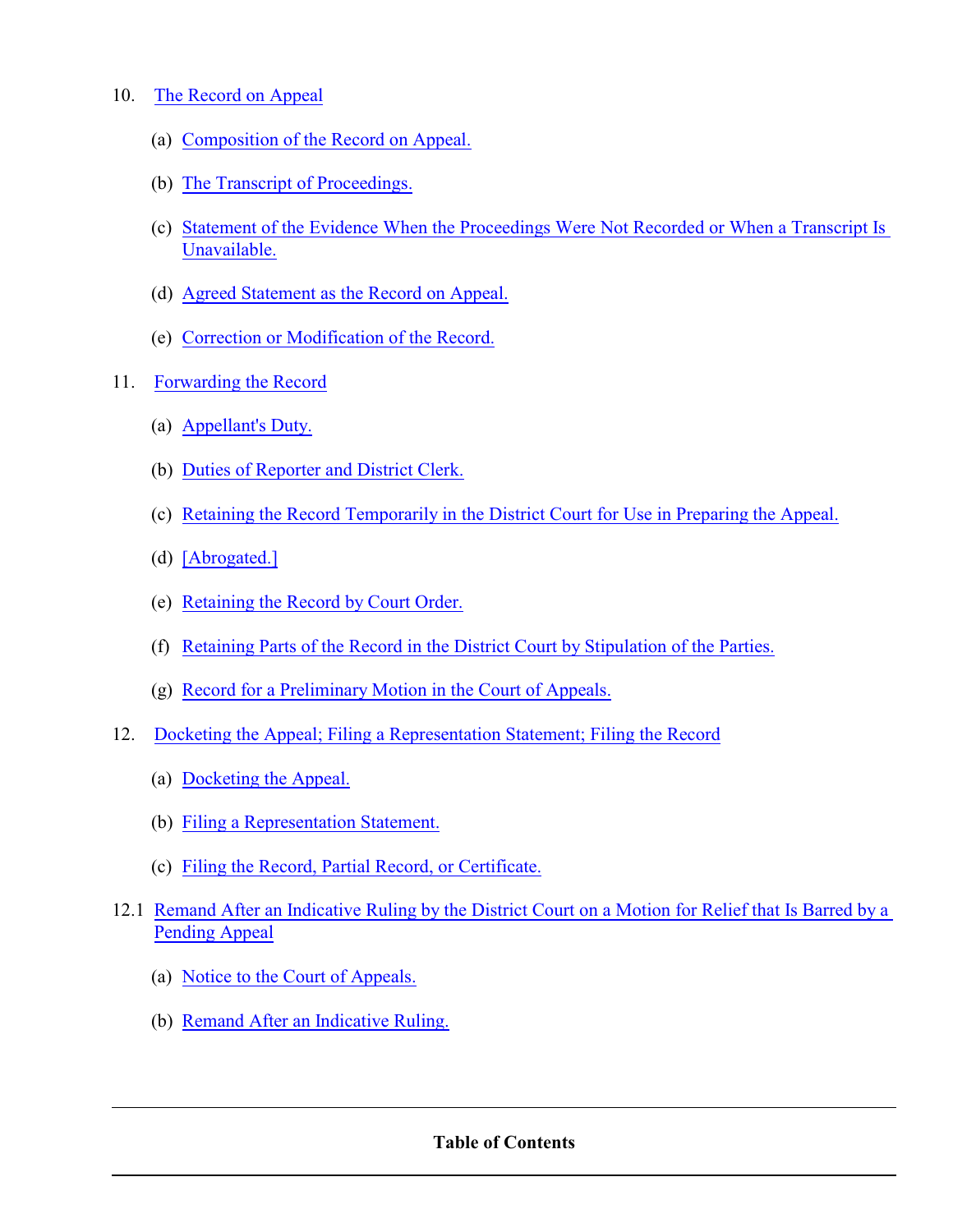# **TITLE III. REVIEW OF A DECISION OF THE UNITED STATES TAX COURT**

- 13. [Appeals from the Tax Court](#page-58-0)
	- (a) [Appeal as of Right.](#page-58-1)
	- (b) [Appeal by Permission.](#page-58-2)
- 14. [Applicability of Other Rules to Appeals from the Tax Court](#page-60-0)

### **TITLE IV. REVIEW OR ENFORCEMENT OF AN ORDER OF AN ADMINISTRATIVE AGENCY, BOARD, COMMISSION, OR OFFICER**

- 15. [Review or Enforcement of an Agency Order—How Obtained; Intervention](#page-62-0)
	- (a) [Petition for Review; Joint Petition.](#page-62-1)
	- (b) [Application or Cross-Application to Enforce an Order; Answer; Default.](#page-62-2)
	- (c) [Service of the Petition or Application.](#page-62-3)
	- (d) [Intervention.](#page-63-0)
	- (e) [Payment of Fees.](#page-63-1)
- 15.1. [Briefs and Oral Argument in a National Labor Relations Board Proceeding](#page-66-0)
- 16. [The Record on Review or Enforcement](#page-68-0)
	- (a) [Composition of the Record.](#page-68-1)
	- (b) [Omissions from or Misstatements in the Record.](#page-68-2)
- 17. [Filing the Record](#page-70-0)
	- (a) [Agency to File; Time for Filing; Notice of Filing.](#page-70-1)
	- (b) [Filing—What Constitutes.](#page-70-2)
- 18. [Stay Pending Review](#page-72-0)
	- (a) [Motion for a Stay.](#page-72-1)
	- (b) [Bond.](#page-72-2)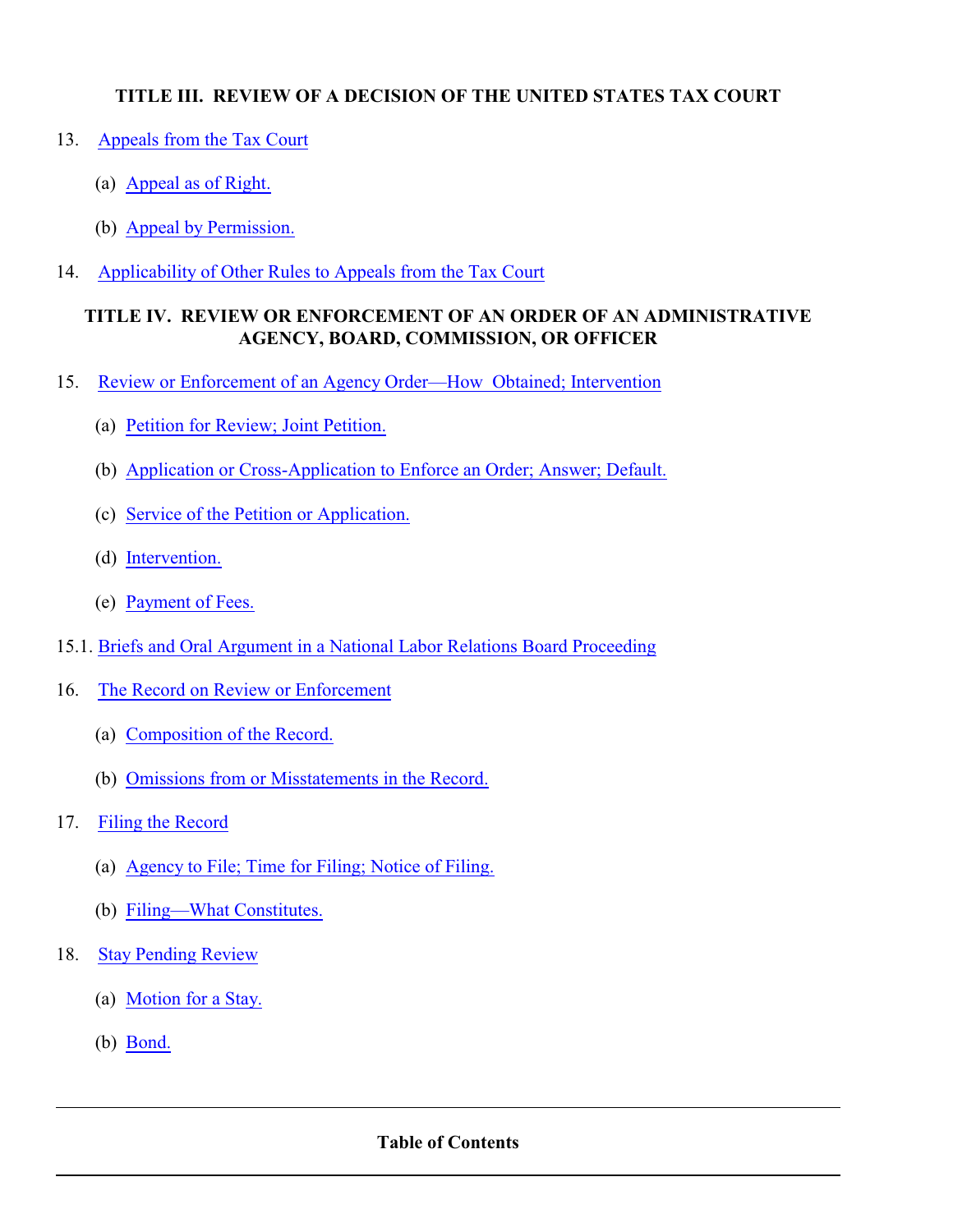- 19. [Settlement of a Judgment Enforcing an Agency Order in Part](#page-74-0)
- 20. [Applicability of Rules to the Review or Enforcement of an Agency Order](#page-76-0)

# **TITLE V. EXTRAORDINARY WRITS**

- 21. [Writs of Mandamus and Prohibition, and Other Extraordinary Writs](#page-78-0)
	- (a) [Mandamus or Prohibition to a Court: Petition, Filing, Service, and Docketing.](#page-78-1)
	- (b) [Denial; Order Directing Answer; Briefs; Precedence.](#page-78-2)
	- (c) [Other Extraordinary Writs.](#page-79-0)
	- (d) [Form of Papers; Number of Copies; Length Limits.](#page-79-1)

## **TITLE VI. HABEAS CORPUS; PROCEEDINGS IN FORMA PAUPERIS**

- 22. [Habeas Corpus and Section 2255 Proceedings](#page-80-0)
	- (a) [Application for the Original Writ.](#page-80-1)
	- (b) [Certificate of Appealability.](#page-80-2)
- 23. [Custody or Release of a Prisoner in a Habeas Corpus Proceeding](#page-82-0)
	- (a) [Transfer of Custody Pending Review.](#page-82-1)
	- (b) [Detention or Release Pending Review of Decision Not to Release.](#page-82-2)
	- (c) [Release Pending Review of Decision Ordering Release.](#page-82-3)
	- (d) [Modification of the Initial Order on Custody.](#page-82-4)
- 24. [Proceeding in Forma Pauperis](#page-84-0)
	- (a) [Leave to Proceed in Forma Pauperis.](#page-84-1)
	- (b) [Leave to Proceed in Forma Pauperis on Appeal from the United States Tax Court or on Appeal](#page-85-0) [or Review of an Administrative-Agency Proceeding.](#page-85-0)
	- (c) [Leave to Use Original Record.](#page-85-1)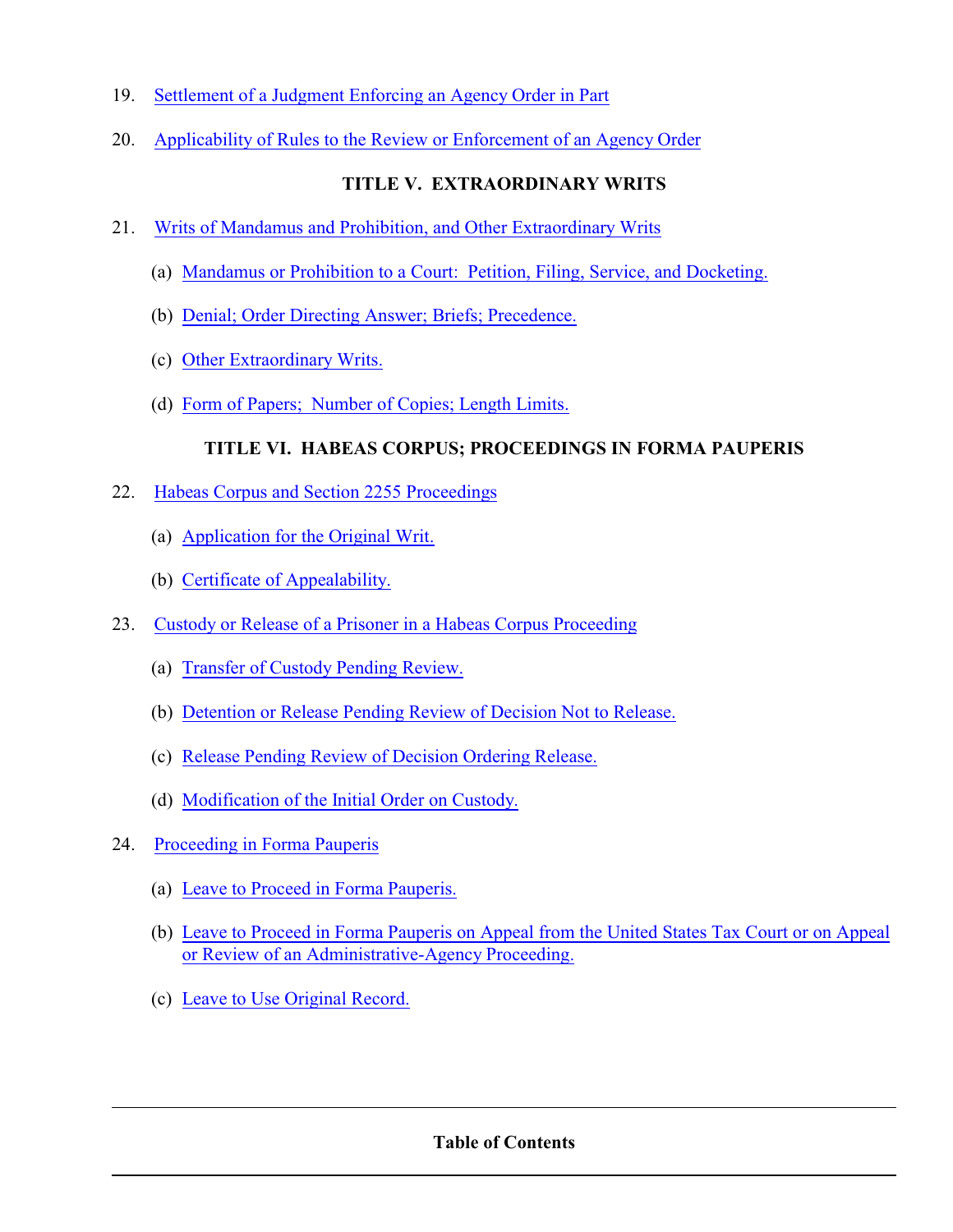#### **TITLE VII. GENERAL PROVISIONS**

- 25. [Filing and Service](#page-86-0)
	- (a) [Filing.](#page-86-1)
	- (b) [Service of All Papers Required.](#page-87-0)
	- (c) [Manner of Service.](#page-87-1)
	- (d) [Proof of Service.](#page-88-0)
	- (e) [Number of Copies.](#page-88-1)
- 26. [Computing and Extending Time](#page-92-0)
	- (a) [Computing Time.](#page-92-1)
	- (b) [Extending Time.](#page-93-0)
	- (c) [Additional Time After Certain Kinds of Service.](#page-93-1)
- 26.1. [Disclosure Statement](#page-96-0)
	- (a) [Nongovernmental Corporations.](#page-96-1)
	- (b) [Organizational Victims in Criminal Cases.](#page-96-2)
	- (c) [Bankruptcy Cases.](#page-96-3)
	- (d) [Time for Filing; Supplemental Filing.](#page-96-4)
	- (e) [Number of Copies.](#page-96-5)
- 27. [Motions](#page-98-0)
	- (a) [In General.](#page-98-1)
	- (b) [Disposition of a Motion for a Procedural Order.](#page-98-2)
	- (c) [Power of a Single Judge to Entertain a Motion.](#page-99-0)
	- (d) [Form of Papers; Length Limits; Number of Copies.](#page-99-1)
	- (e) [Oral Argument.](#page-100-0)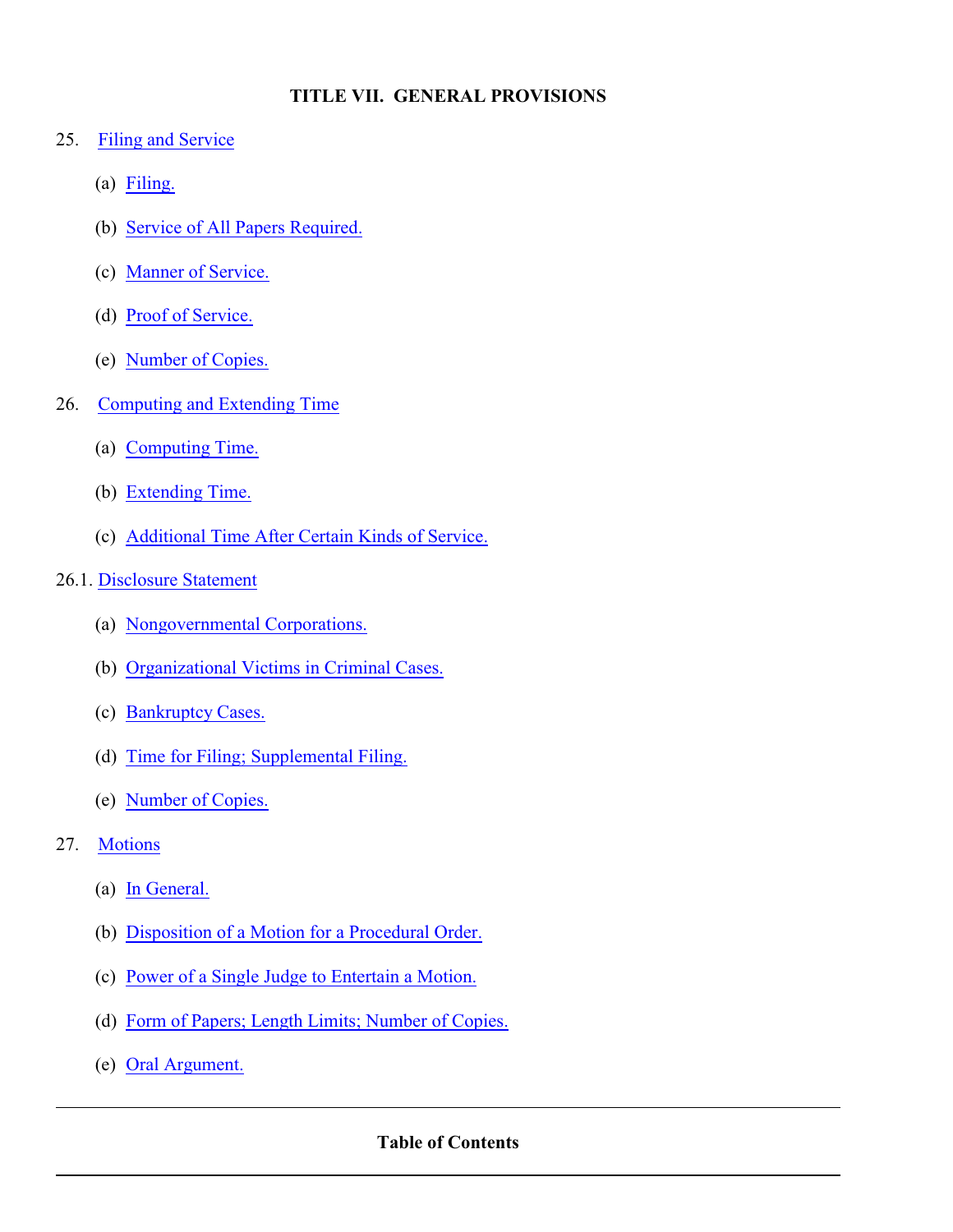### 28. [Briefs](#page-104-0)

- (a) [Appellant's Brief.](#page-104-1)
- (b) [Appellee's Brief.](#page-105-0)
- (c) [Reply Brief.](#page-105-1)
- (d) [References to Parties.](#page-105-2)
- (e) [References to the Record.](#page-105-3)
- (f) [Reproduction of Statutes, Rules, Regulations, etc.](#page-105-4)
- (g) [\[Reserved.\]](#page-105-5)
- (h) [\[Reserved.\]](#page-105-6)
- (i) [Briefs in a Case Involving Multiple Appellants or Appellees.](#page-106-0)
- (j) [Citation of Supplemental Authorities.](#page-106-1)

### 28.1. [Cross-Appeals](#page-110-0)

- (a) [Applicability.](#page-110-1)
- (b) [Designation of Appellant.](#page-110-2)
- (c) [Briefs.](#page-110-3)
- (d) [Cover.](#page-110-4)
- (e) [Length.](#page-111-0)
- (f) [Time to Serve and File a Brief.](#page-111-1)
- 29. [Brief of an Amicus Curiae](#page-114-0)
	- (a) [During Initial Consideration of a Case on the Merits.](#page-114-1)
	- (b) [During Consideration of Whether to Grant Rehearing.](#page-115-0)
- 30. [Appendix to the Briefs](#page-118-0)
	- (a) [Appellant's Responsibility.](#page-118-1)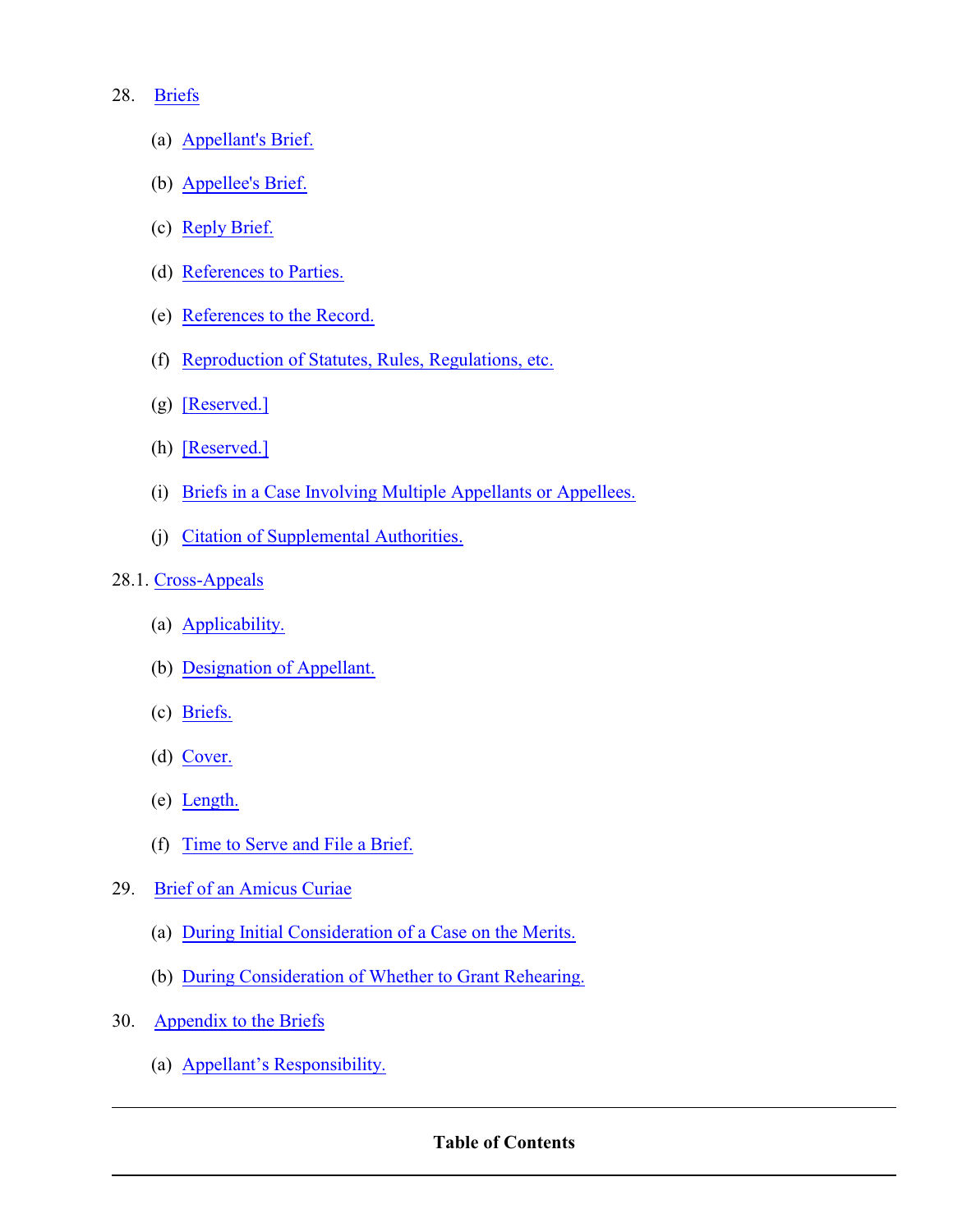- (b) [All Parties' Responsibilities.](#page-118-2)
- (c) [Deferred Appendix.](#page-119-0)
- (d) [Format of the Appendix.](#page-119-1)
- (e) [Reproduction of Exhibits.](#page-119-2)
- (f) [Appeal on the Original Record Without an Appendix.](#page-119-3)
- 31. [Serving and Filing Briefs](#page-122-0)
	- (a) [Time to Serve and File a Brief.](#page-122-1)
	- (b) [Number of Copies.](#page-122-2)
	- (c) [Consequence of Failure to File.](#page-122-3)
- 32. [Form of Briefs, Appendices, and Other Papers](#page-124-0)
	- (a) [Form of a Brief.](#page-124-1)
	- (b) [Form of an Appendix.](#page-125-0)
	- (c) [Form of Other Papers.](#page-125-1)
	- (d) [Signature.](#page-125-2)
	- (e) [Local Variation.](#page-126-0)
	- (f) [Items Excluded from Length.](#page-126-1)
	- (g) [Certificate of Compliance.](#page-126-2)
- 32.1. [Citing Judicial Dispositions](#page-130-0)
	- (a) [Citation Permitted.](#page-130-1)
	- (b) [Copies Required.](#page-130-2)
- 33. [Appeal Conferences](#page-132-0)
- 34. [Oral Argument](#page-134-0)
	- (a) [In General.](#page-134-1)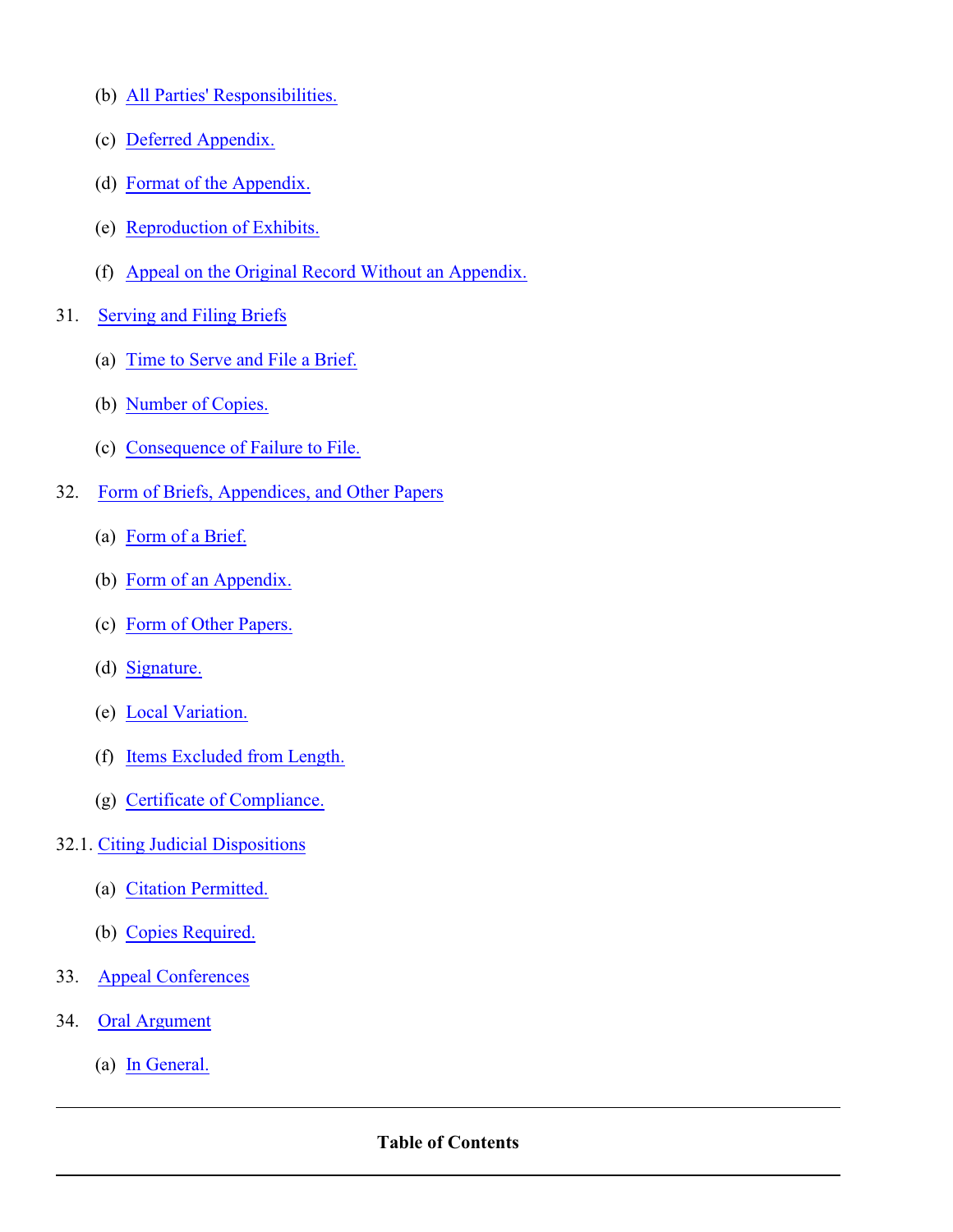- (b) [Notice of Argument; Postponement.](#page-134-2)
- (c) [Order and Contents of Argument.](#page-134-3)
- (d) [Cross-Appeals and Separate Appeals.](#page-134-4)
- (e) [Nonappearance of a Party.](#page-134-5)
- (f) [Submission on Briefs.](#page-134-6)
- (g) [Use of Physical Exhibits at Argument; Removal.](#page-134-7)
- 35. [En Banc Determination](#page-138-0)
	- (a) [When Hearing or Rehearing En Banc May Be Ordered.](#page-138-1)
	- (b) [Petition for Hearing or Rehearing En Banc.](#page-138-2)
	- (c) [Time for Petition for Hearing or Rehearing En Banc.](#page-138-3)
	- (d) [Number of Copies.](#page-138-4)
	- (e) [Response.](#page-138-5)
	- (f) [Call for a Vote.](#page-139-0)
- 36. [Entry of Judgment; Notice](#page-140-0)
	- (a) [Entry.](#page-140-1)
	- (b) [Notice.](#page-140-2)
- 37. [Interest on Judgment](#page-142-0)
	- (a) [When the Court Affirms.](#page-142-1)
	- (b) [When the Court Reverses.](#page-142-2)
- 38. [Frivolous Appeal—Damages and Costs](#page-144-0)
- 39. [Costs](#page-146-0)
	- (a) [Against Whom Assessed.](#page-146-1)
	- (b) [Costs For and Against the United States.](#page-146-2)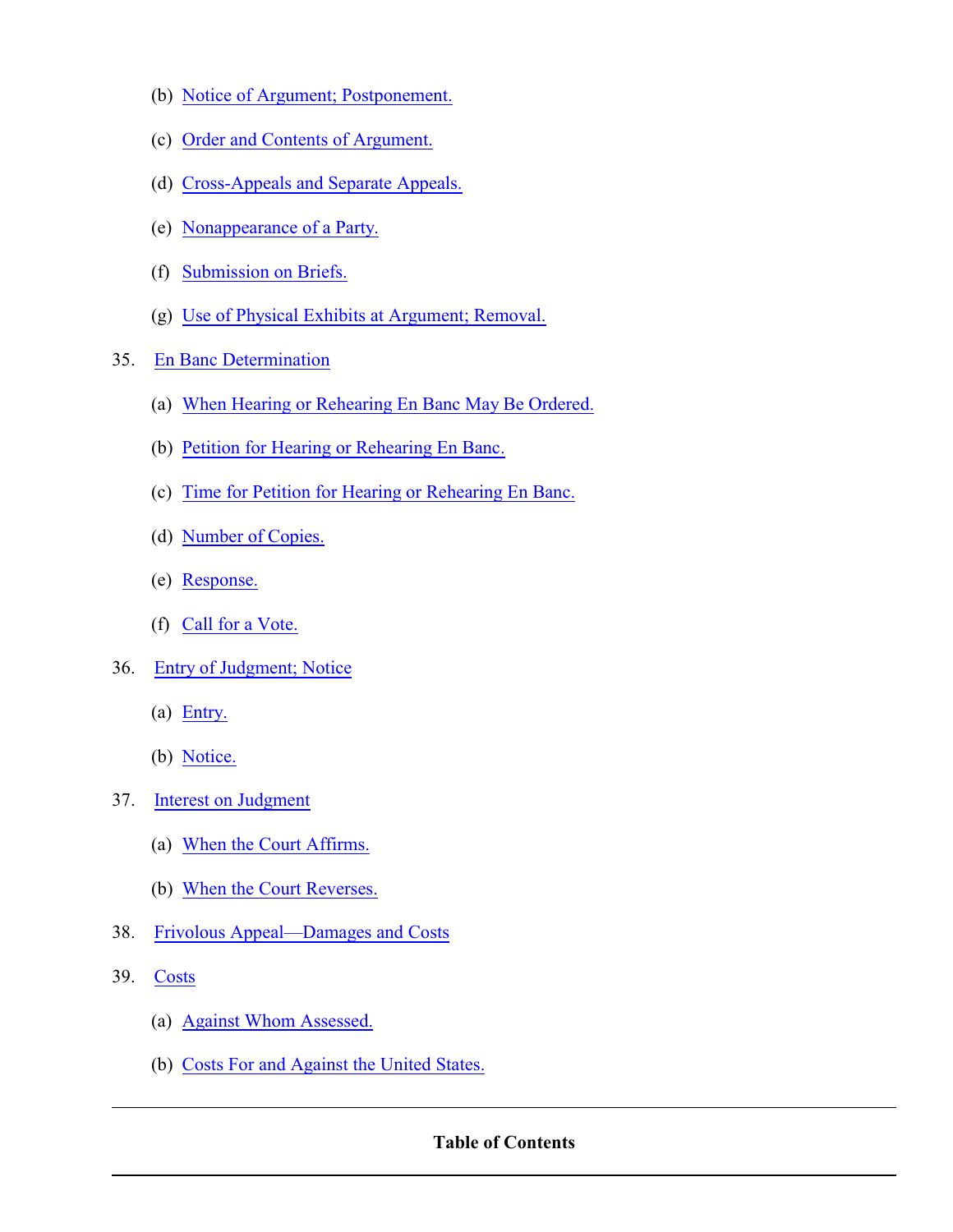- (c) [Costs of Copies.](#page-146-3)
- (d) [Bill of Costs: Objections; Insertion in Mandate.](#page-146-4)
- (e) [Costs on Appeal Taxable in the District Court.](#page-146-5)
- 40. [Petition for Panel Rehearing](#page-148-0)
	- (a) [Time to File; Contents; Response; Action by the Court if Granted.](#page-148-1)
	- (b) [Form of Petition; Length.](#page-148-2)
- 41. [Mandate: Contents; Issuance and Effective Date; Stay](#page-150-0)
	- (a) [Contents.](#page-150-1)
	- (b) [When Issued.](#page-150-2)
	- (c) [Effective Date.](#page-150-3)
	- (d) [Staying the Mandate Pending a Petition for Certiorari.](#page-150-4)
- 42. [Voluntary Dismissal](#page-152-0)
	- (a) [Dismissal in the District Court.](#page-152-1)
	- (b) [Dismissal in the Court of Appeals.](#page-152-2)
- 43. [Substitution of Parties](#page-154-0)
	- (a) [Death of a Party.](#page-154-1)
	- (b) [Substitution for a Reason Other Than Death.](#page-154-2)
	- (c) [Public Officer: Identification; Substitution.](#page-154-3)
- 44. [Case Involving a Constitutional Question When the United States or the Relevant State is Not a](#page-156-0)  [Party](#page-156-0)
	- (a) [Constitutional Challenge to Federal Statute.](#page-156-1)
	- (b) [Constitutional Challenge to State Statute.](#page-156-2)
- 45. [Clerk's Duties](#page-158-0)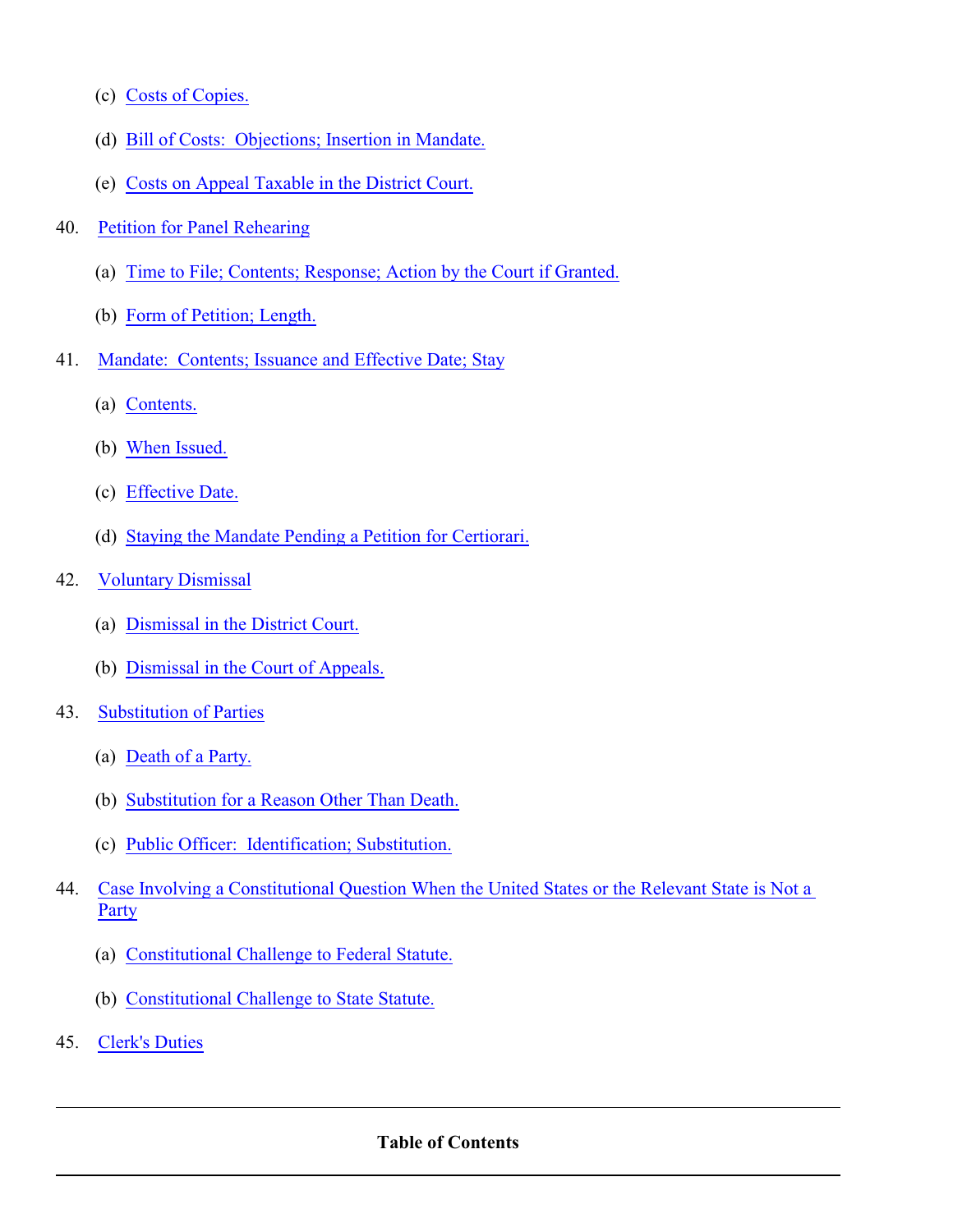- (a) [General Provisions.](#page-158-1)
- (b) [Records.](#page-158-2)
- (c) [Notice of an Order or Judgment.](#page-158-3)
- (d) [Custody of Records and Papers.](#page-158-4)

# 46. [Attorneys](#page-162-0)

- (a) [Admission to the Bar.](#page-162-1)
- (b) [Suspension or Disbarment.](#page-162-2)
- (c) [Discipline.](#page-162-3)
- 47. [Local Rules by Courts of Appeals](#page-166-0)
	- (a) [Local Rules.](#page-166-1)
	- (b) [Procedure When There Is No Controlling Law.](#page-166-2)

# **CIRCUIT RULES FOR WHICH THERE IS NO CORRESPONDING FEDERAL RULE**

- 47.1 [Matters Under Seal](#page-168-0)
	- (a) [Case with Record Under Seal.](#page-168-1)
	- (b) [Agreement to Unseal.](#page-168-2)
	- (c) [Motion to Unseal.](#page-168-3)
	- (d) [Briefs Containing Material Under Seal.](#page-168-4)
	- (e) [Appendices Containing Matters Under Seal.](#page-169-0)
	- (f) [Disposal of Sealed Records.](#page-169-1)
- 47.2 [Appeal Expedited by Statute; Habeas Corpus Proceeding; Sentencing Appeal](#page-170-0)
	- (a) [Appeal Expedited by Statute and Habeas Corpus Proceeding.](#page-170-1)
	- (b) [Sentencing Appeal Pursuant to 18 U.S.C. § 3742.](#page-170-2)
- 47.3 [Judicial Conference](#page-171-0)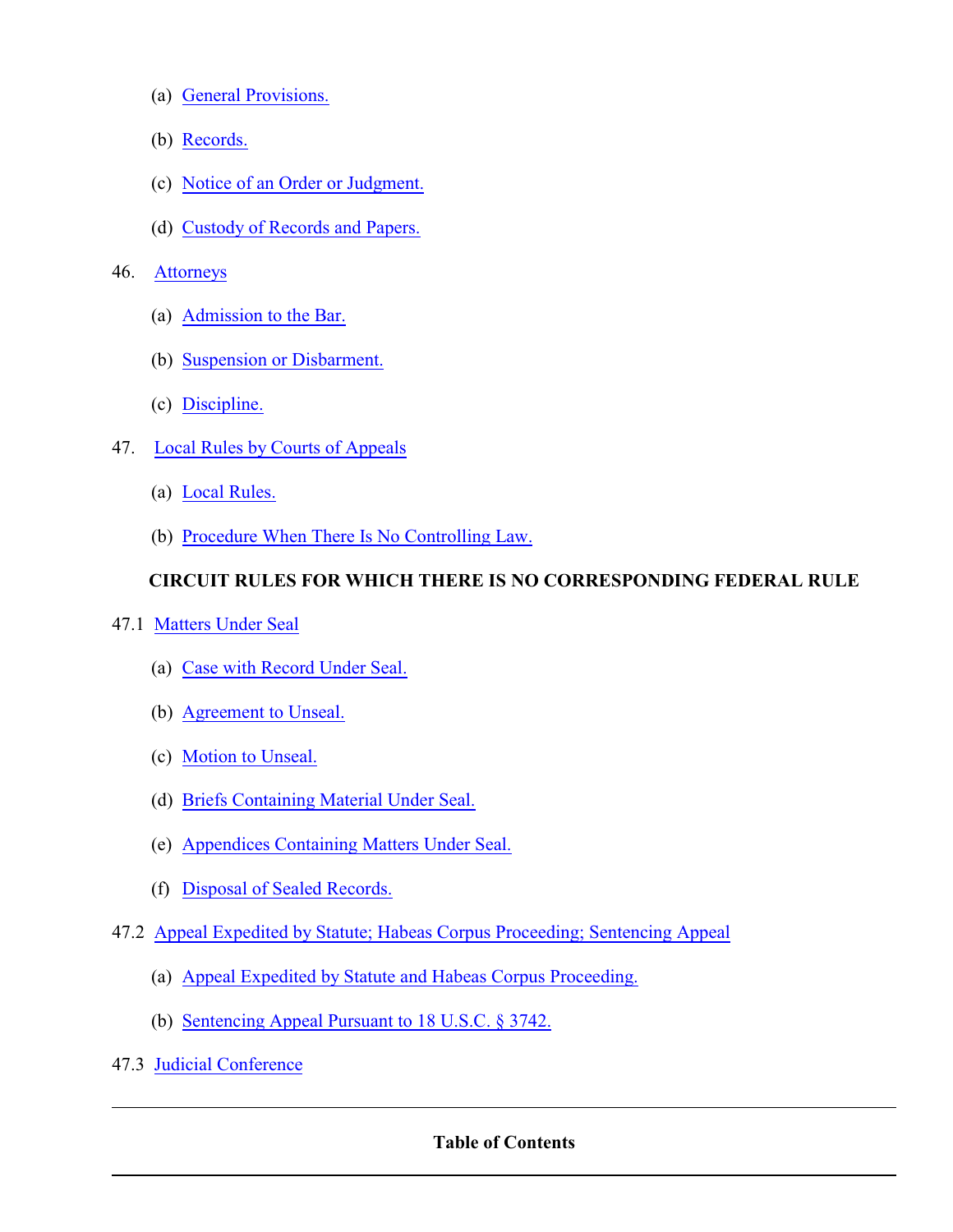- (a) [Purpose.](#page-171-1)
- (b) [Conference Arrangements and Procedures.](#page-171-2)
- (c) [Composition.](#page-171-3)
- 47.4 [Advisory Committee on Procedures](#page-172-0)
	- (a) [Establishment of Committee; Membership.](#page-172-1)
	- (b) [Committee Functions.](#page-172-2)
	- (c) [Terms of Members.](#page-173-0)
- 47.5 [Processing Direct Criminal Appeals](#page-173-1)
- 47.6 [Appeals from the Alien Terrorist Removal Court](#page-173-2)
	- (a) [In General.](#page-173-3)
	- (b) [Appeal from the Denial of a Removal Application \(8 U.S.C. § 1535\(a\)\).](#page-174-0)
	- (c) [Interlocutory Appeal from Discovery Orders \(8 U.S.C. § 1535\(b\)\).](#page-174-1)
	- (d) [Appeal from a Decision After a Removal Hearing \(8 U.S.C. § 1535\(c\)\).](#page-174-2)
	- (e) [Appeal from a Release or Detention Order \(8 U.S.C. § 1535\(e\)\).](#page-175-0)
- 48. [Masters](#page-176-0)
	- (a) [Appointment; Powers.](#page-176-1)
	- (b) [Compensation.](#page-176-2)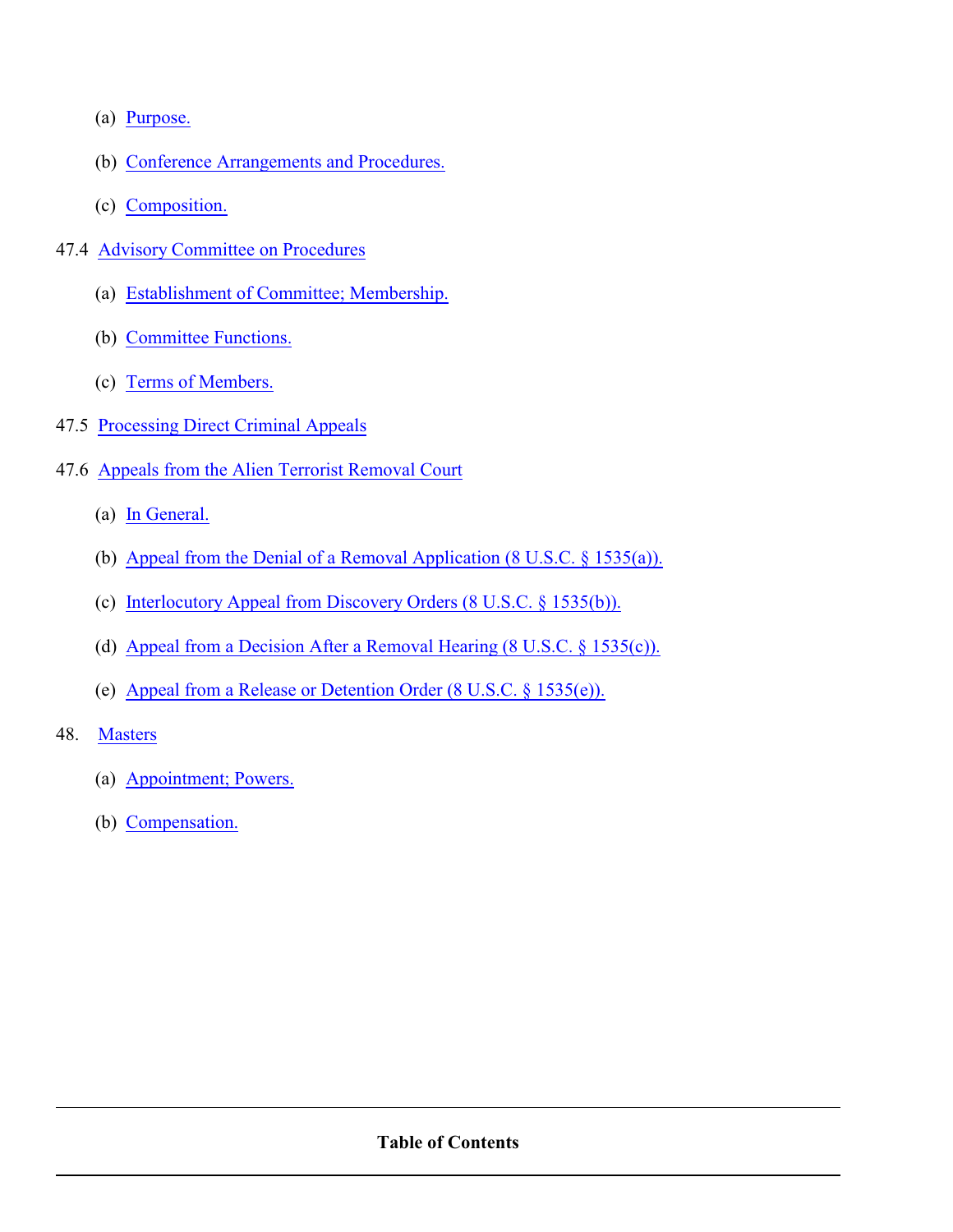# **APPENDIX OF FORMS FOR THE FEDERAL RULES OF APPELLATE PROCEDURE**

- Form 1A. [Notice of Appeal to a Court of Appeals from a Judgment of a District Court](#page-178-0)
- Form 1B. [Notice of Appeal to a Court of Appeals from an Appealable Order of a District Court](#page-179-0)
- Form 2. [Notice of Appeal to a Court of Appeals from a Decision of the United States Tax Court](#page-180-0)
- Form 3. [Petition for Review of Order of an Agency, Board, Commission, or Officer](#page-181-0)
- Form 4. [Affidavit Accompanying Motion for Permission to Appeal in Forma Pauperis](#page-182-0)
- Form 5. [Notice of Appeal to a Court of Appeals from a Judgment or Order of a District Court or a](#page-187-0) [Bankruptcy Appellate Panel](#page-187-0)
- Form 6. [Certificate of Compliance with Type-Volume Limit](#page-188-0)
- Form 7. [Declaration of Inmate Filing](#page-189-0)
- Appendix: [Length Limits Stated in the Federal Rules of Appellate Procedure and the D.C. Circuit Rules](#page-190-0)

# **APPENDIX TO THE CIRCUIT RULES OF THE U.S. COURT OF APPEALS FOR THE DISTRICT OF COLUMBIA CIRCUIT**

- I. [COURT OF APPEALS FEE SCHEDULES](#page-193-0)
- II. [RULES OF DISCIPLINARY ENFORCEMENT FOR THE UNITED STATES COURT OF](#page-193-1) [APPEALS FOR THE DISTRICT OF COLUMBIA CIRCUIT](#page-193-1)
- III. [APPELLATE MEDIATION PROGRAM](#page-193-2)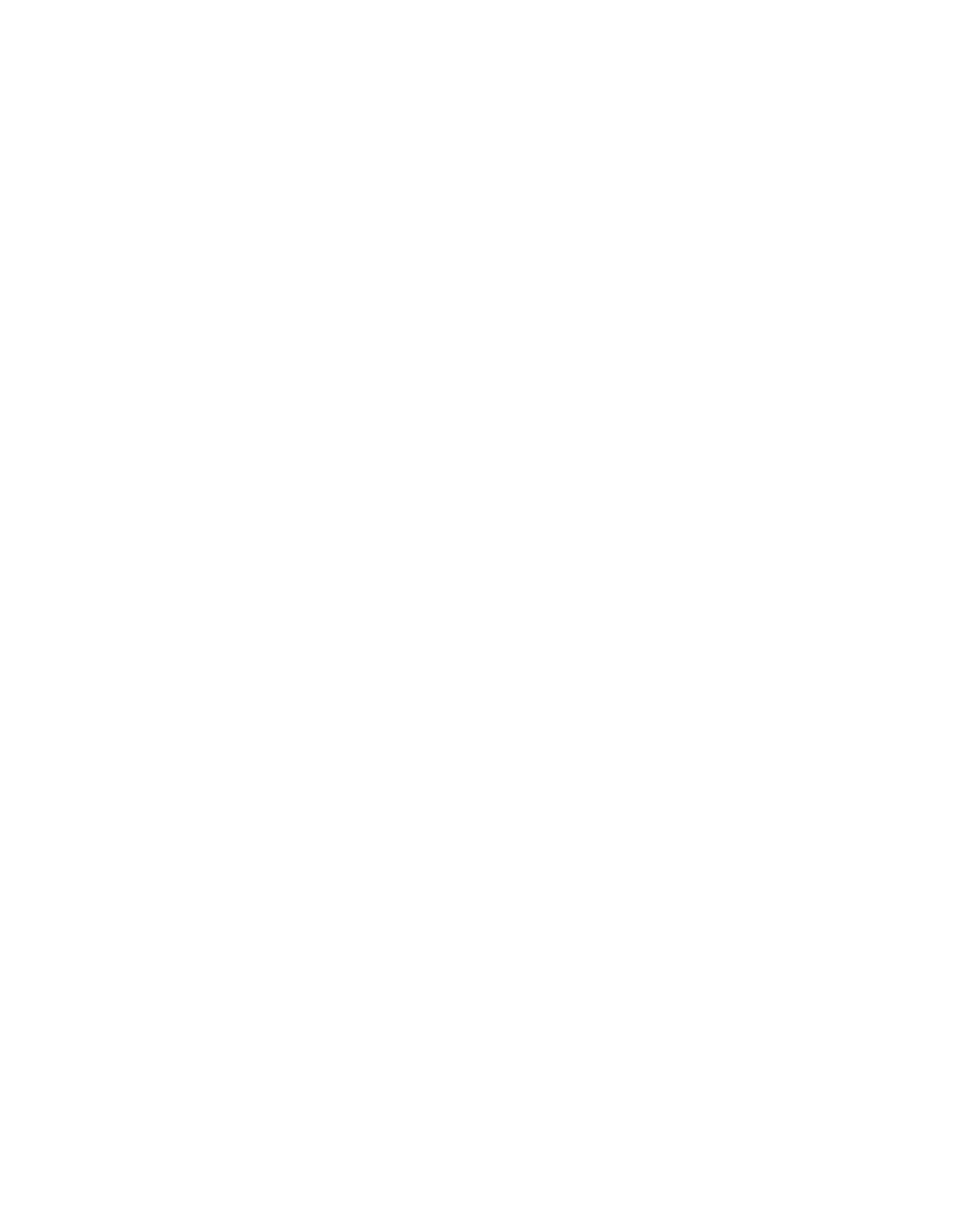## **TITLE I. APPLICABILITY OF RULES**

## <span id="page-20-0"></span>**Rule 1. Scope of Rules; Definition; Title**

## <span id="page-20-1"></span>**(a) Scope of Rules.**

(1) These rules govern procedure in the United States courts of appeals.

(2) When these rules provide for filing a motion or other document in the district court, the procedure must comply with the practice of the district court.

<span id="page-20-2"></span>**(b) Definition.** In these rules, "state" includes the District of Columbia and any United States commonwealth or territory.

<span id="page-20-3"></span>**(c) Title.** These rules are to be known as the Federal Rules of Appellate Procedure.

# **Circuit Rule 1**

## **Scope of Rules; General Provisions**

The Circuit Rules of the United States Court of Appeals for the District of Columbia Circuit are adopted pursuant to Rule 47, Federal Rules of Appellate Procedure ("FRAP"), to replace all General Rules heretofore adopted by this court. Circuit Rules are keyed to correspondingly numbered provisions of the FRAP. (Several rules dealing with miscellaneous subjects are included after Circuit Rule 47.)

The court's Handbook of Practice and Internal Procedures ("Handbook") should also be consulted. In the event of any conflict between the Circuit Rules and the Handbook, the Circuit Rules prevail.

# **(a) Name, Seal, and Process.**

(1) **Name.** The name of this court, as fixed by Chapter 3 of Title 28 of the United States Code, is "United States Court of Appeals for the District of Columbia Circuit."

(2) **Seal.** The seal of the court will contain the words "United States" on the upper part of the outer edge, preceded and followed by a star; the words "Court of Appeals" on the lower part of the outer edge, running from left to right; and the words "for the District of Columbia Circuit" in 5 lines in the center.

(3) **Process.** Writs, process, orders, and judgments of this court must be signed by a judge or judges of the court, or by the clerk at the direction of the court.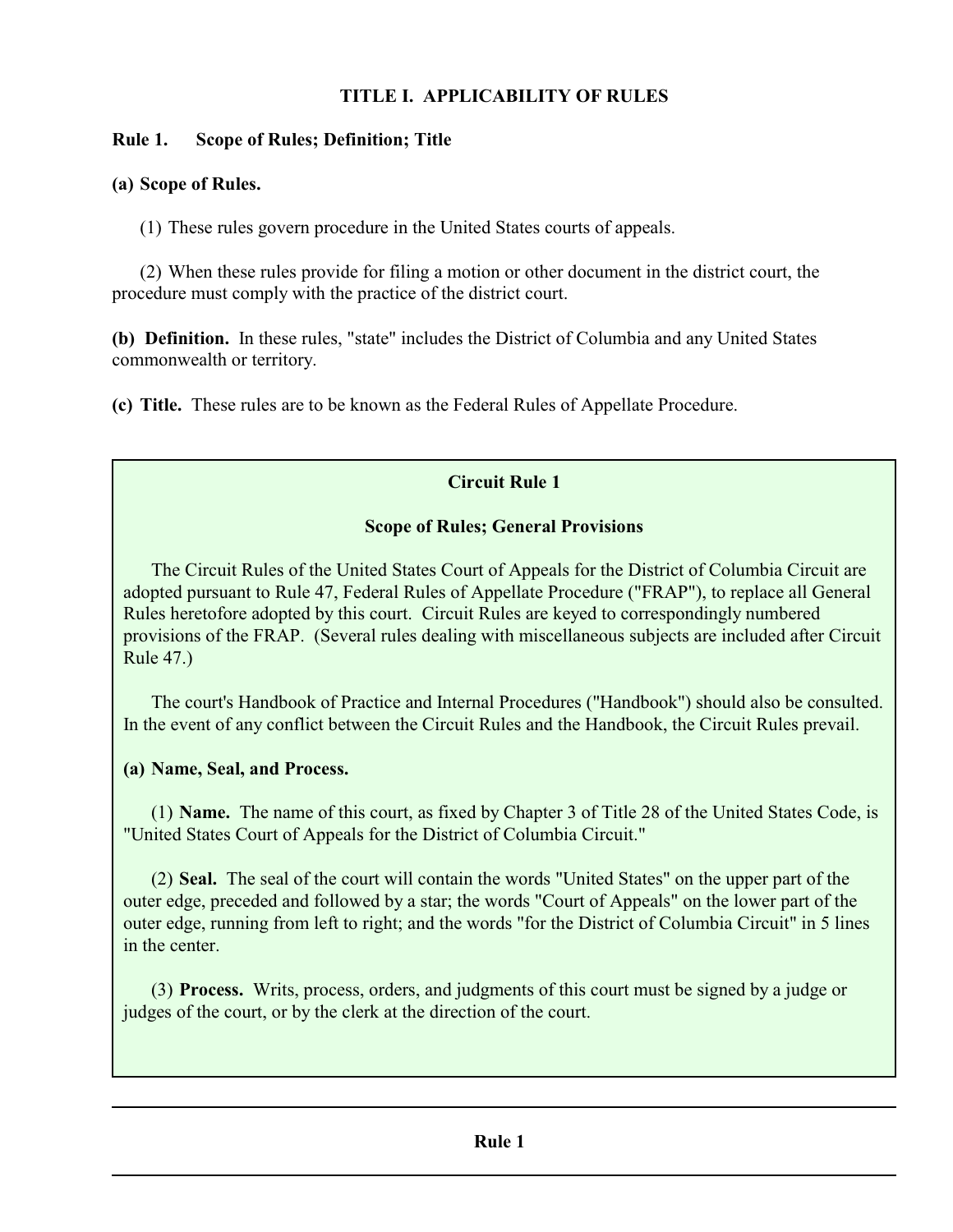### **(b) Sessions.**

(1) **No Formal Terms—Court Always Open.** The court does not hold formal terms but is open the year round for such purposes as docketing appeals; filing pleadings, records, and opinions; and entering orders and judgments.

(2) **Regular Sessions.** Regular sessions of the court are held at Washington, D.C., commencing on such day in September as the court may designate, and terminating at such time as the court may designate, and are adjourned as the court may from time to time direct.

(3) **Special Sessions.** Special sessions may be held at any time by order of the court.

**(c) Court Employees Not to Practice Law.** No one employed in any capacity by this court may engage in the practice of law while continuing in such position. No former employee may practice as an attorney in any case that was pending in this court during his or her term of service. This rule does not apply to a former employee when employed by another court; the rules of such court shall govern his or her employment in that court. For the purposes of this rule, a case is pending in this court upon the docketing of a notice of appeal, or the filing of a petition, in this court. Effective September 1, 2016, no former employee of this court may appear at counsel table or on pleadings in any case in this court for a period of one year after leaving court employment. This rule is in addition to any statutory, regulatory, professional, or other obligations that may apply to a particular individual.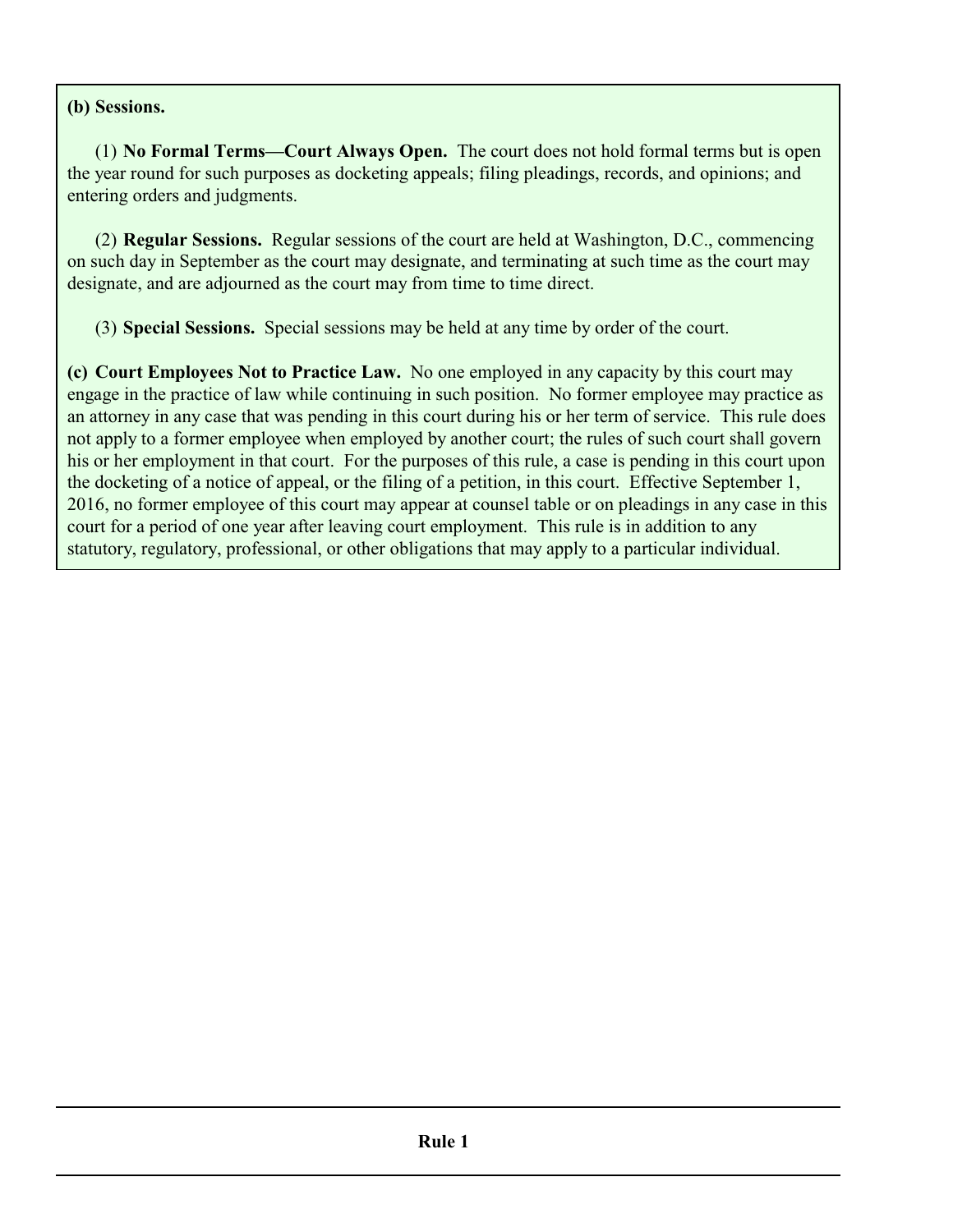## <span id="page-22-0"></span>**Rule 2. Suspension of Rules**

On its own or a party's motion, a court of appeals may—to expedite its decision or for other good cause—suspend any provision of these rules in a particular case and order proceedings as it directs, except as otherwise provided in Rule 26(b).

## **Circuit Rule 2**

# **Suspension of Rules**

In the interest of expediting decisions or for other good cause, the court may suspend the requirements of these Circuit Rules.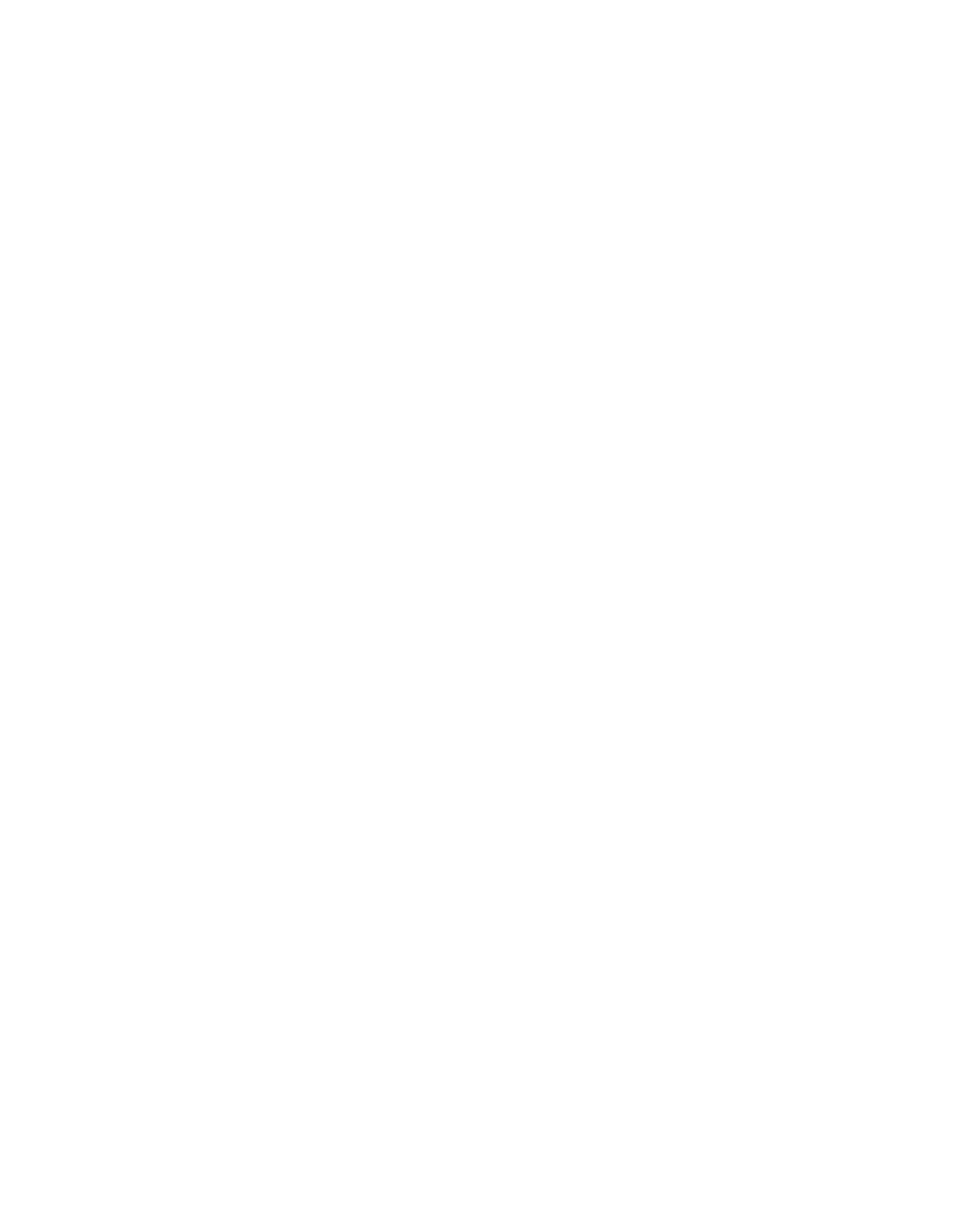## **TITLE II. APPEAL FROM A JUDGMENT OR ORDER OF A DISTRICT COURT**

#### <span id="page-24-0"></span>**Rule 3. Appeal as of Right—How Taken**

#### <span id="page-24-1"></span>**(a) Filing the Notice of Appeal.**

(1) An appeal permitted by law as of right from a district court to a court of appeals may be taken only by filing a notice of appeal with the district clerk within the time allowed by Rule 4. At the time of filing, the appellant must furnish the clerk with enough copies of the notice to enable the clerk to comply with Rule 3(d).

(2) An appellant's failure to take any step other than the timely filing of a notice of appeal does not affect the validity of the appeal, but is ground only for the court of appeals to act as it considers appropriate, including dismissing the appeal.

(3) An appeal from a judgment by a magistrate judge in a civil case is taken in the same way as an appeal from any other district court judgment.

(4) An appeal by permission under 28 U.S.C. § 1292(b) or an appeal in a bankruptcy case may be taken only in the manner prescribed by Rules 5 and 6, respectively.

#### <span id="page-24-2"></span>**(b) Joint or Consolidated Appeals.**

(1) When two or more parties are entitled to appeal from a district-court judgment or order, and their interests make joinder practicable, they may file a joint notice of appeal. They may then proceed on appeal as a single appellant.

(2) When the parties have filed separate timely notices of appeal, the appeals may be joined or consolidated by the court of appeals.

#### <span id="page-24-3"></span>**(c) Contents of the Notice of Appeal.**

(1) The notice of appeal must:

(A) specify the party or parties taking the appeal by naming each one in the caption or body of the notice, but an attorney representing more than one party may describe those parties with such terms as "all plaintiffs," "the defendants," "the plaintiffs A, B, et al.," or "all defendants except X";

(B) designate the judgment—or the appealable order—from which the appeal is taken; and

(C) name the court to which the appeal is taken.

(2) A pro se notice of appeal is considered filed on behalf of the signer and the signer's spouse and minor children (if they are parties), unless the notice clearly indicates otherwise.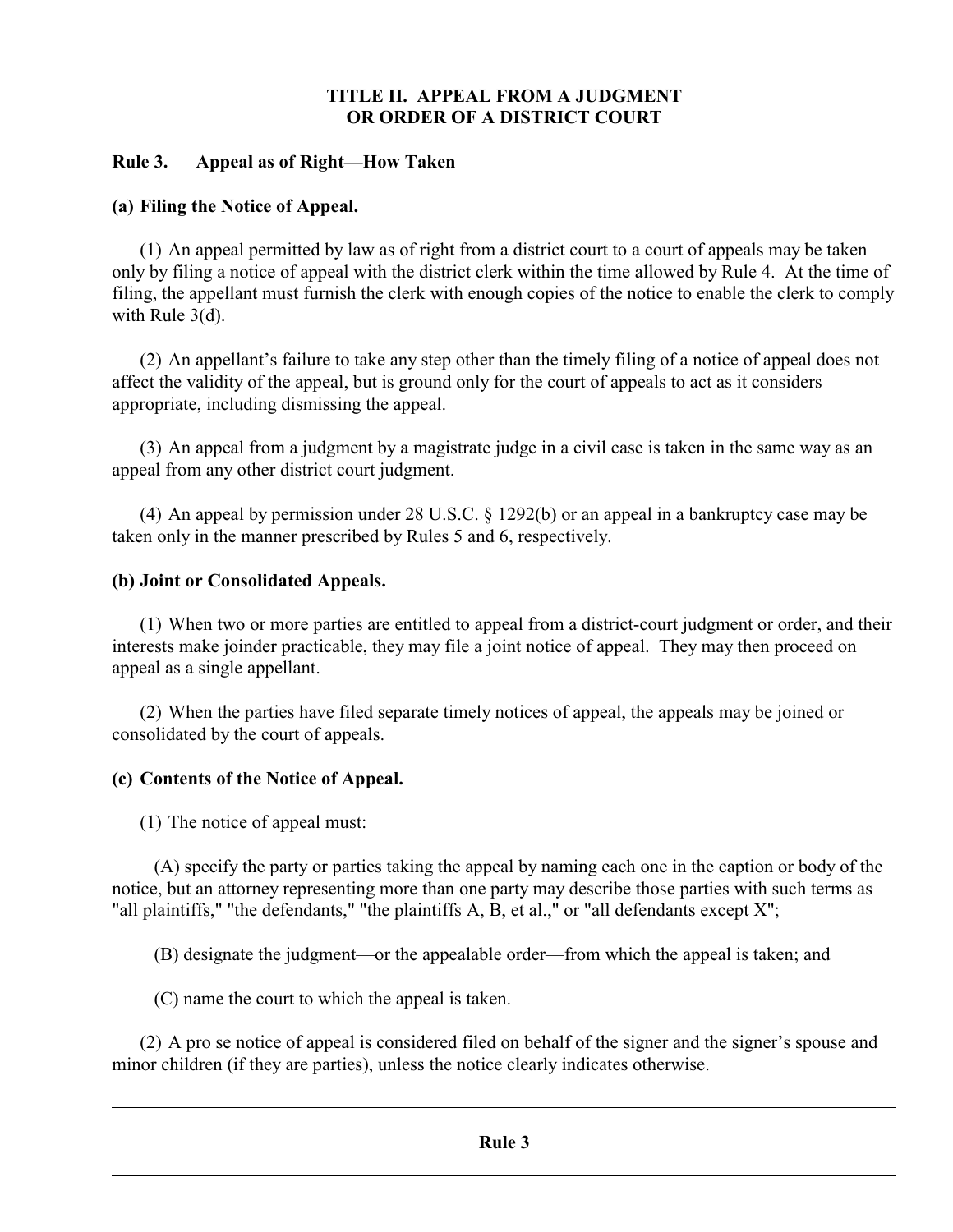(3) In a class action, whether or not the class has been certified, the notice of appeal is sufficient if it names one person qualified to bring the appeal as representative of the class.

(4) The notice of appeal encompasses all orders that, for purposes of appeal, merge into the designated judgment or appealable order. It is not necessary to designate those orders in the notice of appeal.

(5) In a civil case, a notice of appeal encompasses the final judgment, whether or not that judgment is set out in a separate document under Federal Rule of Civil Procedure 58, if the notice designates:

(A) an order that adjudicates all remaining claims and the rights and liabilities of all remaining parties; or

(B) an order described in Rule 4(a)(4)(A).

(6) An appellant may designate only part of a judgment or appealable order by expressly stating that the notice of appeal is so limited. Without such an express statement, specific designations do not limit the scope of the notice of appeal.

(7) An appeal must not be dismissed for informality of form or title of the notice of appeal, for failure to name a party whose intent to appeal is otherwise clear from the notice, or for failure to properly designate the judgment if the notice of appeal was filed after entry of the judgment and designates an order that merged into that judgment.

(8) Forms 1A and 1B in the Appendix of Forms are suggested forms of notices of appeal.

# <span id="page-25-0"></span>**(d) Serving the Notice of Appeal.**

(1) The district clerk must serve notice of the filing of a notice of appeal by sending a copy to each party's counsel of record—excluding the appellant's—or, if a party is proceeding pro se, to the party's last known address. When a defendant in a criminal case appeals, the clerk must also serve a copy of the notice of appeal on the defendant. The clerk must promptly send a copy of the notice of appeal and of the docket entries—and any later docket entries—to the clerk of the court of appeals named in the notice. The district clerk must note, on each copy, the date when the notice of appeal was filed.

(2) If an inmate confined in an institution files a notice of appeal in the manner provided by Rule 4(c), the district clerk must also note the date when the clerk docketed the notice.

(3) The district clerk's failure to serve notice does not affect the validity of the appeal. The clerk must note on the docket the names of the parties to whom the clerk sends copies, with the date of sending. Service is sufficient despite the death of a party or the party's counsel.

<span id="page-25-1"></span>**(e) Payment of Fees.** Upon filing a notice of appeal, the appellant must pay the district clerk all required fees. The district clerk receives the appellate docket fee on behalf of the court of appeals.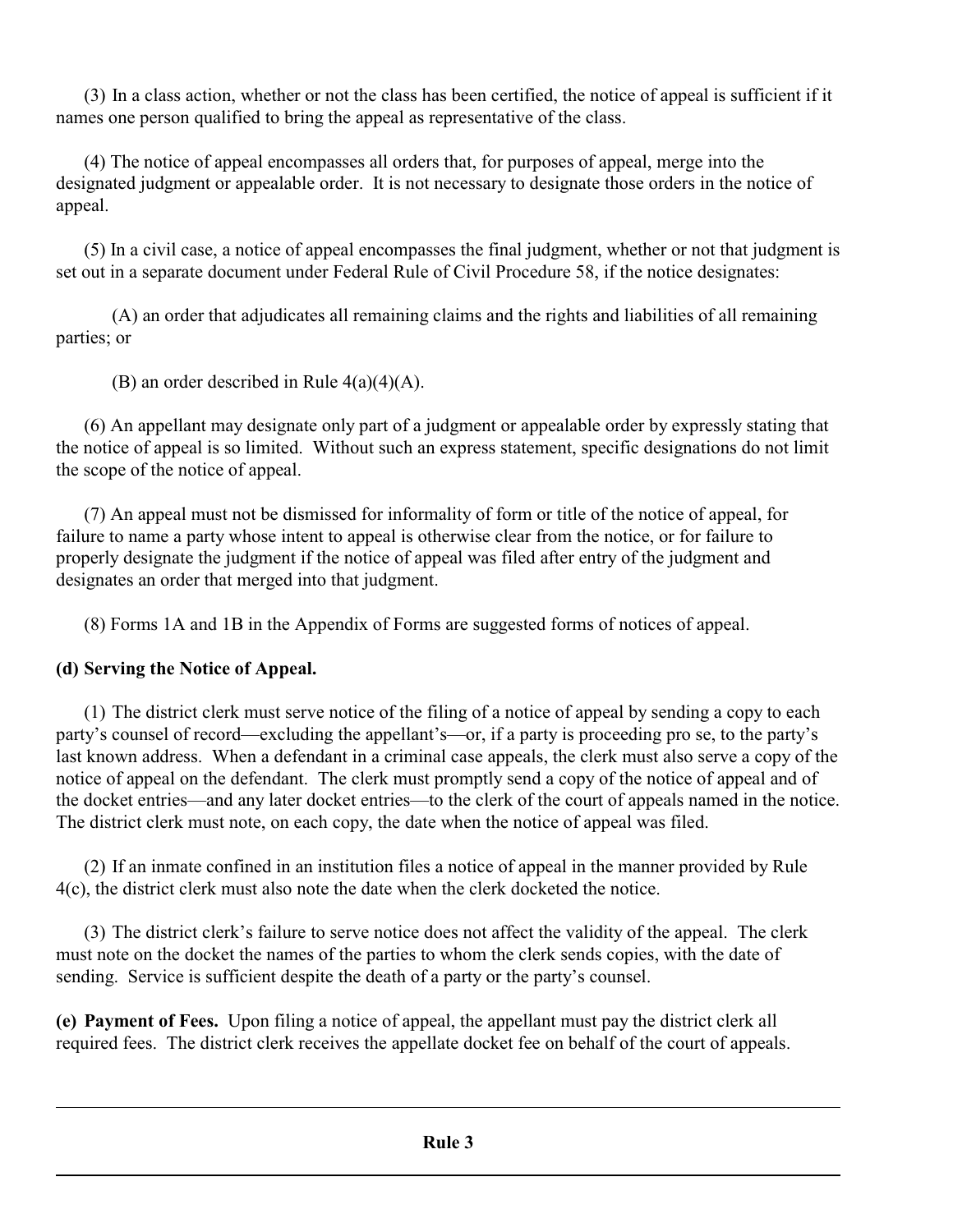# **Circuit Rule 3**

# **Appeal as of Right—How Taken**

There is no corresponding Circuit Rule.

# **Rule 3.1. Appeal from a Judgment of a Magistrate Judge in a Civil Case**

<span id="page-26-0"></span>[Abrogated effective December 1, 1998.]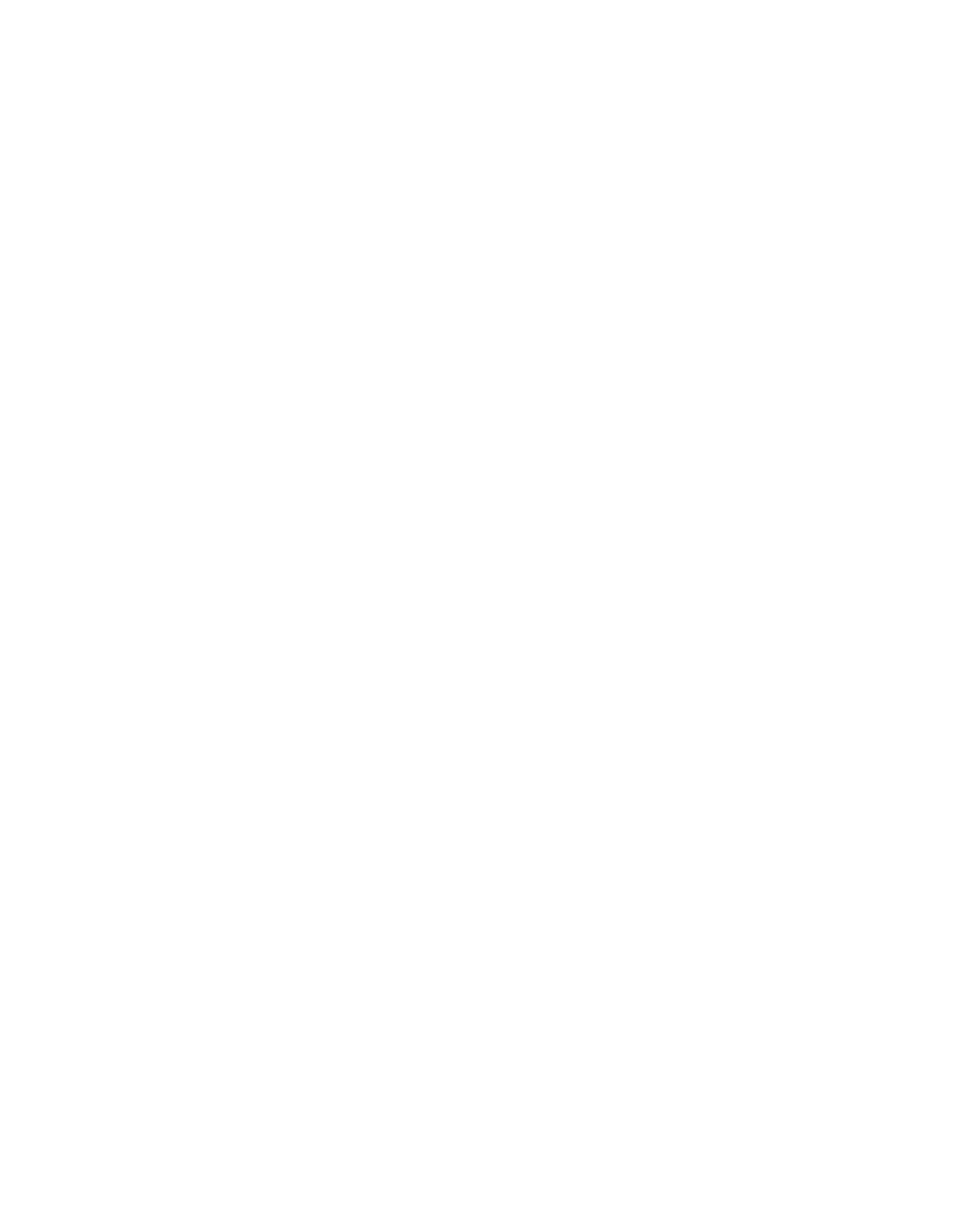### <span id="page-28-0"></span>**Rule 4. Appeal as of Right—When Taken**

## <span id="page-28-1"></span>**(a) Appeal in a Civil Case.**

## (1) **Time for Filing a Notice of Appeal.**

(A) In a civil case, except as provided in Rules  $4(a)(1)(B)$ ,  $4(a)(4)$ , and  $4(c)$ , the notice of appeal required by Rule 3 must be filed with the district clerk within 30 days after entry of the judgment or order appealed from.

(B) The notice of appeal may be filed by any party within 60 days after entry of the judgment or order appealed from if one of the parties is:

- (i) the United States;
- (ii) a United States agency;
- (iii) a United States officer or employee sued in an official capacity; or

(iv) a current or former United States officer or employee sued in an individual capacity for an act or omission occurring in connection with duties performed on the United States' behalf – including all instances in which the United States represents that person when the judgment or order is entered or files the appeal for that person.

(C) An appeal from an order granting or denying an application for a writ of error *coram nobis* is an appeal in a civil case for purposes of Rule 4(a).

(2) **Filing Before Entry of Judgment.** A notice of appeal filed after the court announces a decision or order—but before the entry of the judgment or order—is treated as filed on the date of and after the entry.

(3) **Multiple Appeals.** If one party timely files a notice of appeal, any other party may file a notice of appeal within 14 days after the date when the first notice was filed, or within the time otherwise prescribed by this Rule 4(a), whichever period ends later.

### (4) **Effect of a Motion on a Notice of Appeal.**

(A) If a party files in the district court any of the following motions under the Federal Rules of Civil Procedure—and does so within the time allowed by those rules—the time to file an appeal runs for all parties from the entry of the order disposing of the last such remaining motion:

(i) for judgment under Rule 50(b);

(ii) to amend or make additional factual findings under Rule 52(b), whether or not granting the motion would alter the judgment;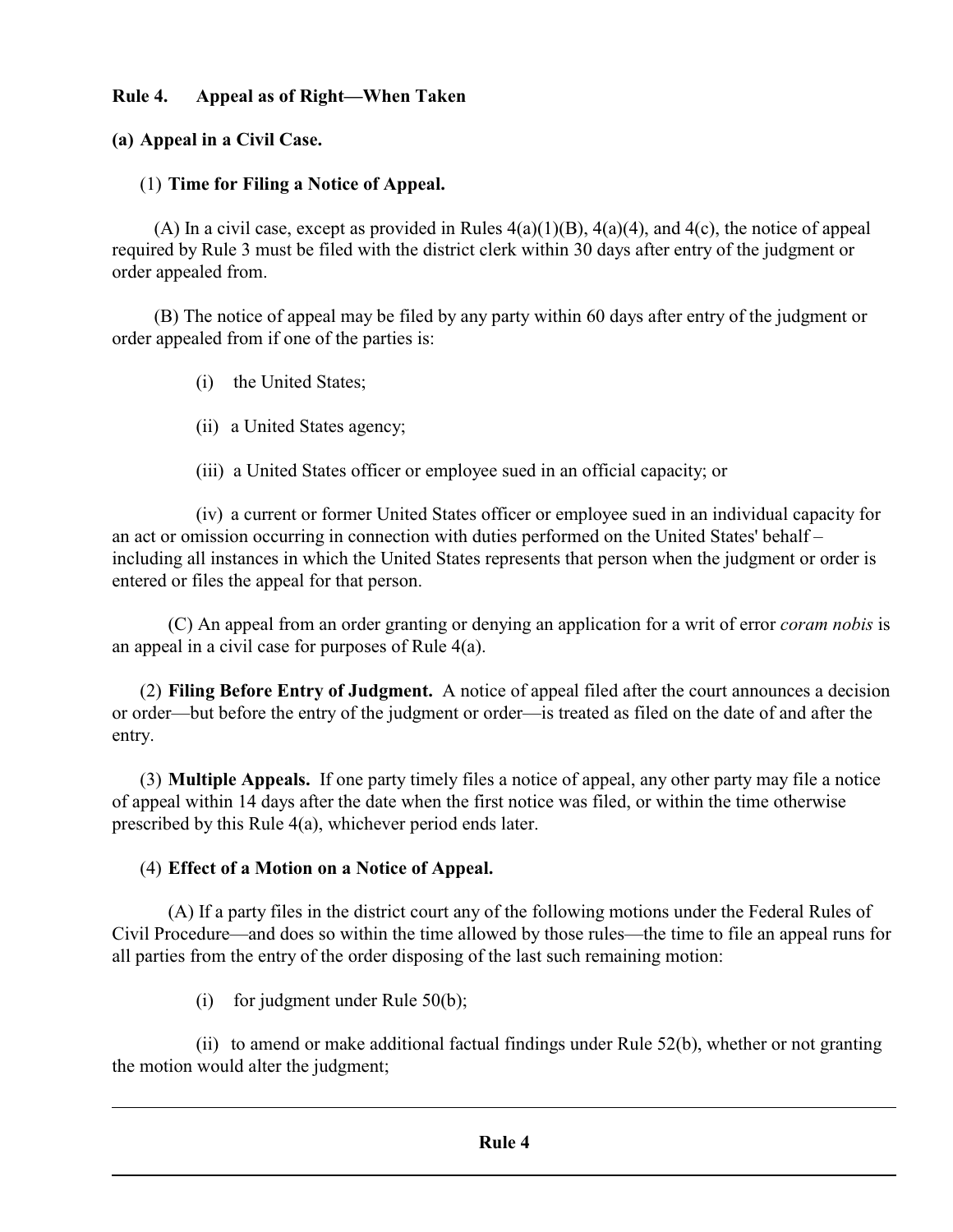(iii) for attorney's fees under Rule 54 if the district court extends the time to appeal under Rule 58;

(iv) to alter or amend the judgment under Rule 59;

(v) for a new trial under Rule 59; or

(vi) for relief under Rule 60 if the motion is filed no later than 28 days after the judgment is entered.

(B) (i) If a party files a notice of appeal after the court announces or enters a judgment—but before it disposes of any motion listed in Rule 4(a)(4)(A)—the notice becomes effective to appeal a judgment or order, in whole or in part, when the order disposing of the last such remaining motion is entered.

(ii) A party intending to challenge an order disposing of any motion listed in Rule  $4(a)(4)(A)$ , or a judgment's alteration or amendment upon such a motion, must file a notice of appeal, or an amended notice of appeal—in compliance with Rule 3(c)—within the time prescribed by this Rule measured from the entry of the order disposing of the last such remaining motion.

(iii) No additional fee is required to file an amended notice.

# (5) **Motion for Extension of Time.**

(A) The district court may extend the time to file a notice of appeal if:

(i) a party so moves no later than 30 days after the time prescribed by this Rule 4(a) expires; and

(ii) regardless of whether its motion is filed before or during the 30 days after the time prescribed by this Rule 4(a) expires, that party shows excusable neglect or good cause.

(B) A motion filed before the expiration of the time prescribed in Rule  $4(a)(1)$  or (3) may be ex parte unless the court requires otherwise. If the motion is filed after the expiration of the prescribed time, notice must be given to the other parties in accordance with local rules.

(C) No extension under this Rule 4(a)(5) may exceed 30 days after the prescribed time or 14 days after the date when the order granting the motion is entered, whichever is later.

(6) **Reopening the Time to File an Appeal.** The district court may reopen the time to file an appeal for a period of 14 days after the date when its order to reopen is entered, but only if all the following conditions are satisfied:

(A) the court finds that the moving party did not receive notice under Federal Rule of Civil Procedure 77(d) of the entry of the judgment or order sought to be appealed within 21 days after entry;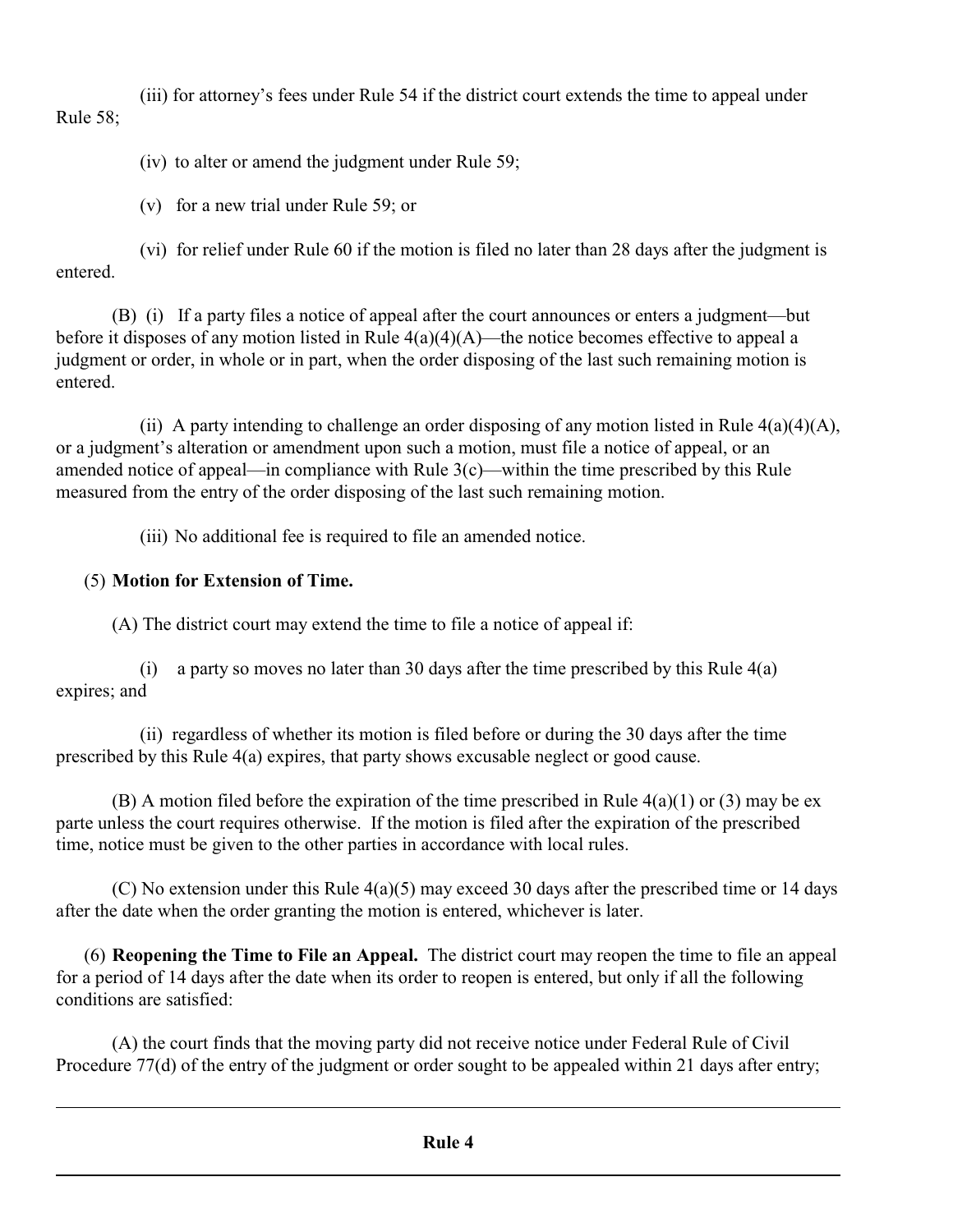(B) the motion is filed within 180 days after the judgment or order is entered or within 14 days after the moving party receives notice under Federal Rule of Civil Procedure 77(d) of the entry, whichever is earlier; and

(C) the court finds that no party would be prejudiced.

# (7) **Entry Defined.**

(A) A judgment or order is entered for purposes of this Rule 4(a):

(i) if Federal Rule of Civil Procedure 58(a) does not require a separate document, when the judgment or order is entered in the civil docket under Federal Rule of Civil Procedure 79(a); or

(ii) if Federal Rule of Civil Procedure 58(a) requires a separate document, when the judgment or order is entered in the civil docket under Federal Rule of Civil Procedure 79(a) and when the earlier of these events occurs:

• the judgment or order is set forth on a separate document, or

! 150 days have run from entry of the judgment or order in the civil docket under Federal Rule of Civil Procedure 79(a).

(B) A failure to set forth a judgment or order on a separate document when required by Federal Rule of Civil Procedure 58(a) does not affect the validity of an appeal from that judgment or order.

# <span id="page-30-0"></span>**(b) Appeal in a Criminal Case.**

# (1) **Time for Filing a Notice of Appeal.**

(A) In a criminal case, a defendant's notice of appeal must be filed in the district court within 14 days after the later of:

- (i) the entry of either the judgment or the order being appealed; or
- (ii) the filing of the government's notice of appeal.

(B) When the government is entitled to appeal, its notice of appeal must be filed in the district court within 30 days after the later of:

- (i) the entry of the judgment or order being appealed; or
- (ii) the filing of a notice of appeal by any defendant.

(2) **Filing Before Entry of Judgment.** A notice of appeal filed after the court announces a decision, sentence, or order—but before the entry of the judgment or order—is treated as filed on the date of and after the entry.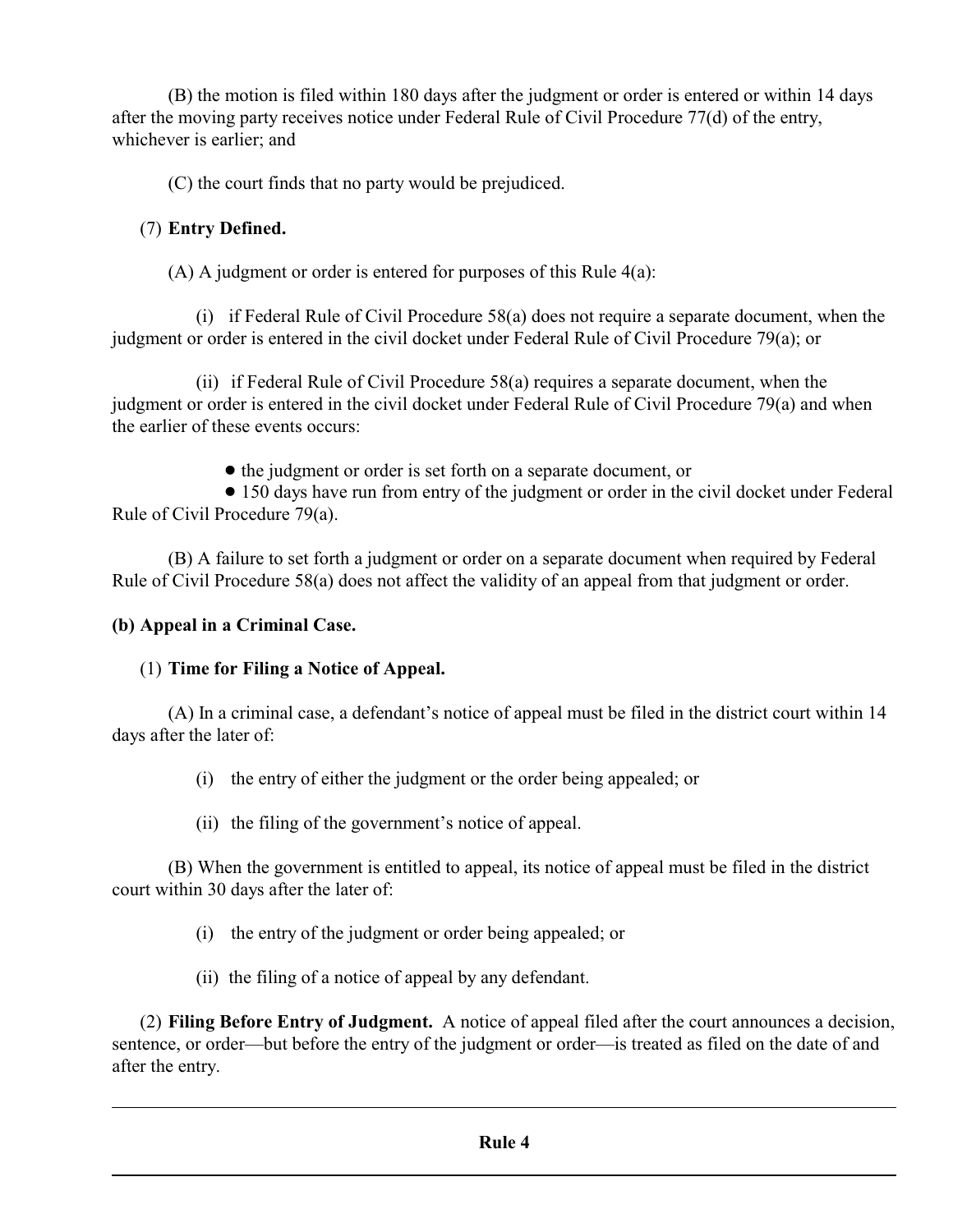# (3) **Effect of a Motion on a Notice of Appeal.**

(A) If a defendant timely makes any of the following motions under the Federal Rules of Criminal Procedure, the notice of appeal from a judgment of conviction must be filed within 14 days after the entry of the order disposing of the last such remaining motion, or within 14 days after the entry of the judgment of conviction, whichever period ends later. This provision applies to a timely motion:

(i) for judgment of acquittal under Rule 29;

(ii) for a new trial under Rule 33, but if based on newly discovered evidence, only if the motion is made no later than 14 days after the entry of the judgment; or

(iii) for arrest of judgment under Rule 34.

(B) A notice of appeal filed after the court announces a decision, sentence, or order—but before it disposes of any of the motions referred to in Rule  $4(b)(3)(A)$ —becomes effective upon the later of the following:

(i) the entry of the order disposing of the last such remaining motion; or

(ii) the entry of the judgment of conviction.

(C) A valid notice of appeal is effective—without amendment—to appeal from an order disposing of any of the motions referred to in Rule  $4(b)(3)(A)$ .

(4) **Motion for Extension of Time.** Upon a finding of excusable neglect or good cause, the district court may—before or after the time has expired, with or without motion and notice—extend the time to file a notice of appeal for a period not to exceed 30 days from the expiration of the time otherwise prescribed by this Rule 4(b).

(5) **Jurisdiction.** The filing of a notice of appeal under this Rule 4(b) does not divest a district court of jurisdiction to correct a sentence under Federal Rule of Criminal Procedure 35(a), nor does the filing of a motion under 35(a) affect the validity of a notice of appeal filed before entry of the order disposing of the motion. The filing of a motion under Federal Rule of Criminal Procedure 35(a) does not suspend the time for filing a notice of appeal from a judgment of conviction.

(6) **Entry Defined.** A judgment or order is entered for purposes of this Rule 4(b) when it is entered on the criminal docket.

### <span id="page-31-0"></span>**(c) Appeal by an Inmate Confined in an Institution.**

(1) If an institution has a system designed for legal mail, an inmate confined there must use that system to receive the benefit of this Rule  $4(c)(1)$ . If an inmate files a notice of appeal in either a civil or a criminal case, the notice is timely if it is deposited in the institution's internal mail system on or before the last day for filing and: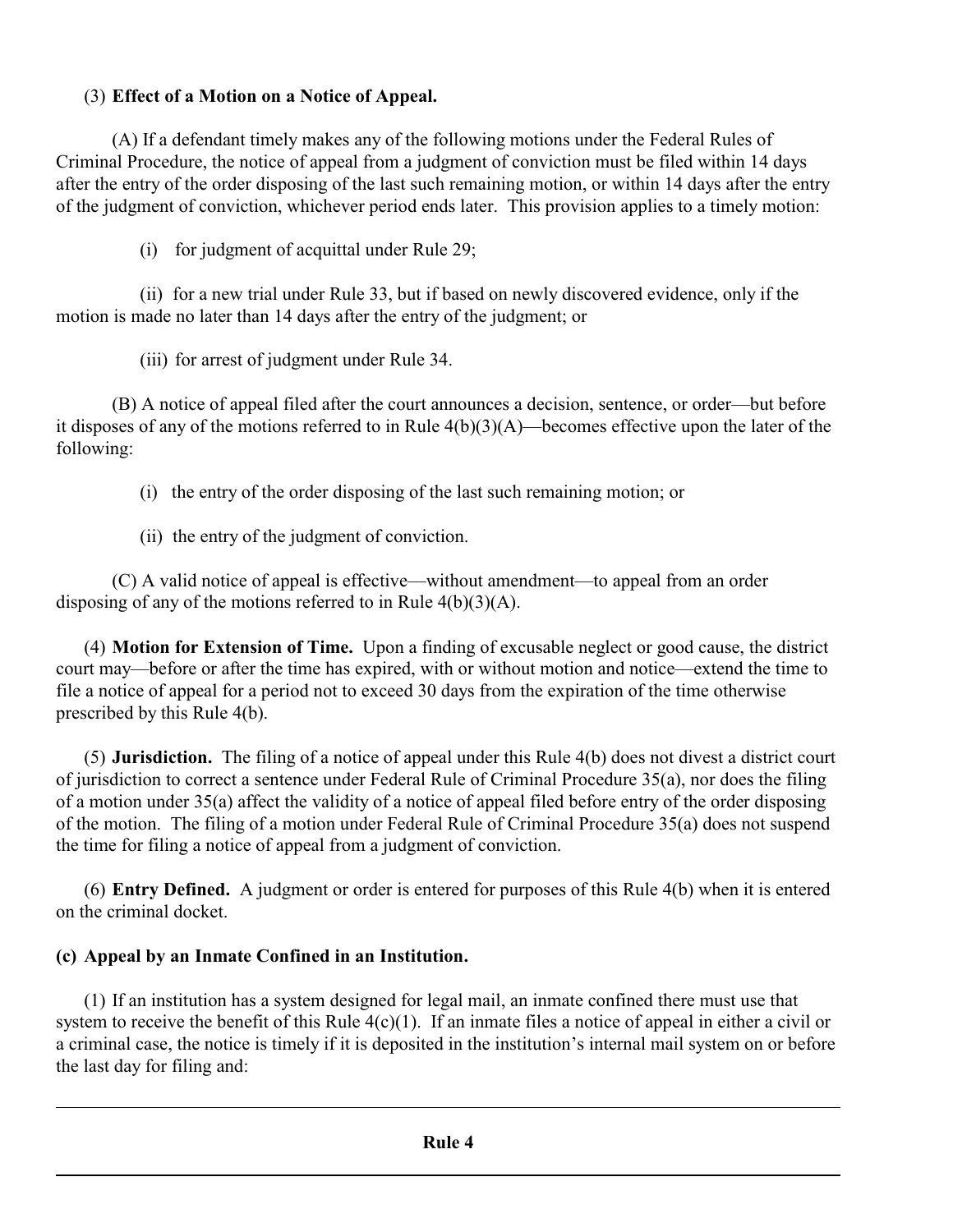(A) it is accompanied by:

(i) a declaration in compliance with 28 U.S.C. § 1746—or a notarized statement—setting out the date of deposit and stating that first-class postage is being prepaid; or

(ii) evidence (such as a postmark or date stamp) showing that the notice was so deposited and that postage was prepaid; or

(B) the court of appeals exercises its discretion to permit the later filing of a declaration or notarized statement that satisfies Rule  $4(c)(1)(A)(i)$ .

(2) If an inmate files the first notice of appeal in a civil case under this Rule 4(c), the 14-day period provided in Rule 4(a)(3) for another party to file a notice of appeal runs from the date when the district court dockets the first notice.

(3) When a defendant in a criminal case files a notice of appeal under this Rule 4(c), the 30-day period for the government to file its notice of appeal runs from the entry of the judgment or order appealed from or from the district court's docketing of the defendant's notice of appeal, whichever is later.

<span id="page-32-0"></span>**(d) Mistaken Filing in the Court of Appeals.** If a notice of appeal in either a civil or a criminal case is mistakenly filed in the court of appeals, the clerk of that court must note on the notice the date when it was received and send it to the district clerk. The notice is then considered filed in the district court on the date so noted.

**Circuit Rule 4**

# **Appeal as of Right—When Taken**

There is no corresponding Circuit Rule.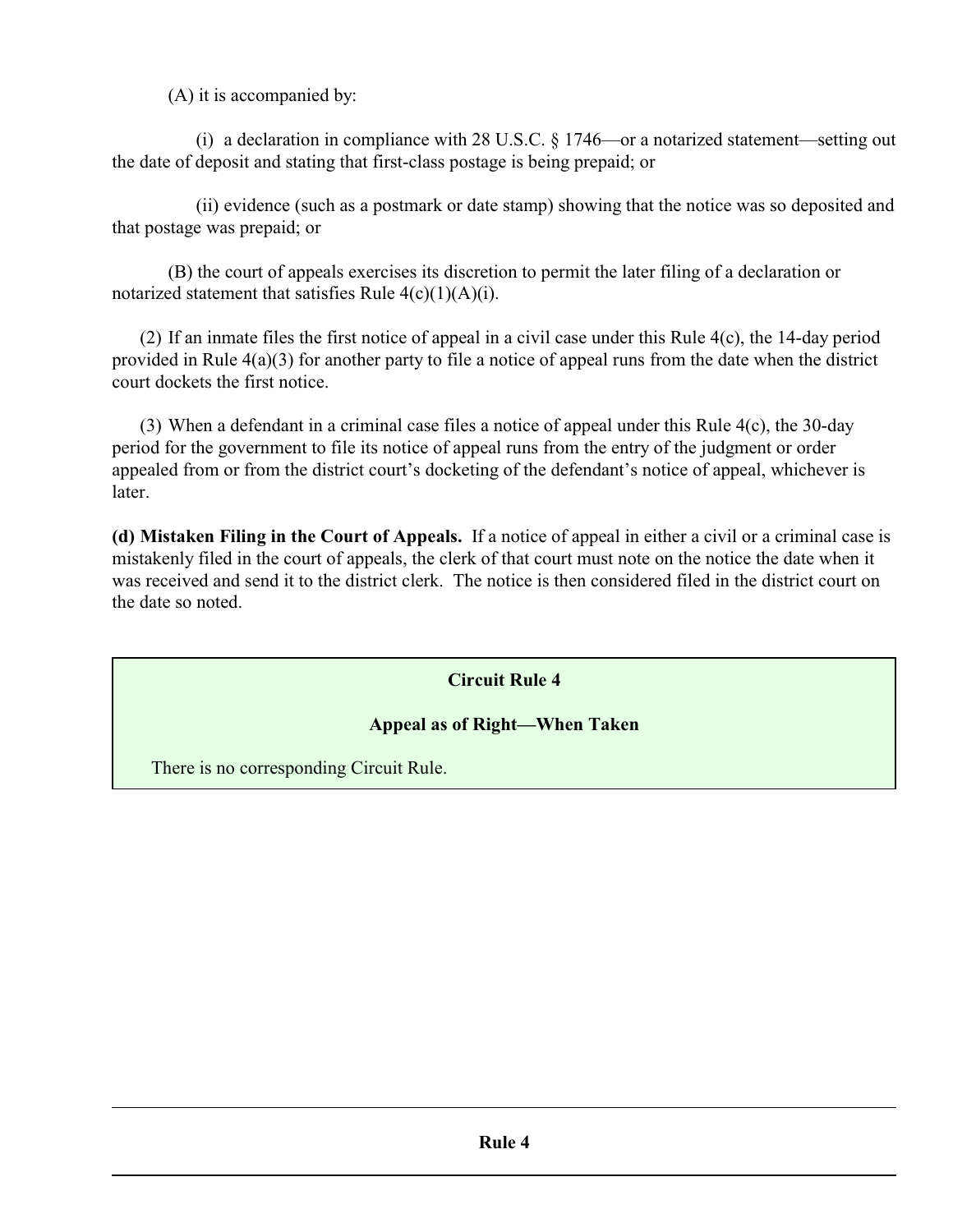**Rule 4**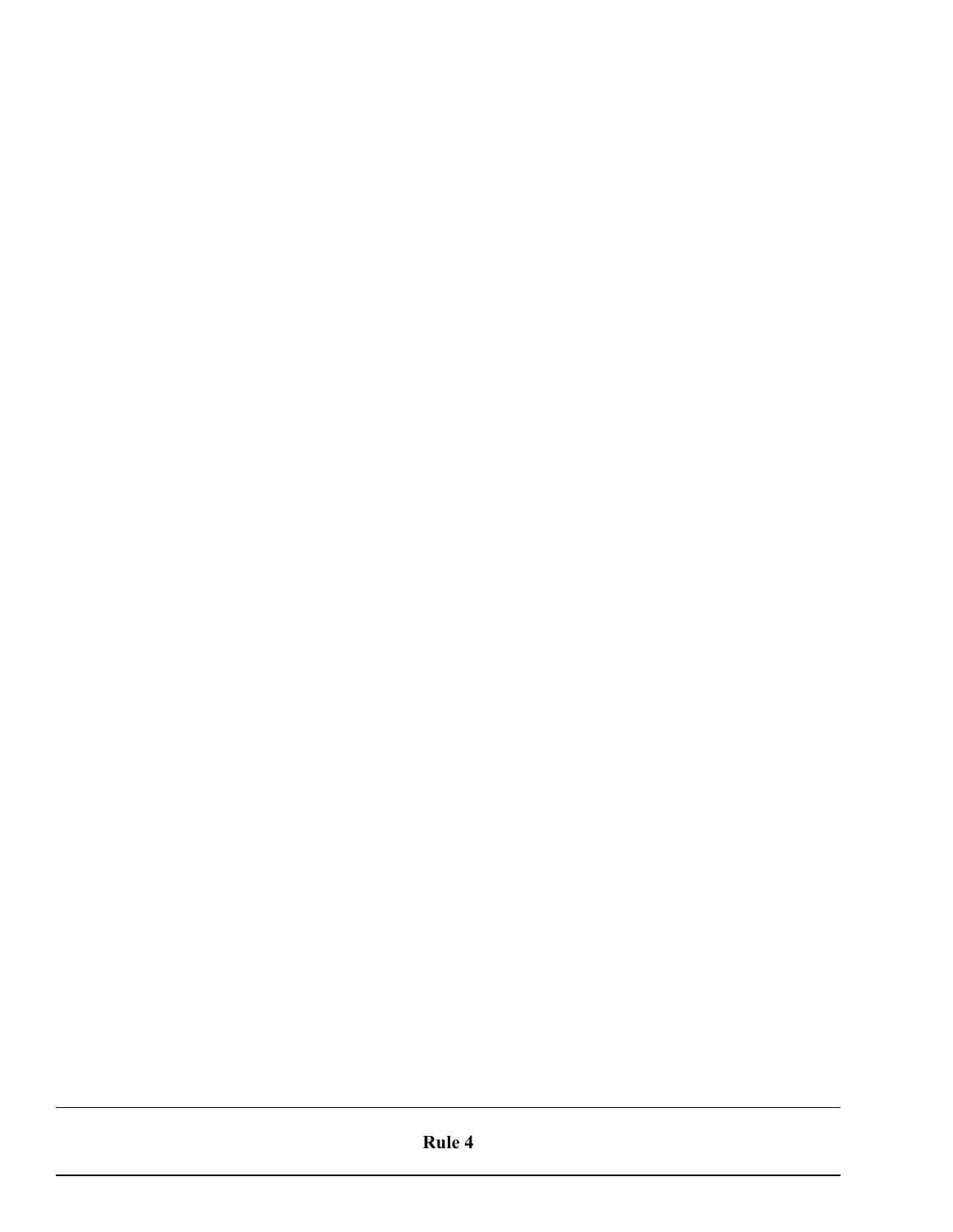### <span id="page-34-0"></span>**Rule 5. Appeal by Permission**

## <span id="page-34-1"></span>**(a) Petition for Permission to Appeal.**

(1) To request permission to appeal when an appeal is within the court of appeals' discretion, a party must file a petition with the circuit clerk and serve it on all other parties to the district-court action.

(2) The petition must be filed within the time specified by the statute or rule authorizing the appeal or, if no such time is specified, within the time provided by Rule 4(a) for filing a notice of appeal.

(3) If a party cannot petition for appeal unless the district court first enters an order granting permission to do so or stating that the necessary conditions are met, the district court may amend its order, either on its own or in response to a party's motion, to include the required permission or statement. In that event, the time to petition runs from entry of the amended order.

# <span id="page-34-2"></span>**(b) Contents of the Petition; Answer or Cross-Petition; Oral Argument.**

(1) The petition must include the following:

- (A) the facts necessary to understand the question presented;
- (B) the question itself;
- (C) the relief sought;
- (D) the reasons why the appeal should be allowed and is authorized by a statute or rule; and
- (E) an attached copy of:
- (i) the order, decree, or judgment complained of and any related opinion or memorandum, and

(ii) any order stating the district court's permission to appeal or finding that the necessary conditions are met.

(2) A party may file an answer in opposition or a cross-petition within 10 days after the petition is served.

(3) The petition and answer will be submitted without oral argument unless the court of appeals orders otherwise.

<span id="page-34-3"></span>**(c) Form of Papers; Number of Copies; Length Limits.** All papers must conform to Rule 32(c)(2). An original and 3 copies must be filed unless the court requires a different number by local rule or by order in a particular case. Except by the court's permission, and excluding the accompanying documents required by Rule  $5(b)(1)(E)$ :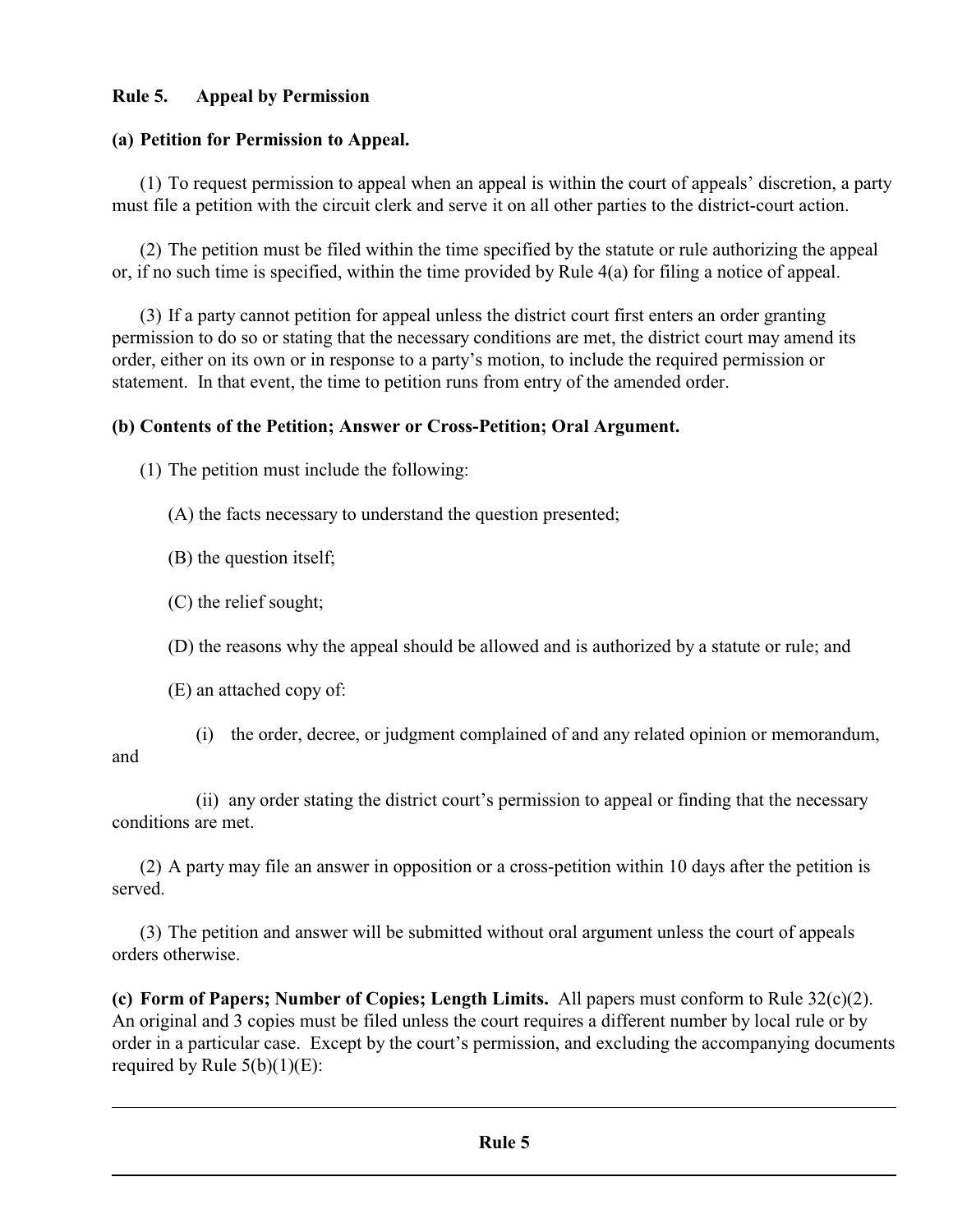- (1) a paper produced using a computer must not exceed 5,200 words; and
- (2) a handwritten or typewritten paper must not exceed 20 pages.

# <span id="page-35-0"></span>**(d) Grant of Permission; Fees; Cost Bond; Filing the Record.**

(1) Within 14 days after the entry of the order granting permission to appeal, the appellant must:

- (A) pay the district clerk all required fees; and
- (B) file a cost bond if required under Rule 7.

(2) A notice of appeal need not be filed. The date when the order granting permission to appeal is entered serves as the date of the notice of appeal for calculating time under these rules.

(3) The district clerk must notify the circuit clerk once the petitioner has paid the fees. Upon receiving this notice, the circuit clerk must enter the appeal on the docket. The record must be forwarded and filed in accordance with Rules 11 and 12(c).

# **Circuit Rule 5**

## **Appeal by Permission**

**(a) Certificate of Parties and Disclosure Statement to be Attached.** A certificate of parties and amici curiae, as described in Circuit Rule 28(a)(1)(A), and a disclosure statement, as described in FRAP 26.1 and Circuit Rule 26.1, must be attached as an addendum to the petition. Any required disclosure statement must also be attached to any answer to the petition.

**(b) Reply.** A party may file a reply to an answer within 7 days after the answer is served. A reply may not exceed 2,600 words if produced using a computer, and may not exceed 10 pages if handwritten or typewritten.

**(c) Number of Copies.** Unless the court directs otherwise, the original and 4 copies of every petition, cross-petition, answer, and reply must be filed with the clerk.

**(d) Motions to Extend Time or Exceed Length Limits.** Motions to extend time for filing answers or replies and motions to exceed length limits for petitions, answers, and replies are governed by Circuit Rule 27(h).

# **Rule 5.1. Appeal by Leave under 28 U.S.C. § 636(c)(5)**

<span id="page-35-1"></span>[Abrogated effective December 1, 1998.]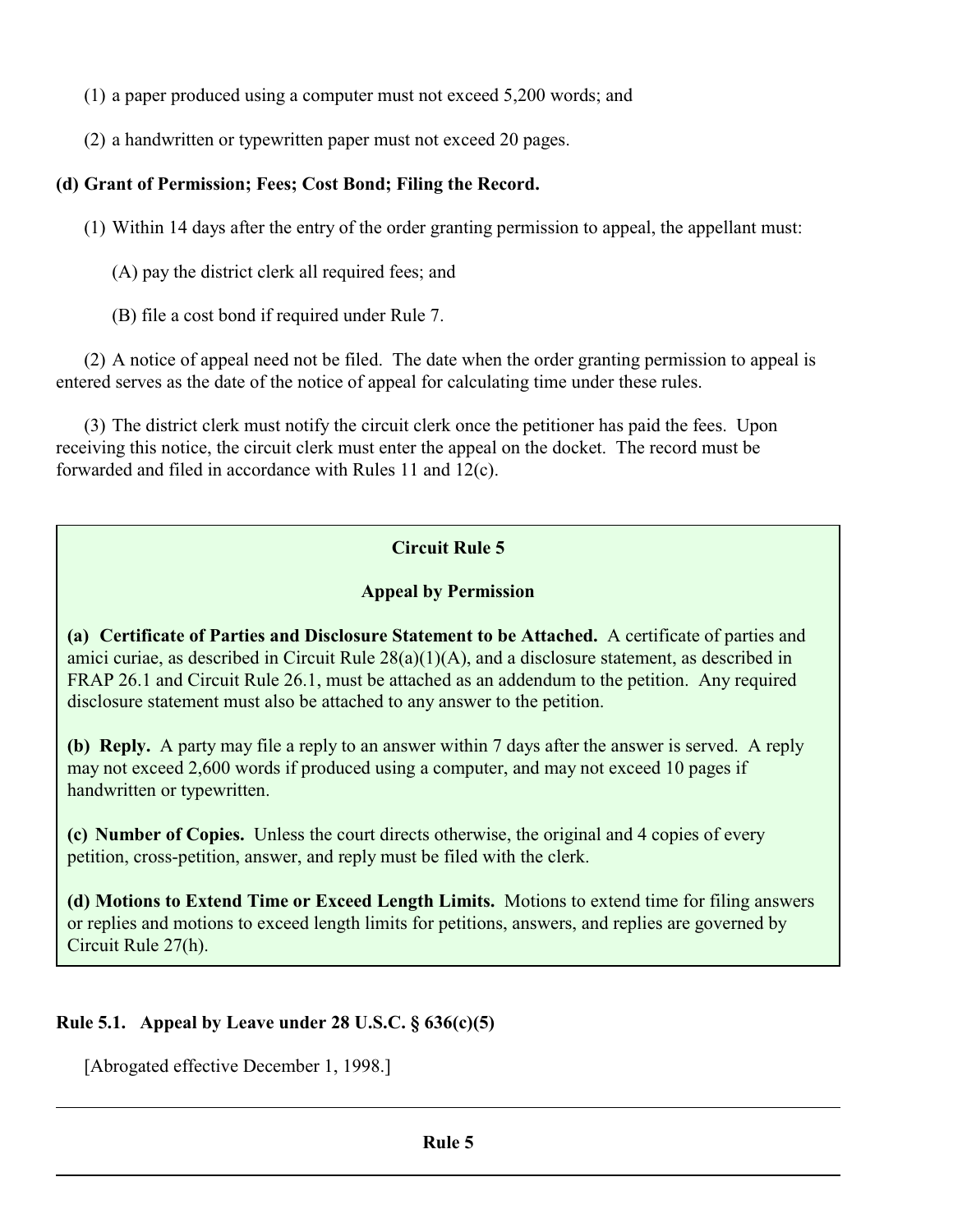### **Rule 6. Appeal in a Bankruptcy Case**

**(a) Appeal from a Judgment, Order, or Decree of a District Court Exercising Original Jurisdiction in a Bankruptcy Case.** An appeal to a court of appeals from a final judgment, order, or decree of a district court exercising jurisdiction under 28 U.S.C. § 1334 is taken as any other civil appeal under these rules.

### **(b) Appeal from a Judgment, Order, or Decree of a District Court or Bankruptcy Appellate Panel Exercising Appellate Jurisdiction in a Bankruptcy Case.**

(1) **Applicability of Other Rules.** These rules apply to an appeal to a court of appeals under 28 U.S.C. § 158(d)(1) from a final judgment, order, or decree of a district court or bankruptcy appellate panel exercising appellate jurisdiction under 28 U.S.C. § 158(a) or (b), but with these qualifications:

(A) Rules 4(a)(4), 4(b), 9, 10, 11, 12(c), 13-20, 22-23, and 24(b) do not apply;

(B) the reference in Rule 3(c) to "Forms 1A and 1B in the Appendix of Forms" must be read as a reference to Form 5;

(C) when the appeal is from a bankruptcy appellate panel, "district court," as used in any applicable rule, means "appellate panel"; and

(D) in Rule 12.1, "district court" includes a bankruptcy court or bankruptcy appellate panel.

(2) **Additional Rules.** In addition to the rules made applicable by Rule 6(b)(1), the following rules apply:

# (A) **Motion for Rehearing.**

(i) If a timely motion for rehearing under Bankruptcy Rule 8022 is filed, the time to appeal for all parties runs from the entry of the order disposing of the motion. A notice of appeal filed after the district court or bankruptcy appellate panel announces or enters a judgment, order, or decree–but before disposition of the motion for rehearing–becomes effective when the order disposing of the motion for rehearing is entered.

(ii) If a party intends to challenge the order disposing of the motion–or the alteration or amendment of a judgment, order, or decree upon the motion–then the party, in compliance with Rules 3(c) and 6(b)(1)(B), must file a notice of appeal or amended notice of appeal. The notice or amended notice must be filed within the time prescribed by Rule 4–excluding Rules 4(a)(4) and 4(b)–measured from the entry of the order disposing of the motion.

(iii) No additional fee is required to file an amended notice.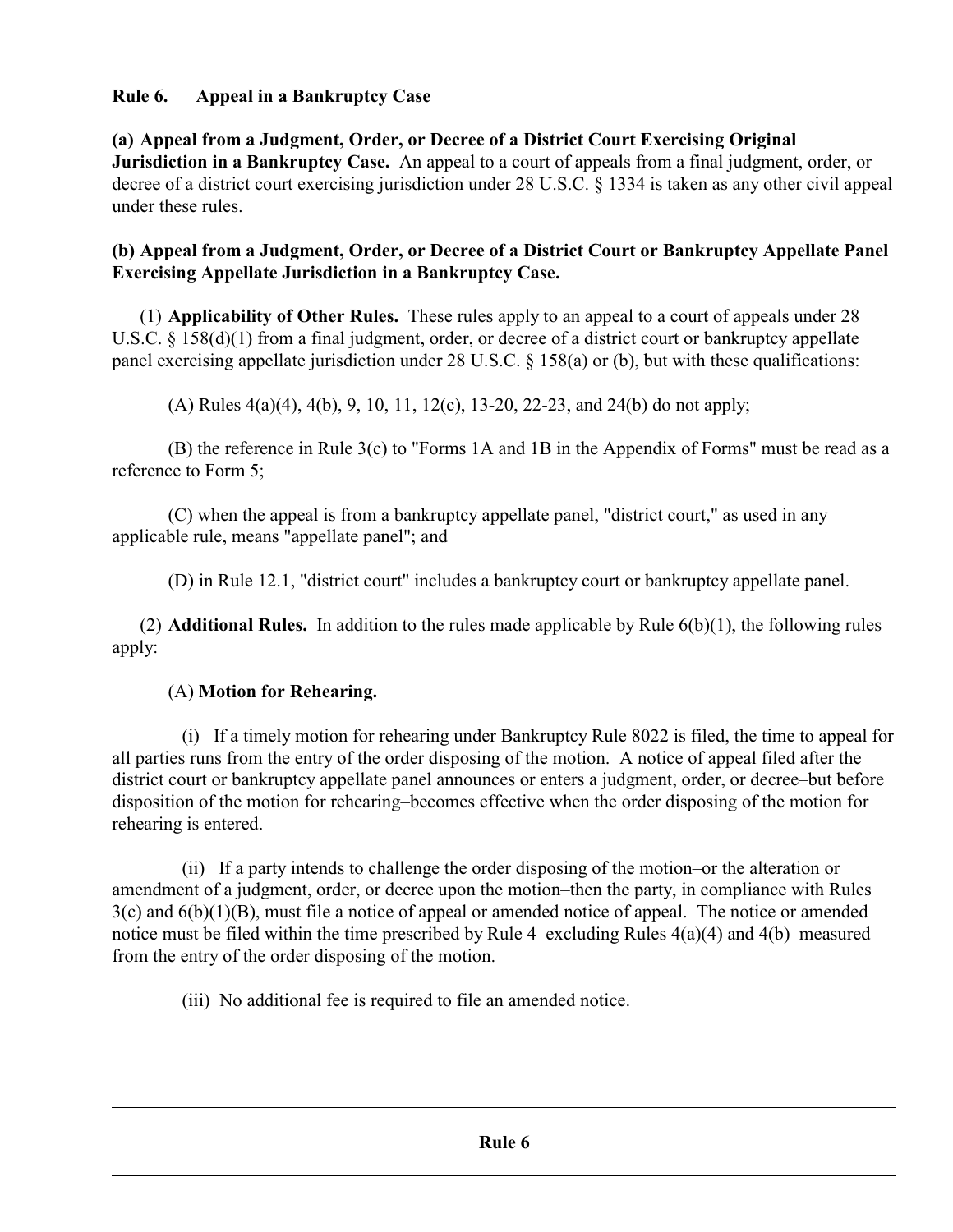# (B) **The Record on Appeal.**

(i) Within 14 days after filing the notice of appeal, the appellant must file with the clerk possessing the record assembled in accordance with Bankruptcy Rule 8009–and serve on the appellee–a statement of the issues to be presented on appeal and a designation of the record to be certified and made available to the circuit clerk.

(ii) An appellee who believes that other parts of the record are necessary must, within 14 days after being served with the appellant's designation, file with the clerk and serve on the appellant a designation of additional parts to be included.

(iii) The record on appeal consists of:

- the redesignated record as provided above;
- the proceedings in the district court or bankruptcy appellate panel; and
- $\bullet$  a certified copy of the docket entries prepared by the clerk under Rule 3(d).

# (C) **Making the Record Available.**

(i) When the record is complete, the district clerk or bankruptcy-appellate-panel clerk must number the documents constituting the record and promptly make it available to the circuit clerk. If the clerk makes the record available in paper form, the clerk will not send documents of unusual bulk or weight, physical exhibits other than documents, or other parts of the record designated for omission by local rule of the court of appeals, unless directed to do so by a party or the circuit clerk. If unusually bulky or heavy exhibits are to be made available in paper form, a party must arrange with the clerks in advance for their transportation and receipt.

(ii) All parties must do whatever else is necessary to enable the clerk to assemble the record and make it available. When the record is made available in paper form, the court of appeals may provide by rule or order that a certified copy of the docket entries be made available in place of the redesignated record. But any party may request at any time during the pendency of the appeal that the redesignated record be made available.

(D) **Filing the Record.** When the district clerk or bankruptcy-appellate-panel clerk has made the record available, the circuit clerk must note that fact on the docket. The date noted on the docket serves as the filing date of the record. The circuit clerk must immediately notify all parties of the filing date.

# **(c) Direct Review by Permission Under 28 U.S.C. § 158(d)(2).**

(1) **Applicability of Other Rules.** These rules apply to a direct appeal by permission under 28 U.S.C.  $\S$  158(d)(2), but with these qualifications:

(A) Rules 3-4, 5(a)(3), 6(a), 6(b), 8(a), 8(c), 9-12, 13-20, 22-23, and 24(b) do not apply;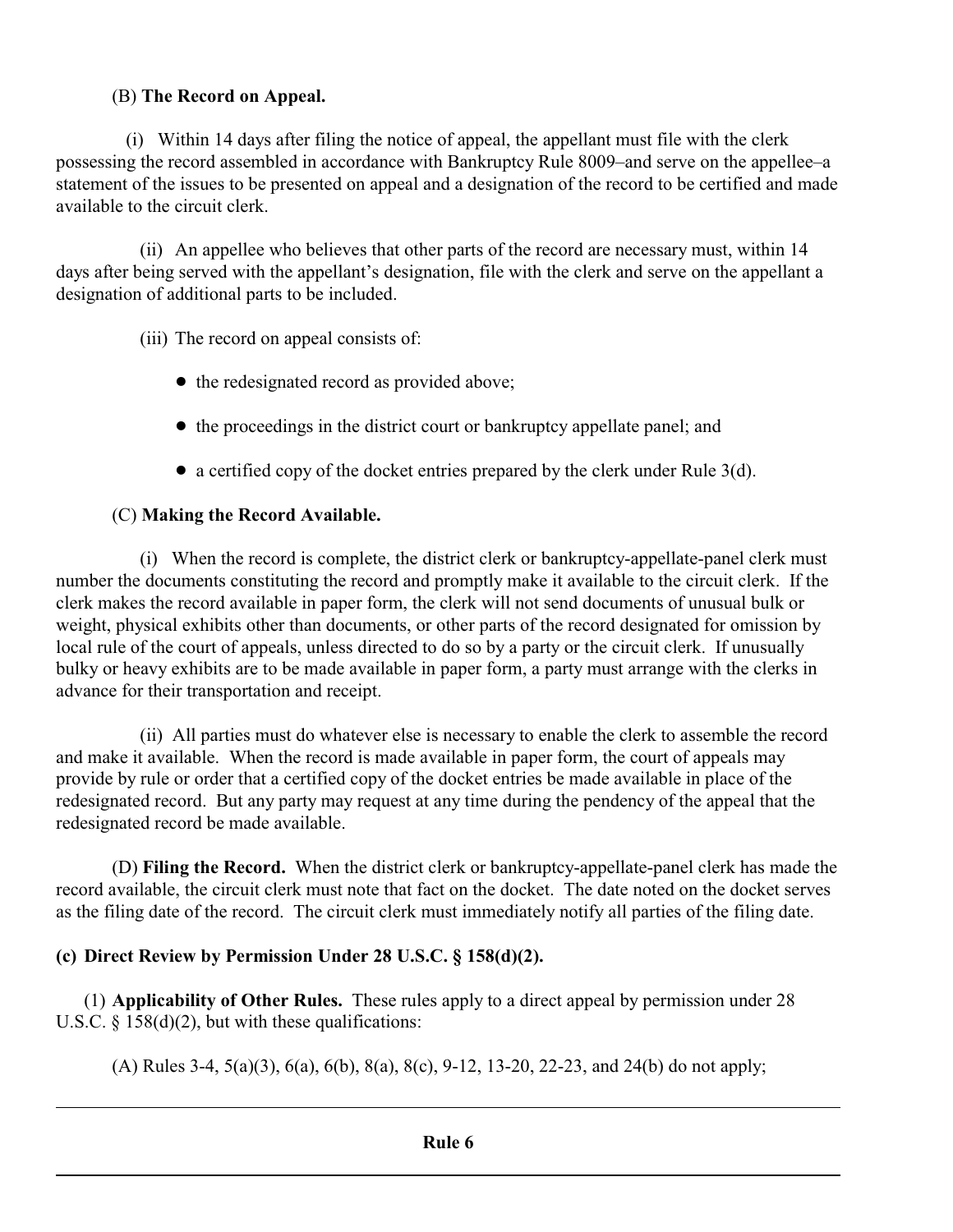(B) as used in any applicable rule, "district court" or "district clerk" includes–to the extent appropriate–a bankruptcy court or bankruptcy appellate panel or its clerk; and

(C) the reference to "Rules 11 and  $12(c)$ " in Rule  $5(d)(3)$  must be read as a reference to Rules  $6(c)(2)(B)$  and  $(C)$ .

(2) **Additional Rules.** In addition, the following rules apply:

(A) **The Record on Appeal.** Bankruptcy Rule 8009 governs the record on appeal.

(B) **Making the Record Available.** Bankruptcy Rule 8010 governs completing the record and making it available.

(C) **Stays Pending Appeal.** Bankruptcy Rule 8007 applies to stays pending appeal.

(D) **Duties of the Circuit Clerk.** When the bankruptcy clerk has made the record available, the circuit clerk must note that fact on the docket. The date noted on the docket serves as the filing date of the record. The circuit clerk must immediately notify all parties of the filing date.

(E) **Filing a Representation Statement.** Unless the court of appeals designates another time, within 14 days after entry of the order granting permission to appeal, the attorney who sought permission must file a statement with the circuit clerk naming the parties that the attorney represents on appeal.

**Circuit Rule 6**

# **Appeal in a Bankruptcy Case**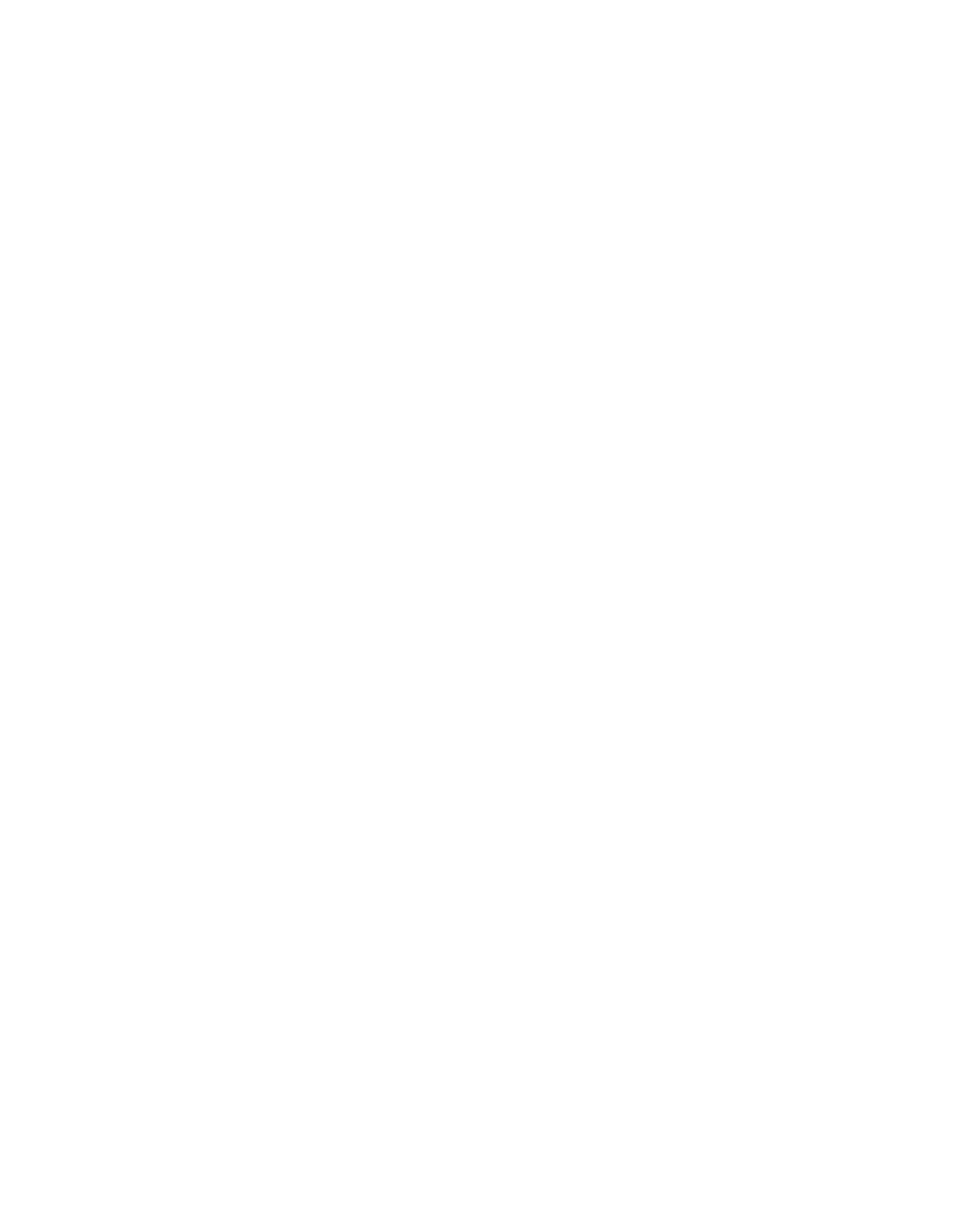## **Rule 7. Bond for Costs on Appeal in a Civil Case**

In a civil case, the district court may require an appellant to file a bond or provide other security in any form and amount necessary to ensure payment of costs on appeal. Rule 8(b) applies to a surety on a bond given under this rule.

## **Circuit Rule 7**

### **Bond for Costs on Appeal in a Civil Case**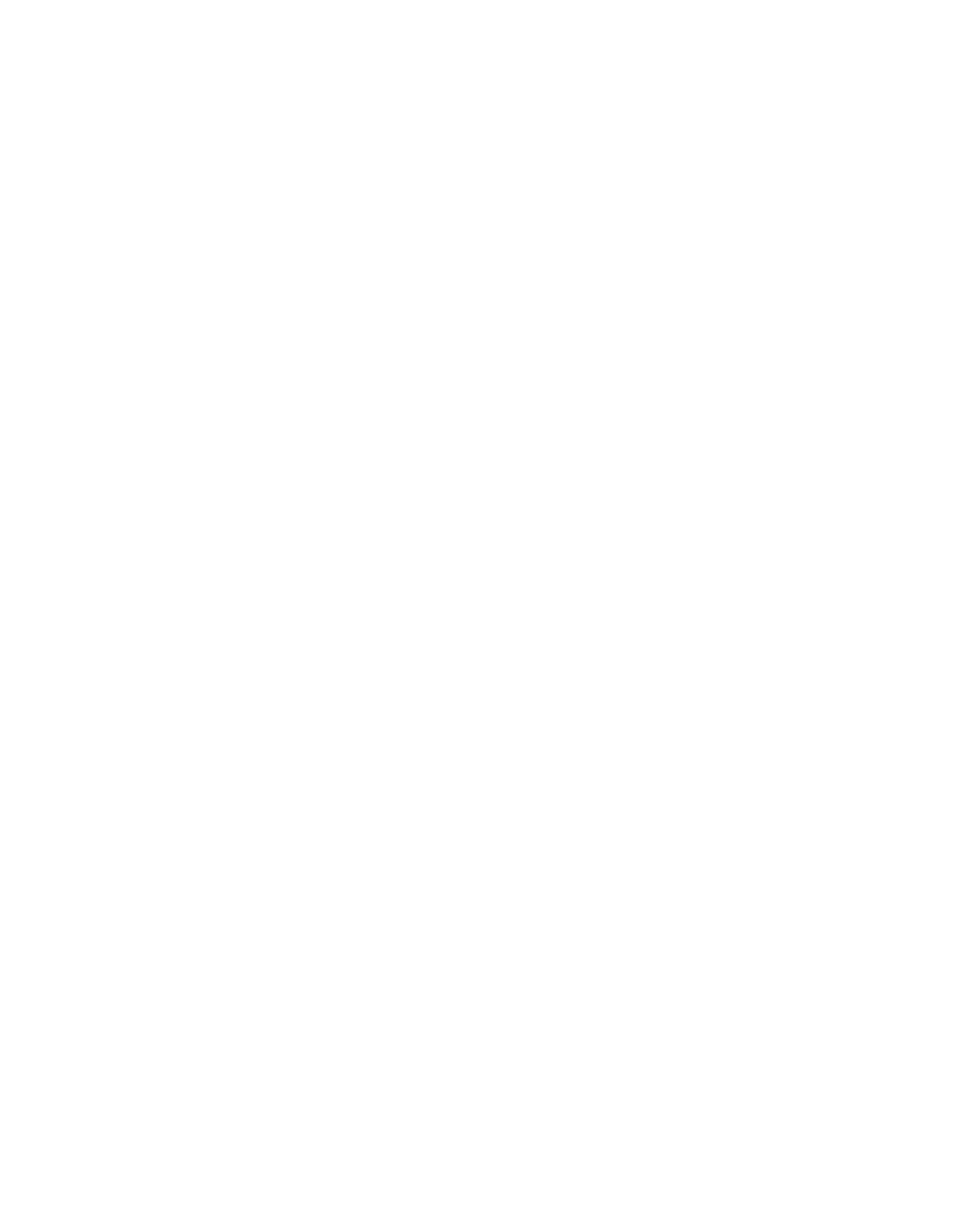### **Rule 8. Stay or Injunction Pending Appeal**

**(a) Motion for Stay.**

(1) **Initial Motion in the District Court.** A party must ordinarily move first in the district court for the following relief:

(A) a stay of the judgment or order of a district court pending appeal;

(B) approval of a bond or other security provided to obtain a stay of judgment; or

(C) an order suspending, modifying, restoring, or granting an injunction while an appeal is pending.

(2) **Motion in the Court of Appeals; Conditions on Relief.** A motion for the relief mentioned in Rule 8(a)(1) may be made to the court of appeals or to one of its judges.

(A) The motion must:

(i) show that moving first in the district court would be impracticable; or

(ii) state that, a motion having been made, the district court denied the motion or failed to afford the relief requested and state any reasons given by the district court for its action.

(B) The motion must also include:

(i) the reasons for granting the relief requested and the facts relied on;

(ii) originals or copies of affidavits or other sworn statements supporting facts subject to dispute; and

(iii) relevant parts of the record.

(C) The moving party must give reasonable notice of the motion to all parties.

(D) A motion under this Rule 8(a)(2) must be filed with the circuit clerk and normally will be considered by a panel of the court. But in an exceptional case in which time requirements make that procedure impracticable, the motion may be made to and considered by a single judge.

(E) The court may condition relief on a party's filing a bond or other appropriate security in the district court.

**(b) Proceeding Against a Security Provider.** If a party gives security with one or more security providers, each provider submits to the jurisdiction of the district court and irrevocably appoints the district clerk as its agent on whom any papers affecting its liability on the security may be served. On motion, a security provider's liability may be enforced in the district court without the necessity of an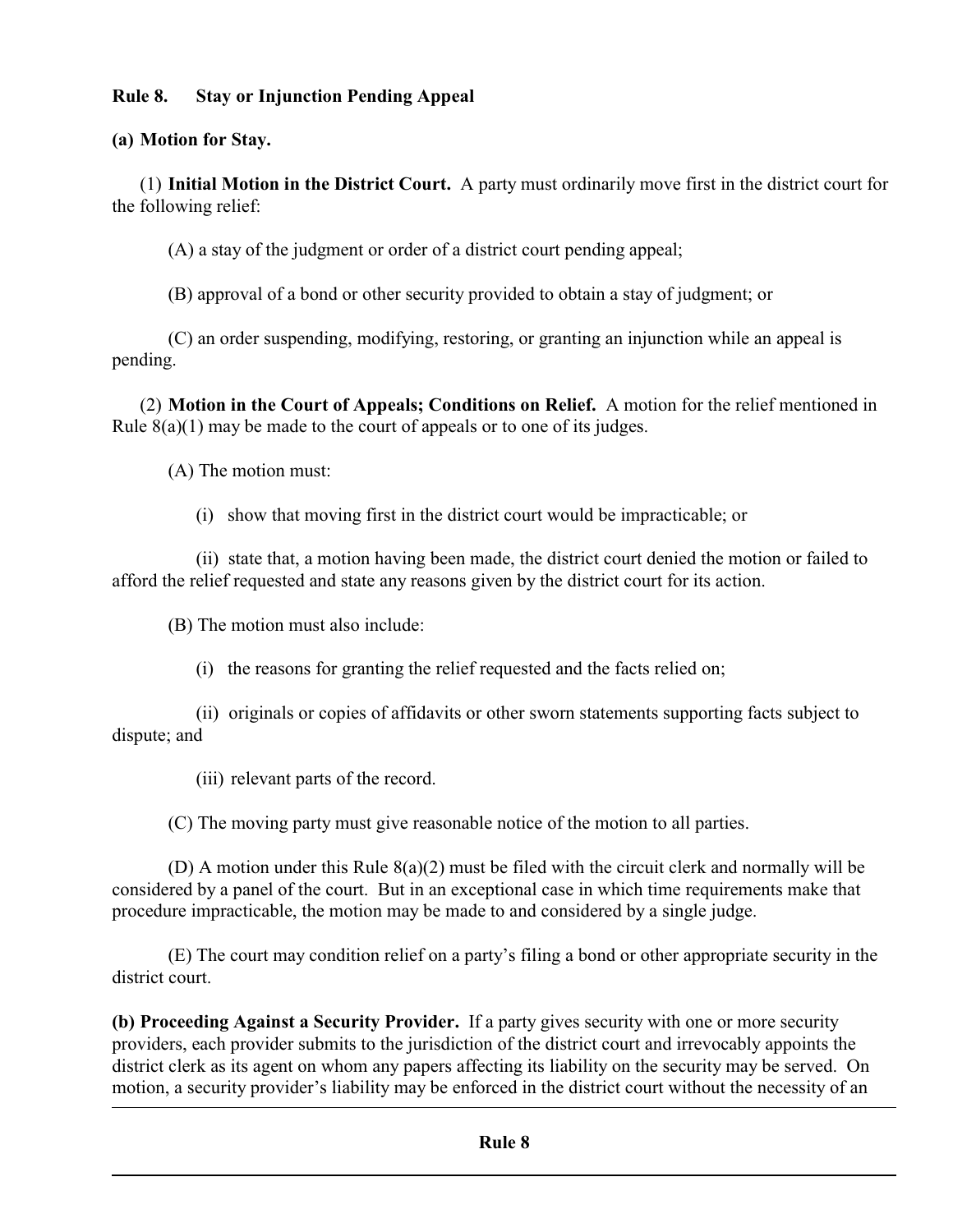independent action. The motion and any notice that the district court prescribes may be served on the district clerk, who must promptly send a copy to each security provider whose address is known.

**(c) Stay in a Criminal Case.** Rule 38 of the Federal Rules of Criminal Procedure governs a stay in a criminal case.

# **Circuit Rule 8**

## **Stay and Emergency Relief Pending Appeal from a Judgment or Order of the District Court**

### **(a) Criteria; Service.**

(1) A motion for a stay of a judgment or of an order of the district court or any other motion seeking emergency relief must state whether such relief was previously requested from the district court and the ruling on that request. The motion must state the reasons for granting the stay or other emergency relief sought and discuss, with specificity, each of the following factors: (i) the likelihood that the moving party will prevail on the merits; (ii) the prospect of irreparable injury to the moving party if relief is withheld; (iii) the possibility of harm to other parties if relief is granted; and (iv) the public interest.

(2) Except in extraordinary circumstances, for any motion that is not filed electronically and for any party who has not consented to electronic service, the motion must be served by hand or, in the case of a party located outside the greater Washington metropolitan area, by other form of expedited service. The movant must attempt to notify the opposing side by telephone in advance of the filing of the motion and describe in the motion the efforts made to so notify the opposing side.

(3) There must be attached to each copy of the motion a copy of the judgment or order involved, and of any pertinent decision, memorandum, opinion, or findings issued by the district court. If the district court's reasons were given orally, the pertinent extract from the reporter's transcript must be attached, if available.

(4) A certificate of parties and amici curiae, as described in Circuit Rule  $28(a)(1)(A)$ , and a disclosure statement, as described in FRAP 26.1 and Circuit Rule 26.1, must be attached as an addendum to the motion, and any required disclosure statement must also be attached to any response to the motion, unless such documents have been filed previously with the court.

**(b) Dispositive Motion Combined with Motion for Stay or Opposition Thereto.** A party filing or opposing a motion for a stay or other emergency relief may, in addition or in the alternative, file a motion to dispose of the appeal in its entirety. When a response to a motion for a stay or other emergency relief is combined with a dispositive motion, the combined pleading may not exceed 7,800 words if produced using a computer and 30 pages if handwritten or typewritten. The response to such a combined pleading may not exceed 3,900 words if produced using a computer and 15 pages if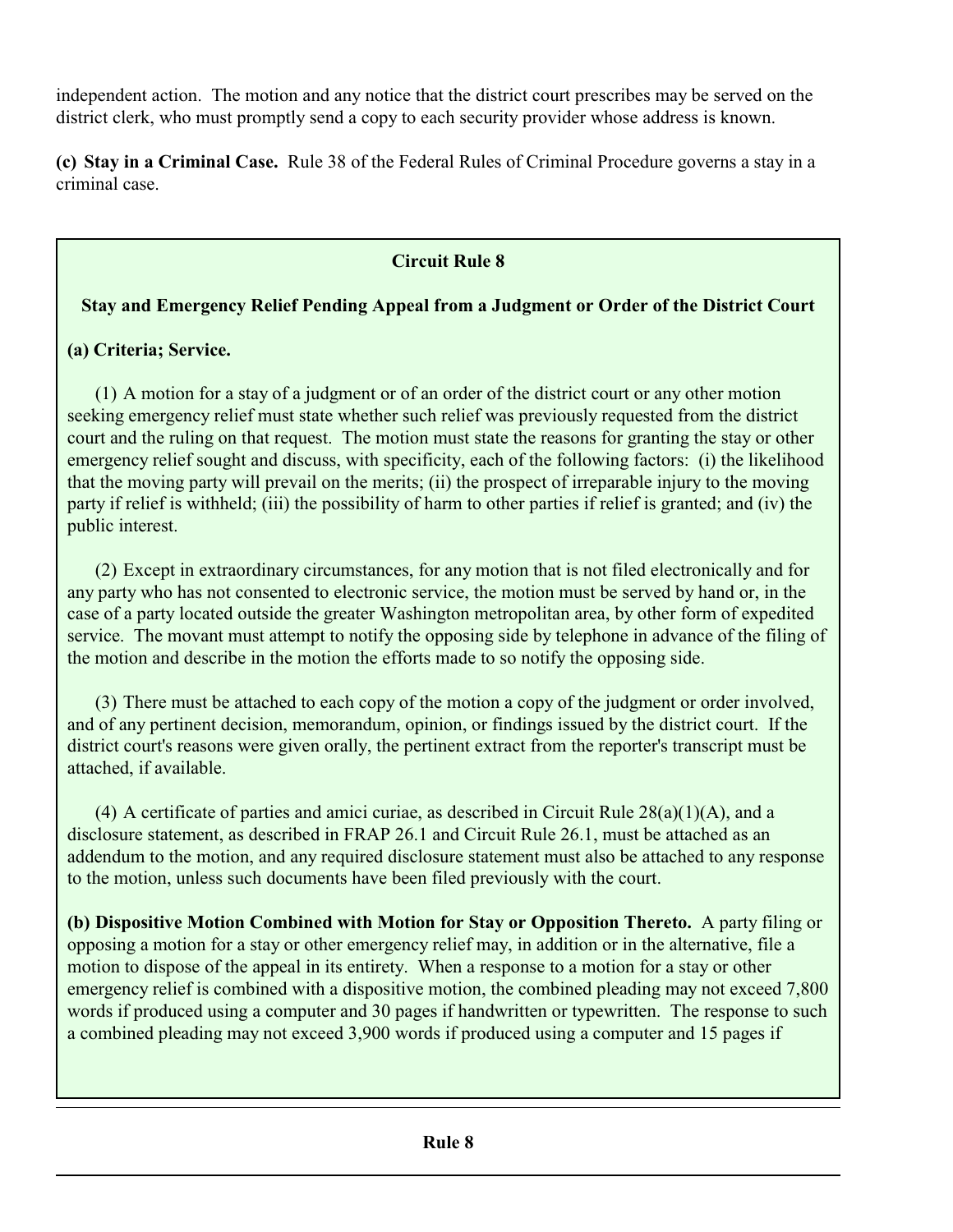handwritten or typewritten. The final reply may not exceed 2,600 words if produced using a computer and 10 pages if handwritten or typewritten.

See also Circuit Rule 18 (Stay Pending Review of an Agency Order), Circuit Rule 25 (Filing and Service), and Circuit Rule 27 (Motions).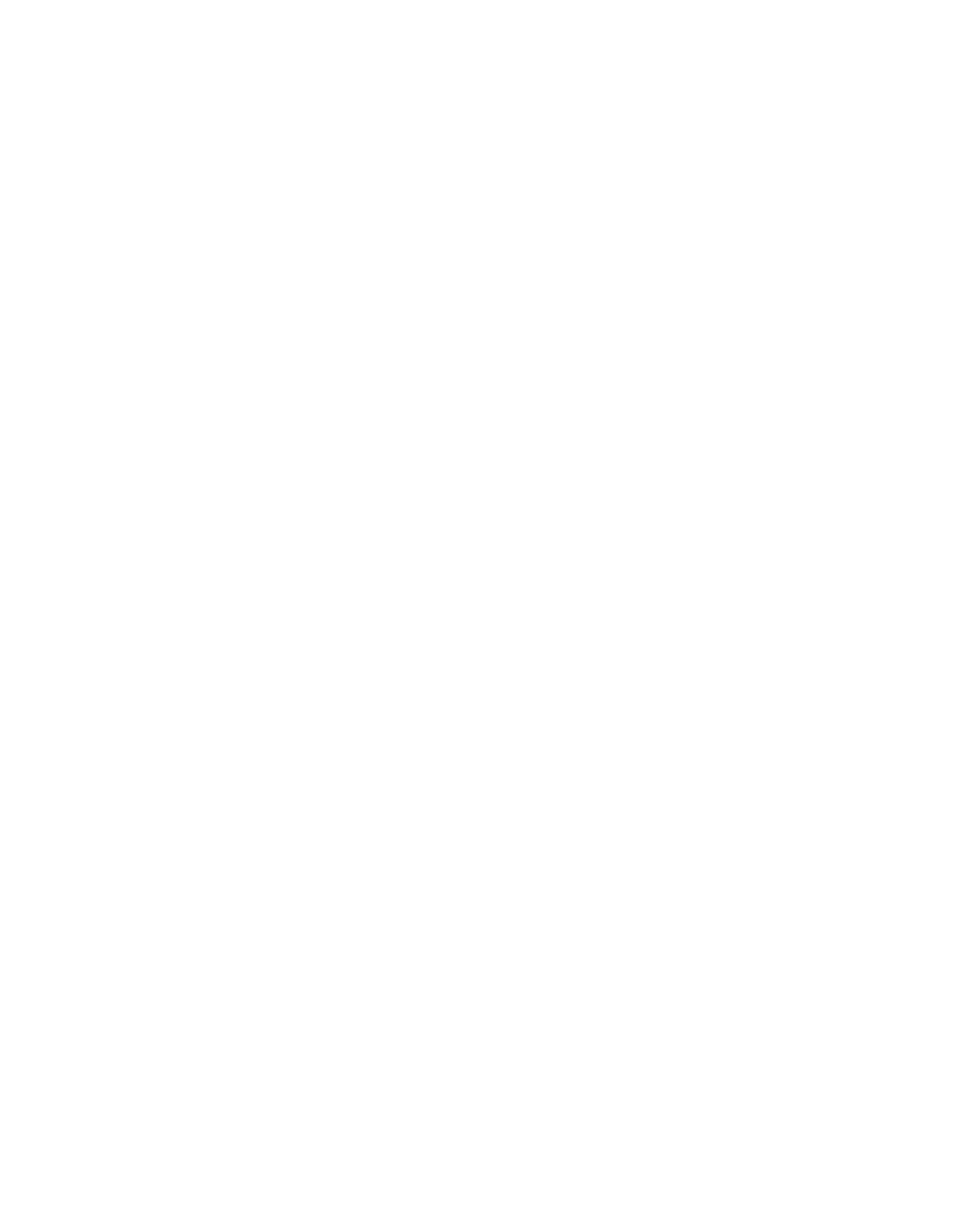### **Rule 9. Release in a Criminal Case**

### **(a) Release Before Judgment of Conviction.**

(1) The district court must state in writing, or orally on the record, the reasons for an order regarding the release or detention of a defendant in a criminal case. A party appealing from the order must file with the court of appeals a copy of the district court's order and the court's statement of reasons as soon as practicable after filing the notice of appeal. An appellant who questions the factual basis for the district court's order must file a transcript of the release proceedings or an explanation of why a transcript was not obtained.

(2) After reasonable notice to the appellee, the court of appeals must promptly determine the appeal on the basis of the papers, affidavits, and parts of the record that the parties present or the court requires. Unless the court so orders, briefs need not be filed.

(3) The court of appeals or one of its judges may order the defendant's release pending the disposition of the appeal.

**(b) Release After Judgment of Conviction.** A party entitled to do so may obtain review of a district-court order regarding release after a judgment of conviction by filing a notice of appeal from that order in the district court, or by filing a motion in the court of appeals if the party has already filed a notice of appeal from the judgment of conviction. Both the order and the review are subject to Rule 9(a). The papers filed by the party seeking review must include a copy of the judgment of conviction.

**(c) Criteria for Release.** The court must make its decision regarding release in accordance with the applicable provisions of 18 U.S.C. §§ 3142, 3143, and 3145(c).

# **Circuit Rule 9**

#### **Release in a Criminal Case**

**(a) Appeal from a Pretrial Release or Detention Order.** An appeal from a pretrial release or detention order must be expedited. Appellant must make immediate arrangements for preparation of all necessary transcripts, including the transcript of proceedings before a magistrate judge, and notify the court in writing of those arrangements. Unless otherwise ordered by the court or a judge thereof, the following schedule will apply:

(1) Not later than 10 days after the transcript of record is filed, the appellant must serve and file an original and 4 copies of a memorandum of law and fact setting forth as many of the matters required by Circuit Rule 9(b) as are relevant. The memorandum of law and fact must be accompanied by a copy of the order under review and the statement of reasons (including related findings of fact and conclusions of law) entered by the district court.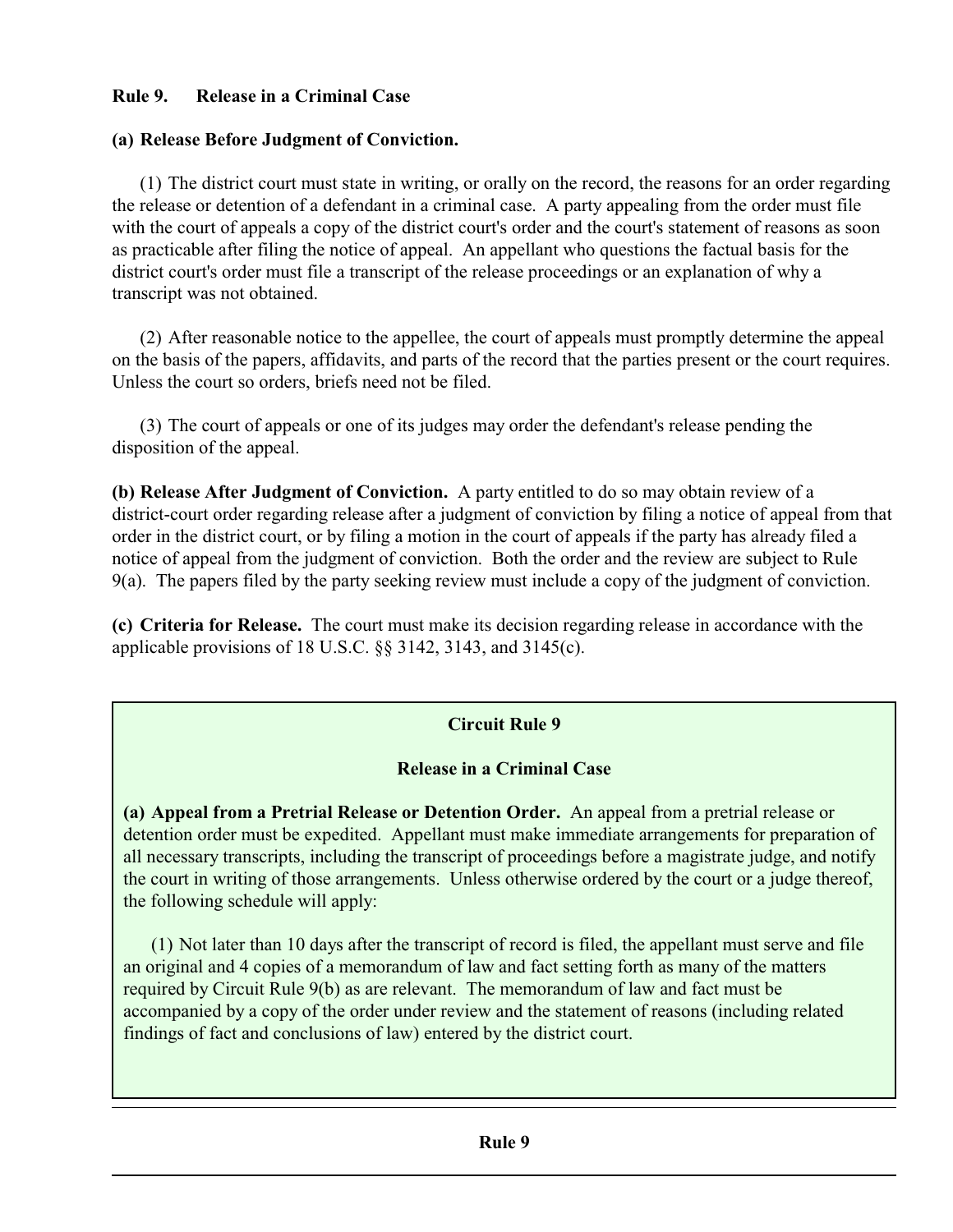(2) The appellee may file a responsive memorandum not later than 10 days after the filing of appellant's memorandum.

(3) The appellant may file a memorandum in reply within 7 days after the filing of appellee's memorandum.

(4) The memorandum, any response thereto, and the reply must comply with FRAP 27(d)(1)-(2). For the government, any disclosure statement required by FRAP 26.1(b) must be filed with the memorandum of law and fact or any response thereto, unless the statement has been filed previously with the court.

(5) The appeal will be determined by a panel of the court on the record and pleadings filed, unless oral argument is directed by the court.

**(b) Release Pending Appeal from a Judgment of Conviction.** The applicant must file an original and 4 copies of an application pertaining to release pending appeal from a judgment of conviction. The application, any response thereto, and a reply to the response must comply with FRAP 27(d)(1)- (2). The space limitations imposed by FRAP  $27(d)(2)$  may be exceeded only if authorized by order of the court, or a judge thereof, on motion showing good cause. For the government, any disclosure statement required by FRAP 26.1(b) must be filed with any response to the application, unless the statement has been filed previously with the court. The application must contain, in the following order:

(1) The name of the applicant, the district court number of the case, the offense of conviction, and the date and terms of sentence.

(2) The reasons given by the district court for the denial or, in the absence of reasons stated by the district court, an account of the facts and reasons relevant to that court's failure to grant the relief sought by the applicant.

(3) Where the applicant is the defendant, a concise statement of the question or questions involved in the appeal, with a showing that the appeal raises a substantial question of law or fact likely to result in reversal or in an order for a new trial. See also FRAP 9(c). Sufficient facts must be set forth to present the essential background and the manner in which the question or questions arose in the district court.

(4) Where the applicant is the defendant, a certificate by counsel, or by the applicant if acting pro se, that the appeal is not taken for delay.

(5) The application will be ruled upon by a panel of the court.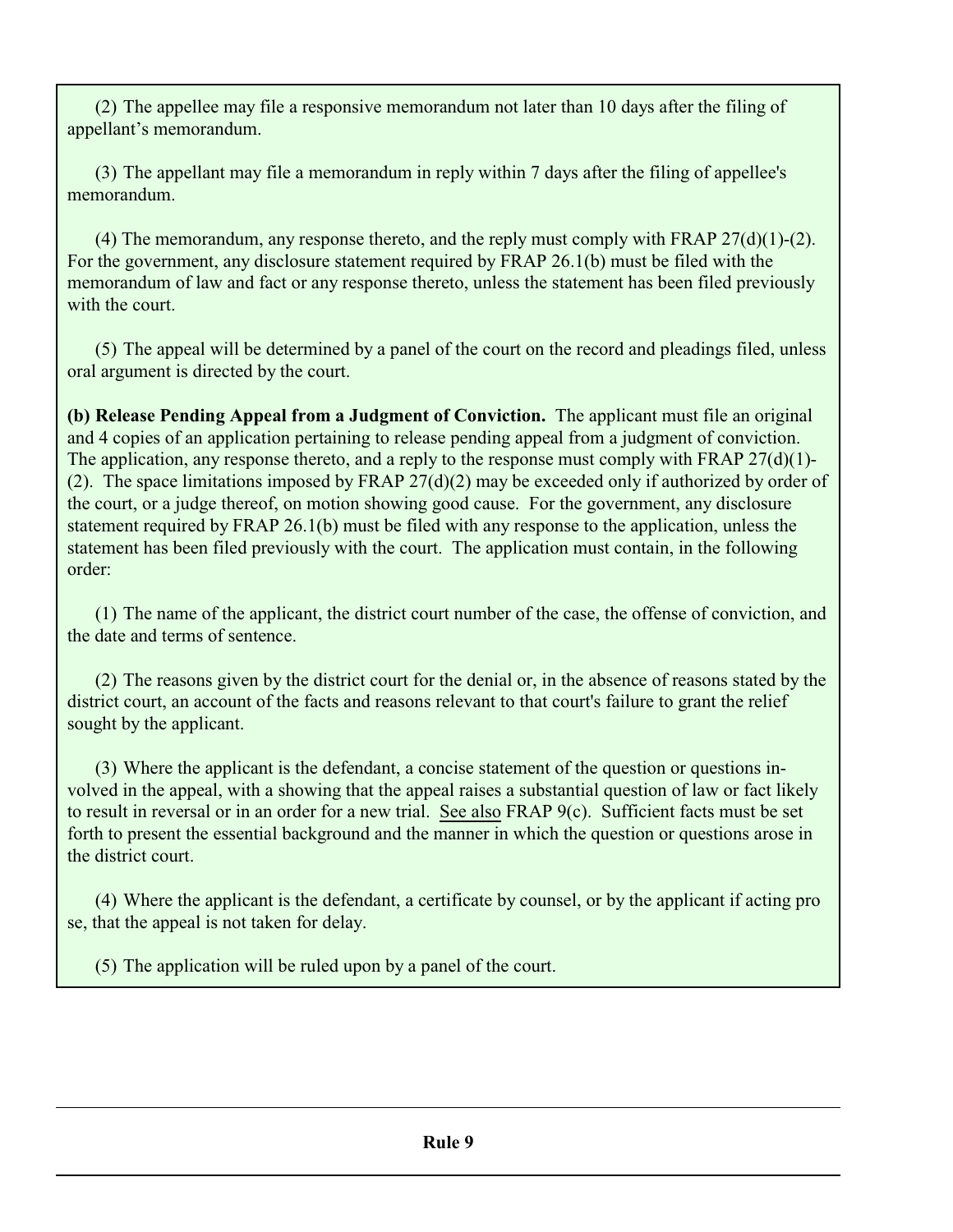## **Rule 10. The Record on Appeal**

**(a) Composition of the Record on Appeal.** The following items constitute the record on appeal:

(1) the original papers and exhibits filed in the district court;

(2) the transcript of proceedings, if any; and

(3) a certified copy of the docket entries prepared by the district clerk.

# **(b) The Transcript of Proceedings.**

or

(1) **Appellant's Duty to Order.** Within 14 days after filing the notice of appeal or entry of an order disposing of the last timely remaining motion of a type specified in Rule 4(a)(4)(A), whichever is later, the appellant must do either of the following:

(A) order from the reporter a transcript of such parts of the proceedings not already on file as the appellant considers necessary, subject to a local rule of the court of appeals and with the following qualifications:

(i) the order must be in writing;

(ii) if the cost of the transcript is to be paid by the United States under the Criminal Justice Act, the order must so state; and

(iii) the appellant must, within the same period, file a copy of the order with the district clerk;

(B) file a certificate stating that no transcript will be ordered.

(2) **Unsupported Finding or Conclusion.** If the appellant intends to urge on appeal that a finding or conclusion is unsupported by the evidence or is contrary to the evidence, the appellant must include in the record a transcript of all evidence relevant to that finding or conclusion.

(3) **Partial Transcript.** Unless the entire transcript is ordered:

(A) the appellant must—within the 14 days provided in Rule  $10(b)(1)$ —file a statement of the issues that the appellant intends to present on the appeal and must serve on the appellee a copy of both the order or certificate and the statement;

(B) if the appellee considers it necessary to have a transcript of other parts of the proceedings, the appellee must, within 14 days after the service of the order or certificate and the statement of the issues, file and serve on the appellant a designation of additional parts to be ordered; and

**Rule 10**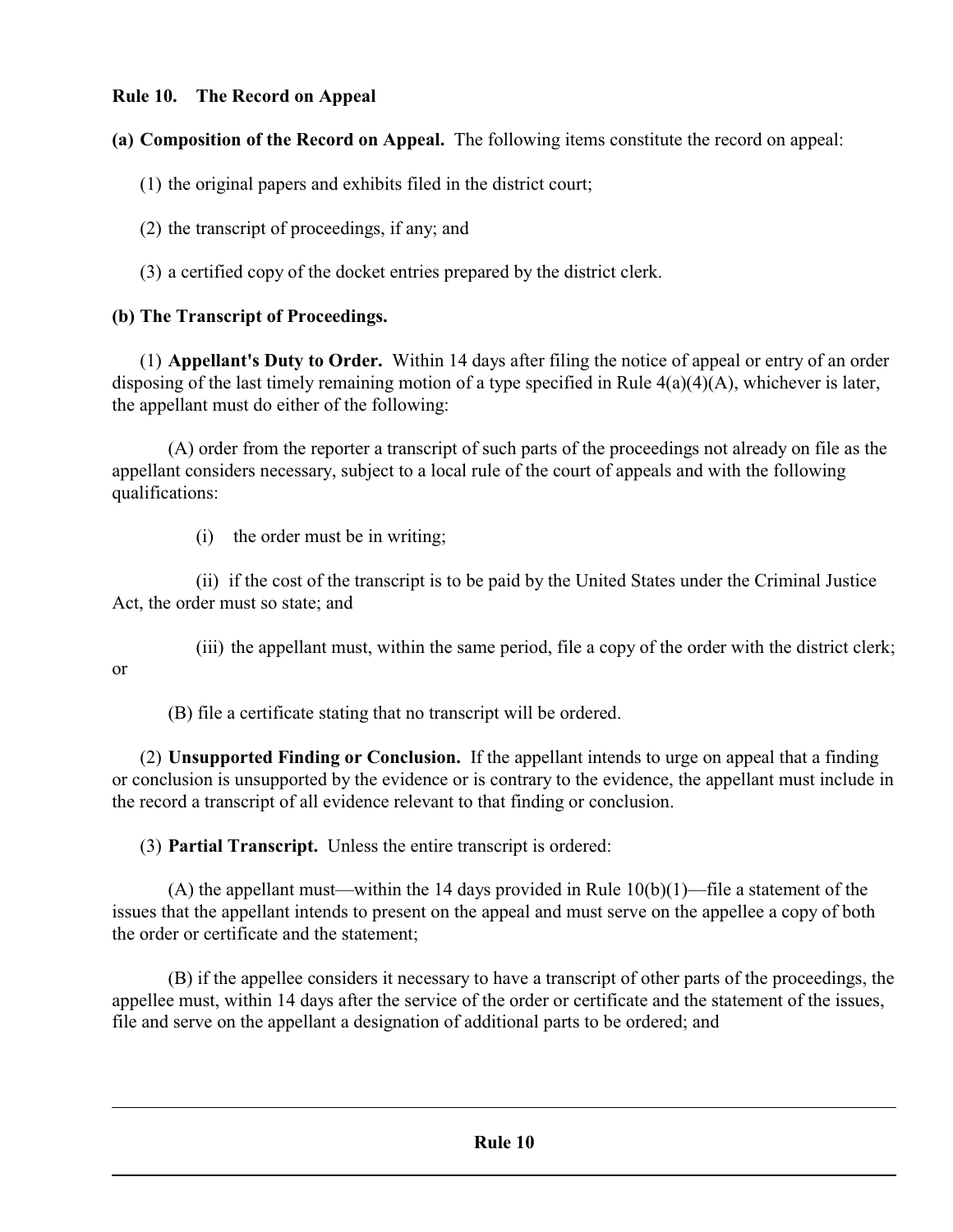(C) unless within 14 days after service of that designation the appellant has ordered all such parts, and has so notified the appellee, the appellee may within the following 14 days either order the parts or move in the district court for an order requiring the appellant to do so.

(4) **Payment.** At the time of ordering, a party must make satisfactory arrangements with the reporter for paying the cost of the transcript.

**(c) Statement of the Evidence When the Proceedings Were Not Recorded or When a Transcript Is Unavailable.** If the transcript of a hearing or trial is unavailable, the appellant may prepare a statement of the evidence or proceedings from the best available means, including the appellant's recollection. The statement must be served on the appellee, who may serve objections or proposed amendments within 14 days after being served. The statement and any objections or proposed amendments must then be submitted to the district court for settlement and approval. As settled and approved, the statement must be included by the district clerk in the record on appeal.

**(d) Agreed Statement as the Record on Appeal.** In place of the record on appeal as defined in Rule 10(a), the parties may prepare, sign, and submit to the district court a statement of the case showing how the issues presented by the appeal arose and were decided in the district court. The statement must set forth only those facts averred and proved or sought to be proved that are essential to the court's resolution of the issues. If the statement is truthful, it—together with any additions that the district court may consider necessary to a full presentation of the issues on appeal—must be approved by the district court and must then be certified to the court of appeals as the record on appeal. The district clerk must then send it to the circuit clerk within the time provided by Rule 11. A copy of the agreed statement may be filed in place of the appendix required by Rule 30.

# **(e) Correction or Modification of the Record.**

(1) If any difference arises about whether the record truly discloses what occurred in the district court, the difference must be submitted to and settled by that court and the record conformed accordingly.

(2) If anything material to either party is omitted from or misstated in the record by error or accident, the omission or misstatement may be corrected and a supplemental record may be certified and forwarded:

(A) on stipulation of the parties;

(B) by the district court before or after the record has been forwarded; or

(C) by the court of appeals.

(3) All other questions as to the form and content of the record must be presented to the court of appeals.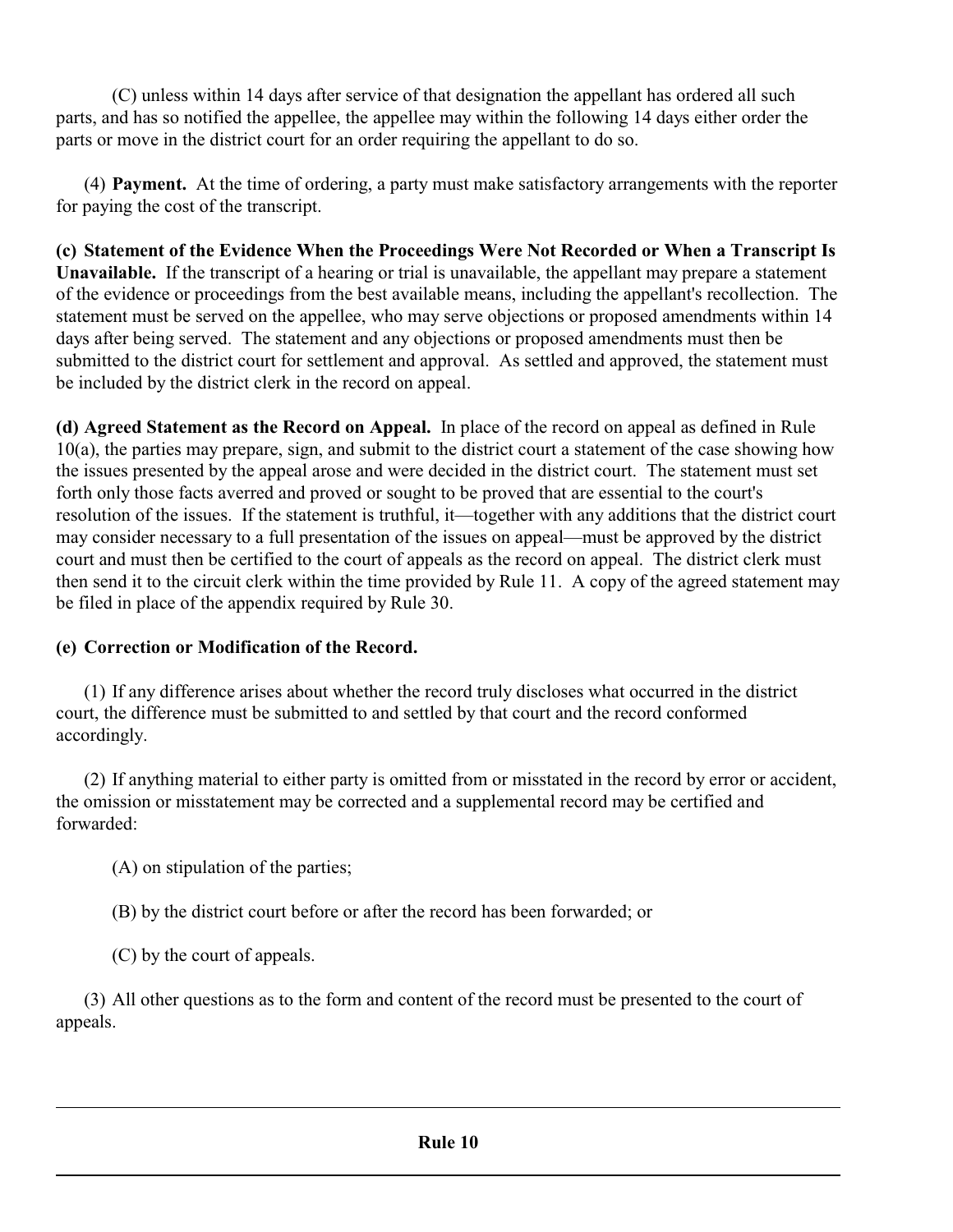# **Circuit Rule 10**

# **The Record on Appeal**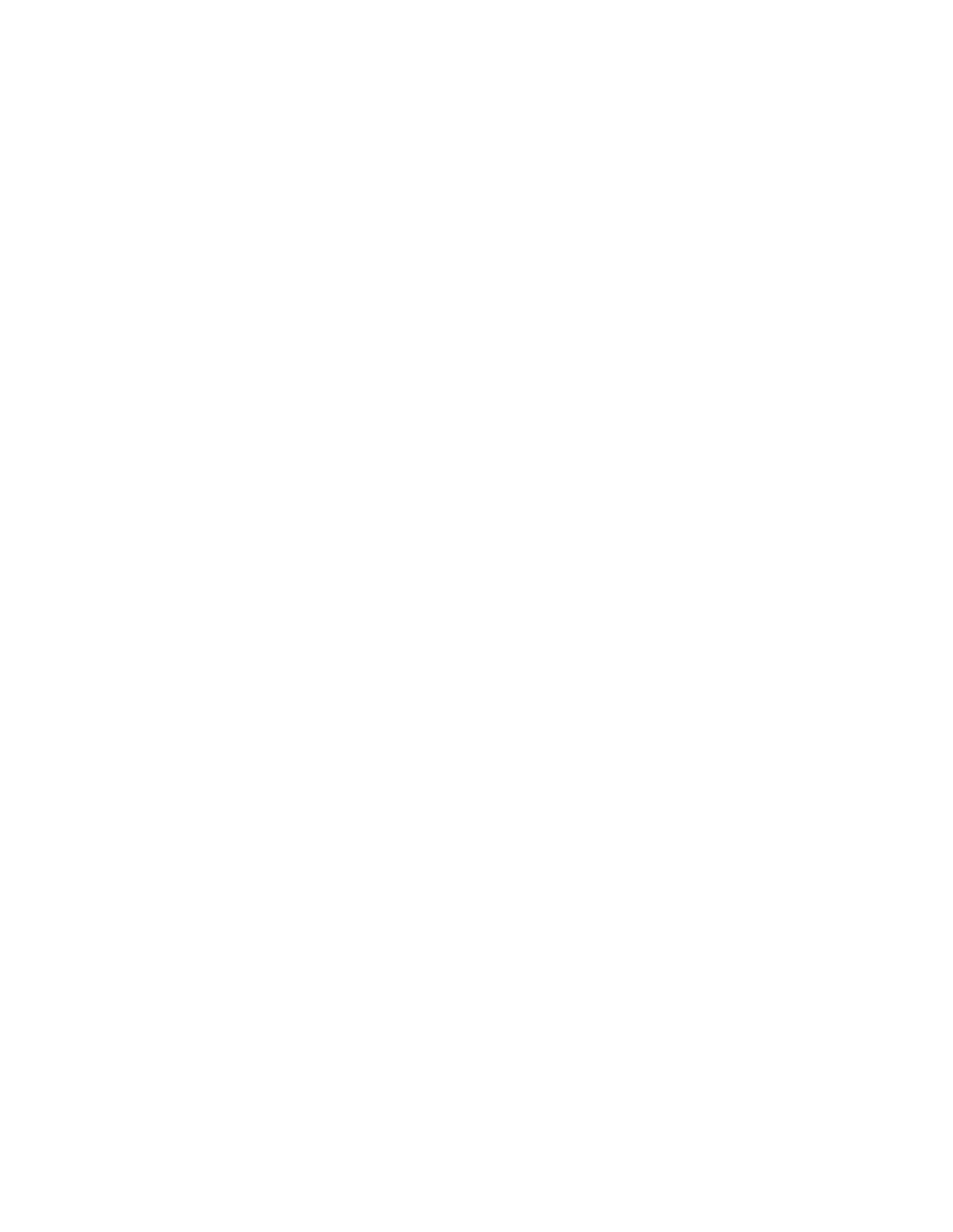## **Rule 11. Forwarding the Record**

**(a) Appellant's Duty.** An appellant filing a notice of appeal must comply with Rule 10(b) and must do whatever else is necessary to enable the clerk to assemble and forward the record. If there are multiple appeals from a judgment or order, the clerk must forward a single record.

## **(b) Duties of Reporter and District Clerk.**

(1) **Reporter's Duty to Prepare and File a Transcript.** The reporter must prepare and file a transcript as follows:

(A) Upon receiving an order for a transcript, the reporter must enter at the foot of the order the date of its receipt and the expected completion date and send a copy, so endorsed, to the circuit clerk.

(B) If the transcript cannot be completed within 30 days of the reporter's receipt of the order, the reporter may request the circuit clerk to grant additional time to complete it. The clerk must note on the docket the action taken and notify the parties.

(C) When a transcript is complete, the reporter must file it with the district clerk and notify the circuit clerk of the filing.

(D) If the reporter fails to file the transcript on time, the circuit clerk must notify the district judge and do whatever else the court of appeals directs.

(2) **District Clerk's Duty to Forward.** When the record is complete, the district clerk must number the documents constituting the record and send them promptly to the circuit clerk together with a list of the documents correspondingly numbered and reasonably identified. Unless directed to do so by a party or the circuit clerk, the district clerk will not send to the court of appeals documents of unusual bulk or weight, physical exhibits other than documents, or other parts of the record designated for omission by local rule of the court of appeals. If the exhibits are unusually bulky or heavy, a party must arrange with the clerks in advance for their transportation and receipt.

**(c) Retaining the Record Temporarily in the District Court for Use in Preparing the Appeal.** The parties may stipulate, or the district court on motion may order, that the district clerk retain the record temporarily for the parties to use in preparing the papers on appeal. In that event the district clerk must certify to the circuit clerk that the record on appeal is complete. Upon receipt of the appellee's brief, or earlier if the court orders or the parties agree, the appellant must request the district clerk to forward the record.

# **(d) [Abrogated.]**

# **(e) Retaining the Record by Court Order.**

(1) The court of appeals may, by order or local rule, provide that a certified copy of the docket entries be forwarded instead of the entire record. But a party may at any time during the appeal request that designated parts of the record be forwarded.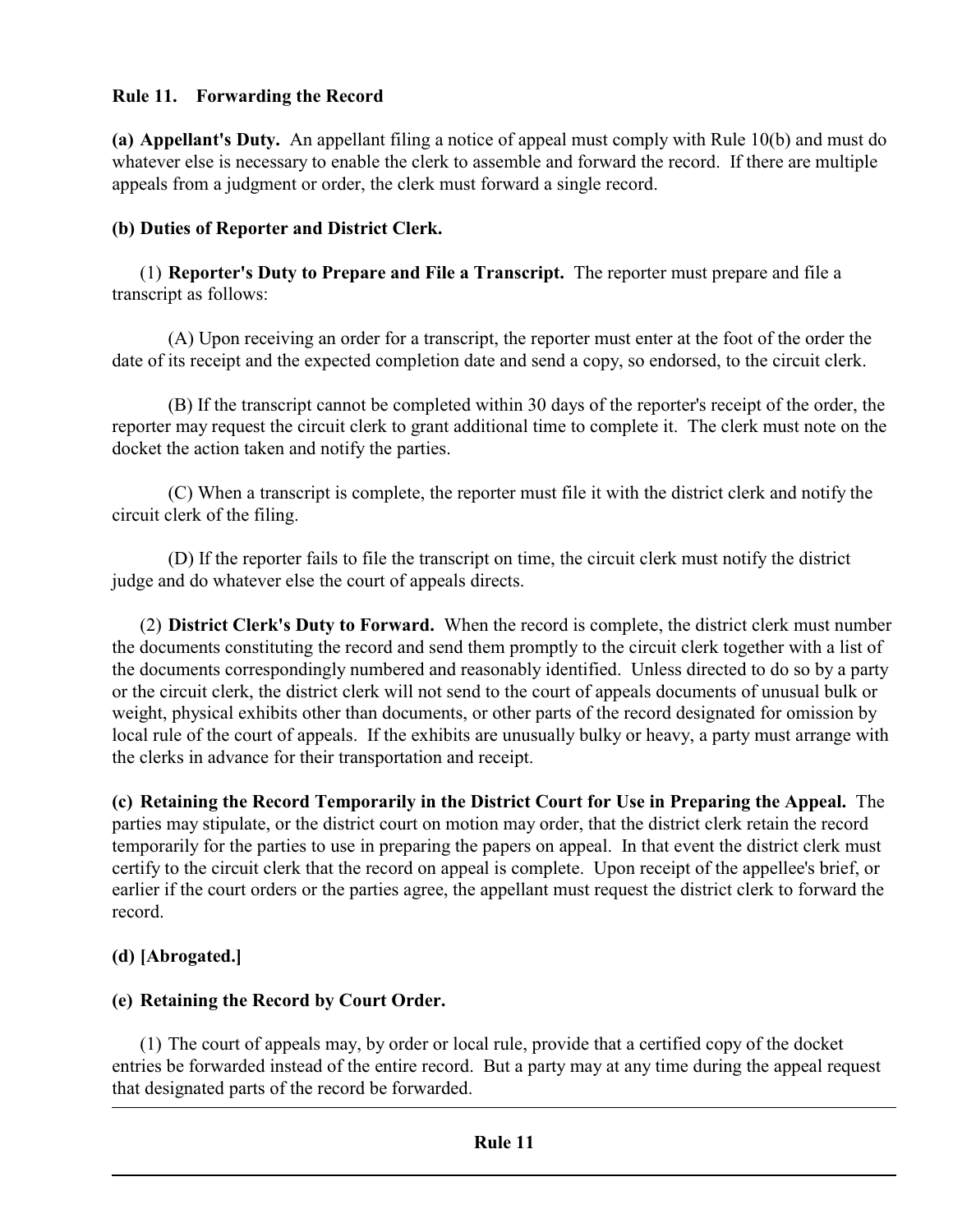(2) The district court may order the record or some part of it retained if the court needs it while the appeal is pending, subject, however, to call by the court of appeals.

(3) If part or all of the record is ordered retained, the district clerk must send to the court of appeals a copy of the order and the docket entries together with the parts of the original record allowed by the district court and copies of any parts of the record designated by the parties.

**(f) Retaining Parts of the Record in the District Court by Stipulation of the Parties.** The parties may agree by written stipulation filed in the district court that designated parts of the record be retained in the district court subject to call by the court of appeals or request by a party. The parts of the record so designated remain a part of the record on appeal.

**(g) Record for a Preliminary Motion in the Court of Appeals.** If, before the record is forwarded, a party makes any of the following motions in the court of appeals:

- for dismissal:
- for release:
- for a stay pending appeal;
- for additional security on the bond on appeal or on a bond or other security provided to obtain a stay of judgment; or
- for any other intermediate order—

the district clerk must send the court of appeals any parts of the record designated by any party.

# **Circuit Rule 11**

### **Forwarding the Record on Appeal from a Judgment or Order of the District Court**

**(a) When Forwarded.** Except as provided in Circuit Rule 47.2, the record in all cases must be forwarded to this court by the clerk of the district court at a time designated by the clerk of this court.

**(b) Transcript in Criminal Case.** The court reporter must expedite the preparation and furnishing of the transcript. A copy of any order of the district court directing that transcripts be furnished to appellant must be forwarded by the clerk of the district court to this court.

See also Circuit Rule 47.1 (Matters Under Seal).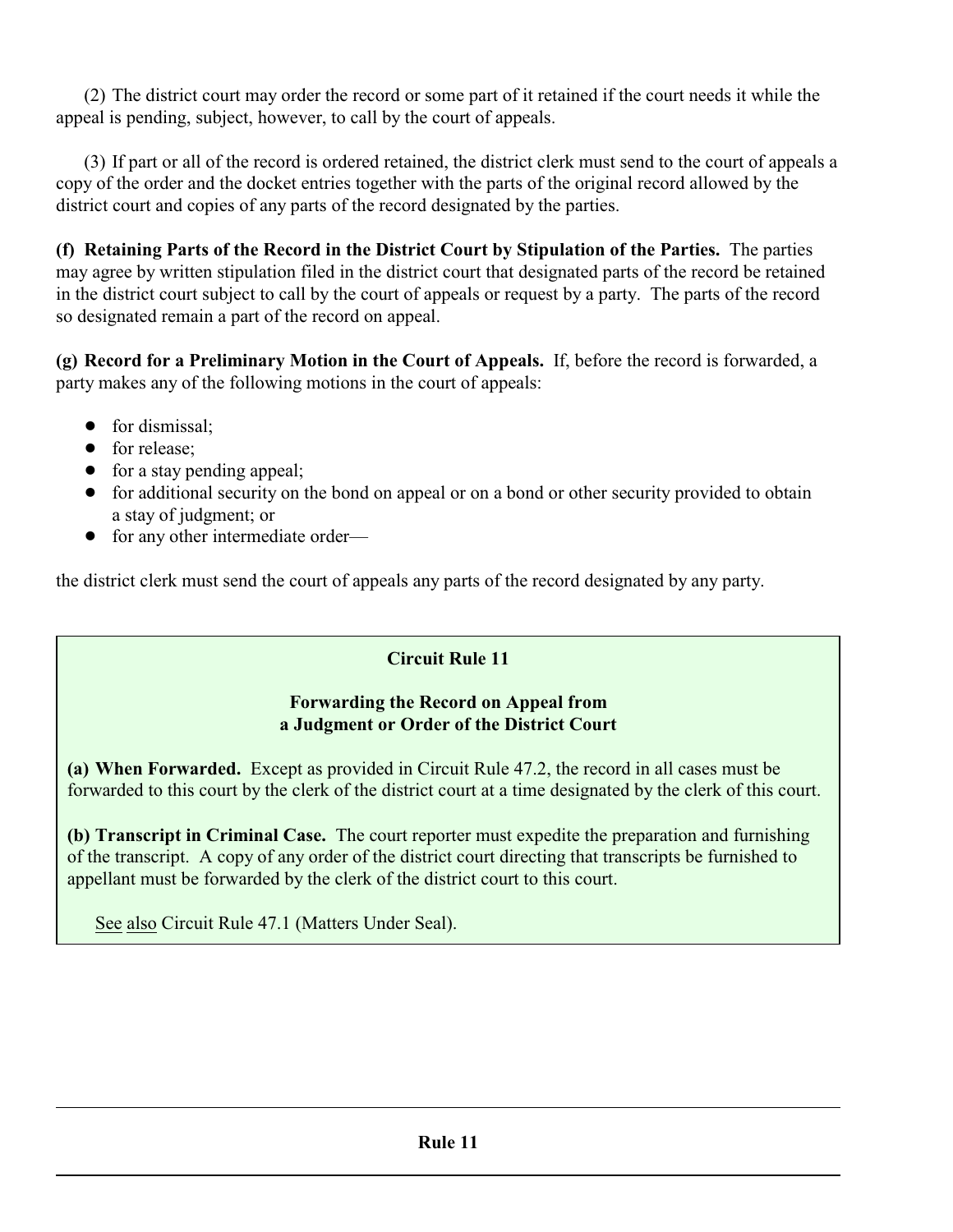# **Rule 12. Docketing the Appeal; Filing a Representation Statement; Filing the Record**

**(a) Docketing the Appeal.** Upon receiving the copy of the notice of appeal and the docket entries from the district clerk under Rule 3(d), the circuit clerk must docket the appeal under the title of the district-court action and must identify the appellant, adding the appellant's name if necessary.

**(b) Filing a Representation Statement.** Unless the court of appeals designates another time, the attorney who filed the notice of appeal must, within 14 days after filing the notice, file a statement with the circuit clerk naming the parties that the attorney represents on appeal.

**(c) Filing the Record, Partial Record, or Certificate.** Upon receiving the record, partial record, or district clerk's certificate as provided in Rule 11, the circuit clerk must file it and immediately notify all parties of the filing date.

# **Circuit Rule 12**

### **Docketing Statement in Appeal from a Judgment or Order of the District Court; Statement by Appellee, Intervenor, or Amicus Curiae**

**(a) Timing.** As directed by the court, appellant must file a docketing statement and serve a copy on all parties and amici curiae appearing at that time.

**(b) Docketing Statement Form.** The docketing statement must be on a form furnished by the clerk's office and contain such information as the form prescribes. An incomplete docketing statement will be lodged, and the party submitting it will be directed to provide a conforming one.

**(c) Provisional Certificate.** Attached to the docketing statement must be a provisional certificate prepared by appellant setting forth the information required by Circuit Rule 28(a)(1).

**(d) Knowledge and Information.** The docketing statement and the provisional certificate will be prepared on the basis of the knowledge and information reasonably available to appellant at the time of filing.

**(e) Errors in Docketing Statement.** Any party or amicus curiae must bring any errors in the docketing statement or provisional certificate to the attention of the clerk by letter served on all parties and amici within 7 days of service of the docketing statement.

**(f) Statement by Appellee, Intervenor, or Amicus Curiae.** Within 7 days of service of the docketing statement, an appellee must file with the court any statement required by FRAP 26.1 and Circuit Rule 26.1.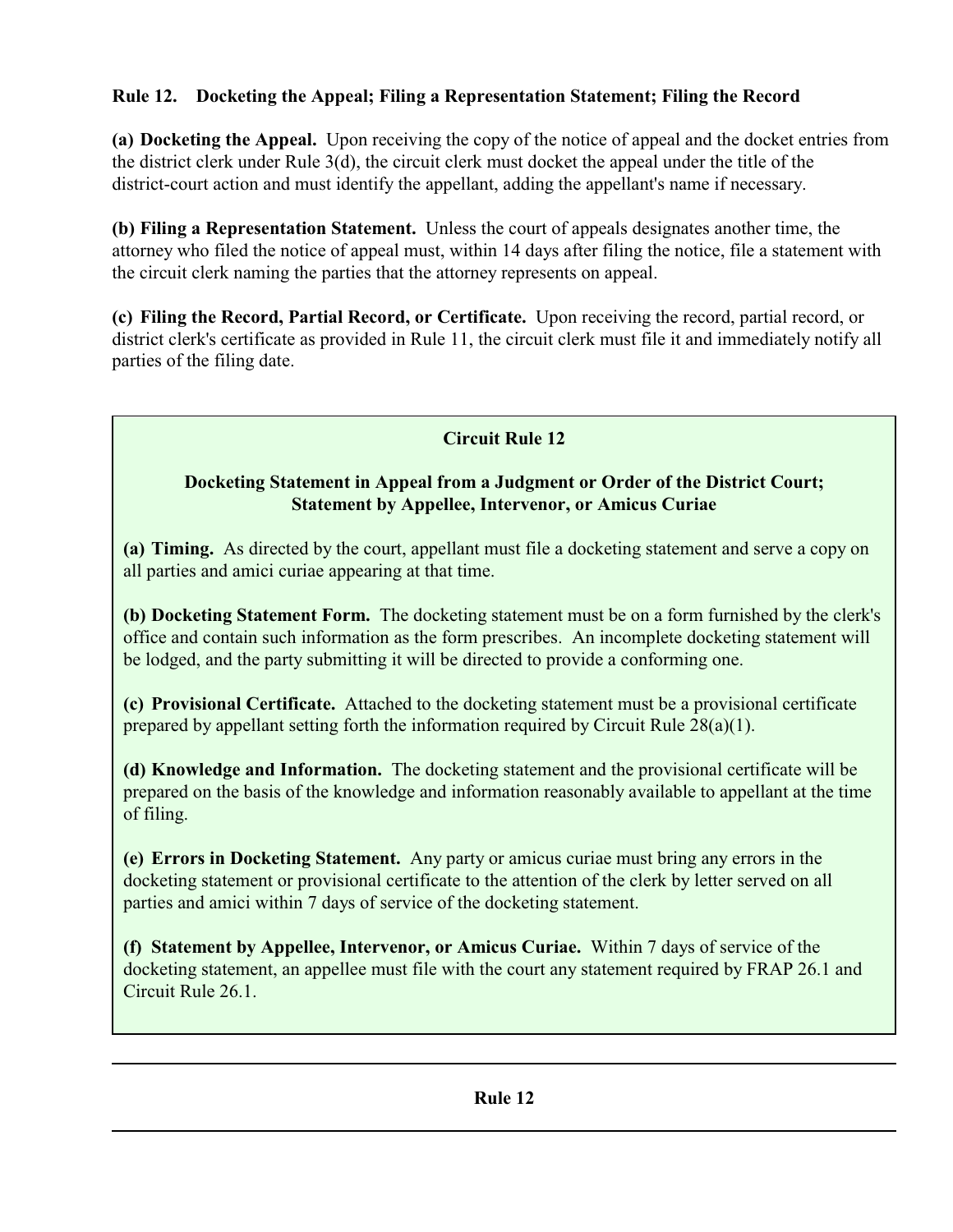Any disclosure statement required by Circuit Rule 26.1 must accompany a motion to intervene, a written representation of consent to participate as amicus curiae, or a motion for leave to participate as amicus.

See also Circuit Rule 46 (Attorneys; Appearance by Law Student).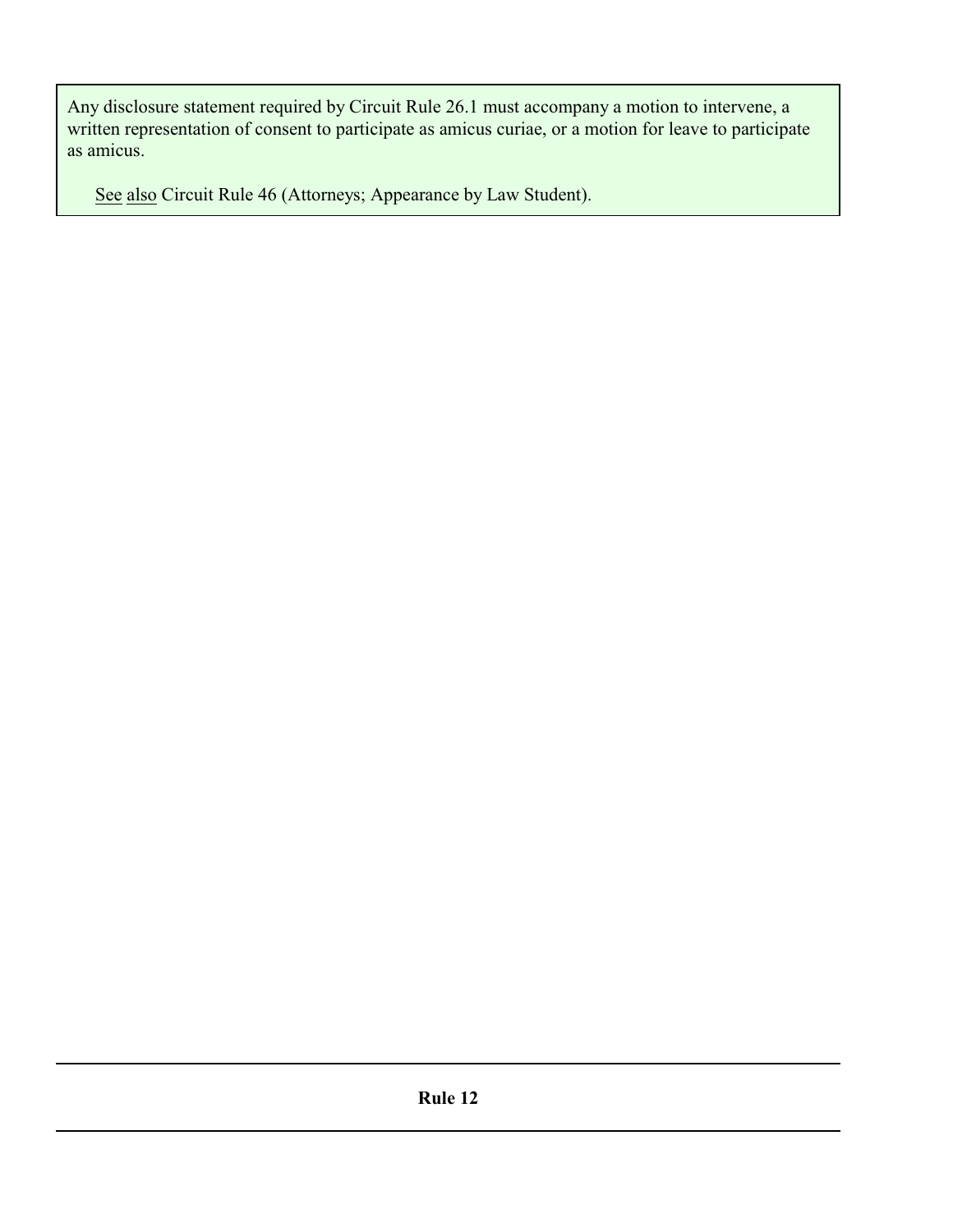### **Rule 12.1 Remand After an Indicative Ruling by the District Court on a Motion for Relief that Is Barred by a Pending Appeal**

**(a) Notice to the Court of Appeals.** If a timely motion is made in the district court for relief that it lacks authority to grant because of an appeal that has been docketed and is pending, the movant must promptly notify the circuit clerk if the district court states either that it would grant the motion or that the motion raises a substantial issue.

**(b) Remand After an Indicative Ruling.** If the district court states that it would grant the motion or that the motion raises a substantial issue, the court of appeals may remand for further proceedings but retains jurisdiction unless it expressly dismisses the appeal. If the court of appeals remands but retains jurisdiction, the parties must promptly notify the circuit clerk when the district court has decided the motion on remand.

# **Circuit Rule 12.1**

#### **Remand After an Indicative Ruling by the District Court on a Motion for Relief that Is Barred by a Pending Appeal**

See Circuit Rule 41(b) (Issuance of Mandate; Stay of Mandate; Remand).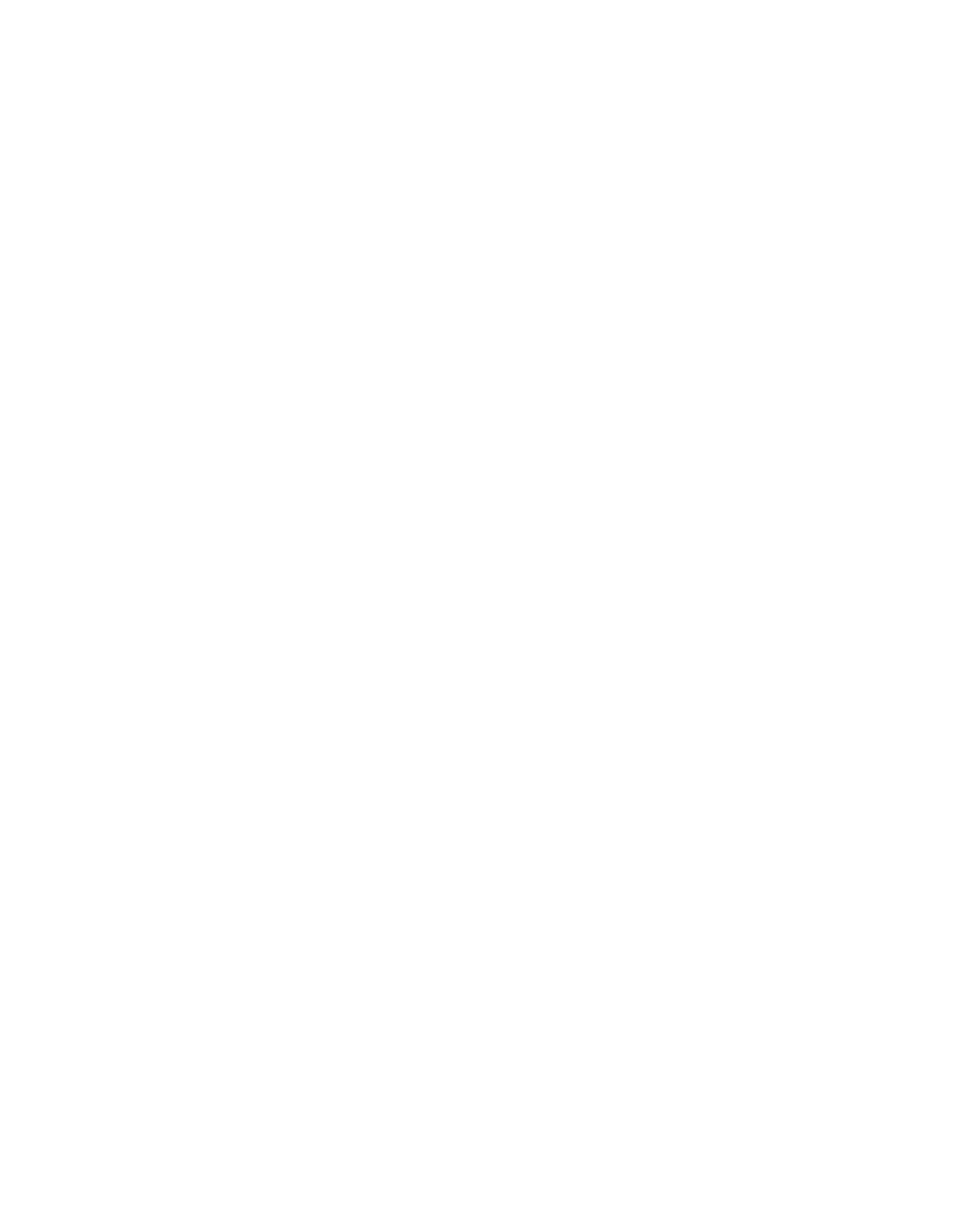### **TITLE III. REVIEW OF A DECISION OF THE UNITED STATES TAX COURT**

### **Rule 13. Appeals from the Tax Court**

### **(a) Appeal as of Right.**

### **(1) How Obtained; Time for Filing a Notice of Appeal.**

(A) An appeal as of right from the United States Tax Court is commenced by filing a notice of appeal with the Tax Court clerk within 90 days after the entry of the Tax Court's decision. At the time of filing, the appellant must furnish the clerk with enough copies of the notice to enable the clerk to comply with Rule 3(d). If one party files a timely notice of appeal, any other party may file a notice of appeal within 120 days after the Tax Court's decision is entered.

(B) If, under Tax Court rules, a party makes a timely motion to vacate or revise the Tax Court's decision, the time to file a notice of appeal runs from the entry of the order disposing of the motion or from the entry of a new decision, whichever is later.

**(2) Notice of Appeal; How Filed.** The notice of appeal may be filed either at the Tax Court clerk's office in the District of Columbia or by sending it to the clerk. If sent by mail the notice is considered filed on the postmark date, subject to § 7502 of the Internal Revenue Code, as amended, and the applicable regulations.

**(3) Contents of the Notice of Appeal; Service; Effect of Filing and Service.** Rule 3 prescribes the contents of a notice of appeal, the manner of service, and the effect of its filing and service. Form 2 in the Appendix of Forms is a suggested form of a notice of appeal.

#### **(4) The Record on Appeal; Forwarding; Filing.**

(A) Except as otherwise provided under Tax Court rules for the transcript of proceedings, the appeal is governed by the parts of Rules 10, 11, and 12 regarding the record on appeal from a district court, the time and manner of forwarding and filing, and the docketing in the court of appeals.

(B) If an appeal is taken to more than one court of appeals, the original record must be sent to the court named in the first notice of appeal filed. In an appeal to any other court of appeals, the appellant must apply to that other court to make provision for the record.

**(b) Appeal by Permission**. An appeal by permission is governed by Rule 5.

# **Circuit Rule 13**

#### **Appeals from the Tax Court**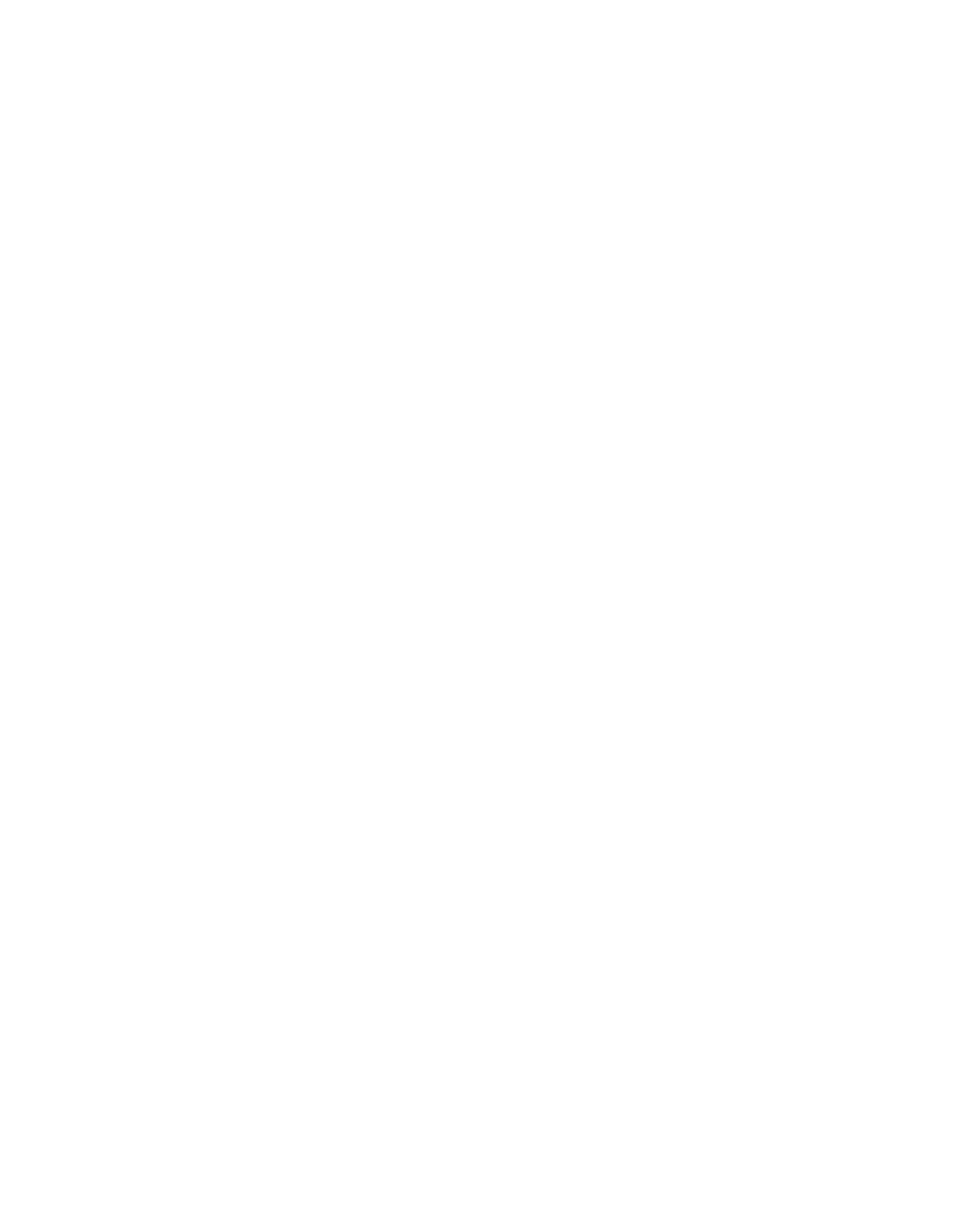## **Rule 14. Applicability of Other Rules to Appeals from the Tax Court**

All provisions of these rules, except Rules 4, 6-9, 15-20, and 22-23, apply to appeals from the Tax Court. References in any applicable rule (other than Rule 24(a)) to the district court and district clerk are to be read as referring to the Tax Court and its clerk.

# **Circuit Rule 14**

## **Applicability of Other Rules to Appeals from the Tax Court**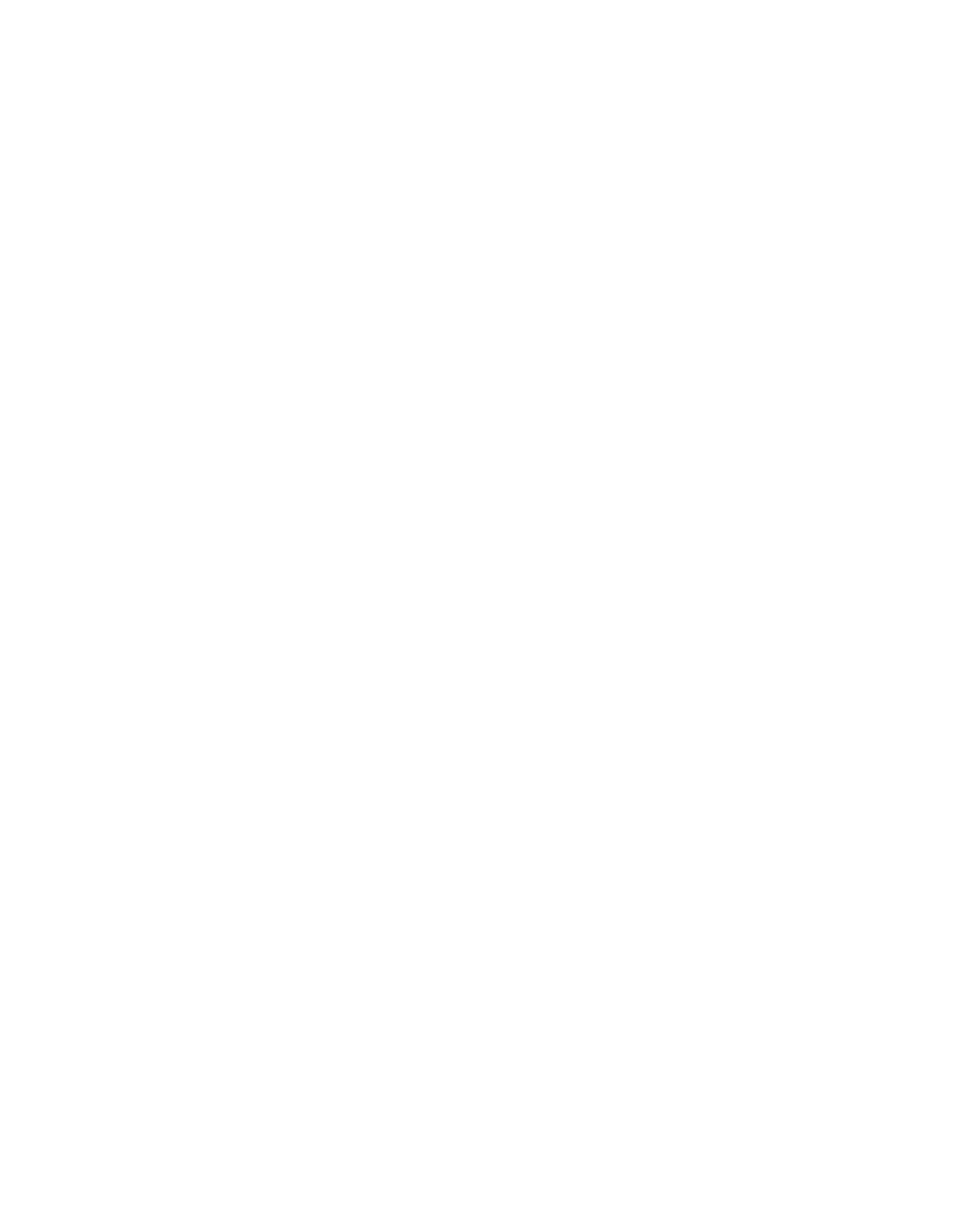## **TITLE IV. REVIEW OR ENFORCEMENT OF AN ORDER OF AN ADMINISTRATIVE AGENCY, BOARD, COMMISSION, OR OFFICER**

### **Rule 15. Review or Enforcement of an Agency Order—How Obtained; Intervention**

#### **(a) Petition for Review; Joint Petition.**

(1) Review of an agency order is commenced by filing, within the time prescribed by law, a petition for review with the clerk of a court of appeals authorized to review the agency order. If their interests make joinder practicable, two or more persons may join in a petition to the same court to review the same order.

(2) The petition must:

(A) name each party seeking review either in the caption or the body of the petition—using such terms as "et al.," "petitioners," or "respondents" does not effectively name the parties;

(B) name the agency as a respondent (even though not named in the petition, the United States is a respondent if required by statute); and

(C) specify the order or part thereof to be reviewed.

(3) Form 3 in the Appendix of Forms is a suggested form of a petition for review.

(4) In this rule "agency" includes an agency, board, commission, or officer; "petition for review" includes a petition to enjoin, suspend, modify, or otherwise review, or a notice of appeal, whichever form is indicated by the applicable statute.

#### **(b) Application or Cross-Application to Enforce an Order; Answer; Default.**

(1) An application to enforce an agency order must be filed with the clerk of a court of appeals authorized to enforce the order. If a petition is filed to review an agency order that the court may enforce, a party opposing the petition may file a cross-application for enforcement.

(2) Within 21 days after the application for enforcement is filed, the respondent must serve on the applicant an answer to the application and file it with the clerk. If the respondent fails to answer in time, the court will enter judgment for the relief requested.

(3) The application must contain a concise statement of the proceedings in which the order was entered, the facts upon which venue is based, and the relief requested.

**(c) Service of the Petition or Application.** The circuit clerk must serve a copy of the petition for review, or an application or cross-application to enforce an agency order, on each respondent as prescribed by Rule 3(d), unless a different manner of service is prescribed by statute. At the time of filing, the petitioner must: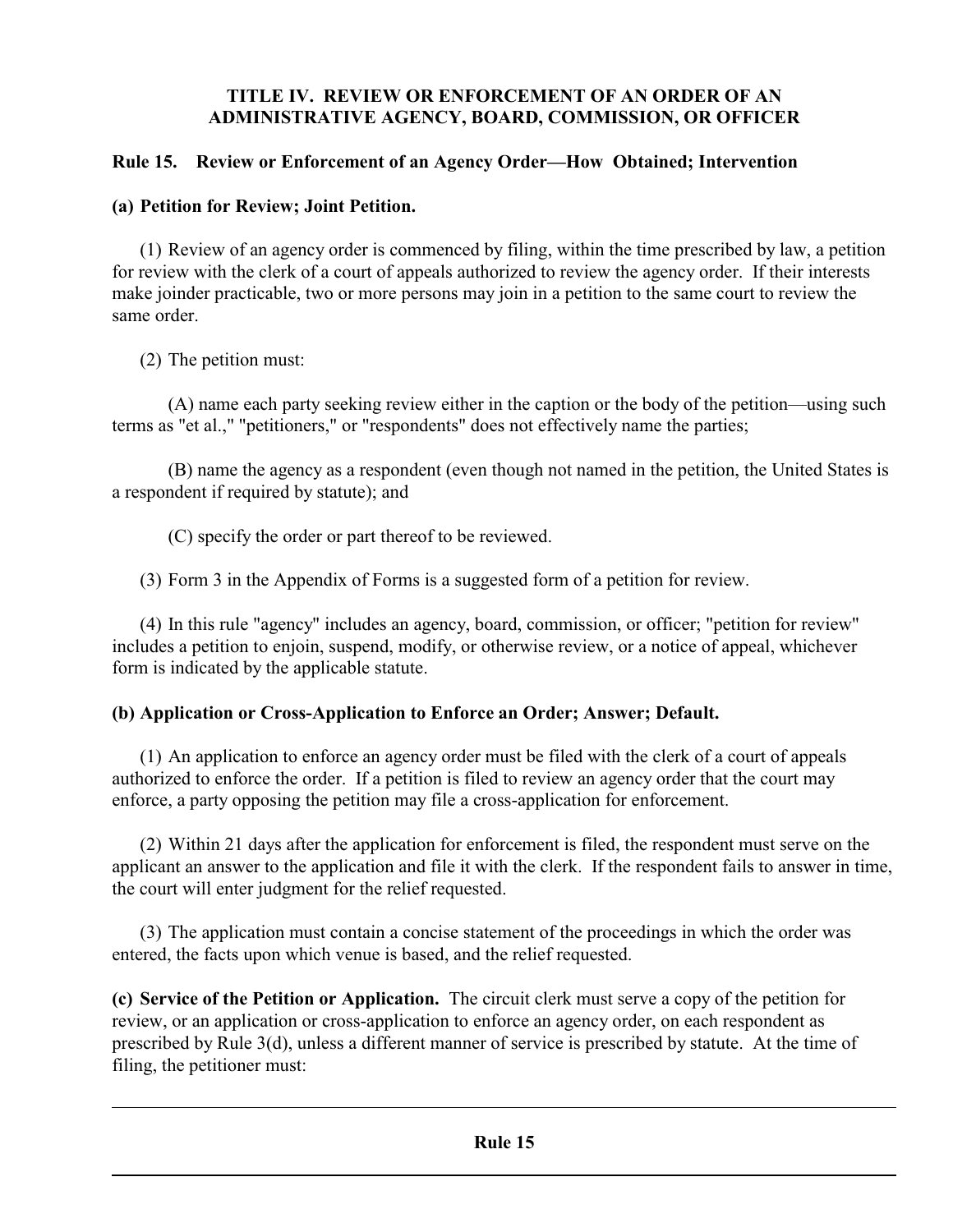(1) serve, or have served, a copy on each party admitted to participate in the agency proceedings, except for the respondents;

(2) file with the clerk a list of those so served; and

(3) give the clerk enough copies of the petition or application to serve each respondent.

**(d) Intervention.** Unless a statute provides another method, a person who wants to intervene in a proceeding under this rule must file a motion for leave to intervene with the circuit clerk and serve a copy on all parties. The motion—or other notice of intervention authorized by statute—must be filed within 30 days after the petition for review is filed and must contain a concise statement of the interest of the moving party and the grounds for intervention.

**(e) Payment of Fees.** When filing any separate or joint petition for review in a court of appeals, the petitioner must pay the circuit clerk all required fees.

# **Circuit Rule 15**

# **Petition for Review or Appeal from Agency Action; Docketing Statement**

**(a) Service of Petition for Review.** In carrying out the service obligations of FRAP 15(c), in cases involving informal agency rulemaking such as, for example, those conducted pursuant to 5 U.S.C. § 553, a petitioner or appellant need serve copies only on the respondent agency, and on the United States if required by statute, see, e.g., 28 U.S.C. § 2344.

**(b) Intervention.** For purposes of FRAP 15(d), a motion to intervene in a case before this court regarding review of agency action must be served on all parties to the case before the court. A motion to intervene in a case before this court concerning direct review of an agency action will be deemed a motion to intervene in all cases before this court involving the same agency action or order, including later filed cases, unless the moving party specifically states otherwise, and an order granting such motion has the effect of granting intervention in all such cases.

# **(c) Docketing Statement.**

(1) **Timing.** As directed by the court, appellant or petitioner must file a docketing statement and serve a copy on all parties (including intervenors) and amici curiae appearing before this court at that time.

(2) **Docketing Statement Form.** The docketing statement must be on a form furnished by the clerk's office and contain such information as the form prescribes. In cases involving direct review in this court of administrative actions, the docketing statement must contain a brief statement of the basis for the appellant's or petitioner's claim of standing. This statement may include reference to arguments, evidence, or the administrative record supporting the claim of standing. See Sierra Club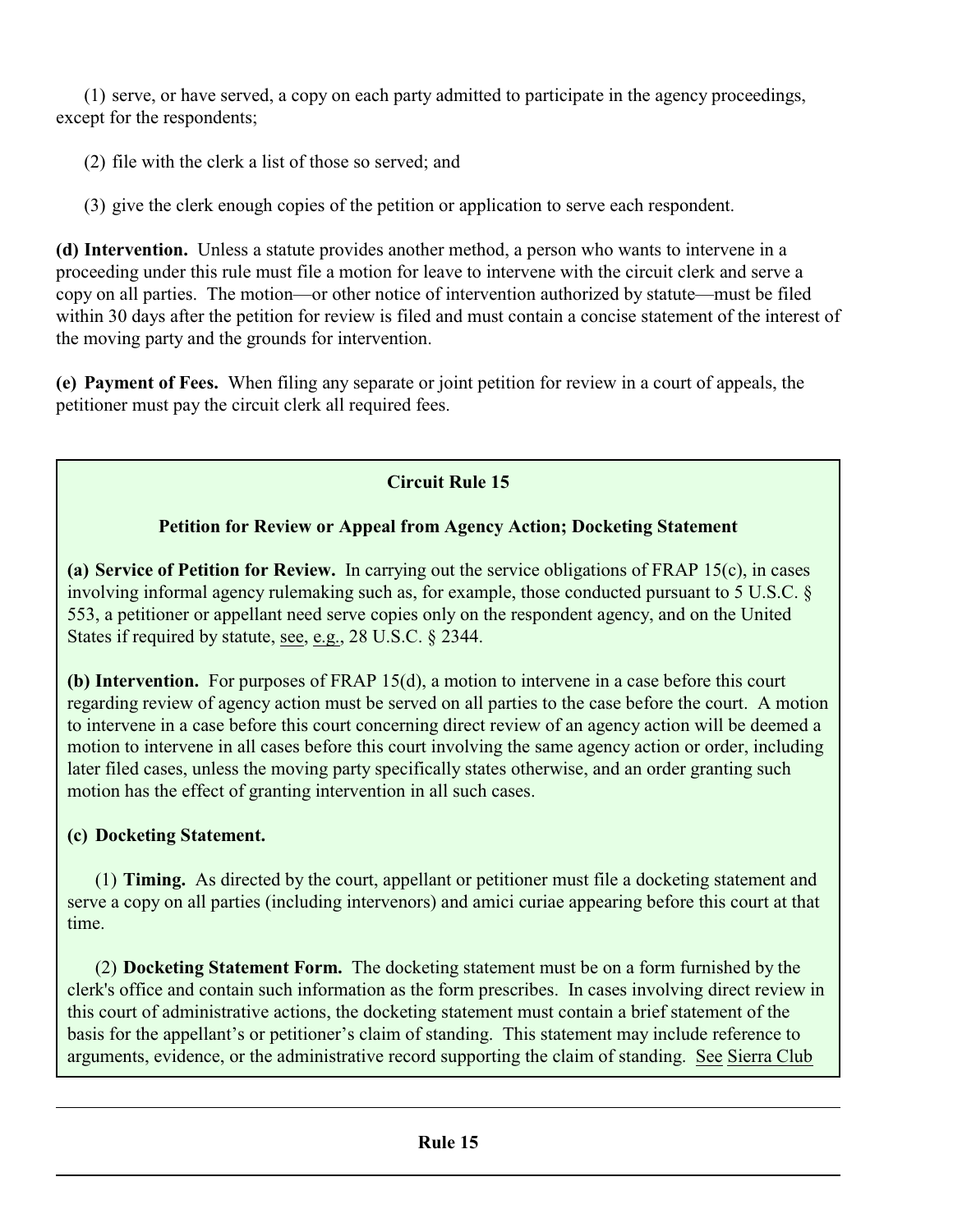v. EPA, 292 F.3d 895, 900-01 (D.C. Cir. 2002). An incomplete docketing statement will be lodged, and the party submitting it will be directed to provide a conforming one.

(3) **Provisional Certificate.** Attached to the docketing statement must be a provisional certificate prepared by appellant or petitioner setting forth the information required by Circuit Rule 28(a)(1).

(4) **Knowledge and Information.** The docketing statement and the provisional certificate will be prepared on the basis of the knowledge and information reasonably available to appellant or petitioner at the time of filing.

(5) **Errors in Docketing Statement.** Any party or amicus curiae must bring any errors in the docketing statement or provisional certificate to the attention of the clerk by letter served on all parties and amici within 7 days of service of the docketing statement.

(6) **Statement by Respondent, Appellee, Intervenor, or Amicus Curiae.** Within 7 days of service of the docketing statement, a respondent or appellee must file with the court any statement required by Circuit Rule 26.1. Any disclosure statement required by Circuit Rule 26.1 must accompany a motion to intervene, a written representation of consent to participate as amicus curiae, or a motion for leave to participate as amicus.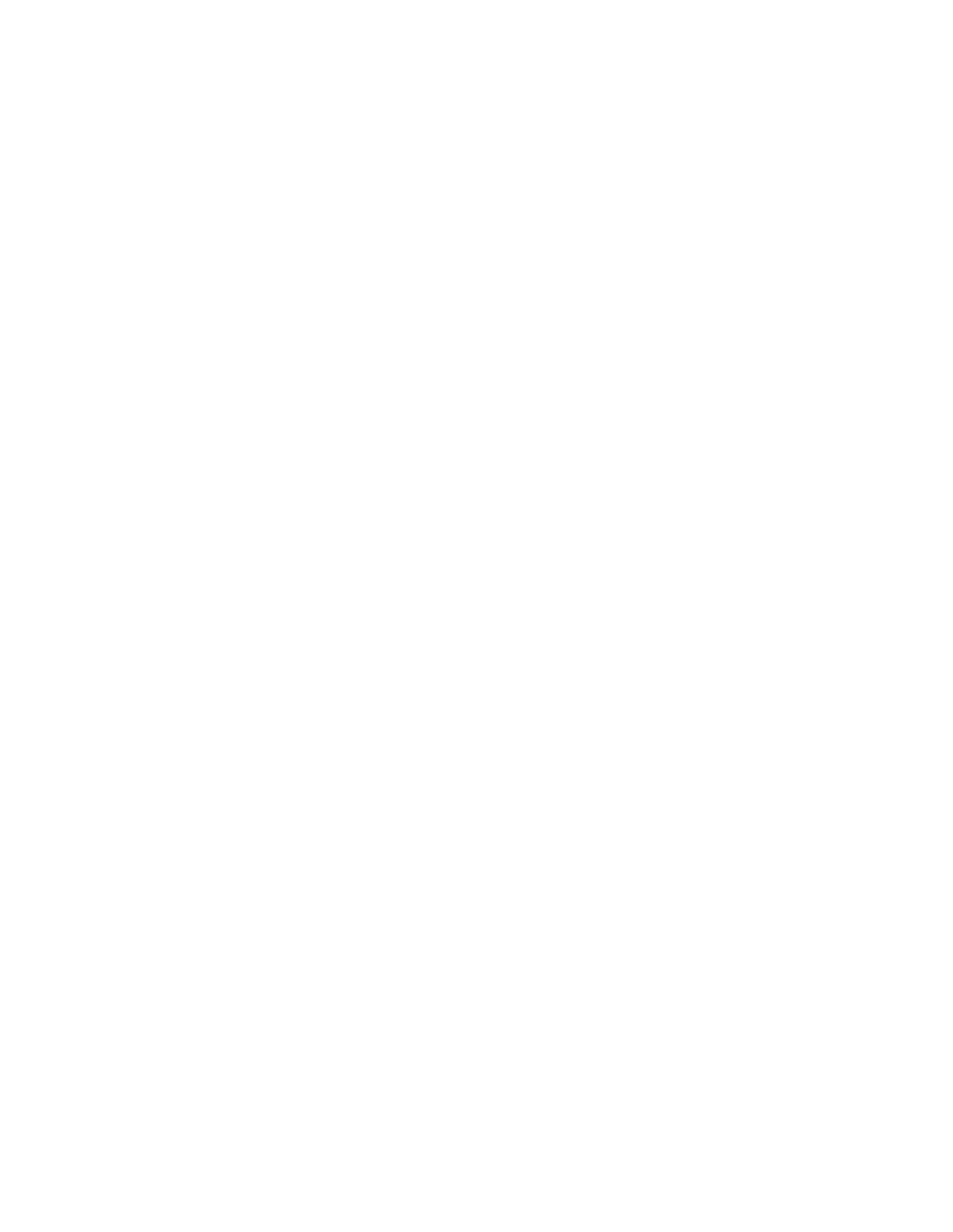#### **Rule 15.1. Briefs and Oral Argument in a National Labor Relations Board Proceeding**

In either an enforcement or a review proceeding, a party adverse to the National Labor Relations Board proceeds first on briefing and at oral argument, unless the court orders otherwise.

### **Circuit Rule 15.1**

### **Briefs and Oral Argument in National Labor Relations Board and Federal Labor Relations Authority Proceedings**

The provisions of FRAP 15.1 also apply to parties adverse to the Federal Labor Relations Authority in an enforcement or a review proceeding.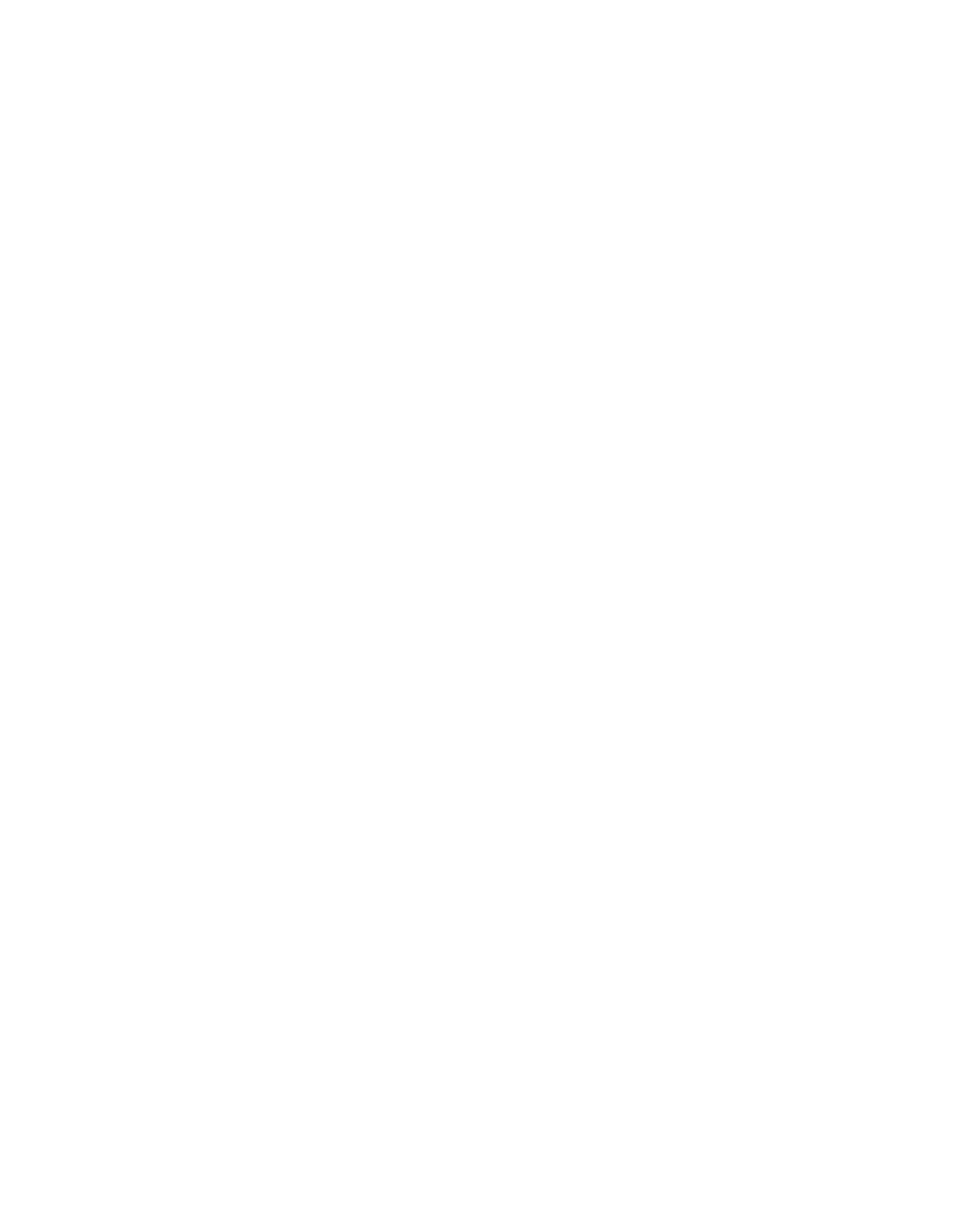### **Rule 16. The Record on Review or Enforcement**

**(a) Composition of the Record.** The record on review or enforcement of an agency order consists of:

- (1) the order involved;
- (2) any findings or report on which it is based; and
- (3) the pleadings, evidence, and other parts of the proceedings before the agency.

**(b) Omissions from or Misstatements in the Record.** The parties may at any time, by stipulation, supply any omission from the record or correct a misstatement, or the court may so direct. If necessary, the court may direct that a supplemental record be prepared and filed.

# **Circuit Rule 16**

# **The Record on Review or Enforcement**

There is no corresponding Circuit Rule.

**\_\_\_\_\_\_\_\_\_\_\_\_\_\_\_\_\_\_\_\_\_\_\_\_\_\_\_\_\_\_\_\_\_\_\_\_\_\_\_\_\_\_\_\_\_\_\_\_\_\_\_\_\_\_\_\_\_\_\_\_\_\_\_\_\_\_\_\_\_\_\_\_\_\_\_\_\_\_\_\_\_\_\_\_**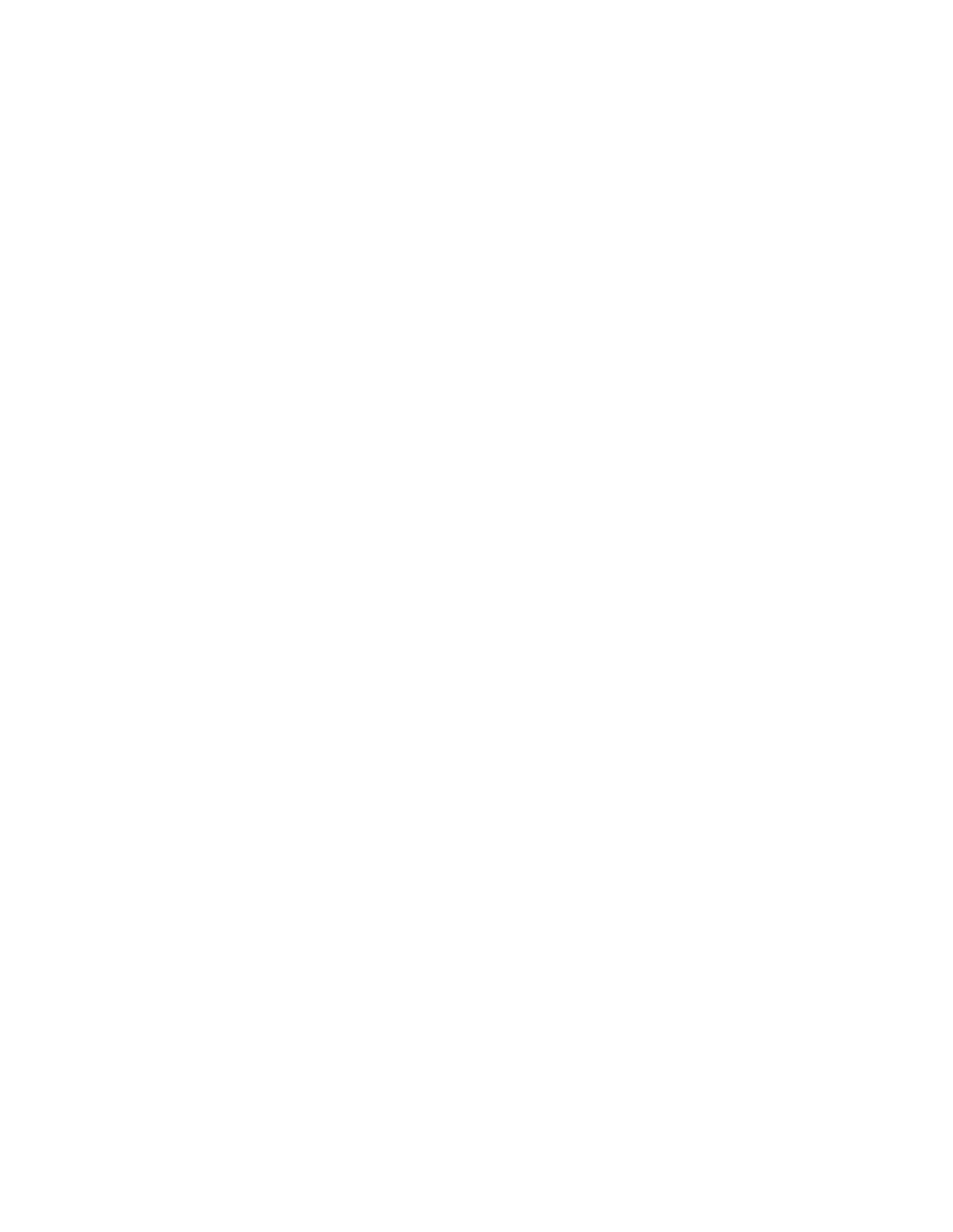### **Rule 17. Filing the Record**

**(a) Agency to File; Time for Filing; Notice of Filing.** The agency must file the record with the circuit clerk within 40 days after being served with a petition for review, unless the statute authorizing review provides otherwise, or within 40 days after it files an application for enforcement unless the respondent fails to answer or the court orders otherwise. The court may shorten or extend the time to file the record. The clerk must notify all parties of the date when the record is filed.

## **(b) Filing—What Constitutes.**

(1) The agency must file:

(A) the original or a certified copy of the entire record or parts designated by the parties; or

(B) a certified list adequately describing all documents, transcripts of testimony, exhibits, and other material constituting the record, or describing those parts designated by the parties.

(2) The parties may stipulate in writing that no record or certified list be filed. The date when the stipulation is filed with the circuit clerk is treated as the date when the record is filed.

(3) The agency must retain any portion of the record not filed with the clerk. All parts of the record retained by the agency are a part of the record on review for all purposes and, if the court or a party so requests, must be sent to the court regardless of any prior stipulation.

# **Circuit Rule 17**

# **Filing the Record for Review or Enforcement of an Agency Order**

**(a) Immigration Case.** On petition for review in immigration matters, the Executive Office for Immigration Review must transmit the record to this court within 40 days after the filing of the petition for review.

**(b) Other Agency Case.** On petition for review or on direct appeal of any other agency action, the agency must transmit a certified list of the contents of the administrative record to the court within 40 days after the filing of the petition for review or direct appeal, and transmit no other portion of the record to this court unless the court so requests.

See also Circuit Rule 47.1 (Matters Under Seal).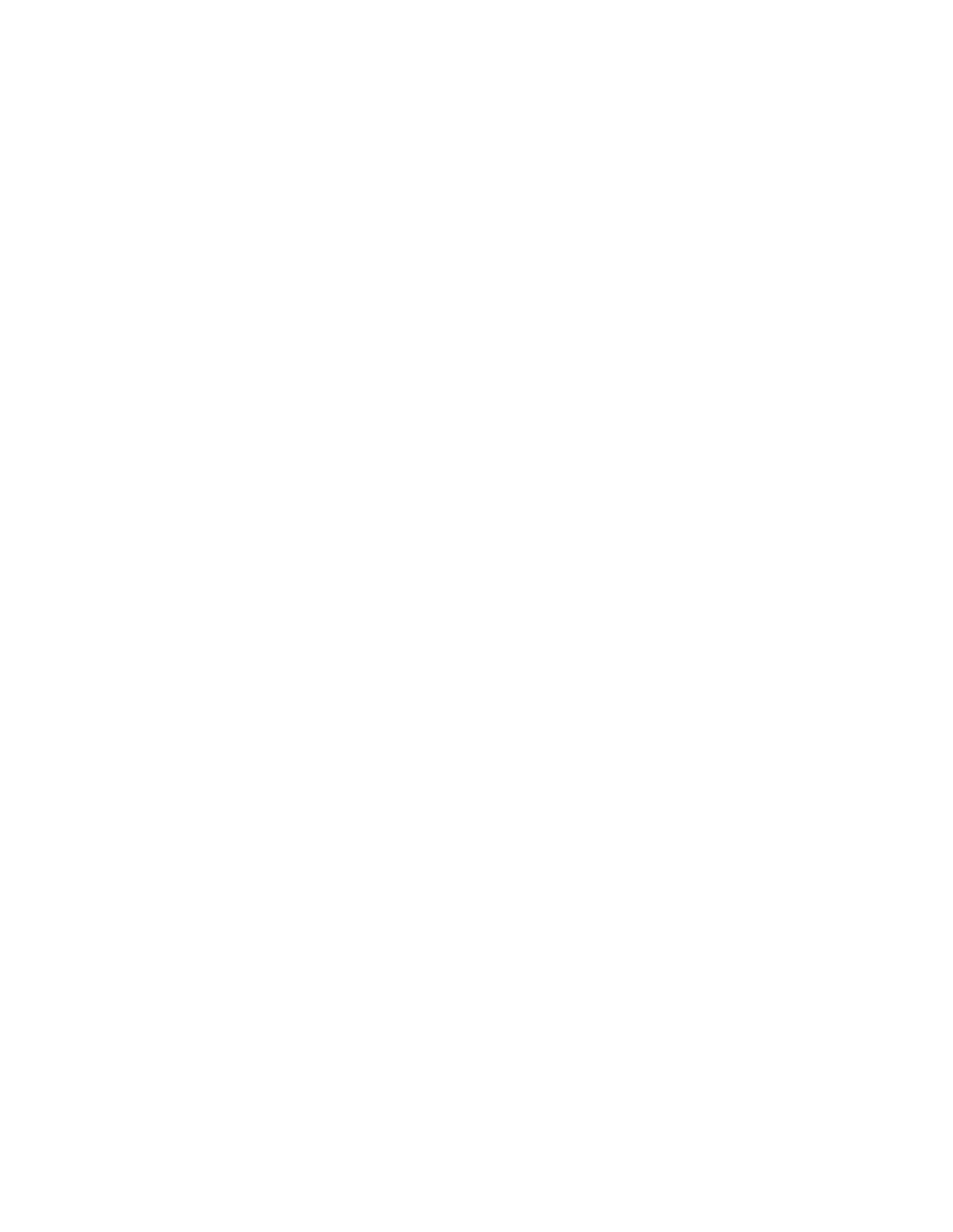#### **Rule 18. Stay Pending Review**

**(a) Motion for a Stay.**

(1) **Initial Motion Before the Agency.** A petitioner must ordinarily move first before the agency for a stay pending review of its decision or order.

(2) **Motion in the Court of Appeals.** A motion for a stay may be made to the court of appeals or one of its judges.

(A) The motion must:

(i) show that moving first before the agency would be impracticable; or

(ii) state that, a motion having been made, the agency denied the motion or failed to afford the relief requested and state any reasons given by the agency for its action.

(B) The motion must also include:

(i) the reasons for granting the relief requested and the facts relied on;

(ii) originals or copies of affidavits or other sworn statements supporting facts subject to dispute; and

(iii) relevant parts of the record.

(C) The moving party must give reasonable notice of the motion to all parties.

(D) The motion must be filed with the circuit clerk and normally will be considered by a panel of the court. But in an exceptional case in which time requirements make that procedure impracticable, the motion may be made to and considered by a single judge.

**(b) Bond.** The court may condition relief on the filing of a bond or other appropriate security.

# **Circuit Rule 18**

# **Stay and Emergency Relief Pending Review of an Agency Order**

#### **(a) Criteria; Service.**

(1) A motion for a stay of an order of an agency or any other motion seeking emergency relief must state whether such relief was previously requested from the agency and the ruling on that request. The motion must state the reasons for granting the stay or other emergency relief sought and discuss, with specificity, each of the following factors: (i) the likelihood that the moving party will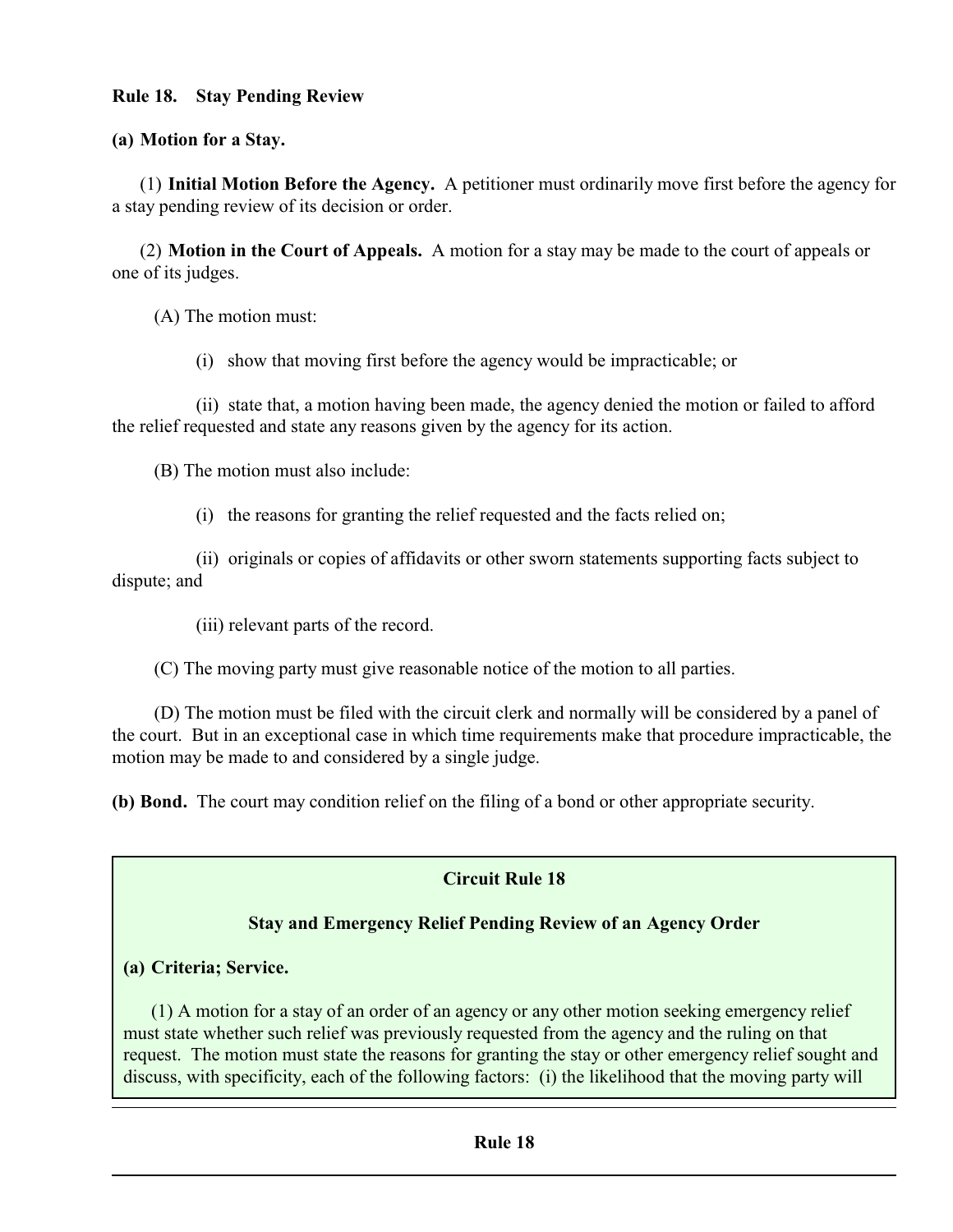prevail on the merits; (ii) the prospect of irreparable injury to the moving party if relief is withheld; (iii) the possibility of harm to other parties if relief is granted; and (iv) the public interest.

(2) Except in extraordinary circumstances, for any motion that is not filed electronically and for any party who has not consented to electronic service, the motion must be served by hand or, in the case of a party located outside the greater Washington metropolitan area, by other form of expedited service. The movant must attempt to notify the opposing side by telephone in advance of the filing of the motion and describe in the motion the efforts made to so notify the opposing side.

(3) There must be attached to each copy of the motion a copy of the order involved, and of any pertinent rule, decision, memorandum, opinion, or findings issued by the agency.

(4) A certificate of parties and amici curiae, as described in Circuit Rule 28(a)(1)(A), and a disclosure statement, as described in Circuit Rule 26.1, must be attached as an addendum to the motion, and any required disclosure statement must also be attached to any response to the motion, unless such documents have been filed previously with the court.

**(b) Dispositive Motion Combined with Motion for Stay or Opposition Thereto.** A party filing or opposing a motion for a stay or other emergency relief may, in addition or in the alternative, file a motion to dispose of the petition for review or direct appeal in its entirety. When a response to a motion for a stay or other emergency relief is combined with a dispositive motion, the combined pleading may not exceed 7,800 words if produced using a computer and 30 pages if handwritten or typewritten. The response to such a combined pleading may not exceed 3,900 words if produced using a computer and 15 pages if handwritten or typewritten. The final reply may not exceed 2,600 words if produced using a computer and 10 pages if handwritten or typewritten.

See also Circuit Rule 8 (Stay and Emergency Relief Pending Appeal from a Judgment or Order of the District Court), Circuit Rule 25 (Filing and Service), and Circuit Rule 27 (Motions).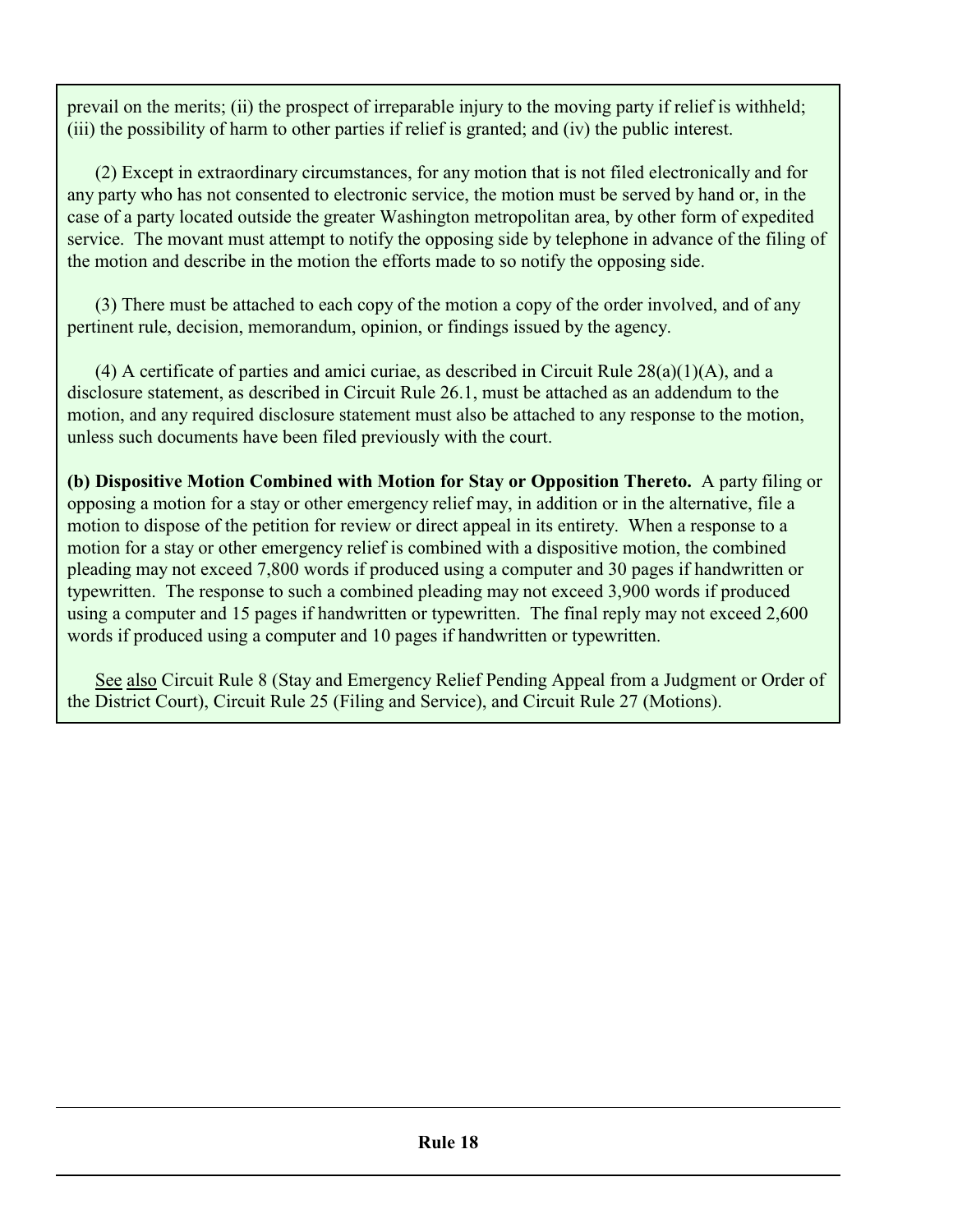### **Rule 19. Settlement of a Judgment Enforcing an Agency Order in Part**

When the court files an opinion directing entry of judgment enforcing the agency's order in part, the agency must within 14 days file with the clerk and serve on each other party a proposed judgment conforming to the opinion. A party who disagrees with the agency's proposed judgment must within 10 days file with the clerk and serve the agency with a proposed judgment that the party believes conforms to the opinion. The court will settle the judgment and direct entry without further hearing or argument.

### **Circuit Rule 19**

### **Settlement of a Judgment Enforcing an Agency Order in Part**

There is no corresponding Circuit Rule.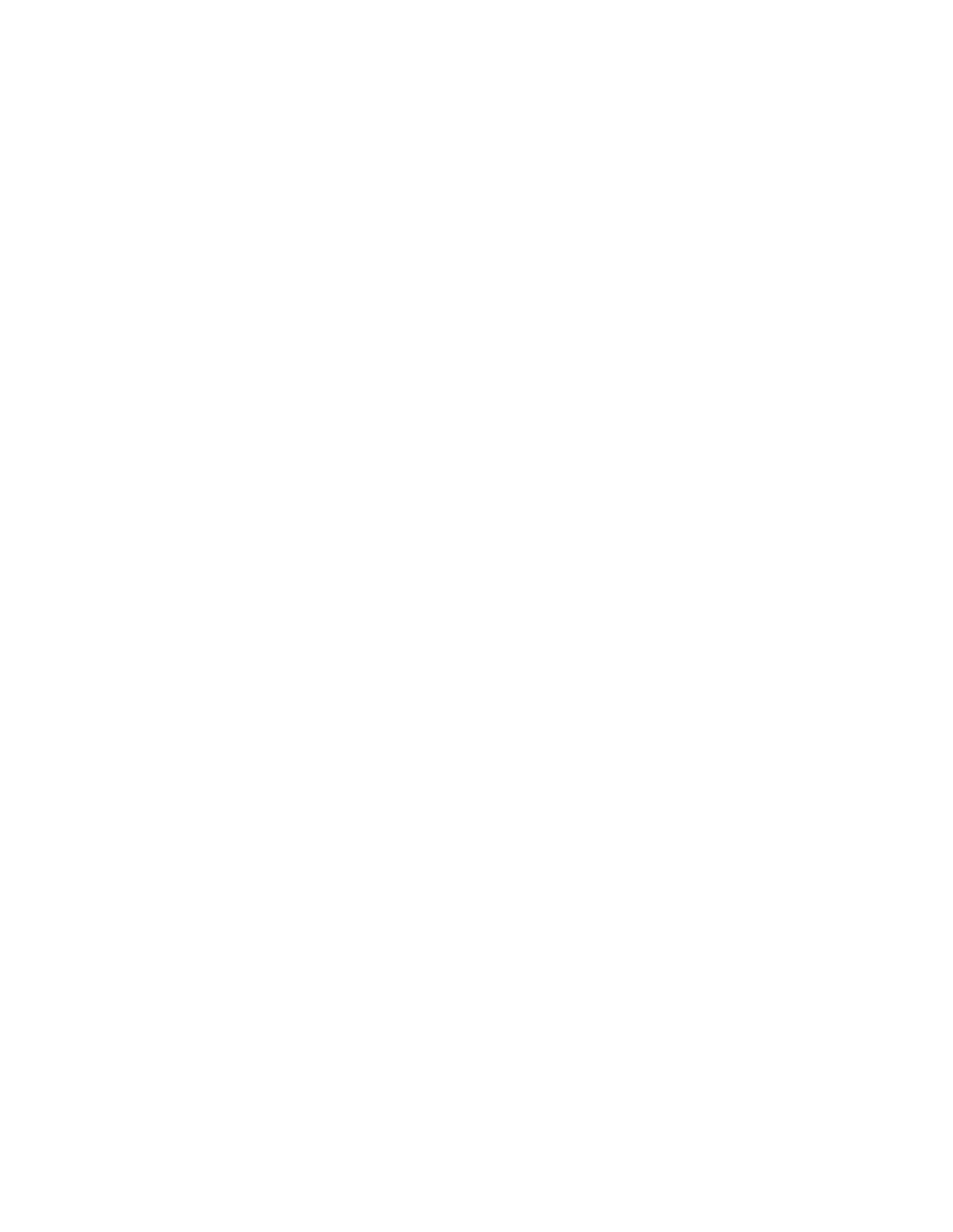### **Rule 20. Applicability of Rules to the Review or Enforcement of an Agency Order**

All provisions of these rules, except Rules 3-14 and 22-23, apply to the review or enforcement of an agency order. In these rules, "appellant" includes a petitioner or applicant, and "appellee" includes a respondent.

### **Circuit Rule 20**

### **Applicability of Rules to the Review or Enforcement of an Agency Order**

There is no corresponding Circuit Rule.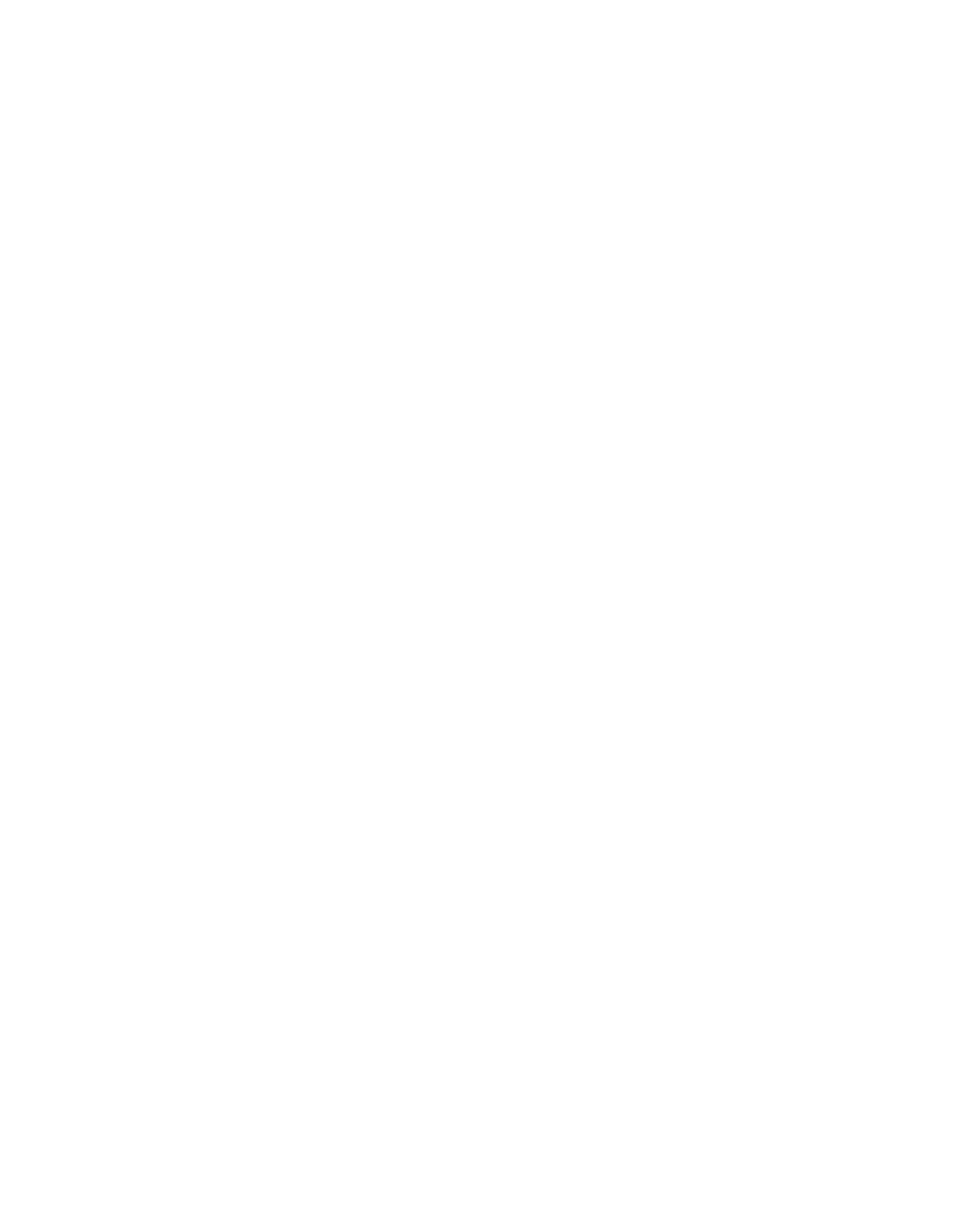### **TITLE V. EXTRAORDINARY WRITS**

### **Rule 21. Writs of Mandamus and Prohibition, and Other Extraordinary Writs**

### **(a) Mandamus or Prohibition to a Court: Petition, Filing, Service, and Docketing.**

(1) A party petitioning for a writ of mandamus or prohibition directed to a court must file the petition with the circuit clerk and serve it on all parties to the proceeding in the trial court. The party must also provide a copy to the trial-court judge. All parties to the proceeding in the trial court other than the petitioner are respondents for all purposes.

(2) (A) The petition must be titled "In re [name of petitioner]."

(B) The petition must state:

- (i) the relief sought;
- (ii) the issues presented;

(iii) the facts necessary to understand the issue presented by the petition; and

(iv) the reasons why the writ should issue.

(C) The petition must include a copy of any order or opinion or parts of the record that may be essential to understand the matters set forth in the petition.

(3) Upon receiving the prescribed docket fee, the clerk must docket the petition and submit it to the court.

# **(b) Denial; Order Directing Answer; Briefs; Precedence.**

(1) The court may deny the petition without an answer. Otherwise, it must order the respondent, if any, to answer within a fixed time.

(2) The clerk must serve the order to respond on all persons directed to respond.

(3) Two or more respondents may answer jointly.

(4) The court of appeals may invite or order the trial-court judge to address the petition or may invite an amicus curiae to do so. The trial-court judge may request permission to address the petition but may not do so unless invited or ordered to do so by the court of appeals.

(5) If briefing or oral argument is required, the clerk must advise the parties, and when appropriate, the trial-court judge or amicus curiae.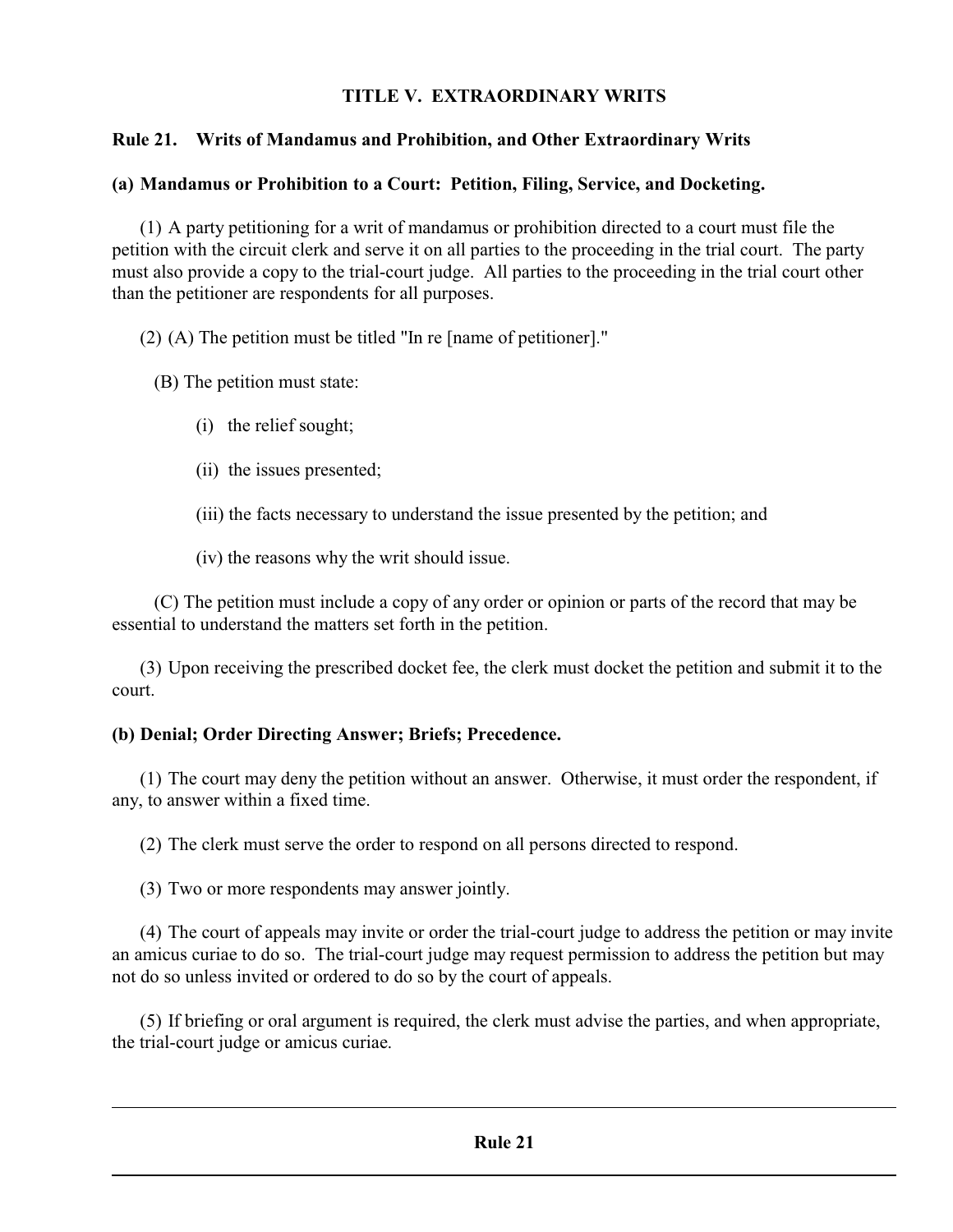- (6) The proceeding must be given preference over ordinary civil cases.
- (7) The circuit clerk must send a copy of the final disposition to the trial-court judge.

**(c) Other Extraordinary Writs.** An application for an extraordinary writ other than one provided for in Rule 21(a) must be made by filing a petition with the circuit clerk and serving it on the respondents. Proceedings on the application must conform, so far as is practicable, to the procedures prescribed in Rule  $21(a)$  and  $(b)$ .

**(d) Form of Papers; Number of Copies; Length Limits.** All papers must conform to Rule 32(c)(2). An original and 3 copies must be filed unless the court requires the filing of a different number by local rule or by order in a particular case. Except by the court's permission, and excluding the accompanying documents required by Rule  $21(a)(2)(C)$ :

- (1) a paper produced using a computer must not exceed 7,800 words; and
- (2) a handwritten or typewritten paper must not exceed 30 pages.

# **Circuit Rule 21**

### **Writs of Mandamus and Prohibition and Other Extraordinary Writs and Complaints of Unreasonable Delay**

**(a)** No responsive pleading to a petition for an extraordinary writ to the district court or an administrative agency, including a petition seeking relief from unreasonable agency delay, is permitted unless requested by the court. No such petition will be granted in the absence of such a request.

**(b)** A petition for a writ of mandamus or a writ of prohibition to the district court must not bear the name of the district judge, but instead be titled, "In re \_\_\_\_\_\_\_\_\_\_\_\_\_\_\_\_\_\_, Petitioner." Unless otherwise ordered, the district judge will be represented pro forma by counsel for the party opposing the relief, who will appear in the name of such party and not that of the judge.

**(c)** Unless the court directs otherwise, the original and 4 copies of a petition for an extraordinary writ, and of any responsive pleading or reply authorized by the court, must be filed with the clerk.

**(d)** A certificate of parties and amici curiae, as described in Circuit Rule 28(a)(1)(A), and a disclosure statement, as described in FRAP 26.1 and Circuit Rule 26.1, must be attached as an addendum to the petition, unless such documents have been filed previously with the court. Any required disclosure statement must also be attached to any answer to the petition.

**(e)** Motions to extend time for filing and to exceed length limits for petitions, answers, and replies are governed by Circuit Rule 27(h).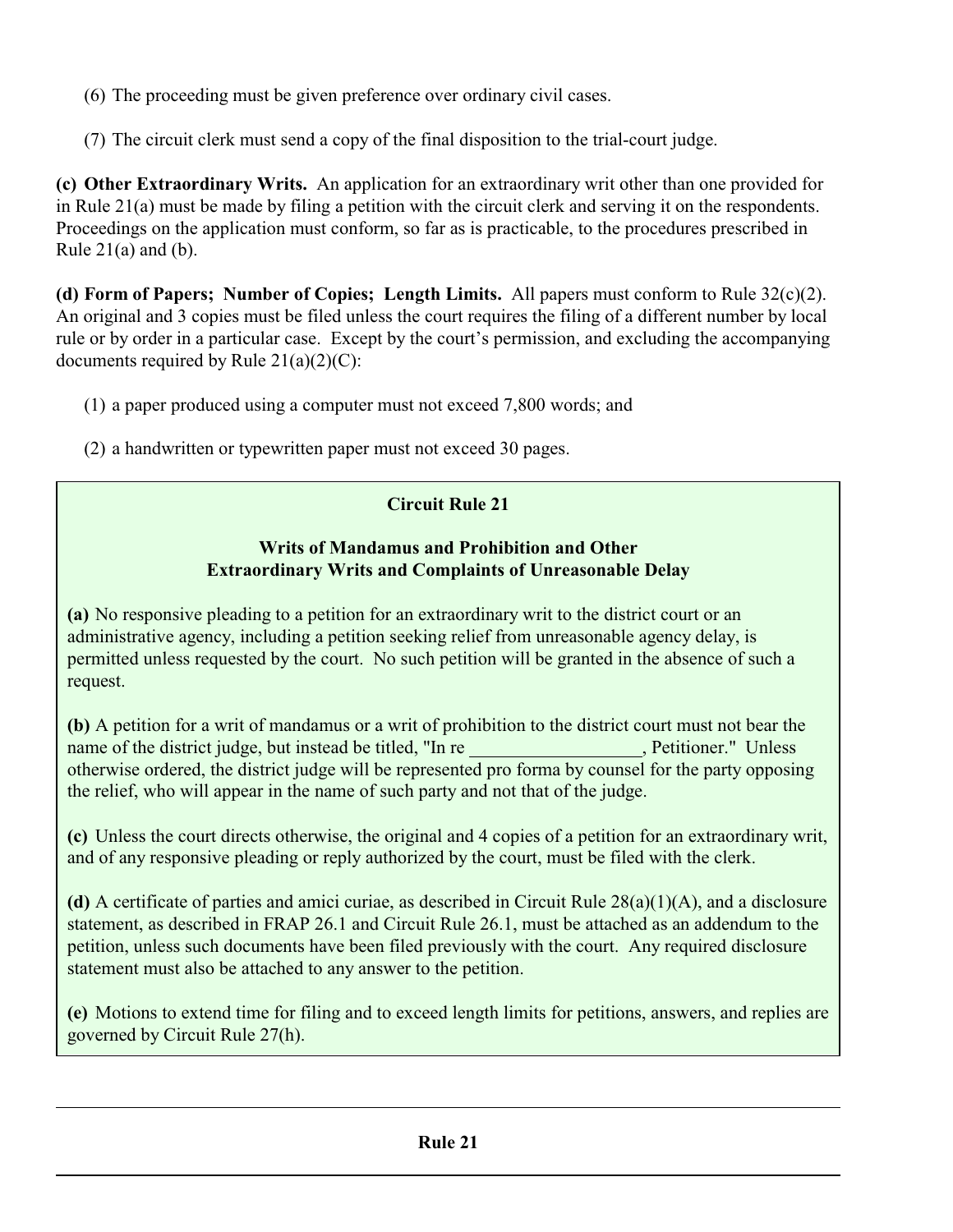### **TITLE VI. HABEAS CORPUS; PROCEEDINGS IN FORMA PAUPERIS**

#### **Rule 22. Habeas Corpus and Section 2255 Proceedings**

**(a) Application for the Original Writ.** An application for a writ of habeas corpus must be made to the appropriate district court. If made to a circuit judge, the application must be transferred to the appropriate district court. If a district court denies an application made or transferred to it, renewal of the application before a circuit judge is not permitted. The applicant may, under 28 U.S.C. § 2253, appeal to the court of appeals from the district court's order denying the application.

#### **(b) Certificate of Appealability.**

(1) In a habeas corpus proceeding in which the detention complained of arises from process issued by a state court, or in a 28 U.S.C. § 2255 proceeding, the applicant cannot take an appeal unless a circuit justice or a circuit or district judge issues a certificate of appealability under 28 U.S.C. § 2253(c). If an applicant files a notice of appeal, the district clerk must send to the court of appeals the certificate (if any) and the statement described in Rule 11(a) of the Rules Governing Proceedings Under 28 U.S.C. § 2254 or § 2255 (if any), along with the notice of appeal and the file of the district-court proceedings. If the district judge has denied the certificate, the applicant may request a circuit judge to issue it.

(2) A request addressed to the court of appeals may be considered by a circuit judge or judges, as the court prescribes. If no express request for a certificate is filed, the notice of appeal constitutes a request addressed to the judges of the court of appeals.

(3) A certificate of appealability is not required when a state or its representative or the United States or its representative appeals.

# **Circuit Rule 22**

# **Habeas Corpus and Section 2255 Proceedings**

See Circuit Rule 47.2 (Appeal Expedited by Statute; Habeas Corpus Proceeding).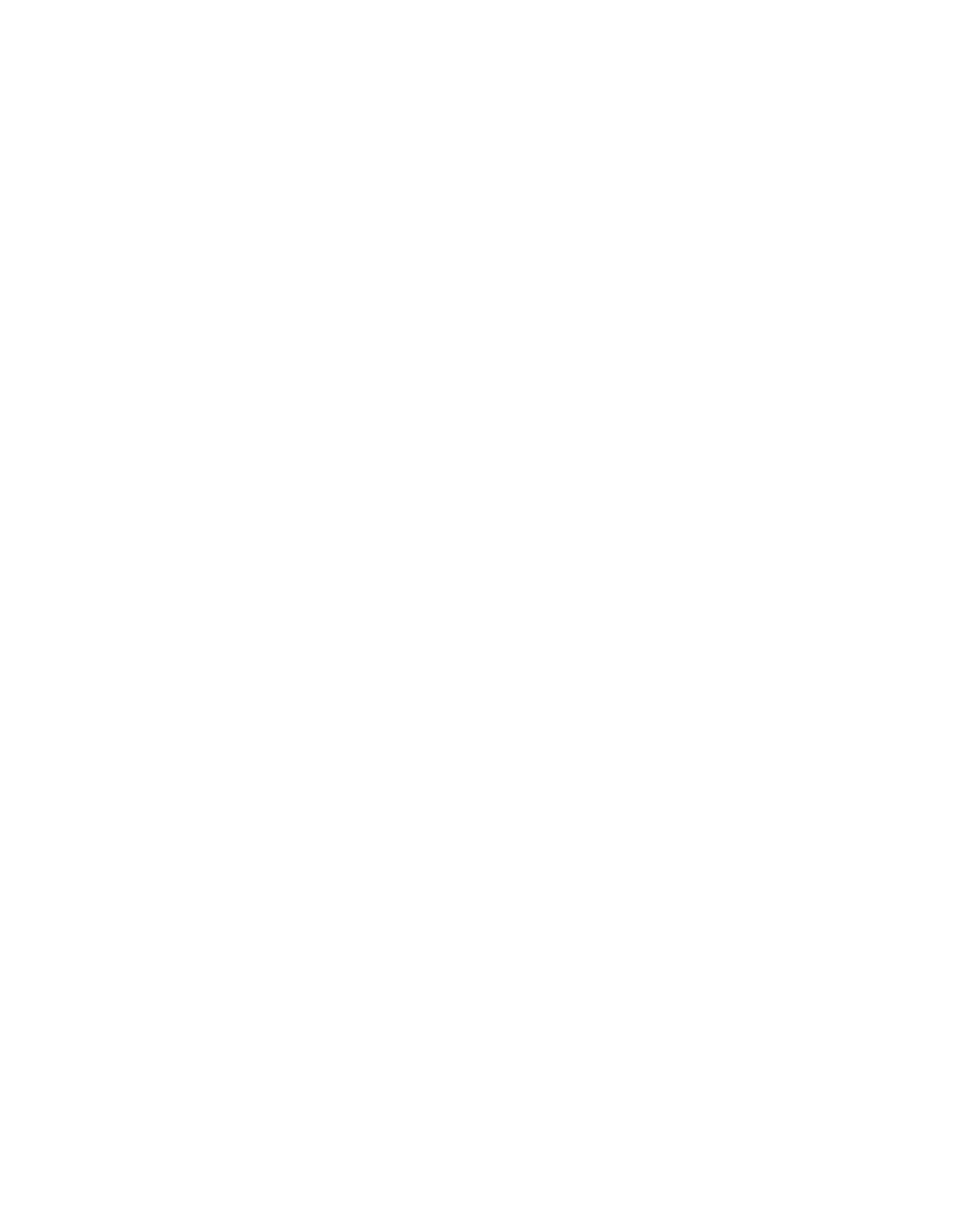# **Rule 23. Custody or Release of a Prisoner in a Habeas Corpus Proceeding**

**(a) Transfer of Custody Pending Review.** Pending review of a decision in a habeas corpus proceeding commenced before a court, justice, or judge of the United States for the release of a prisoner, the person having custody of the prisoner must not transfer custody to another unless a transfer is directed in accordance with this rule. When, upon application, a custodian shows the need for a transfer, the court, justice, or judge rendering the decision under review may authorize the transfer and substitute the successor custodian as a party.

**(b) Detention or Release Pending Review of Decision Not to Release.** While a decision not to release a prisoner is under review, the court or judge rendering the decision, or the court of appeals, or the Supreme Court, or a judge or justice of either court, may order that the prisoner be:

- (1) detained in the custody from which release is sought;
- (2) detained in other appropriate custody; or
- (3) released on personal recognizance, with or without surety.

**(c) Release Pending Review of Decision Ordering Release.** While a decision ordering the release of a prisoner is under review, the prisoner must—unless the court or judge rendering the decision, or the court of appeals, or the Supreme Court, or a judge or justice of either court orders otherwise—be released on personal recognizance, with or without surety.

**(d) Modification of the Initial Order on Custody.** An initial order governing the prisoner's custody or release, including any recognizance or surety, continues in effect pending review unless for special reasons shown to the court of appeals or the Supreme Court, or to a judge or justice of either court, the order is modified or an independent order regarding custody, release, or surety is issued.

# **Circuit Rule 23**

### **Custody or Release of a Prisoner in a Habeas Corpus Proceeding**

There is no corresponding Circuit Rule.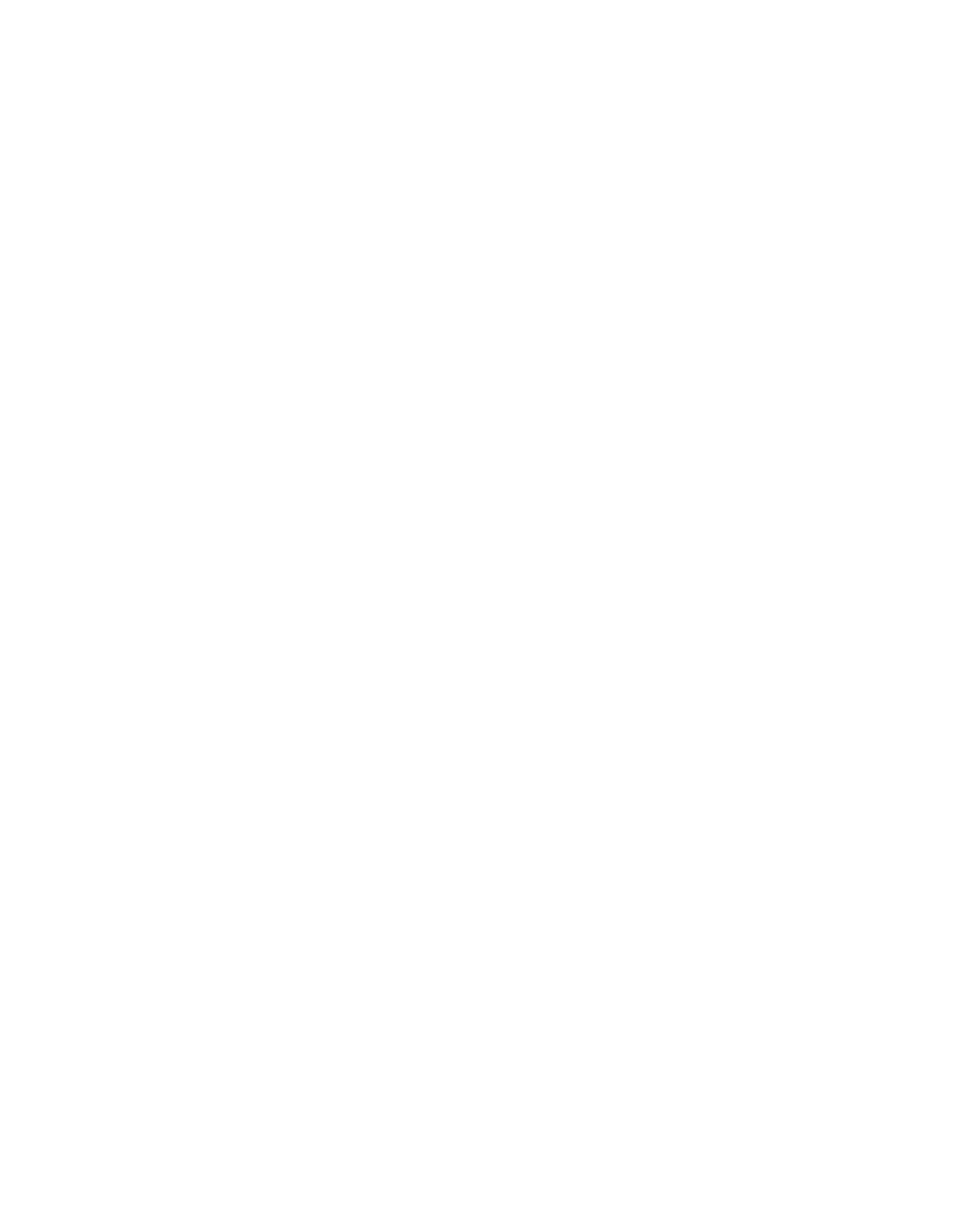### **Rule 24. Proceeding in Forma Pauperis**

### **(a) Leave to Proceed in Forma Pauperis.**

(1) **Motion in the District Court.** Except as stated in Rule 24(a)(3), a party to a district-court action who desires to appeal in forma pauperis must file a motion in the district court. The party must attach an affidavit that:

(A) shows in the detail prescribed by Form 4 of the Appendix of Forms, the party's inability to pay or to give security for fees and costs;

(B) claims an entitlement to redress; and

(C) states the issues that the party intends to present on appeal.

(2) **Action on the Motion.** If the district court grants the motion, the party may proceed on appeal without prepaying or giving security for fees and costs, unless a statute provides otherwise. If the district court denies the motion, it must state its reasons in writing.

(3) **Prior Approval.** A party who was permitted to proceed in forma pauperis in the district-court action, or who was determined to be financially unable to obtain an adequate defense in a criminal case, may proceed on appeal in forma pauperis without further authorization, unless:

(A) the district court—before or after the notice of appeal is filed—certifies that the appeal is not taken in good faith or finds that the party is not otherwise entitled to proceed in forma pauperis and states in writing its reasons for the certification or finding; or

(B) a statute provides otherwise.

(4) **Notice of District Court's Denial.** The district clerk must immediately notify the parties and the court of appeals when the district court does any of the following:

(A) denies a motion to proceed on appeal in forma pauperis;

(B) certifies that the appeal is not taken in good faith; or

(C) finds that the party is not otherwise entitled to proceed in forma pauperis.

(5) **Motion in the Court of Appeals.** A party may file a motion to proceed on appeal in forma pauperis in the court of appeals within 30 days after service of the notice prescribed in Rule 24(a)(4). The motion must include a copy of the affidavit filed in the district court and the district court's statement of reasons for its action. If no affidavit was filed in the district court, the party must include the affidavit prescribed by Rule  $24(a)(1)$ .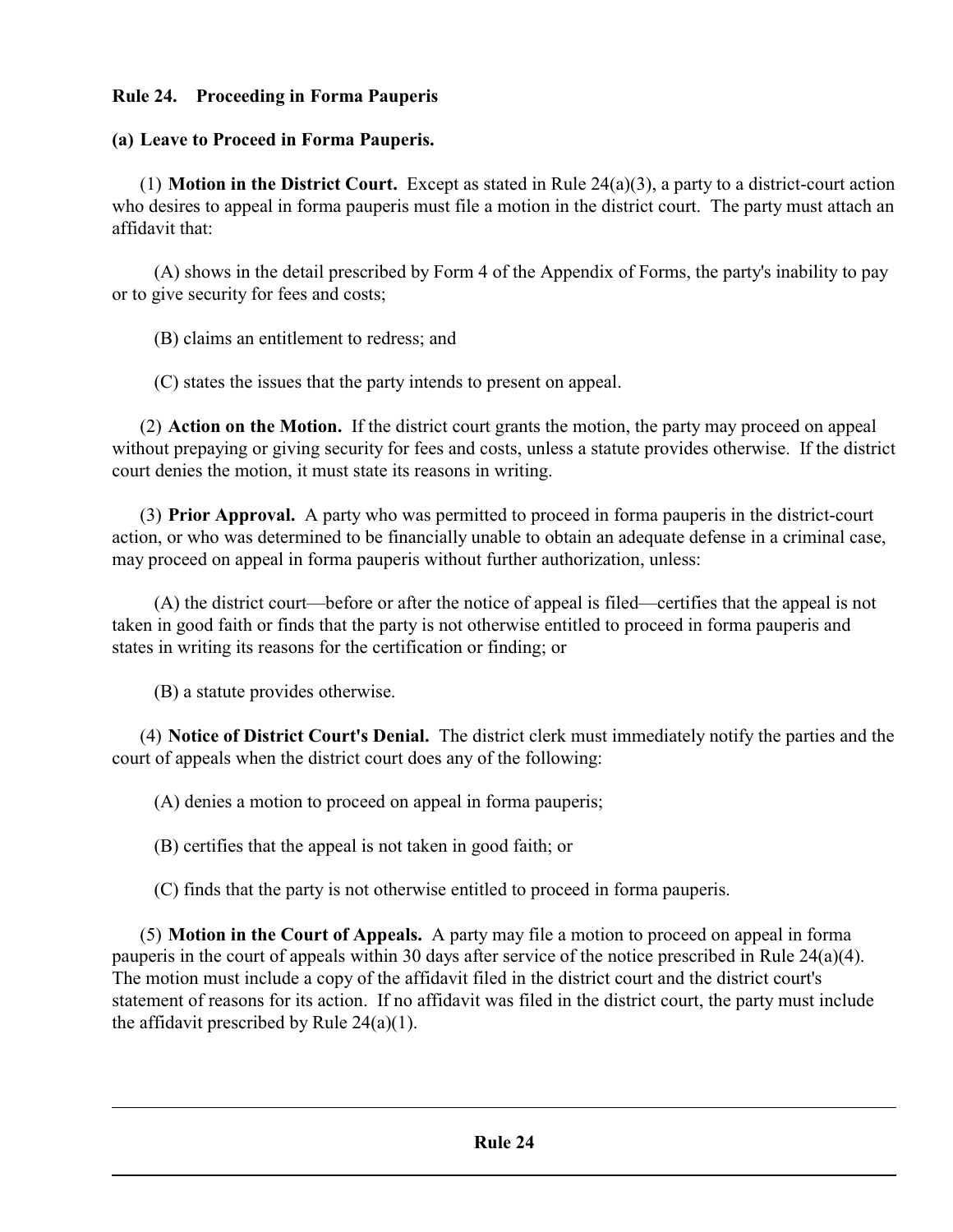**(b) Leave to Proceed in Forma Pauperis on Appeal from the United States Tax Court or on Appeal or Review of an Administrative-Agency Proceeding.** A party may file in the court of appeals a motion for leave to proceed on appeal in forma pauperis with an affidavit prescribed by Rule  $24(a)(1)$ :

(1) in an appeal from the United States Tax Court; and

(2) when an appeal or review of a proceeding before an administrative agency, board, commission, or officer proceeds directly in the court of appeals.

**(c) Leave to Use Original Record.** A party allowed to proceed on appeal in forma pauperis may request that the appeal be heard on the original record without reproducing any part.

# **Circuit Rule 24**

#### **Proceeding in Forma Pauperis**

**(a)** A case may be considered on the record without the necessity of an appendix when the appellant or petitioner is proceeding in forma pauperis and is not represented by counsel. If an appendix is not used, unrepresented appellants and petitioners must furnish with the brief the following items:

(1) The pages of the court reporter's transcript to be called to the attention of the court (any method of duplication may be used which produces a clear black image on light paper), and a list setting forth the page numbers of the transcripts so furnished.

(2) Other portions of the record to be presented for the court's consideration, which must in every case include the findings of fact, conclusions of law, and opinion, if any, of the district court.

The appellant or petitioner is required to submit one copy of the above-listed documents; however, the appellant or petitioner is encouraged to submit 4 copies of each if able to do so.

**(b)** Appellee or respondent must furnish with the brief 4 copies of an appendix containing any pages of the transcript or other portions of the record to be called to the court's attention and which were not furnished by appellant or petitioner.

**(c)** An appellant or petitioner who is represented by counsel and an amicus curiae appointed by the court must prepare an appendix as prescribed by FRAP 30 and Circuit Rule 30.

See also Circuit Rule 30 (Appendix to the Briefs), and Circuit Rule 31 (Serving and Filing Briefs).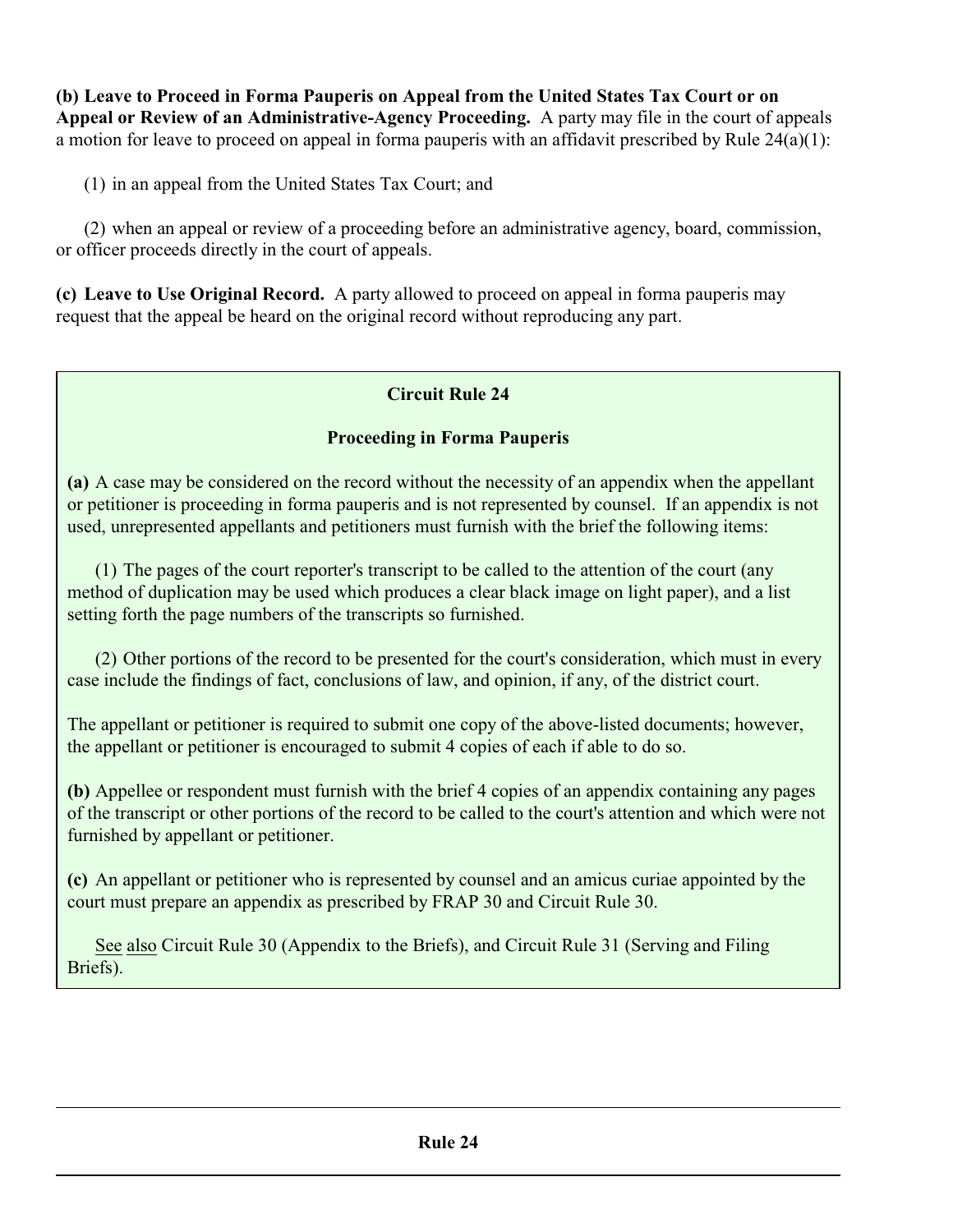## **TITLE VII. GENERAL PROVISIONS**

### **Rule 25. Filing and Service**

### **(a) Filing.**

(1) **Filing with the Clerk.** A paper required or permitted to be filed in a court of appeals must be filed with the clerk.

## (2) **Filing: Method and Timeliness.**

### (A) **Nonelectronic Filing.**

(i) **In General.** For a paper not filed electronically, filing may be accomplished by mail addressed to the clerk, but filing is not timely unless the clerk receives the papers within the time fixed for filing.

(ii) **A Brief or Appendix.** A brief or appendix not filed electronically is timely filed, however, if on or before the last day for filing, it is:

- ! mailed to the clerk by first-class mail, or other class of mail that is at least as expeditious, postage prepaid; or
- ! dispatched to a third-party commercial carrier for delivery to the clerk within 3 days.

(iii) **Inmate Filing.** If an institution has a system designed for legal mail, an inmate confined there must use that system to receive the benefit of this Rule  $25(a)(2)(A)(iii)$ . A paper not filed electronically by an inmate is timely if it is deposited in the institution's internal mail system on or before the last day for filing and:

 $\bullet$  it is accompanied by: a declaration in compliance with 28 U.S.C. § 1746—or a notarized statement—setting out the date of deposit and stating that first-class postage is being prepaid; or evidence (such as a postmark or date stamp) showing that the paper was so deposited and that postage was prepaid; or

! the court of appeals exercises its discretion to permit the later filing of a declaration or notarized statement that satisfies Rule  $25(a)(2)(A)(iii)$ .

# (B) **Electronic Filing and Signing.**

(i) **By a Represented Person—Generally Required; Exceptions.** A person represented by an attorney must file electronically, unless nonelectronic filing is allowed by the court for good cause or is allowed or required by local rule.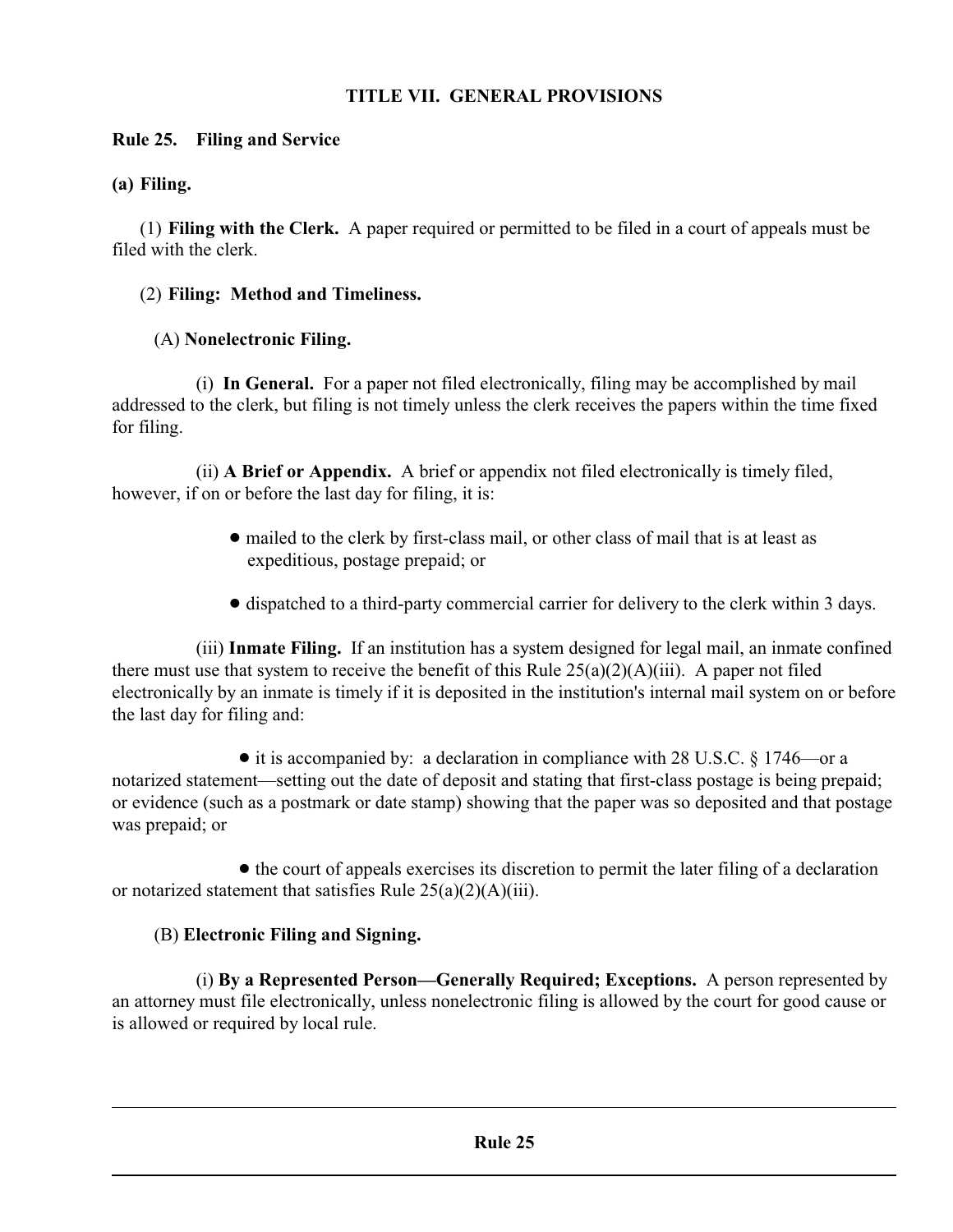(ii) **By an Unrepresented Person—When Allowed or Required.** A person not represented by an attorney:

- ! may file electronically only if allowed by court order or by local rule; and
- ! may be required to file electronically only by court order, or by a local rule that includes reasonable exceptions.

(iii) **Signing.** A filing made through a person's electronic-filing account and authorized by that person, together with that person's name on a signature block, constitutes the person's signature.

(iv) **Same as a Written Paper.** A paper filed electronically is a written paper for purposes of these rules.

(3) **Filing a Motion with a Judge.** If a motion requests relief that may be granted by a single judge, the judge may permit the motion to be filed with the judge; the judge must note the filing date on the motion and give it to the clerk.

(4) **Clerk's Refusal of Documents.** The clerk must not refuse to accept for filing any paper presented for that purpose solely because it is not presented in proper form as required by these rules or by any local rule or practice.

(5) **Privacy Protection.** An appeal in a case whose privacy protection was governed by Federal Rule of Bankruptcy Procedure 9037, Federal Rule of Civil Procedure 5.2, or Federal Rule of Criminal Procedure 49.1 is governed by the same rule on appeal. In all other proceedings, privacy protection is governed by Federal Rule of Civil Procedure 5.2, except that Federal Rule of Criminal Procedure 49.1 governs when an extraordinary writ is sought in a criminal case.

**(b) Service of All Papers Required.** Unless a rule requires service by the clerk, a party must, at or before the time of filing a paper, serve a copy on the other parties to the appeal or review. Service on a party represented by counsel must be made on the party's counsel.

# **(c) Manner of Service.**

(1) Nonelectronic service may be any of the following:

(A) personal, including delivery to a responsible person at the office of counsel;

(B) by mail; or

(C) by third-party commercial carrier for delivery within 3 days.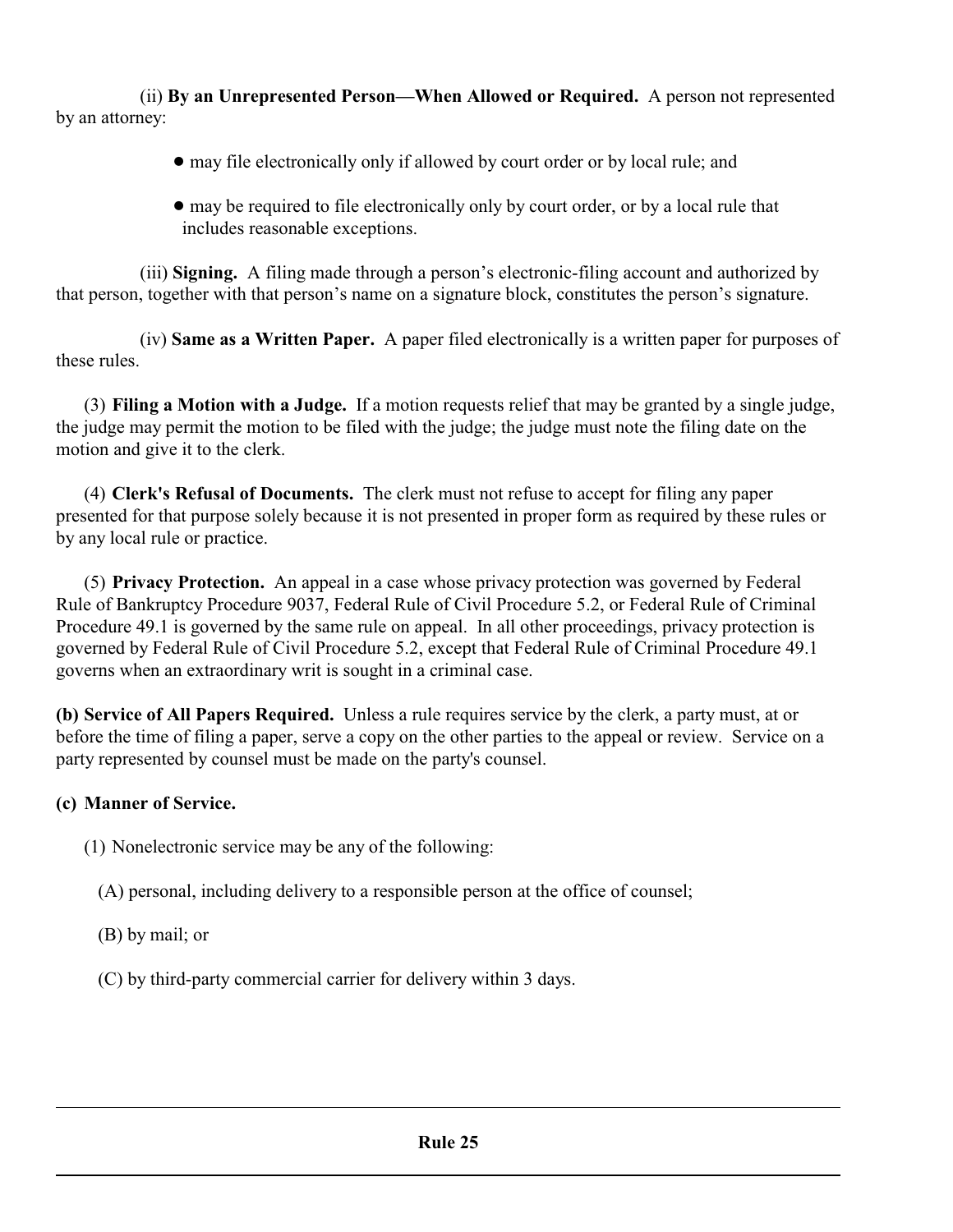(2) Electronic service of a paper may be made (A) by sending it to a registered user by filing it with the court's electronic-filing system or (B) by sending it by other electronic means that the person to be served consented to in writing.

(3) When reasonable considering such factors as the immediacy of the relief sought, distance, and cost, service on a party must be by a manner at least as expeditious as the manner used to file the paper with the court.

(4) Service by mail or by commercial carrier is complete on mailing or delivery to the carrier. Service by electronic means is complete on filing or sending, unless the party making service is notified that the paper was not received by the party served.

#### **(d) Proof of Service.**

(1) A paper presented for filing must contain either of the following if it was served other than through the court's electronic-filing system:

(A) an acknowledgment of service by the person served; or

(B) proof of service consisting of a statement by the person who made service certifying:

- (i) the date and manner of service;
- (ii) the names of the persons served; and

(iii) their mail or electronic addresses, facsimile numbers, or the addresses of the places of delivery, as appropriate for the manner of service.

(2) When a brief or appendix is filed by mailing or dispatch in accordance with Rule  $25(a)(2)(A)(ii)$ , the proof of service must also state the date and manner by which the document was mailed or dispatched to the clerk.

(3) Proof of service may appear on or be affixed to the papers filed.

**(e) Number of Copies.** When these rules require the filing or furnishing of a number of copies, a court may require a different number by local rule or by order in a particular case.

# **Circuit Rule 25**

# **Filing and Service**

**(a) Filing by Electronic Means.** Pursuant to Federal Rule of Appellate Procedure 25, the court has authorized the filing and service of documents by electronic means. Except as otherwise prescribed by Circuit rule or order of the court, all cases will be assigned to the court's Case Management/ Electronic Case Files (CM/ECF) system, and all documents must be filed electronically in accordance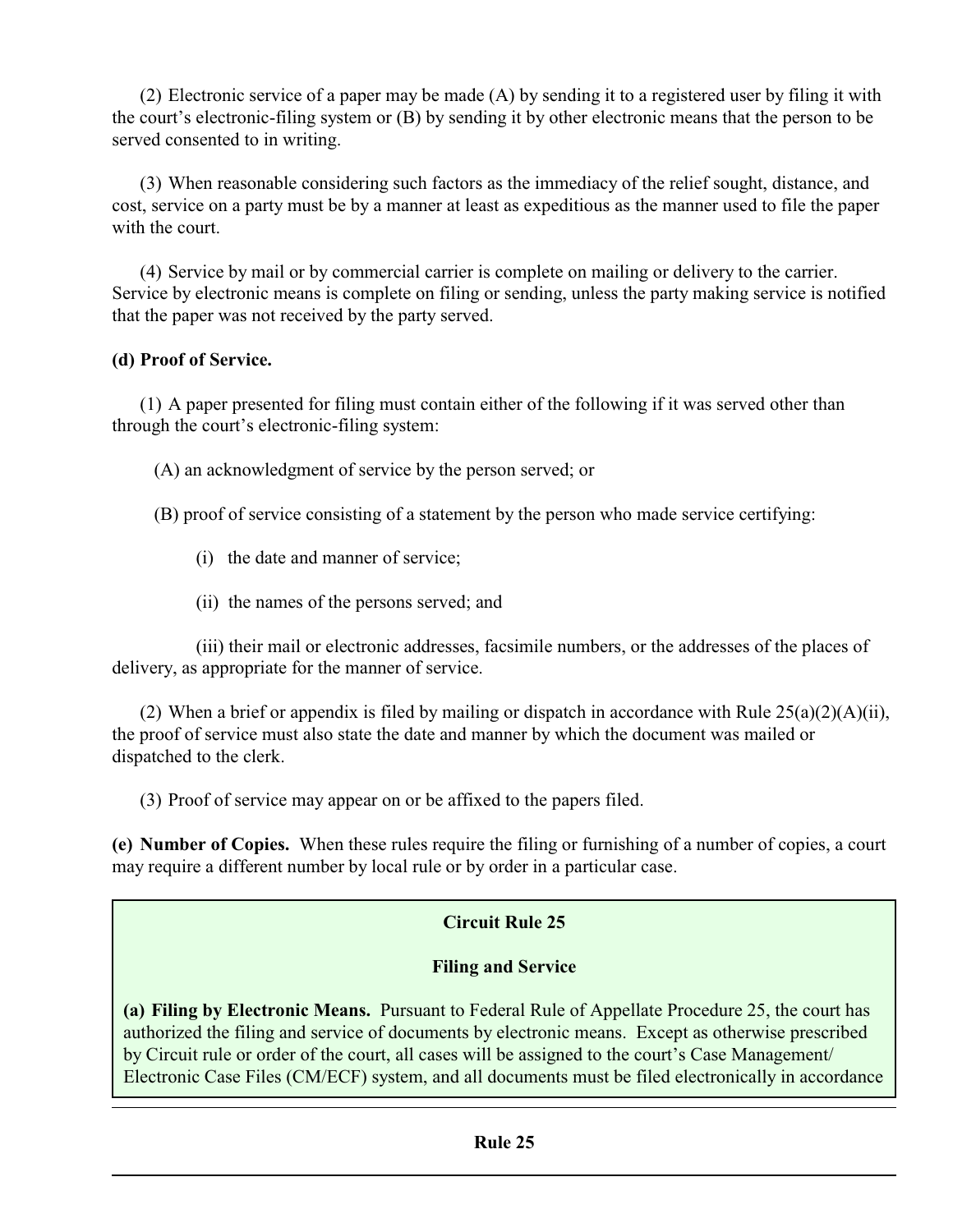with procedures established by the court. The clerk also may require paper copies of any document filed electronically. Electronic transmission of a document to the CM/ECF system, together with the transmission of a Notice of Docket Activity from the court, constitute filing of the document under the Federal Rules of Appellate Procedure and the rules of this court, and constitute under FRAP 36 and 45(b) entry of the document on the docket maintained by the clerk. If the court requires a party to file a motion for leave to file, both the motion and document at issue should be submitted electronically. If leave is granted, the underlying document will remain on the docket; if leave is denied, the docket will so reflect.

# **(b) Registration for the CM/ECF System.**

(1) Attorneys who appear before this court must register for the court's CM/ECF system in accordance with procedures established by the court. Every attorney representing a party or an amicus curiae in a case must individually enter an appearance and register for the court's CM/ECF system if the attorney wishes to file or to receive notice of filings in that case.

(2) At the discretion of the court, a party to a pending civil case who is not represented by an attorney may be permitted to register as an ECF filer. A pro se party who desires to register as an ECF filer must file a motion in this court, describing the party's access to the internet and confirming the capacity to file and receive documents electronically on a regular basis. If a pro se party retains an attorney, the attorney must enter an appearance.

(3) ECF filers must immediately report any change in their postal or e-mail address by updating their appellate filer account. ECF filers must agree to protect the security of their passwords and to notify the PACER Service Center and the clerk immediately if they learn that their password has been compromised. See Circuit Rule 32(a)(1). ECF filers may be sanctioned for failure to comply with this provision.

# **(c) Exceptions to Requirement of Electronic Filing and Service.**

(1) A party proceeding pro se must file documents in paper form with the clerk and must be served with documents in paper form unless the pro se party has been permitted to register as an ECF filer.

(2) Upon motion and a showing of good cause, the court may exempt a party from the electronic filing requirements and authorize filing by means other than use of the CM/ECF system.

(3) Case-initiating documents, including petitions for permission to appeal, petitions for review or notices of appeal from agency action, and petitions for writ of mandamus and other original proceedings in this court, may be filed either electronically or in paper form. If filed in paper form, an ECF filer must promptly provide the clerk an electronic version of the filing upon the court's request.

(4) Any document containing material under seal, or containing material that a party is seeking to place under seal, may not be filed or served electronically unless the court orders otherwise. In cases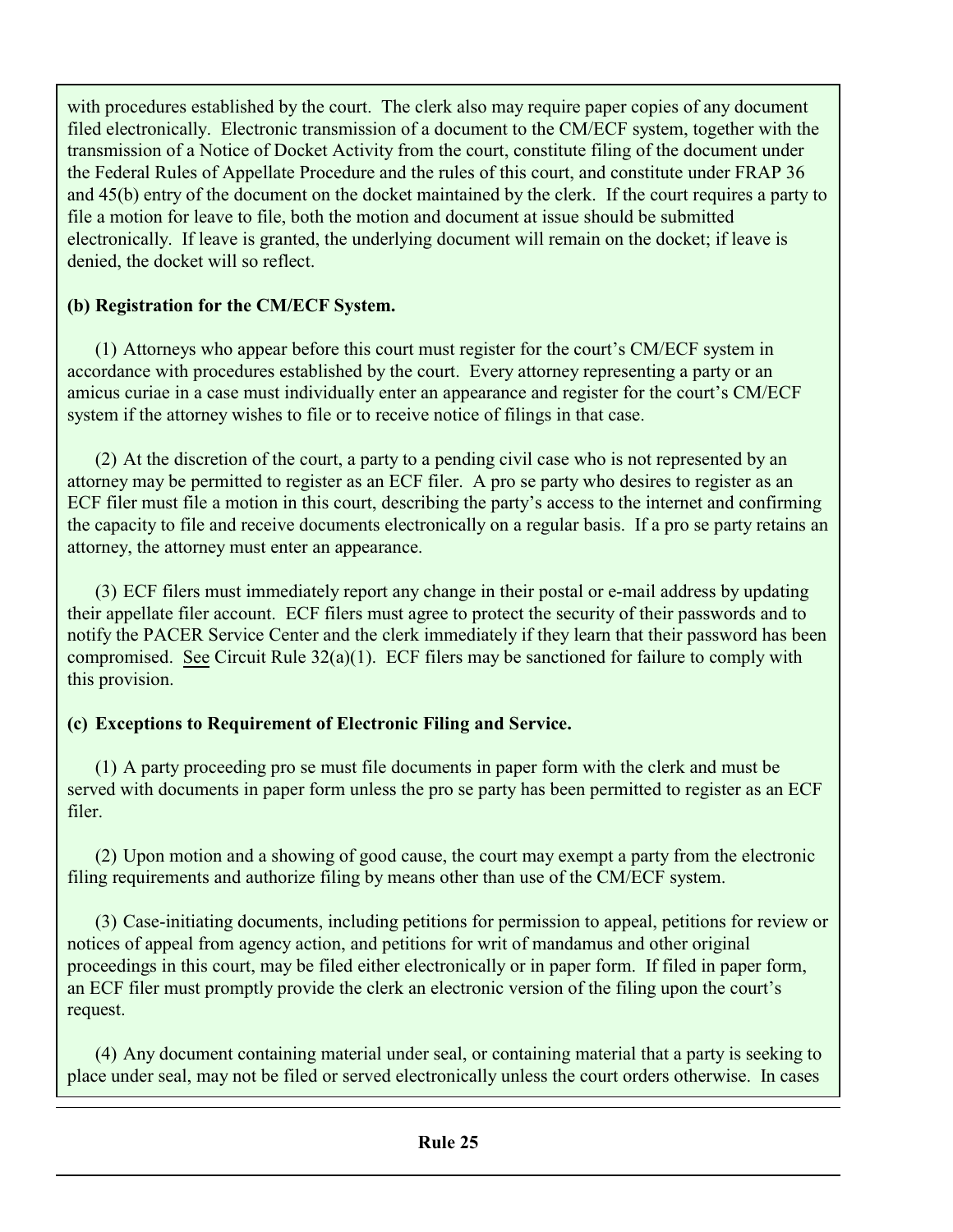that are sealed in their entirety, no documents may be filed or served electronically unless the court orders otherwise. Matters under seal are governed by Circuit Rule 47.1. Upon the court's request, an ECF filer must promptly provide the clerk an electronic version of any sealed filing.

(5) Exhibits, attachments, or appendix items that (i) exceed the size limitation set by the court; (ii) are not in a format that readily permits electronic filing, such as odd-sized documents; or (iii) are illegible when scanned into electronic format may be filed in paper form. Documents filed pursuant to this subsection must be served by an alternative method of service authorized by FRAP 25, and the filer must file electronically a notice of paper filing.

**(d) Paper Copies of Electronic Filings.** Except for documents listed in Circuit Rule 32(d) or unless the court directs otherwise, documents filed electronically are not to be submitted to the court in paper form. In those instances when paper copies of electronic filings are required, the filing of copies of non-emergency documents may be accomplished by First-Class Mail addressed to the clerk, or other class of mail that is at least as expeditious, postage prepaid, within two business days of the electronic filing, unless the court has ordered filing by hand or other means. The number of paper copies is governed by the rules pertaining to that document or by order in a particular case; the "original" is the electronic filing.

**(e) Privacy Protection.** Unless the court orders otherwise, parties must refrain from including or must redact the following personal data identifiers from documents filed with the court to the extent required by FRAP  $25(a)(5)$ :

• Social Security numbers. If an individual's Social Security number must be included, use the last four digits only.

• Financial account numbers. If financial account numbers are relevant, use the last four digits only.

! Names of minors. If the involvement of an individual known to be a minor must be mentioned, use the minor's initials only.

! Dates of birth. If an individual's date of birth must be included, use the year only.

! Home addresses. In criminal cases, if a home address must be included, use the city and state only.

The filer bears sole responsibility for ensuring a document complies with these requirements.

**(f) Service of Documents by Electronic Means.** Registration for the court's CM/ECF system constitutes consent to electronic service of all documents as provided in these rules and the Federal Rules of Appellate Procedure. The Notice of Docket Activity that is generated by the court's CM/ECF system constitutes service of the filed document on all parties who have consented to electronic service. For any document that is not filed electronically and for any party who has not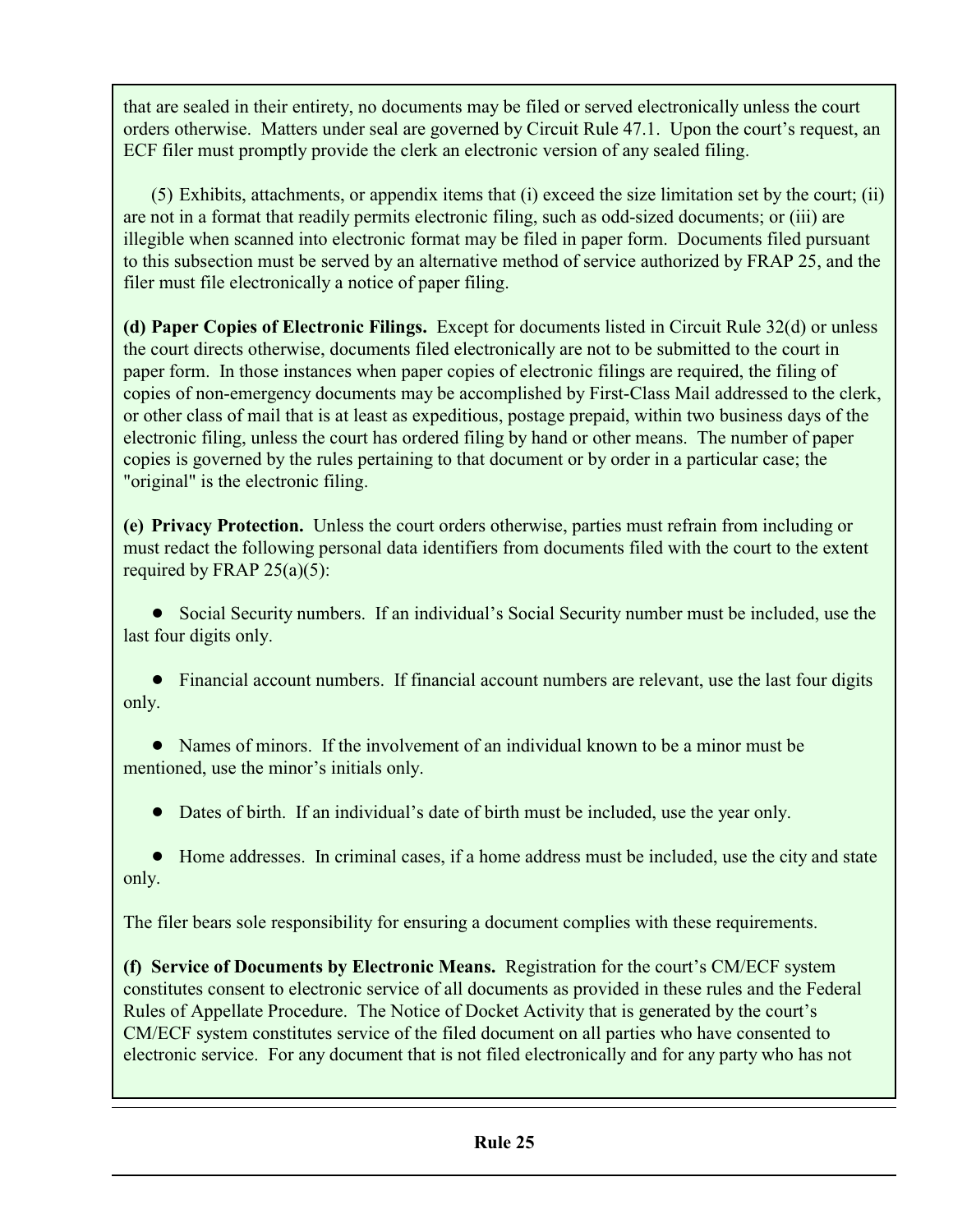consented to electronic service, the document must be served by an alternative method of service, in accordance with the Federal Rules of Appellate Procedure and this court's rules.

**(g) Non-Electronic Filing.** When electronic filing is not utilized, a non-emergency paper may be filed at the United States court house after the regular hours of the clerk's office pursuant to procedures established by the clerk's office. In emergencies or other compelling circumstances, when electronic filing is not utilized, the clerk may authorize that papers be filed with the court through facsimile transmission. Except when specifically so permitted, such filing is not authorized.

See also Circuit Rule 32(a) (Electronic Signatures) and Circuit Rule 32(d) (Paper Copies of Electronic Filings).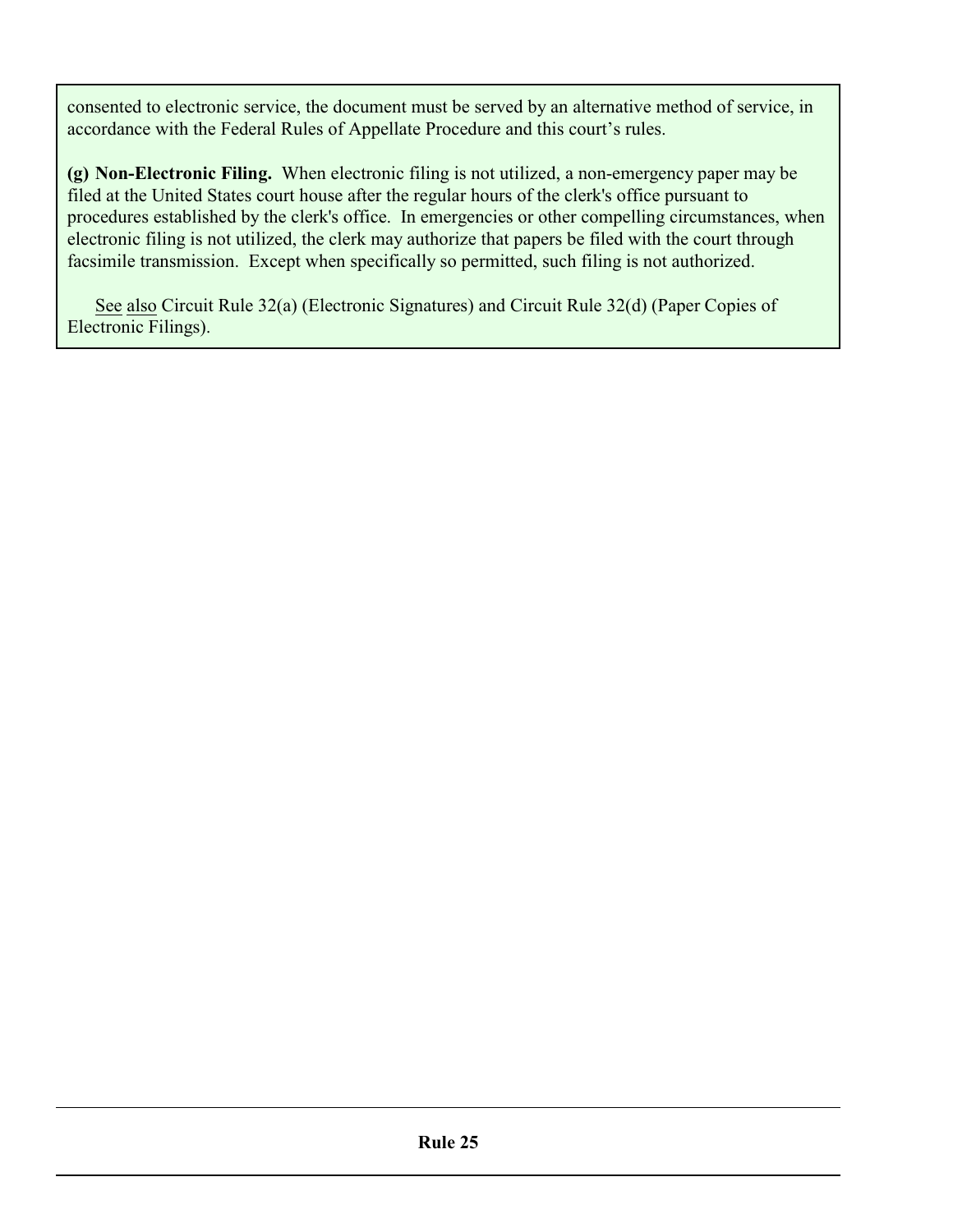#### **Rule 26. Computing and Extending Time**

**(a) Computing Time.** The following rules apply in computing any time period specified in these rules, in any local rule or court order, or in any statute that does not specify a method of computing time.

(1) **Period Stated in Days or a Longer Unit.** When the period is stated in days or a longer unit of time:

(A) exclude the day of the event that triggers the period;

(B) count every day, including intermediate Saturdays, Sundays, and legal holidays; and

(C) include the last day of the period, but if the last day is a Saturday, Sunday, or legal holiday, the period continues to run until the end of the next day that is not a Saturday, Sunday, or legal holiday.

(2) **Period Stated in Hours.** When the period is stated in hours:

(A) begin counting immediately on the occurrence of the event that triggers the period;

(B) count every hour, including hours during intermediate Saturdays, Sundays, and legal holidays; and

(C) if the period would end on a Saturday, Sunday, or legal holiday, the period continues to run until the same time on the next day that is not a Saturday, Sunday, or legal holiday.

(3) **Inaccessibility of the Clerk's Office.** Unless the court orders otherwise, if the clerk's office is inaccessible:

(A) on the last day for filing under Rule  $26(a)(1)$ , then the time for filing is extended to the first accessible day that is not a Saturday, Sunday, or legal holiday; or

(B) during the last hour for filing under Rule  $26(a)(2)$ , then the time for filing is extended to the same time on the first accessible day that is not a Saturday, Sunday, or legal holiday.

(4) **"Last Day" Defined.** Unless a different time is set by a statute, local rule, or court order, the last day ends:

(A) for electronic filing in the district court, at midnight in the court's time zone;

(B) for electronic filing in the court of appeals, at midnight in the time zone of the circuit clerk's principal office;

(C) for filing under Rules  $4(c)(1)$ ,  $25(a)(2)(A)(ii)$ , and  $25(a)(2)(A)(iii)$ —and filing by mail under Rule  $13(a)(2)$ —at the latest time for the method chosen for delivery to the post office, third-party commercial carrier, or prison mailing system; and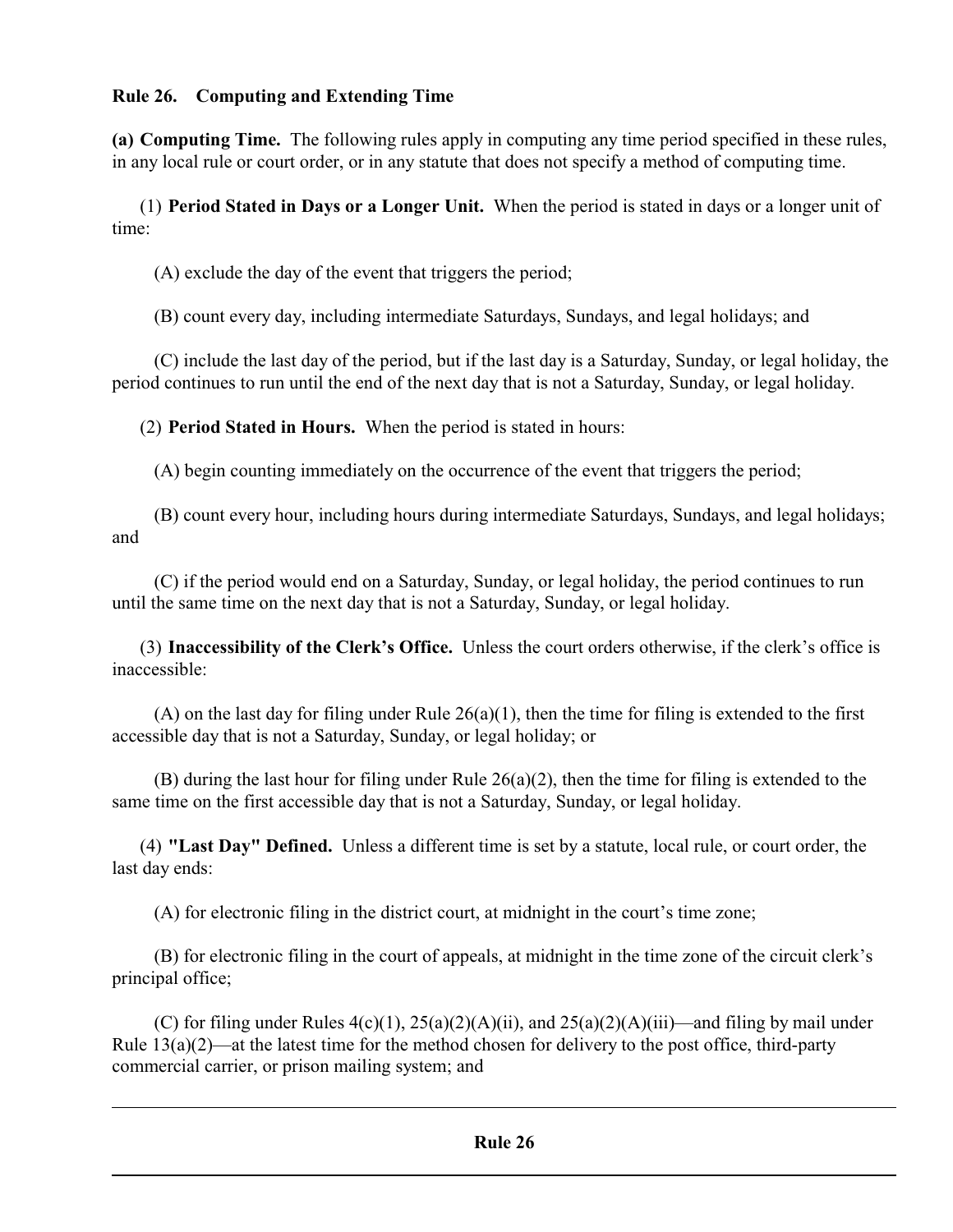(D) for filing by other means, when the clerk's office is scheduled to close.

(5) **"Next Day" Defined.** The "next day" is determined by continuing to count forward when the period is measured after an event and backward when measured before an event.

(6) **"Legal Holiday" Defined.** "Legal holiday" means:

(A) the day set aside by statute for observing New Year's Day, Martin Luther King, Jr.'s Birthday, Washington's Birthday, Memorial Day, Independence Day, Labor Day, Columbus Day, Veterans' Day, Thanksgiving Day, or Christmas Day;

(B) any day declared a holiday by the President or Congress; and

(C) for periods that are measured after an event, any other day declared a holiday by the state where either of the following is located: the district court that rendered the challenged judgment or order, or the circuit clerk's principal office.

**(b) Extending Time.** For good cause, the court may extend the time prescribed by these rules or by its order to perform any act, or may permit an act to be done after that time expires. But the court may not extend the time to file:

(1) a notice of appeal (except as authorized in Rule 4) or a petition for permission to appeal; or

(2) a notice of appeal from or a petition to enjoin, set aside, suspend, modify, enforce, or otherwise review an order of an administrative agency, board, commission, or officer of the United States, unless specifically authorized by law.

**(c) Additional Time After Certain Kinds of Service.** When a party may or must act within a specified time after being served, and the paper is not served electronically on the party or delivered to the party on the date stated in the proof of service, 3 days are added after the period would otherwise expire under Rule 26(a).

# **Circuit Rule 26**

# **Computing and Extending Time**

**(a) Time of Electronic Filing.** Except in the case of documents first filed in paper form and subsequently submitted electronically as required by Circuit Rule 25(c)(3), a document filed electronically is deemed filed on the date and at the time stated on the Notice of Docket Activity from the court. Unless a time for filing is specified by court order, filing must be completed before midnight Eastern Time to be considered timely filed that day.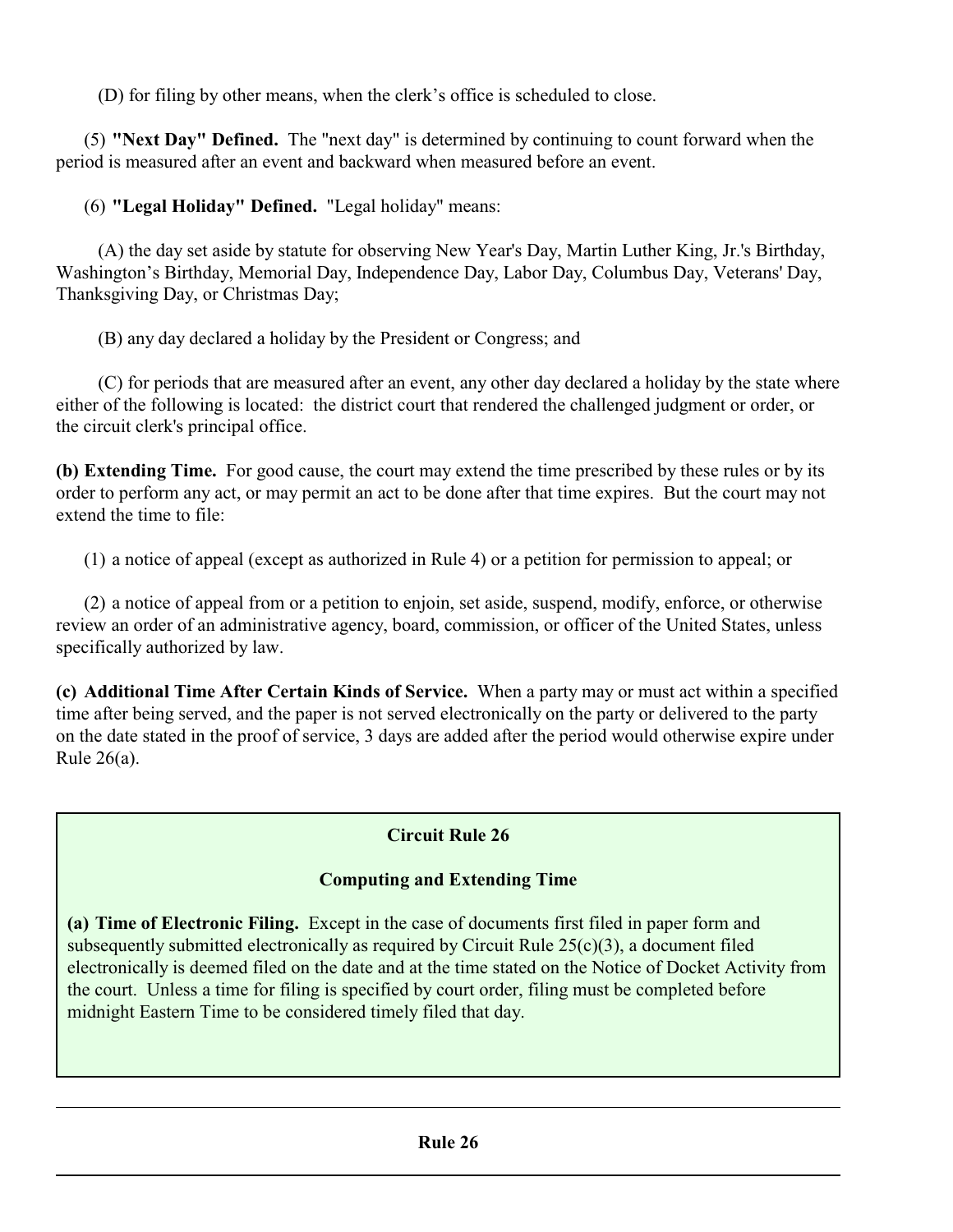**(b) Technical Failures.** An ECF filer whose filing is made untimely as the result of a technical failure may seek appropriate relief from the court.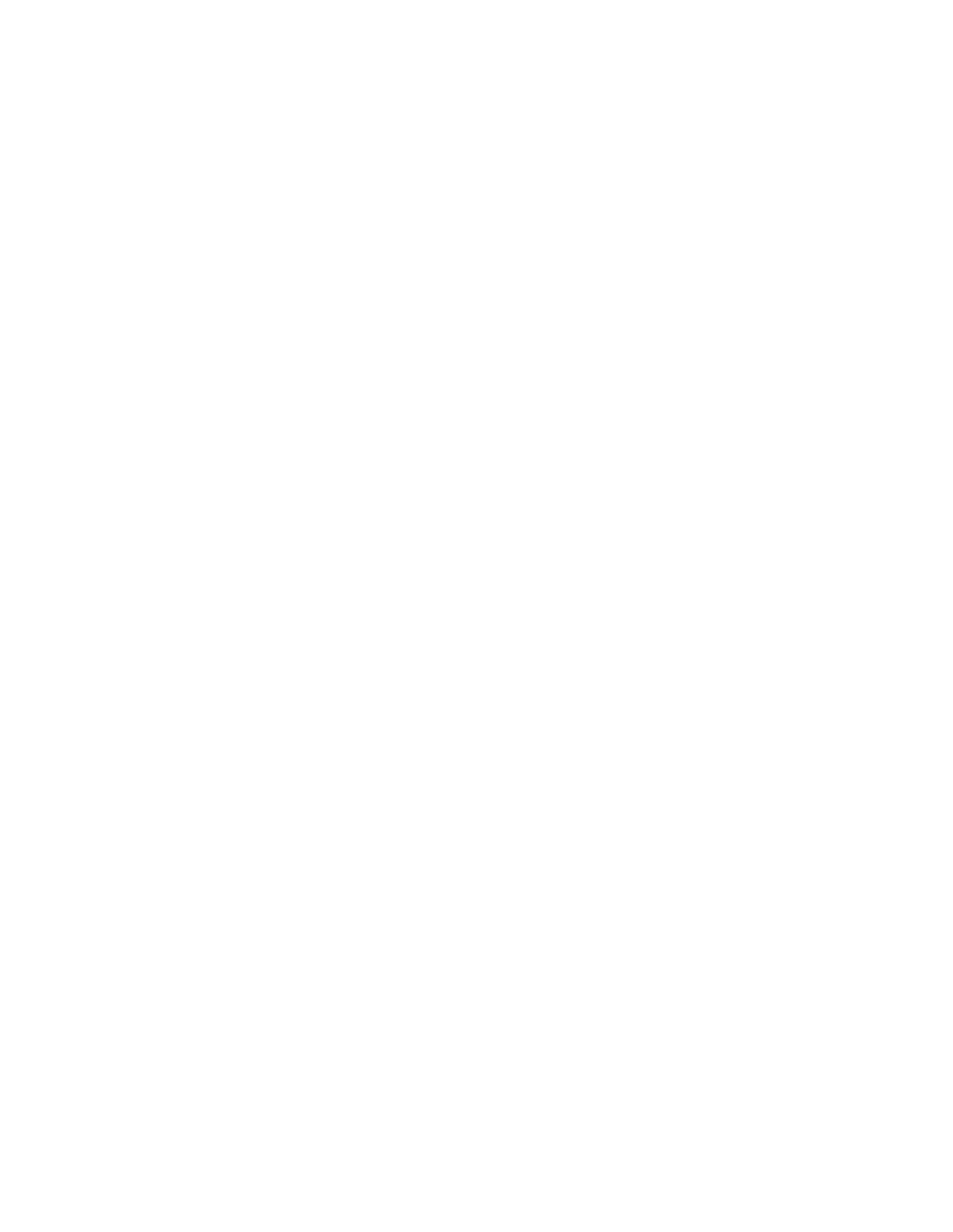# **Rule 26.1. Disclosure Statement**

**(a) Nongovernmental Corporations.** Any nongovernmental corporation that is a party to a proceeding in a court of appeals must file a statement that identifies any parent corporation and any publicly held corporation that owns 10% or more of its stock or states that there is no such corporation. The same requirement applies to a nongovernmental corporation that seeks to intervene.

**(b) Organizational Victims in Criminal Cases.** In a criminal case, unless the government shows good cause, it must file a statement that identifies any organizational victim of the alleged criminal activity. If the organizational victim is a corporation, the statement must also disclose the information required by Rule 26.1(a) to the extent it can be obtained through due diligence.

**(c) Bankruptcy Cases.** In a bankruptcy case, the debtor, the trustee, or, if neither is a party, the appellant must file a statement that:

(1) identifies each debtor not named in the caption; and

(2) for each debtor that is a corporation, discloses the information required by Rule 26.1(a).

# **(d) Time for Filing; Supplemental Filing.** The Rule 26.1 statement must:

(1) be filed with the principal brief or upon filing a motion, response, petition, or answer in the court of appeals, whichever occurs first, unless a local rule requires earlier filing;

(2) be included before the table of contents in the principal brief; and

(3) be supplemented whenever the information required under Rule 26.1 changes.

**(e) Number of Copies.** If the Rule 26.1 statement is filed before the principal brief, or if a supplemental statement is filed, an original and 3 copies must be filed unless the court requires a different number by local rule or by order in a particular case.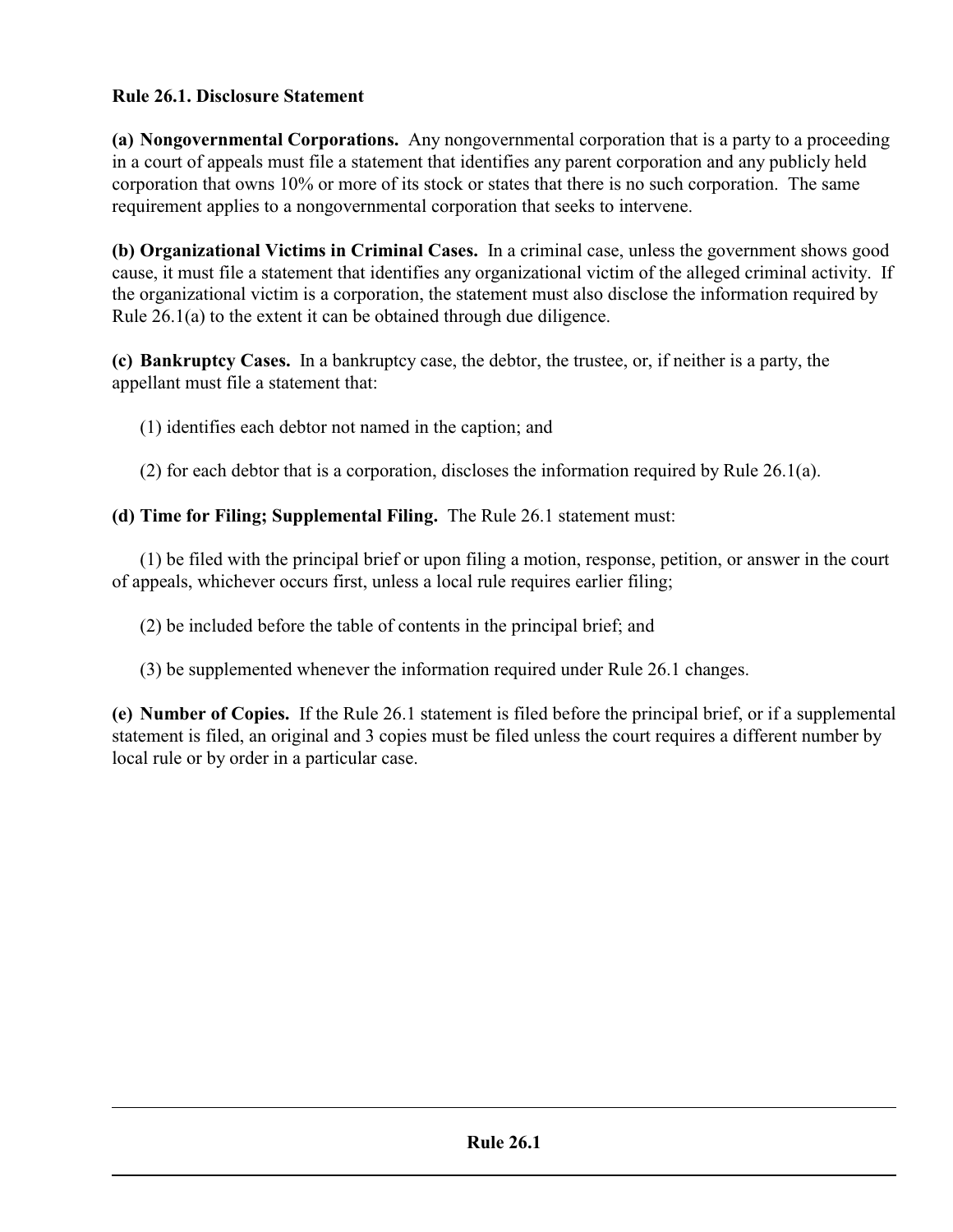# **Circuit Rule 26.1**

#### **Disclosure Statement**

**(a)** A corporation, association, joint venture, partnership, syndicate, or other similar entity appearing as a party or amicus curiae in any proceeding must file a disclosure statement, at the time specified in FRAP 26.1; Circuit Rules 5, 8, 12, 15, 18, 21, 27, and 35(c); or as otherwise ordered by the court, identifying all parent companies and any publicly-held company that has a 10% or greater ownership interest (such as stock or partnership shares) in the entity. A revised corporate disclosure statement must be filed any time there is a change in corporate ownership interests that would affect the disclosures required by this rule. For the purposes of this rule, "parent companies" include all companies controlling the specified entity directly, or indirectly through intermediaries.

**(b)** The statement must identify the represented entity's general nature and purpose, insofar as relevant to the litigation. If the entity is an unincorporated entity whose members have no ownership interests, the statement must include the names of any members of the entity that have issued shares or debt securities to the public. No such listing need be made, however, of the names of members of a trade association or professional association. For purposes of this rule, a "trade association" is a continuing association of numerous organizations or individuals operated for the purpose of promoting the general commercial, professional, legislative, or other interests of the membership.

See also Circuit Rule 5 (Appeal by Permission), Circuit Rule 8 (Stay and Emergency Relief Pending Appeal from a Judgment or Order of the District Court), Circuit Rule 9 (Release in a Criminal Case), Circuit Rule 12(f) (Docketing Statement in Appeal from a Judgment or Order of the District Court; Statement by Appellee, Intervenor, or Amicus Curiae), Circuit Rule 15(c)(6) (Petition for Review or Appeal from Agency Action; Docketing Statement), Circuit Rule 18 (Stay Pending Review), Circuit Rule 21 (Extraordinary Writs), Circuit Rule 27 (Motions), Circuit Rule 35(c) (Petition for Panel Rehearing and Petition for Hearing or Rehearing En Banc), and Circuit Rule 47.2(b) (Sentencing Appeal).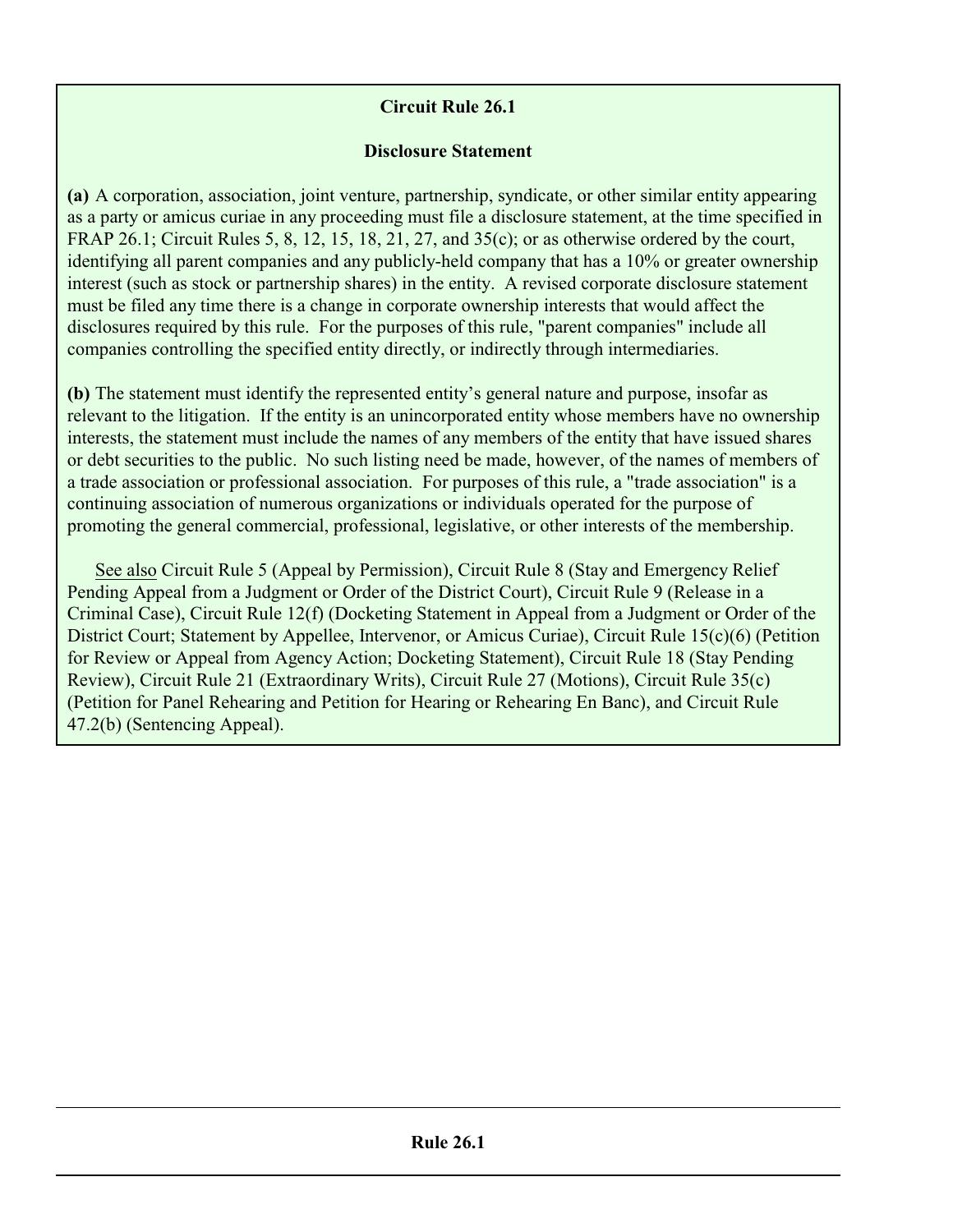#### **Rule 27. Motions**

### **(a) In General.**

(1) **Application for Relief.** An application for an order or other relief is made by motion unless these rules prescribe another form. A motion must be in writing unless the court permits otherwise.

### (2) **Contents of a Motion.**

(A) **Grounds and relief sought.** A motion must state with particularity the grounds for the motion, the relief sought, and the legal argument necessary to support it.

#### (B) **Accompanying documents.**

(i) Any affidavit or other paper necessary to support a motion must be served and filed with the motion.

(ii) An affidavit must contain only factual information, not legal argument.

(iii) A motion seeking substantive relief must include a copy of the trial court's opinion or agency's decision as a separate exhibit.

# (C) **Documents barred or not required.**

(i) A separate brief supporting or responding to a motion must not be filed.

- (ii) A notice of motion is not required.
- (iii) A proposed order is not required.

#### (3) **Response.**

(A) **Time to file.** Any party may file a response to a motion; Rule  $27(a)(2)$  governs its contents. The response must be filed within 10 days after service of the motion unless the court shortens or extends the time. A motion authorized by Rules 8, 9, 18, or 41 may be granted before the 10-day period runs only if the court gives reasonable notice to the parties that it intends to act sooner.

(B) **Request for affirmative relief.** A response may include a motion for affirmative relief. The time to respond to the new motion, and to reply to that response, are governed by Rule  $27(a)(3)(A)$  and (a)(4). The title of the response must alert the court to the request for relief.

(4) **Reply to Response.** Any reply to a response must be filed within 7 days after service of the response. A reply must not present matters that do not relate to the response.

**(b) Disposition of a Motion for a Procedural Order.** The court may act on a motion for a procedural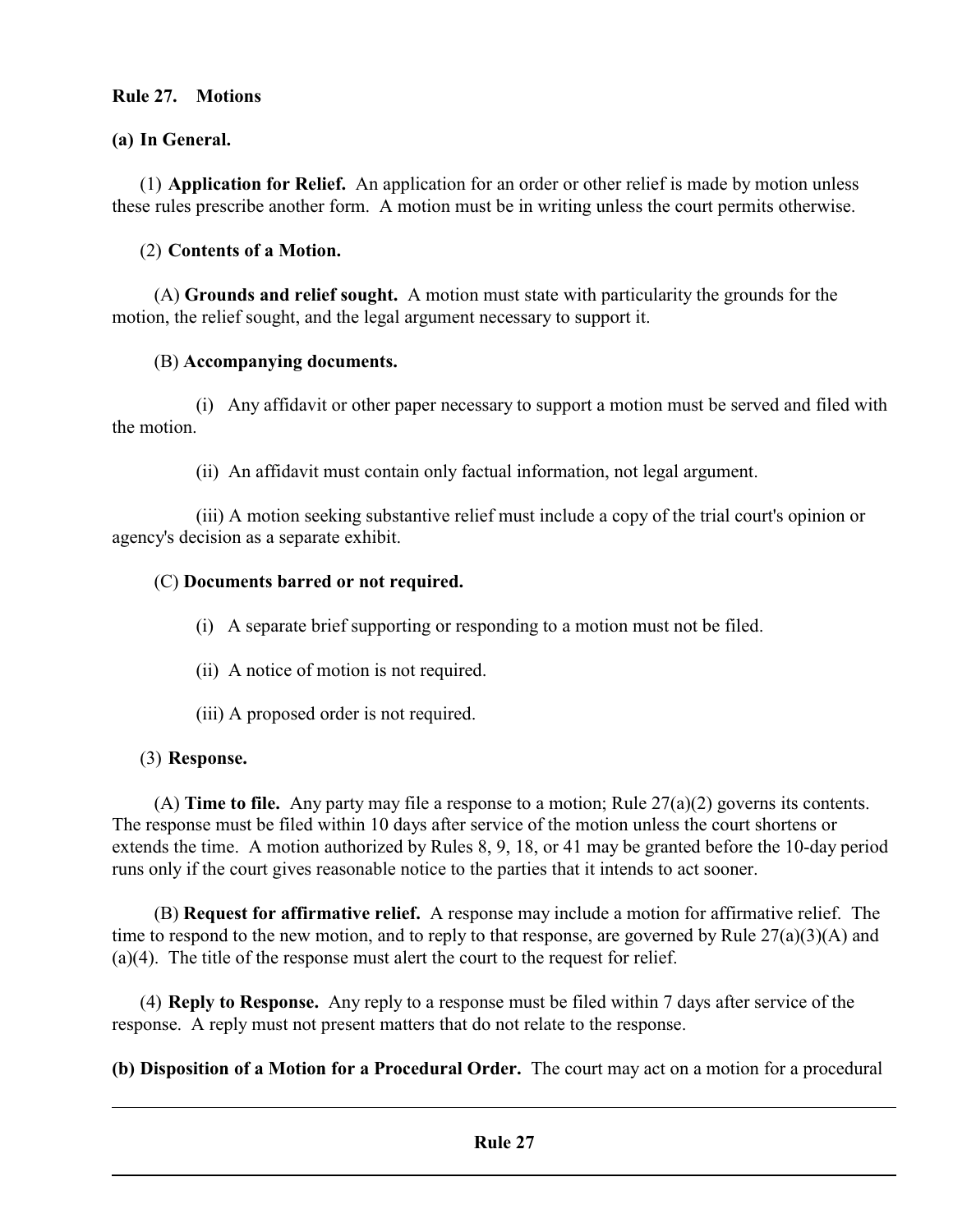order—including a motion under Rule 26(b)—at any time without awaiting a response, and may, by rule or by order in a particular case, authorize its clerk to act on specified types of procedural motions. A party adversely affected by the court's, or the clerk's, action may file a motion to reconsider, vacate, or modify that action. Timely opposition filed after the motion is granted in whole or in part does not constitute a request to reconsider, vacate, or modify the disposition; a motion requesting that relief must be filed.

**(c) Power of a Single Judge to Entertain a Motion.** A circuit judge may act alone on any motion, but may not dismiss or otherwise determine an appeal or other proceeding. A court of appeals may provide by rule or by order in a particular case that only the court may act on any motion or class of motions. The court may review the action of a single judge.

# **(d) Form of Papers; Length Limits; Number of Copies.**

### (1) **Format.**

(A) **Reproduction.** A motion, response, or reply may be reproduced by any process that yields a clear black image on light paper. The paper must be opaque and unglazed. Only one side of the paper may be used.

(B) **Cover.** A cover is not required but there must be a caption that includes the case number, the name of the court, the title of the case, and a brief descriptive title indicating the purpose of the motion and identifying the party or parties for whom it is filed. If a cover is used, it must be white.

(C) **Binding.** The document must be bound in any manner that is secure, does not obscure the text, and permits the document to lie reasonably flat when open.

(D) **Paper size, line spacing, and margins.** The document must be on 8½ by 11 inch paper. The text must be double-spaced, but quotations more than two lines long may be indented and single-spaced. Headings and footnotes may be single-spaced. Margins must be at least one inch on all four sides. Page numbers may be placed in the margins, but no text may appear there.

(E) **Typeface and type styles.** The document must comply with the typeface requirements of Rule  $32(a)(5)$  and the type-style requirements of Rule  $32(a)(6)$ .

(2) **Length Limits.** Except by the court's permission, and excluding the accompanying documents authorized by Rule 27(a)(2)(B):

(A) a motion or response to a motion produced using a computer must not exceed 5,200 words;

(B) a handwritten or typewritten motion or response to a motion must not exceed 20 pages;

(C) a reply produced using a computer must not exceed 2,600 words; and

(D) a handwritten or typewritten reply to a response must not exceed 10 pages.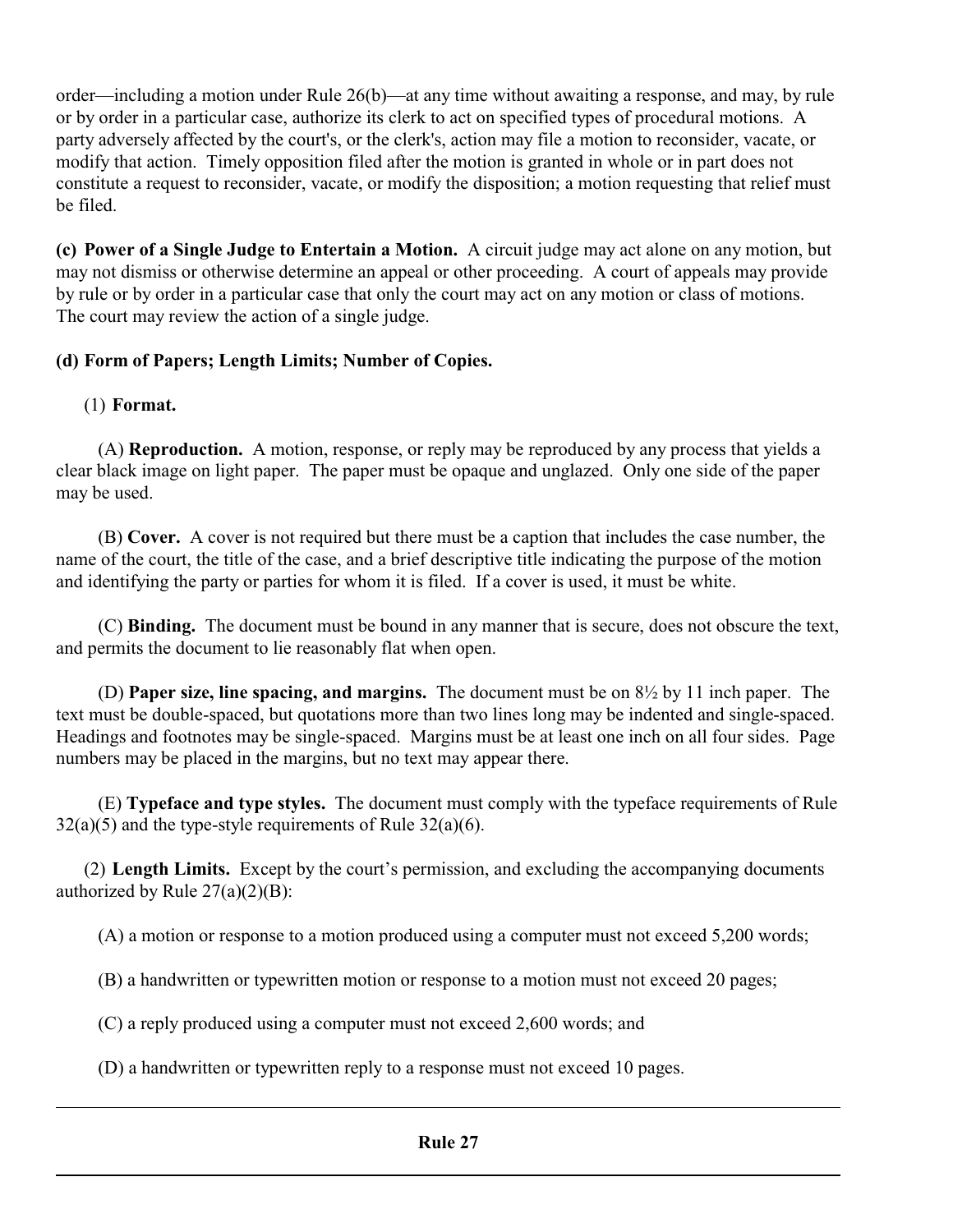(3) **Number of Copies.** An original and 3 copies must be filed unless the court requires a different number by local rule or by order in a particular case.

**(e) Oral Argument.** A motion will be decided without oral argument unless the court orders otherwise.

# **Circuit Rule 27**

### **Motions**

### **(a) Form of Pleadings.**

(1) **In Writing; Service.** Every motion must be in writing, signed by counsel of record or by the movant if not represented by counsel, and served on all other parties to the proceeding before this court, unless the motion is made in open court in opposing counsel's or movant's presence or this court provides otherwise.

(2) **Format.** Motions, responses thereto, and replies to responses must comply with FRAP  $27(d)(1)-(2)$ .

(3) **Reference to Oral Argument and Submission Without Oral Argument.** If a case has been scheduled for oral argument, has already been argued, or is being submitted without oral argument, a motion, and any response or reply, must so state in capital letters at the top of the first page and, where applicable, include the date of argument.

(4) **Certificate of Parties and Disclosure Statement to be Attached.** A certificate of parties and amici curiae, as described in Circuit Rule  $28(a)(1)(A)$ , and a disclosure statement, as described in FRAP 26.1 and Circuit Rule 26.1, must be attached as an addendum to the motion, and any required disclosure statement must also be attached to any response to the motion, unless such documents have been filed previously with the court.

**(b) Number of Copies.** Unless the court directs otherwise, the original and 4 copies of every motion, response, and reply must be filed with the clerk.

**(c) Response That Also Seeks Affirmative Relief.** When a party opposing a motion also seeks affirmative relief, that party must submit with the response a motion so stating. Such a combined motion and response may not exceed 7,800 words if produced using a computer and 30 pages if handwritten or typewritten. The response to such a combined filing may not exceed 5,200 words if produced using a computer and 20 pages if handwritten or typewritten; and the final reply for such a combined filing may not exceed 2,600 words if produced using a computer and 10 pages if handwritten or typewritten.

**(d) Reply to Response That Also Seeks Affirmative Relief; Limits on Further Pleadings.** When a response includes a motion for affirmative relief, the reply may be joined in the same pleading with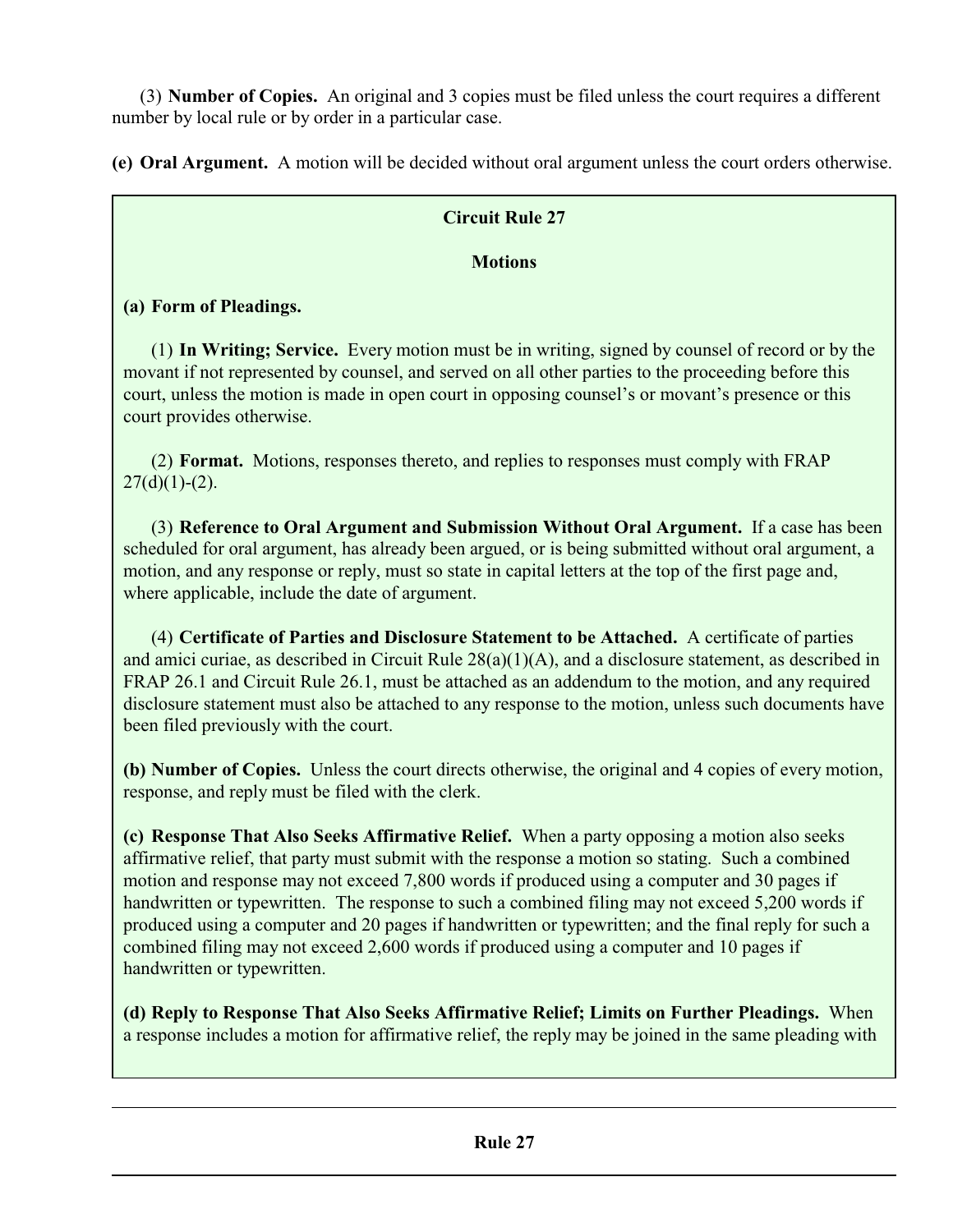a response to the motion for affirmative relief. That combined pleading must be filed within 10 days of service of the motion for affirmative relief.

After a party files a reply, no further pleading pertaining to the motion may be filed by that party except upon leave of the court.

# **(e) Clerk May Dispose of Certain Motions.**

(1) **Procedural Motions.** The clerk may dispose of procedural motions, in accordance with the court's instructions. Instead of granting or denying a motion under the authority afforded by this subparagraph, the clerk may submit it to a panel or to an individual judge of the court.

(2) **Reconsideration of Clerk's Orders on Procedural Motions.** Any interested party adversely affected by an order of the clerk disposing of a motion may move for reconsideration thereof within 10 days after entry of the order. The clerk will submit the motion for reconsideration to a panel or an individual judge of the court.

**(f) Requests for Expeditious Consideration.** Any party may request expedited action on a motion on the ground that, to avoid irreparable harm, relief is needed in less time than would ordinarily be required for this court to receive and consider a response. The motion on which expedited action is sought must be labeled an "Emergency Motion" and the request for expedition must state the nature of the emergency and the date by which court action is necessary. The motion must be filed at least 7 days before the date by which court action is necessary or counsel must explain why it was not so filed. Counsel for the party seeking expedition must communicate the request and the reasons therefor in person or by telephone to the clerk's office and to opposing counsel.

# **(g) Dispositive Motions.**

(1) **Timing.** Any motion which, if granted, would dispose of the appeal or petition for review in its entirety, or transfer the case to another court, must be filed within 45 days of the docketing of the case in this court, unless, for good cause shown, the court grants leave for a later filing. This requirement does not apply to a motion by an appellant to dismiss its own appeal, or by a petitioner to dismiss its own petition, either of which may be filed at any time.

(2) **Required Attachments.** There must be attached to each copy of a dispositive motion a copy of any pertinent opinion or findings issued by the district court or agency or, if the reasons were given orally, the pertinent extract from the reporter's transcript must be attached, if available.

(3) **Deferral of Briefing Pending Resolution of Dispositive Motion.** Unless otherwise ordered by the court, briefing, if scheduled, will be deferred pending resolution of any dispositive motion filed within 45 days of the docketing of the case in this court. If such a motion is filed more than 45 days after the docketing of the case in this court, briefing will be deferred only if ordered by the court.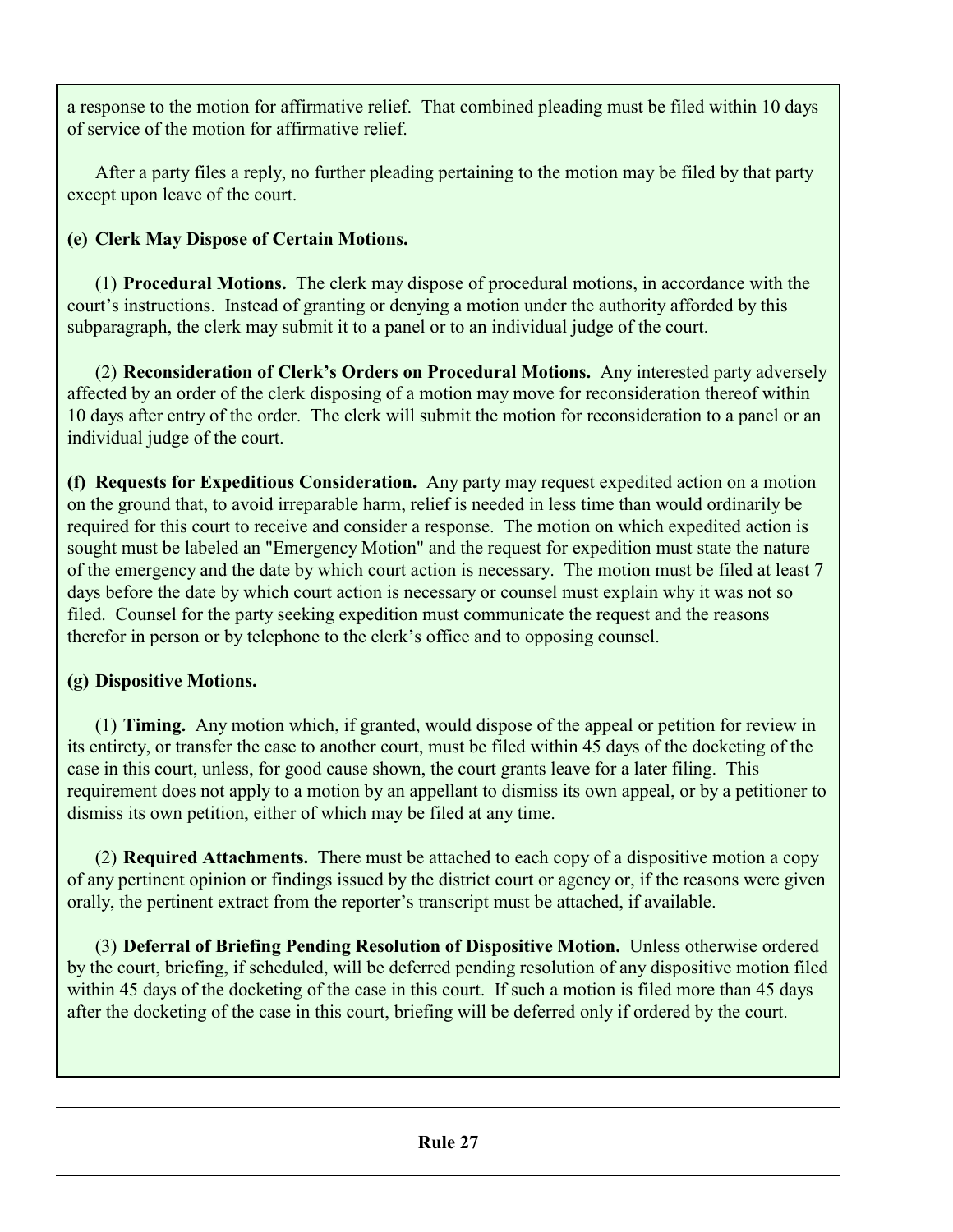(4) **Response to an Untimely Motion.** When a substantive motion is filed along with a procedural motion for leave to file out of time or to exceed the length limits, no response is required to the substantive motion until a decision is rendered on the procedural motion to file out of time or to exceed length limits.

## **(h) Motions to Extend Time for Filing and to Exceed Length Limits.**

(1) **Timeliness of Request.** A motion to extend the time for filing motions, responses, and replies, or to exceed the length limits for such pleadings, must be filed at least 5 days before the pleading is due. Motions filed less than 5 days before the due date will be denied absent exceptional circumstances, except that the clerk may grant unopposed late filed motions for extension of time for good cause shown.

(2) **Consultation.** Before filing a motion to extend the time for filing a pleading or for leave to exceed length limits, the moving party must attempt to obtain the consent of the opposing side. If consent is not obtained, the moving party must attempt to inquire whether an opposition or other form of response will be filed. The opening paragraph of any such motion must recite the position taken by the opposing party in response to these inquiries, or the efforts made to obtain a response.

The following requirements pertain to service (i) on an opposing party who has not consented to electronic service or (ii) for motions to extend the time for filing or for leave to exceed length limits that are not filed electronically. If the opposing side has stated an intention to file an opposition or other response, or has not been reached after reasonable effort, the moving party must serve the motion by personal service or, if personal service is not feasible, give telephone notice of the filing and serve the motion by the most expeditious form of service. If the moving party is unable to effect personal service or telephone notice at the time of filing, the opening paragraph of the motion must recite the efforts made to do so.

(3) **Pleadings in Excess of Length Limits.** The court disfavors motions to exceed length limits; such motions will be granted only for extraordinarily compelling reasons.

(4) **Automatic Extensions for Timely Filed Motions.** If a motion is filed in accordance with the requirements of subparagraphs (1) and (2) above and the court does not act on the motion by the end of the second business day before the filing deadline, the time for filing the pleading is automatically extended until the court rules on the motion. If the motion is denied by the court under these circumstances, the time for filing will be extended automatically for 7 days after the date of the order denying the motion. If a timely filed motion to exceed length limits is not acted upon by the filing date for the document, the overlong document may be filed; if the motion is subsequently denied, the movant will be given a short period in which to file a document that conforms to the rules. This rule does not apply to the filing of briefs. See Circuit Rule 28.

See also Circuit Rule 25 (Filing and Service), and Circuit Rule 47.1 (Matters Under Seal).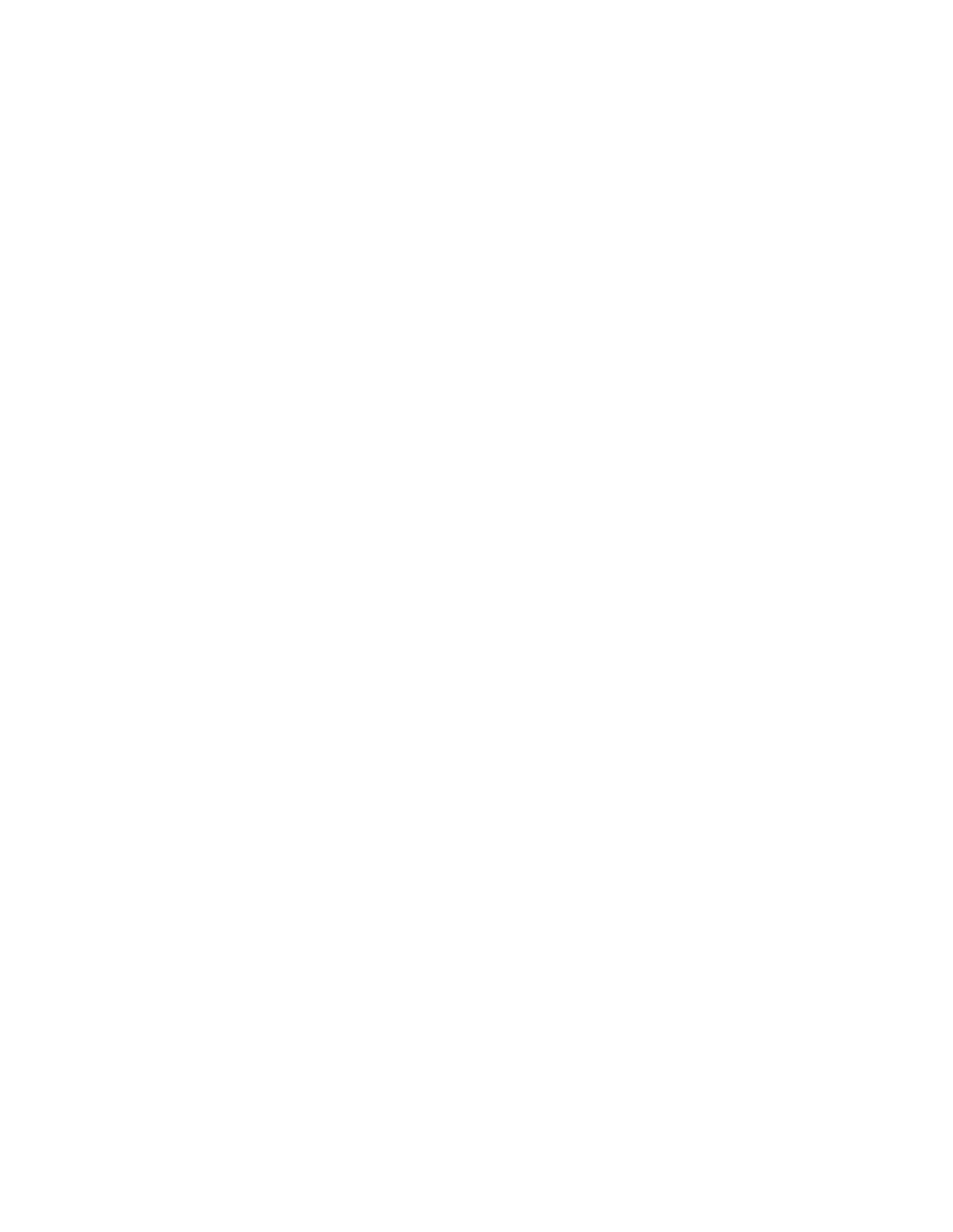#### **Rule 28. Briefs**

**(a) Appellant's Brief.** The appellant's brief must contain, under appropriate headings and in the order indicated:

(1) a disclosure statement if required by Rule 26.1;

(2) a table of contents, with page references;

(3) a table of authorities—cases (alphabetically arranged), statutes, and other authorities—with references to the pages of the brief where they are cited;

(4) a jurisdictional statement, including:

(A) the basis for the district court's or agency's subject-matter jurisdiction, with citations to applicable statutory provisions and stating relevant facts establishing jurisdiction;

(B) the basis for the court of appeals' jurisdiction, with citations to applicable statutory provisions and stating relevant facts establishing jurisdiction;

(C) the filing dates establishing the timeliness of the appeal or petition for review; and

(D) an assertion that the appeal is from a final order or judgment that disposes of all parties' claims, or information establishing the court of appeals' jurisdiction on some other basis;

(5) a statement of the issues presented for review;

(6) a concise statement of the case setting out the facts relevant to the issues submitted for review, describing the relevant procedural history, and identifying the ruling presented for review, with appropriate references to the record (see Rule 28(e));

(7) a summary of the argument, which must contain a succinct, clear, and accurate statement of the arguments made in the body of the brief, and which must not merely repeat the argument headings;

(8) the argument, which must contain:

(A) appellant's contentions and the reasons for them, with citations to the authorities and parts of the record on which the appellant relies; and

(B) for each issue, a concise statement of the applicable standard of review (which may appear in the discussion of the issue or under a separate heading placed before the discussion of the issues);

(9) a short conclusion stating the precise relief sought; and

(10) the certificate of compliance, if required by Rule  $32(g)(1)$ .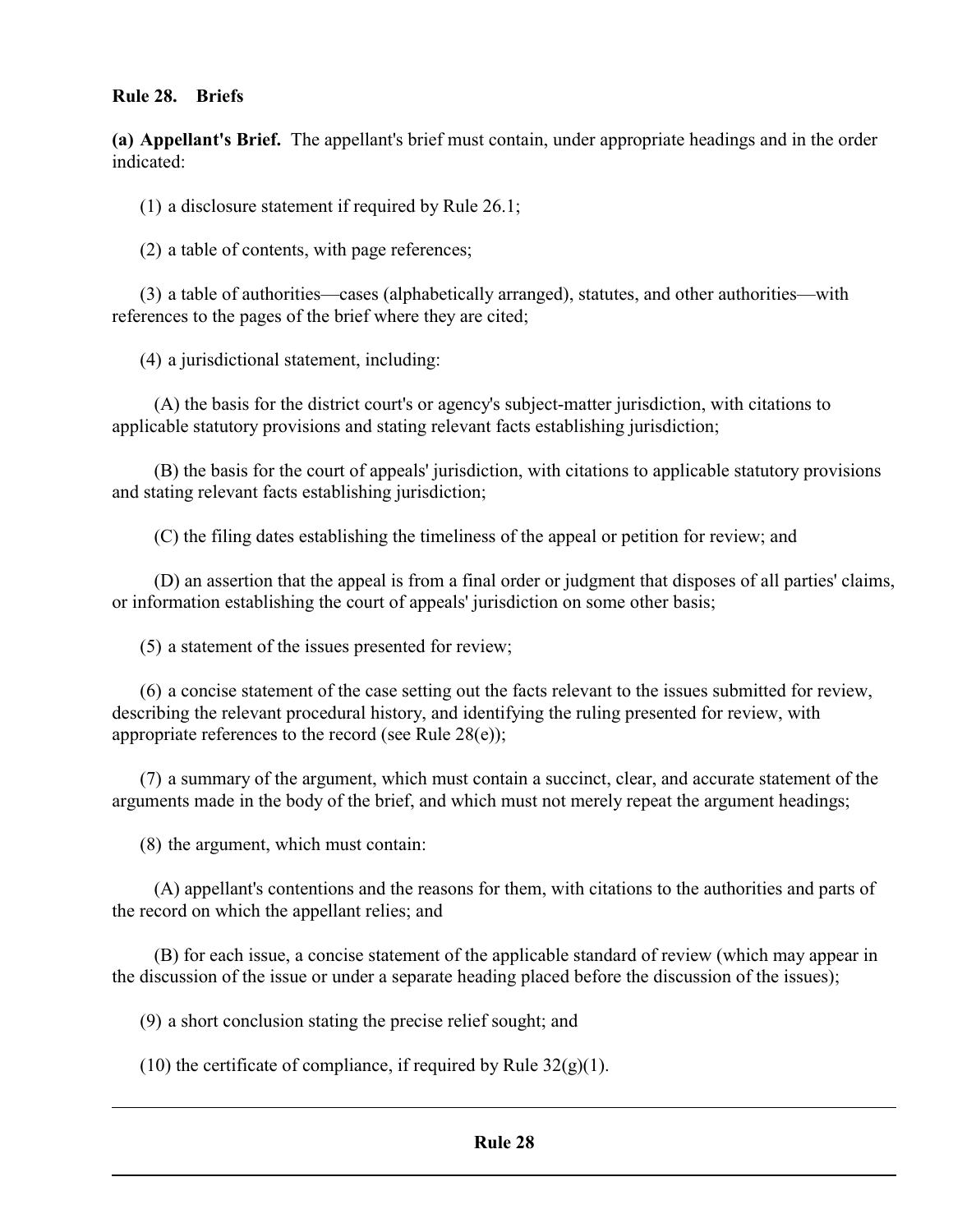**(b) Appellee's Brief.** The appellee's brief must conform to the requirements of Rule 28(a)(1)-(8) and (10), except that none of the following need appear unless the appellee is dissatisfied with the appellant's statement:

- (1) the jurisdictional statement;
- (2) the statement of the issues;
- (3) the statement of the case; and
- (4) the statement of the standard of review.

**(c) Reply Brief.** The appellant may file a brief in reply to the appellee's brief. Unless the court permits, no further briefs may be filed. A reply brief must contain a table of contents, with page references, and a table of authorities—cases (alphabetically arranged), statutes, and other authorities—with references to the pages of the reply brief where they are cited.

**(d) References to Parties.** In briefs and at oral argument, counsel should minimize use of the terms "appellant" and "appellee." To make briefs clear, counsel should use the parties' actual names or the designations used in the lower court or agency proceeding, or such descriptive terms as "the employee," "the injured person," "the taxpayer," "the ship," "the stevedore."

**(e) References to the Record.** References to the parts of the record contained in the appendix filed with the appellant's brief must be to the pages of the appendix. If the appendix is prepared after the briefs are filed, a party referring to the record must follow one of the methods detailed in Rule 30(c). If the original record is used under Rule 30(f) and is not consecutively paginated, or if the brief refers to an unreproduced part of the record, any reference must be to the page of the original document. For example:

- $\bullet$  Answer p. 7;
- Motion for Judgment p. 2;
- $\bullet$  Transcript p. 231.

Only clear abbreviations may be used. A party referring to evidence whose admissibility is in controversy must cite the pages of the appendix or of the transcript at which the evidence was identified, offered, and received or rejected.

**(f) Reproduction of Statutes, Rules, Regulations, etc.** If the court's determination of the issues presented requires the study of statutes, rules, regulations, etc., the relevant parts must be set out in the brief or in an addendum at the end, or may be supplied to the court in pamphlet form.

**(g) [Reserved.]**

**(h) [Reserved.]**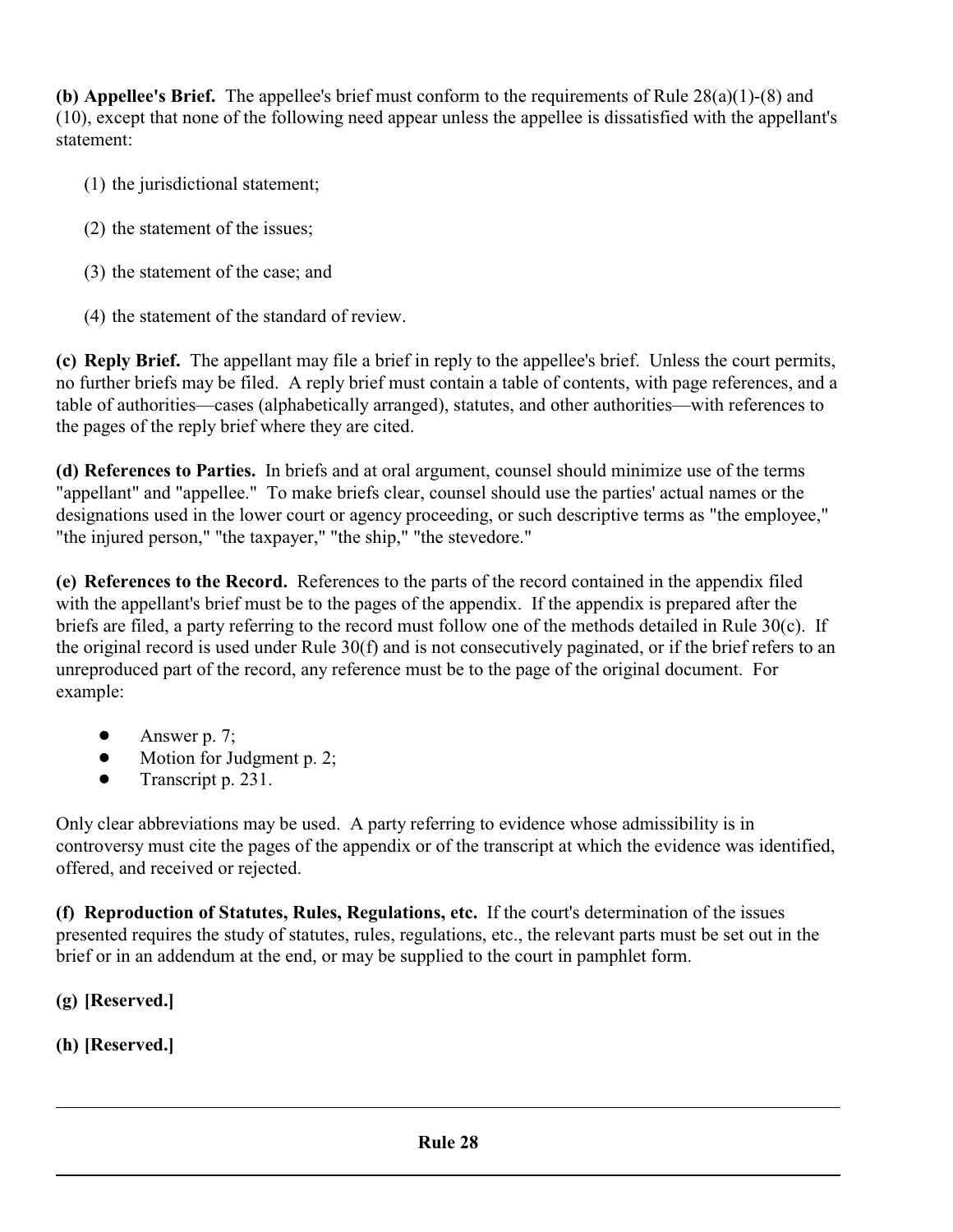**(i) Briefs in a Case Involving Multiple Appellants or Appellees.** In a case involving more than one appellant or appellee, including consolidated cases, any number of appellants or appellees may join in a brief, and any party may adopt by reference a part of another's brief. Parties may also join in reply briefs.

**(j) Citation of Supplemental Authorities.** If pertinent and significant authorities come to a party's attention after the party's brief has been filed—or after oral argument but before decision—a party may promptly advise the circuit clerk by letter, with a copy to all other parties, setting forth the citations. The letter must state the reasons for the supplemental citations, referring either to the page of the brief or to a point argued orally. The body of the letter must not exceed 350 words. Any response must be made promptly and must be similarly limited.

# **Circuit Rule 28**

#### **Briefs**

**(a) Contents of Briefs: Additional Requirements.** Briefs for an appellant/petitioner and an appellee/respondent, and briefs for an intervenor and an amicus curiae, must contain the following in addition to the items required by FRAP 28:

(1) **Certificate.** Immediately inside the cover and preceding the table of contents, a certificate titled "Certificate as to Parties, Rulings, and Related Cases," which contains a separate paragraph or paragraphs, with the appropriate heading, corresponding to, and in the same order as, each of the subparagraphs below.

 (A) **Parties and Amici.** The appellant or petitioner must furnish a list of all parties, intervenors, and amici who have appeared before the district court, and all persons who are parties, intervenors, or amici in this court. An appellee or respondent, intervenor, or amicus may omit from its certificate those persons who were listed by the appellant or petitioner, but must state: "[Except for the following,] all parties, intervenors, and amici appearing [before the district court and] in this court are listed in the Brief for ."

Any party or amicus curiae that is a corporation, association, joint venture, partnership, syndicate, or other similar entity must make the disclosure required by Circuit Rule 26.1. In a criminal case, the government must make the disclosure required by FRAP 26.1(b), and the appropriate party in a bankruptcy case must make the disclosure required by FRAP 26.1(c).

 (B) **Rulings Under Review.** Appropriate references must be made to each ruling at issue in this court, including the date, the name of the district court judge (if any), the place in the appendix where the ruling can be found, and any official citation in the case of a district court or Tax Court opinion, the Federal Register citation and/or other citation in the case of an agency decision, or a statement that no such citation exists. Such references need not be included if they are contained in a brief previously filed by another person, but the certificate must state: "[Except for the following,] references to the rulings at issue appear in the Brief for ."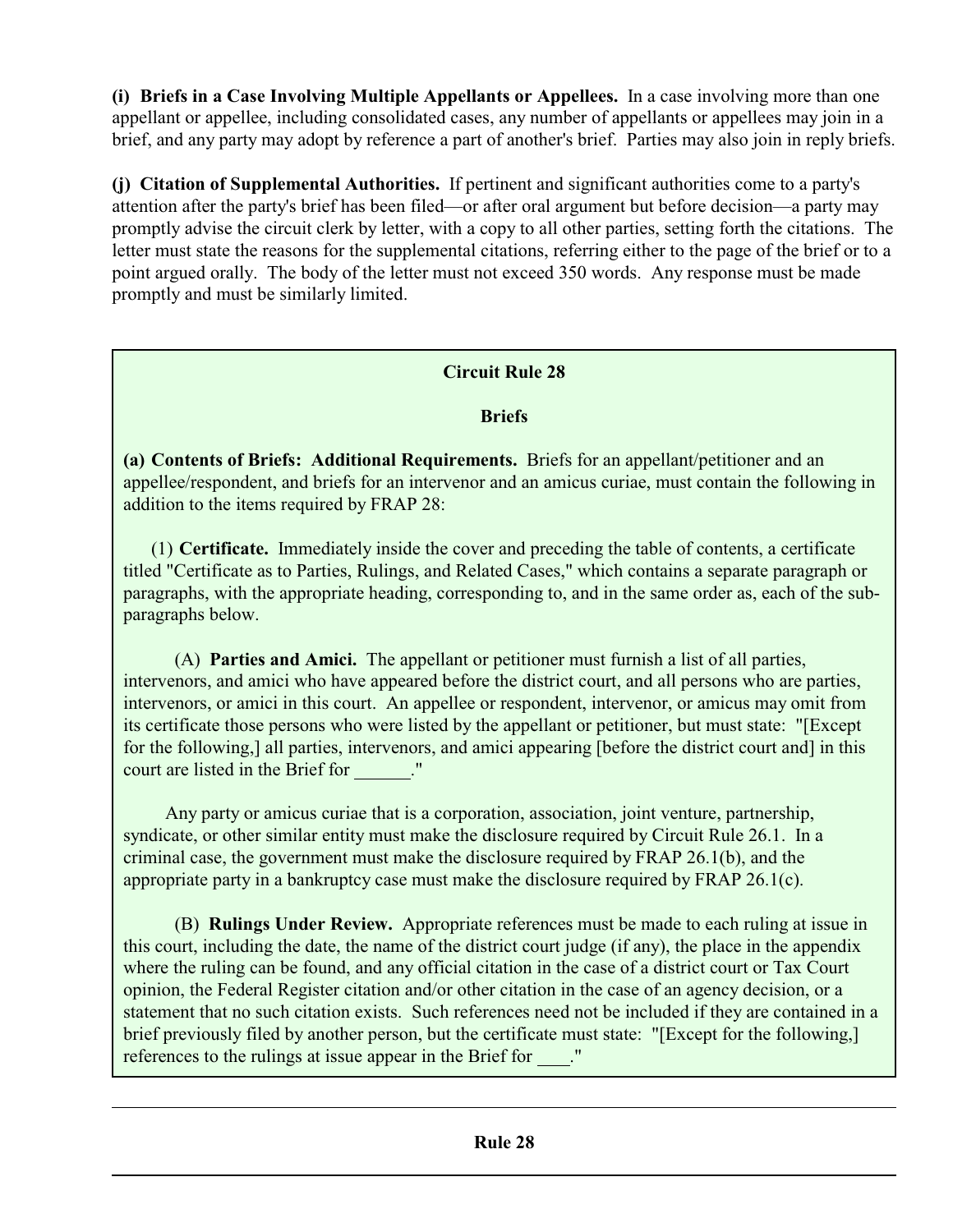(C) **Related Cases.** A statement indicating whether the case on review was previously before this court or any other court and, if so, the name and number of such prior case. The statement must also contain similar information for any other related cases currently pending in this court or in any other court of which counsel is aware. For purposes of this rule, the phrase "any other court" means any other United States court of appeals or any other court (whether federal or local) in the District of Columbia. The phrase "any other related cases" means any case involving substantially the same parties and the same or similar issues. If there are no related cases, the certificate must so state.

(2) **Table of Authorities.** In the left-hand margin of the table of authorities, an asterisk may be placed next to those authorities on which the brief principally relies, together with a notation at the bottom of the first page of the table stating: "Authorities upon which we chiefly rely are marked with asterisks." Even though the marking of "principal authorities" is optional, the table of authorities must identify each page of the brief on which the authority is cited; *passim* or similar terms may not be used.

(3) **Glossary.** All briefs containing abbreviations, including acronyms, must provide a "Glossary" defining each such abbreviation on a page immediately following the table of authorities. Abbreviations that are part of common usage need not be defined.

(4) **Statement of Jurisdiction.** The brief of the appellant or petitioner must set forth the jurisdictional statement required by FRAP 28(a)(4). Any party, intervenor, or amicus curiae may include in its brief a counter statement regarding jurisdiction.

(5) **Statutes and Regulations.** Pertinent statutes and regulations must be set forth either in the body of the brief following the statement of the issues presented for review or in an addendum introduced by a table of contents and bound with the brief or separately; in the latter case a statement must appear in the body of the brief referencing the addendum. Any addendum exceeding 40 pages must be bound separately from the brief. If the statutes and regulations are included in an addendum bound with the brief, the addendum must be separated from the body of the brief (and from any other addendum) by a distinctly colored separation page. If the pertinent statutes and regulations are contained in a brief previously submitted by another party, they need not be repeated but, if they are not repeated, a statement must appear under this heading as follows: "[Except for the following,] all applicable statutes, etc., are contained in the Brief for ."

(6) **Summary of Argument.** Except when a brief contains a "Standing" section as required by Circuit Rule 28(a)(7), in each brief, including a reply brief, a summary of argument must immediately precede the argument; the summary of argument must contain a succinct, clear statement of the arguments made in the body of the brief and not merely repeat the argument headings.

(7) **Standing.** In cases involving direct review in this court of administrative actions, the brief of the appellant or petitioner must set forth the basis for the claim of standing. This section, entitled "Standing," must follow the summary of argument and immediately precede the argument. When the appellant's or petitioner's standing is not apparent from the administrative record, the brief must include arguments and evidence establishing the claim of standing. See Sierra Club v. EPA, 292 F.3d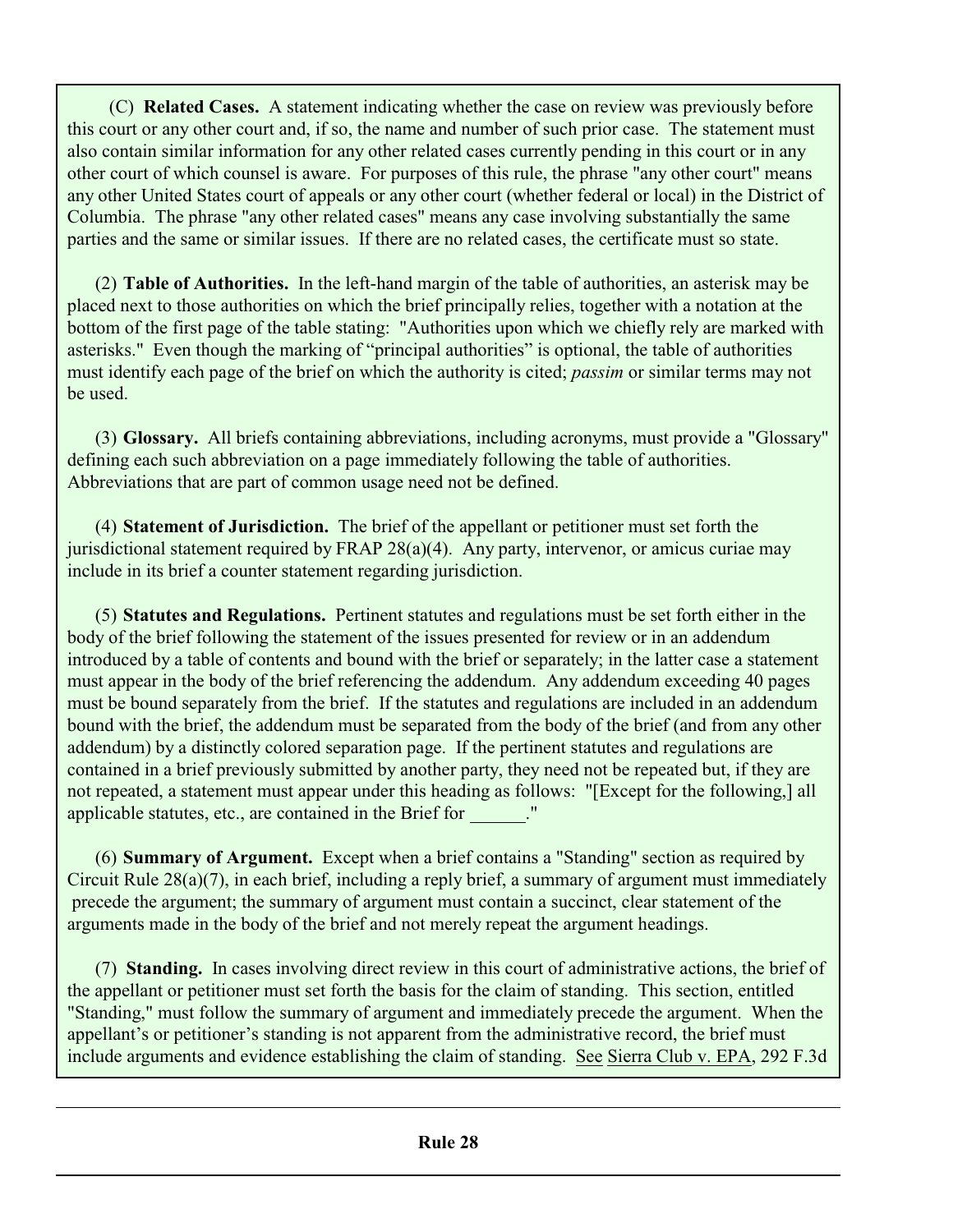895, 900-01 (D.C. Cir. 2002). If the evidence is lengthy, and not contained in the administrative record, it may be presented in a separate addendum to the brief. If it is bound with the brief, the addendum must be separated from the body of the brief (and from any other addendum) by a distinctly colored separation page. Any addendum exceeding 40 pages must be bound separately from the brief.

(8) **Reference to Oral Argument and Submission Without Oral Argument.** If a case has been scheduled for oral argument, has already been argued, or is being submitted without oral argument, a brief must so state in capital letters at the top of the front cover and, where applicable, include the date of the argument.

**(b) References to Authorities and Other Material.** When citing to the record, authorities, or any other material, citations must refer to specific pages of the source; *passim* or similar terms may not be used.

**(c) Length of Briefs.** The length of briefs is governed by FRAP 28.1, 32(a)(7), and Circuit Rule 32(e).

**(d) Briefs for Intervenors.** The rules stated below apply with respect to the brief for an intervenor in this court. For purposes of this rule, an intervenor is an interested person who has sought and obtained the court's leave to participate in an already instituted proceeding.

(1) Except by permission or direction of the court, the brief must conform to the brief lengths set out in Circuit Rule 32(e)(2).

(2) The brief must avoid repetition of facts or legal arguments made in the principal (appellant/petitioner or appellee/respondent) brief, and focus on points not made or adequately elaborated upon in the principal brief, although relevant to the issues before this court.

(3) Except as otherwise directed by the court, the brief must be filed in accordance with the time limitations described in FRAP 29.

(4) Intervenors on the same side must join in a single brief to the extent practicable. This requirement does not apply to a governmental entity. (For this purpose, the term "governmental entity" includes the United States or an officer or agency thereof, the District of Columbia, or a State, Territory, or Commonwealth of the United States.) Any separate brief for an intervenor must contain a certificate of counsel plainly stating why the separate brief is necessary. Generally unacceptable grounds for the filing of separate briefs include representations that the issues presented require greater length than these rules allow (appropriately addressed by a motion to exceed length limits), that counsel cannot coordinate their efforts due to geographical dispersion, or that separate presentations were allowed in earlier proceedings.

(5) A reply brief may be filed for an intervenor on the side of appellant or petitioner at the time the appellant's or petitioner's reply brief is due.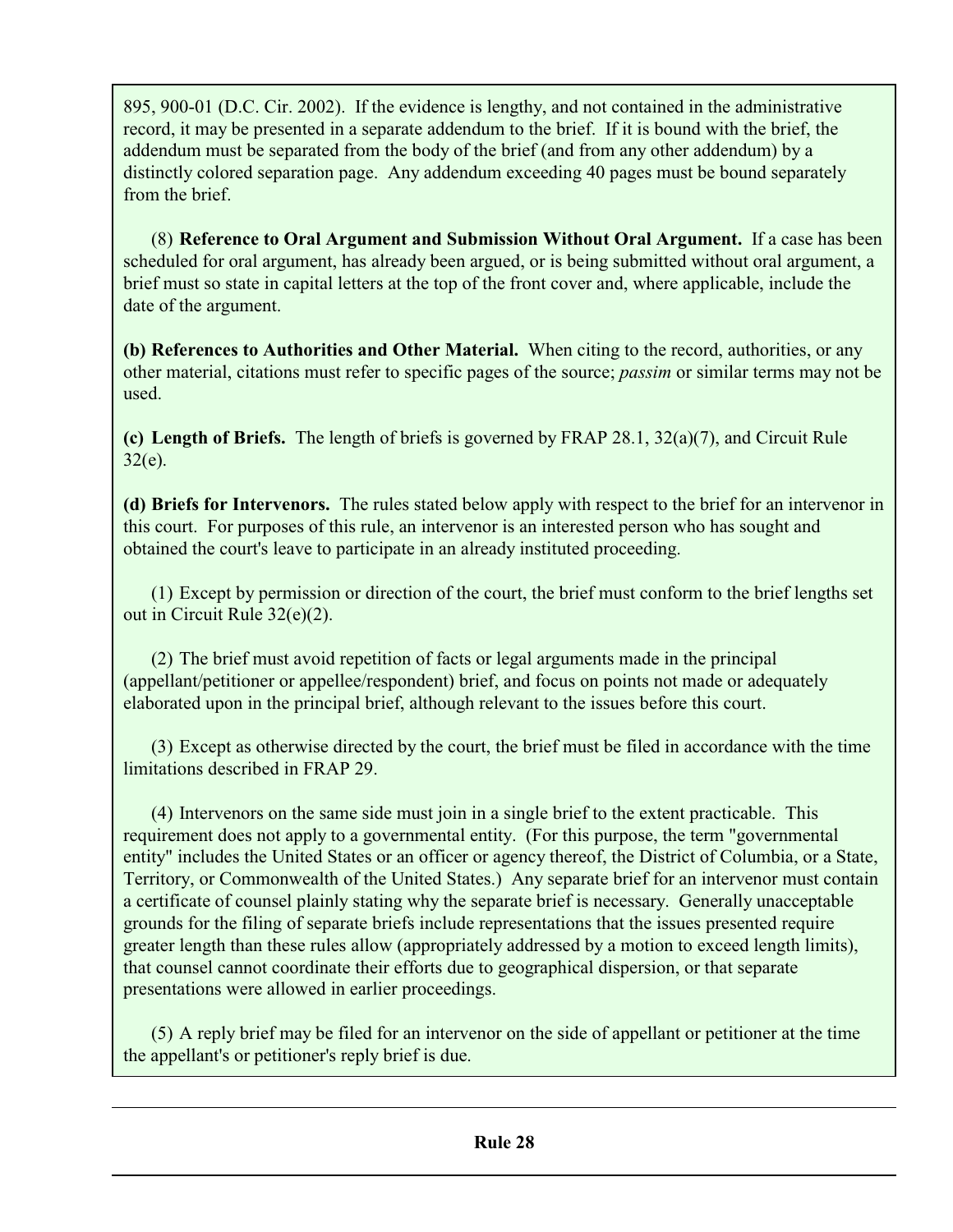## **(e) Request to Exceed the Limits on the Length of Briefs and for Extension of Time for Filing.**

(1) The court disfavors motions to exceed limits on the length of briefs, and motions to extend the time for filing briefs; such motions will be granted only for extraordinarily compelling reasons.

(2) A motion to exceed the limits on length of briefs or to extend the filing time for a brief must be filed at least 7 days before the brief is due. Motions filed less than 7 days before the due date will be denied absent exceptional circumstances, except that the clerk may grant unopposed late filed motions for extension of time that do not affect the oral argument schedule, for good cause shown.

(3) Before filing a motion to exceed the limits on length of briefs, or to extend the time for filing, the moving party must attempt to obtain the consent of the opposing side. If consent is not obtained, the moving party must attempt to inquire whether an opposition or other form of response will be filed. The opening paragraph of any such motion must recite the position taken by the opposing party in response to these inquiries, or the efforts made to obtain a response.

The following requirements pertain to service (i) on an opposing party who has not consented to electronic service or (ii) for motions to exceed the limits on length of briefs or to extend the time for filing that are not filed electronically. If the opposing side has stated an intention to file an opposition or other response, or has not been reached after reasonable effort, the moving party must serve the motion by hand, or if such service is not feasible, by giving telephone notice of the filing and serving the motion by the most expeditious form of service. If the moving party is unable to effect service by hand or telephone notice at the time of filing, the opening paragraph of the motion must recite the efforts made to do so.

(4) Submission of a motion to exceed the limits on length of briefs or extend the filing time for a brief does not toll the time for compliance with filing requirements. Movants will be expected to meet all filing requirements in the absence of an order granting a waiver.

**(f) Citation of Supplemental Authorities.** After briefing has been completed, a party may file an original and 4 copies of a letter pursuant to FRAP 28(j).

See also Circuit Rule 28.1 (Cross-Appeals), Circuit Rule 29 (Brief of an Amicus Curiae), Circuit Rule 32.1 (Citing Judicial Dispositions), and Circuit Rule 47.1 (Matters Under Seal).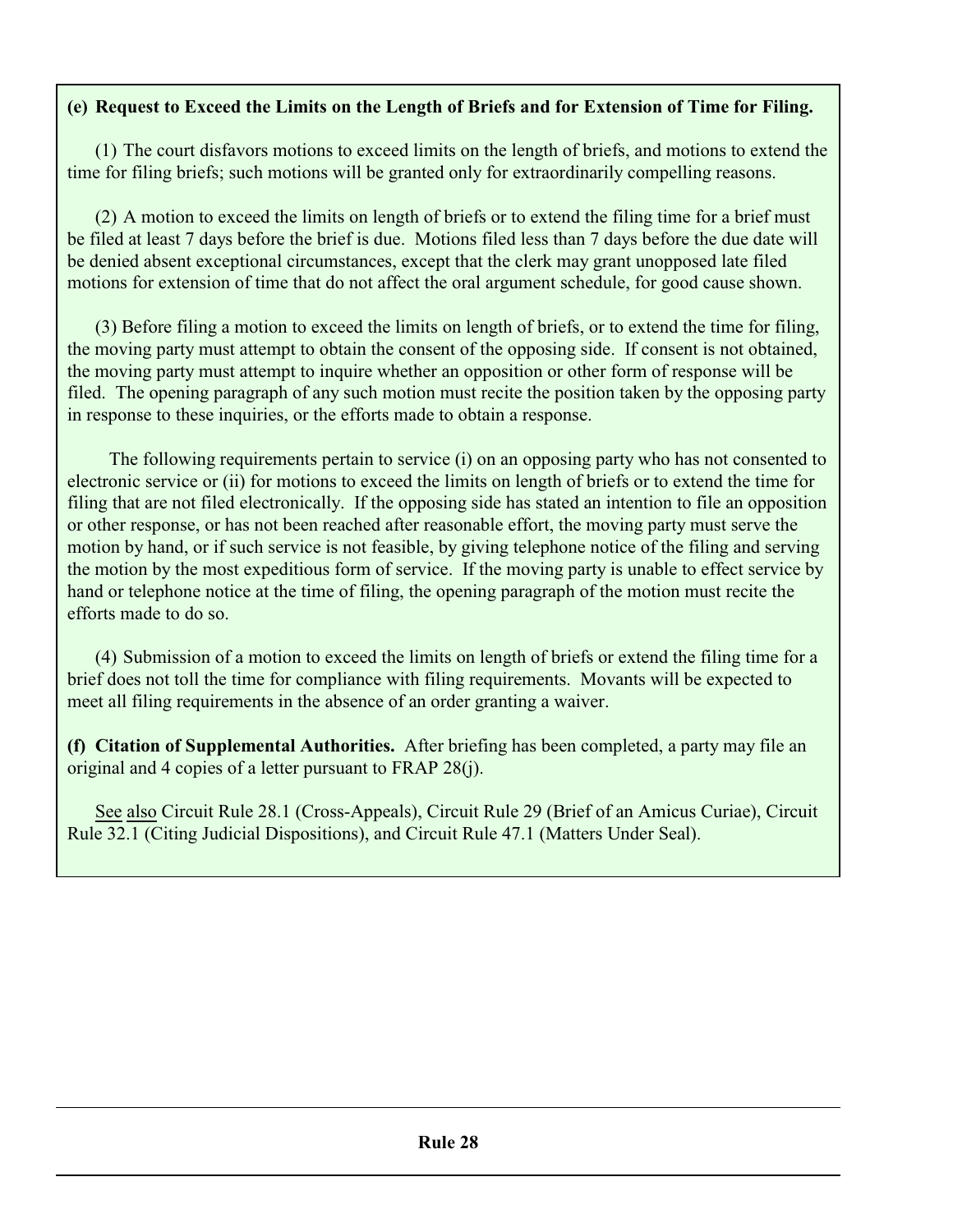#### **Rule 28.1. Cross-Appeals**

**(a) Applicability.** This rule applies to a case in which a cross-appeal is filed. Rules 28(a)-(c), 31(a)(1),  $32(a)(2)$ , and  $32(a)(7)(A)$ -(B) do not apply to such a case, except as otherwise provided in this rule.

**(b) Designation of Appellant.** The party who files a notice of appeal first is the appellant for the purposes of this rule and Rules 30 and 34. If notices are filed on the same day, the plaintiff in the proceeding below is the appellant. These designations may be modified by the parties' agreement or by court order.

**(c) Briefs**. In a case involving a cross-appeal:

(1) **Appellant's Principal Brief.** The appellant must file a principal brief in the appeal. That brief must comply with Rule 28(a).

(2) **Appellee's Principal and Response Brief.** The appellee must file a principal brief in the crossappeal and must, in the same brief, respond to the principal brief in the appeal. That appellee's brief must comply with Rule 28(a), except that the brief need not include a statement of the case unless the appellee is dissatisfied with the appellant's statement.

(3) **Appellant's Response and Reply Brief.** The appellant must file a brief that responds to the principal brief in the cross-appeal and may, in the same brief, reply to the response in the appeal. That brief must comply with Rule 28(a)(2)-(8) and (10), except that none of the following need appear unless the appellant is dissatisfied with the appellee's statement in the cross-appeal:

- (A) the jurisdictional statement;
- (B) the statement of the issues;
- (C) the statement of the case; and
- (D) the statement of the standard of review.

(4) **Appellee's Reply Brief.** The appellee may file a brief in reply to the response in the crossappeal. That brief must comply with Rule  $28(a)(2)-(3)$  and (10) and must be limited to the issues presented by the cross-appeal.

(5) **No Further Briefs.** Unless the court permits, no further briefs may be filed in a case involving a cross-appeal.

**(d) Cover.** Except for filings by unrepresented parties, the cover of the appellant's principal brief must be blue; the appellee's principal and response brief, red; the appellant's response and reply brief, yellow; the appellee's reply brief, gray; an intervenor's or amicus curiae's brief, green; and any supplemental brief, tan. The front cover of a brief must contain the information required by Rule 32(a)(2).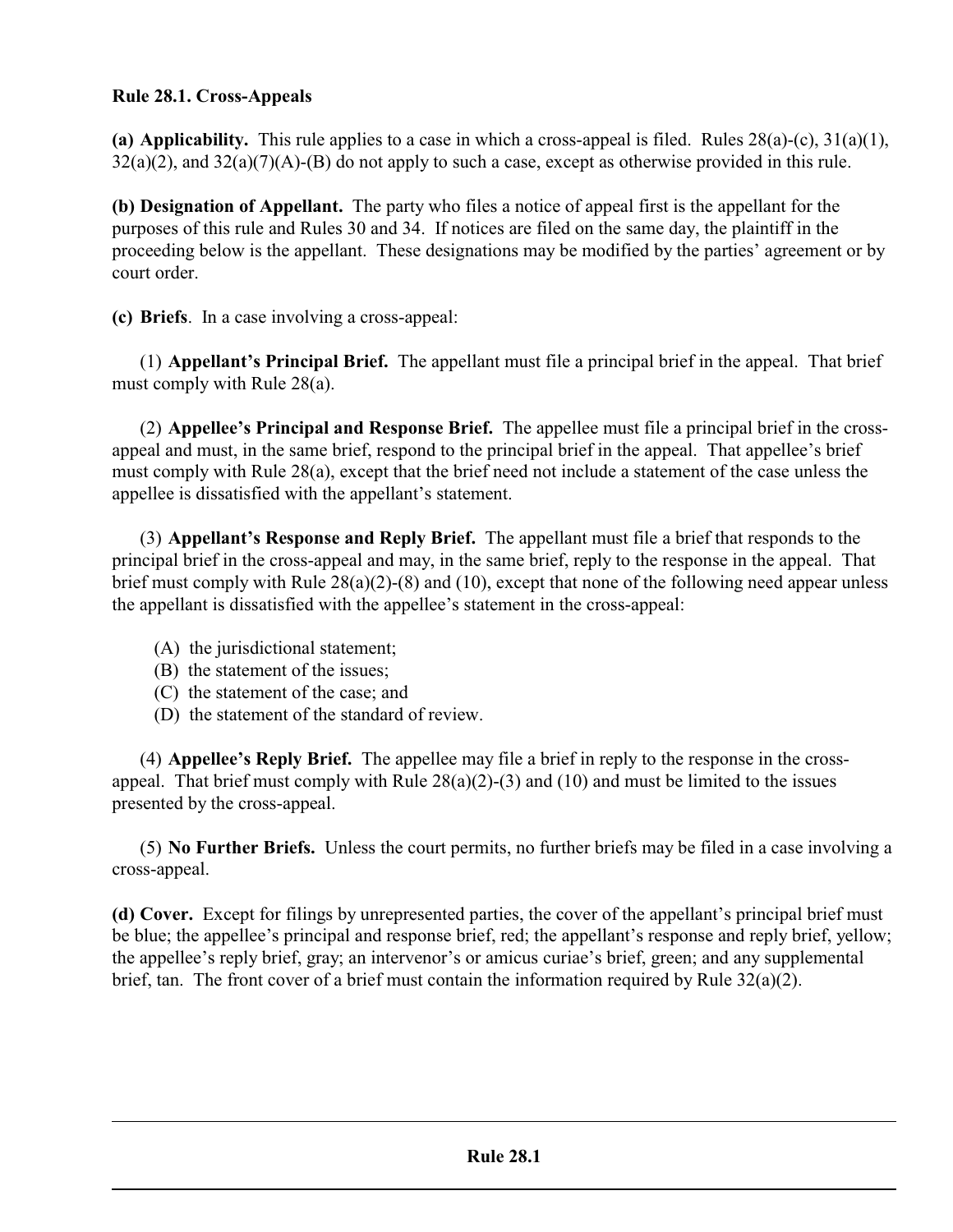# **(e) Length.**

(1) **Page Limitation.** Unless it complies with Rule 28.1(e)(2), the appellant's principal brief must not exceed 30 pages; the appellee's principal and response brief, 35 pages; the appellant's response and reply brief, 30 pages; and the appellee's reply brief, 15 pages.

## (2) **Type-Volume Limitation.**

- (A) The appellant's principal brief or the appellant's response and reply brief is acceptable if it:
	- (i) contains no more than 13,000 words; or
	- (ii) uses a monospaced face and contains no more than 1,300 lines of text.
- (B) The appellee's principal and response brief is acceptable if it:
	- (i) contains no more than 15,300 words; or
	- (ii) uses a monospaced face and contains no more than 1,500 lines of text.

(C) The appellee's reply brief is acceptable if it contains no more than half of the type volume specified in Rule  $28.1(e)(2)(A)$ .

**(f) Time to Serve and File a Brief.** Briefs must be served and filed as follows:

- (1) the appellant's principal brief, within 40 days after the record is filed;
- (2) the appellee's principal and response brief, within 30 days after the appellant's principal brief is served;
- (3) the appellant's response and reply brief, within 30 days after the appellee's principal and response brief is served; and
- (4) the appellee's reply brief, within 21 days after the appellant's response and reply brief is served, but at least 7 days before argument unless the court, for good cause, allows a later filing.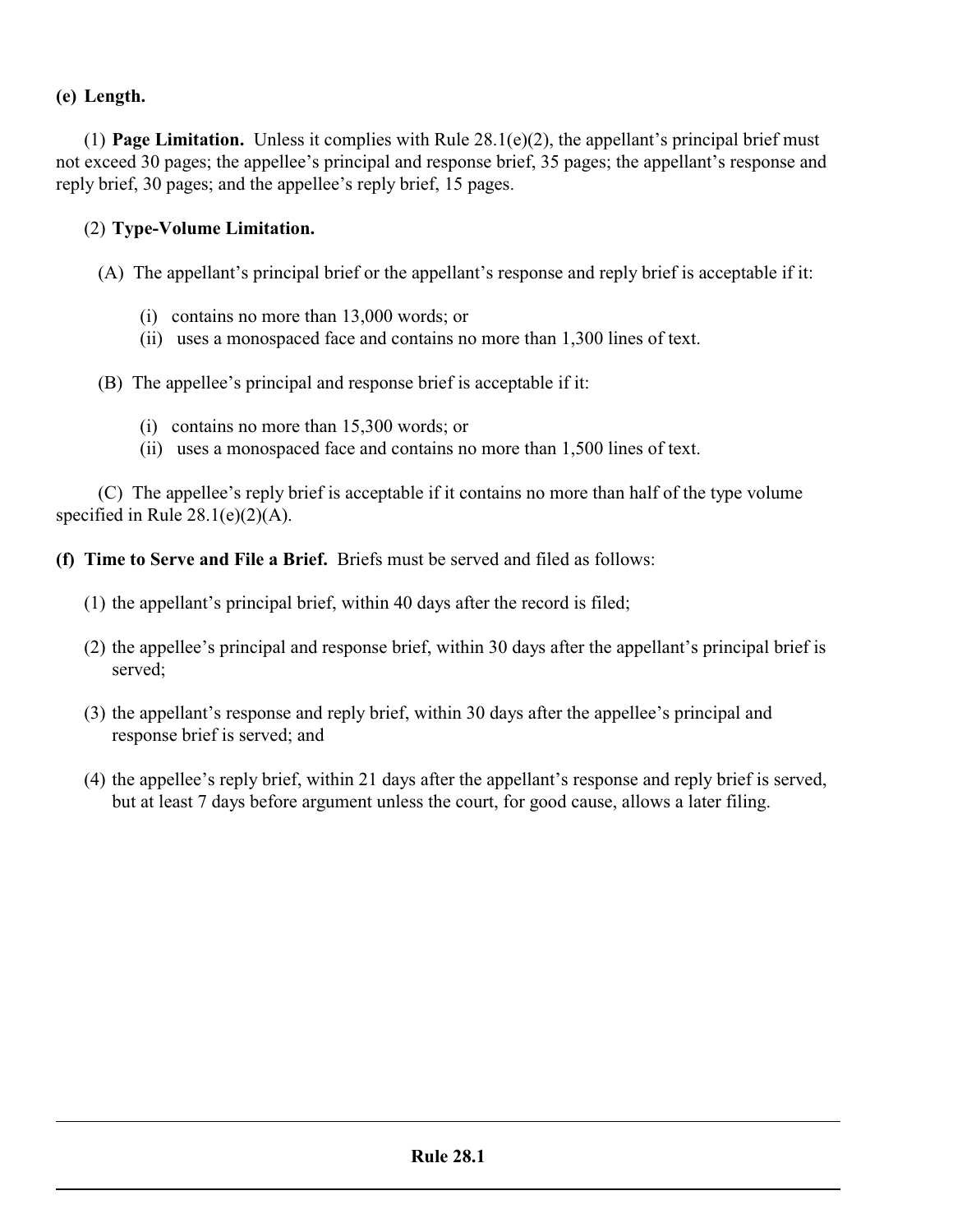# **Circuit Rule 28.1**

### **Cross-Appeals**

**(a) Designation of Appellant.** When, pursuant to FRAP 28.1, the parties agree that a party other than the first one to file a notice of appeal will be deemed the appellant for purposes of this rule, they must so notify the court. In a civil case, this notice must be given at the time the docketing statement is filed. In a criminal case, the parties must so notify the court at the time of the filing of the final transcript status report.

**(b) Contents of Briefs**. Briefs in cross-appeals must comply with all applicable provisions of FRAP 28, FRAP 28.1, and D.C. Cir. Rule 28.

**(c) Time to Serve and File a Brief.** Parties must serve and file their briefs in accordance with the scheduling order issued by the court.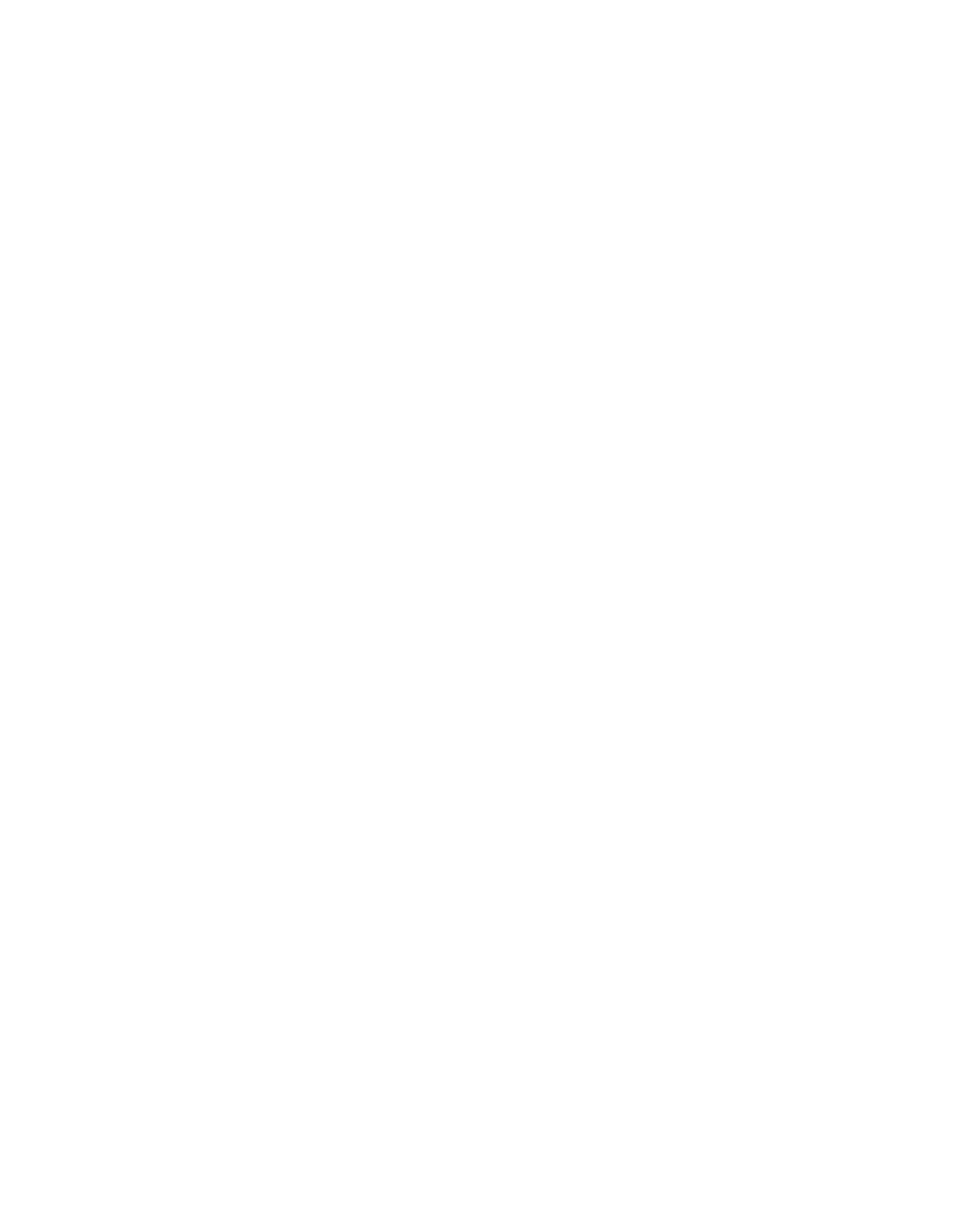#### **Rule 29. Brief of an Amicus Curiae**

#### **(a) During Initial Consideration of a Case on the Merits.**

(1) **Applicability.** This Rule 29(a) governs amicus filings during a court's initial consideration of a case on the merits.

(2) **When Permitted.** The United States or its officer or agency or a state may file an amicus brief without the consent of the parties or leave of court. Any other amicus curiae may file a brief only by leave of court or if the brief states that all parties have consented to its filing, but a court of appeals may prohibit the filing of or may strike an amicus brief that would result in a judge's disqualification.

(3) **Motion for Leave to File.** The motion must be accompanied by the proposed brief and state:

(A) the movant's interest; and

(B) the reason why an amicus brief is desirable and why the matters asserted are relevant to the disposition of the case.

(4) **Contents and Form.** An amicus brief must comply with Rule 32. In addition to the requirements of Rule 32, the cover must identify the party or parties supported and indicate whether the brief supports affirmance or reversal. An amicus brief need not comply with Rule 28, but must include the following:

(A) if the amicus curiae is a corporation, a disclosure statement like that required of parties by Rule  $26.1$ ;

(B) a table of contents, with page references;

(C) a table of authorities—cases (alphabetically arranged), statutes, and other authorities—with references to the pages of the brief where they are cited;

(D) a concise statement of the identity of the amicus curiae, its interest in the case, and the source of its authority to file;

(E) unless the amicus curiae is one listed in the first sentence of Rule  $29(a)(2)$ , a statement that indicates whether:

(i) a party's counsel authored the brief in whole or in part;

(ii) a party or a party's counsel contributed money that was intended to fund preparing or submitting the brief; and

(iii) a person—other than the amicus curiae, its members, or its counsel—contributed money that was intended to fund preparing or submitting the brief and, if so, identifies each such person;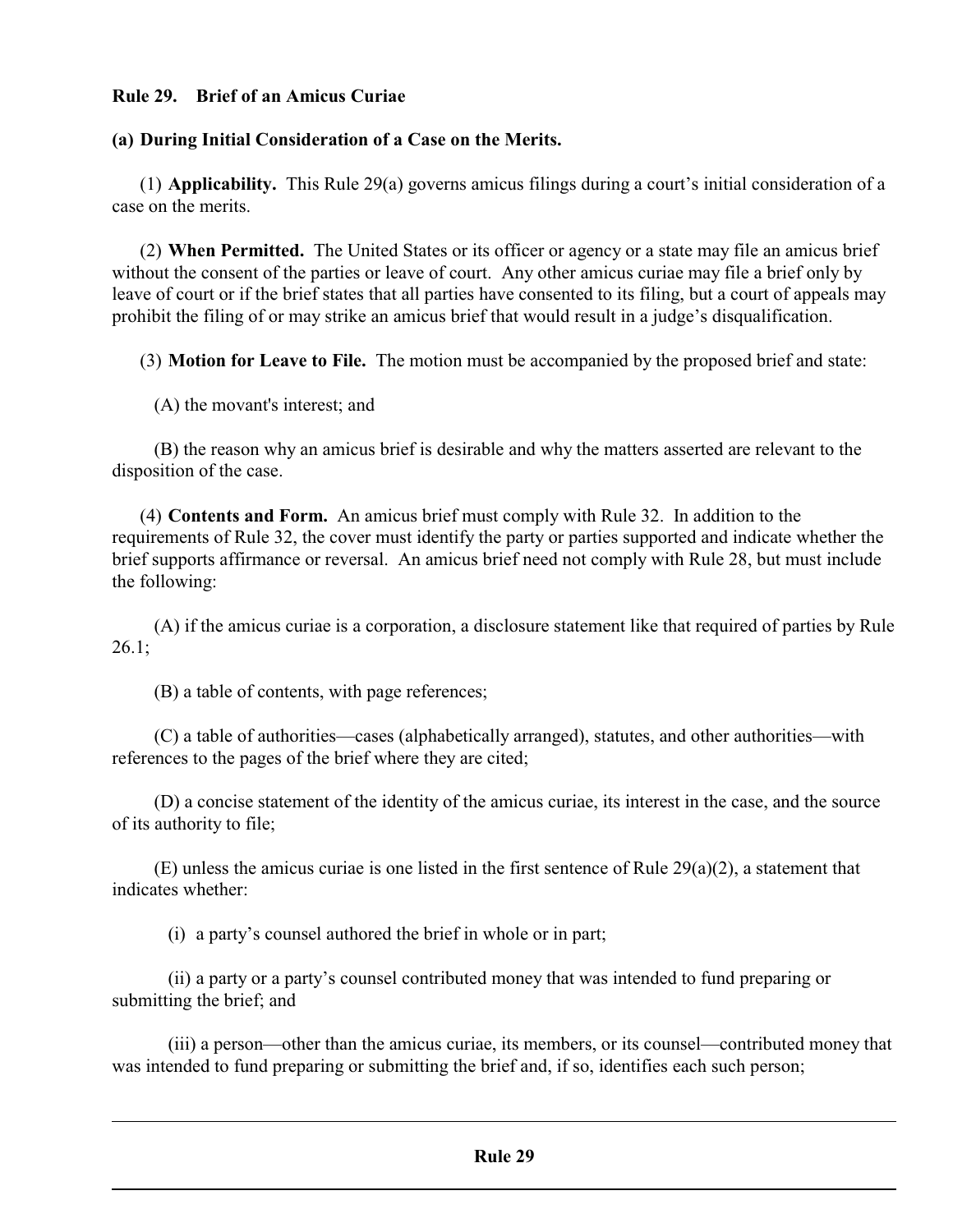(F) an argument, which may be preceded by a summary and which need not include a statement of the applicable standard of review; and

(G) a certificate of compliance under Rule  $32(g)(1)$ , if length is computed using a word or line limit.

(5) **Length.** Except by the court's permission, an amicus brief may be no more than one-half the maximum length authorized by these rules for a party's principal brief. If the court grants a party permission to file a longer brief, that extension does not affect the length of an amicus brief.

(6) **Time for Filing.** An amicus curiae must file its brief, accompanied by a motion for filing when necessary, no later than 7 days after the principal brief of the party being supported is filed. An amicus curiae that does not support either party must file its brief no later than 7 days after the appellant's or petitioner's principal brief is filed. A court may grant leave for later filing, specifying the time within which an opposing party may answer.

(7) **Reply Brief.** Except by the court's permission, an amicus curiae may not file a reply brief.

(8) **Oral Argument.** An amicus curiae may participate in oral argument only with the court's permission.

# **(b) During Consideration of Whether to Grant Rehearing.**

(1) **Applicability.** This Rule 29(b) governs amicus filings during a court's consideration of whether to grant panel rehearing or rehearing en banc, unless a local rule or order in a case provides otherwise.

(2) **When Permitted.** The United States or its officer or agency or a state may file an amicus brief without the consent of the parties or leave of court. Any other amicus curiae may file a brief only by leave of court.

(3) **Motion for Leave to File.** Rule 29(a)(3) applies to a motion for leave.

(4) **Contents, Form, and Length.** Rule 29(a)(4) applies to the amicus brief. The brief must not exceed 2,600 words.

(5) **Time for Filing.** An amicus curiae supporting the petition for rehearing or supporting neither party must file its brief, accompanied by a motion for filing when necessary, no later than 7 days after the petition is filed. An amicus curiae opposing the petition must file its brief, accompanied by a motion for filing when necessary, no later than the date set by the court for the response.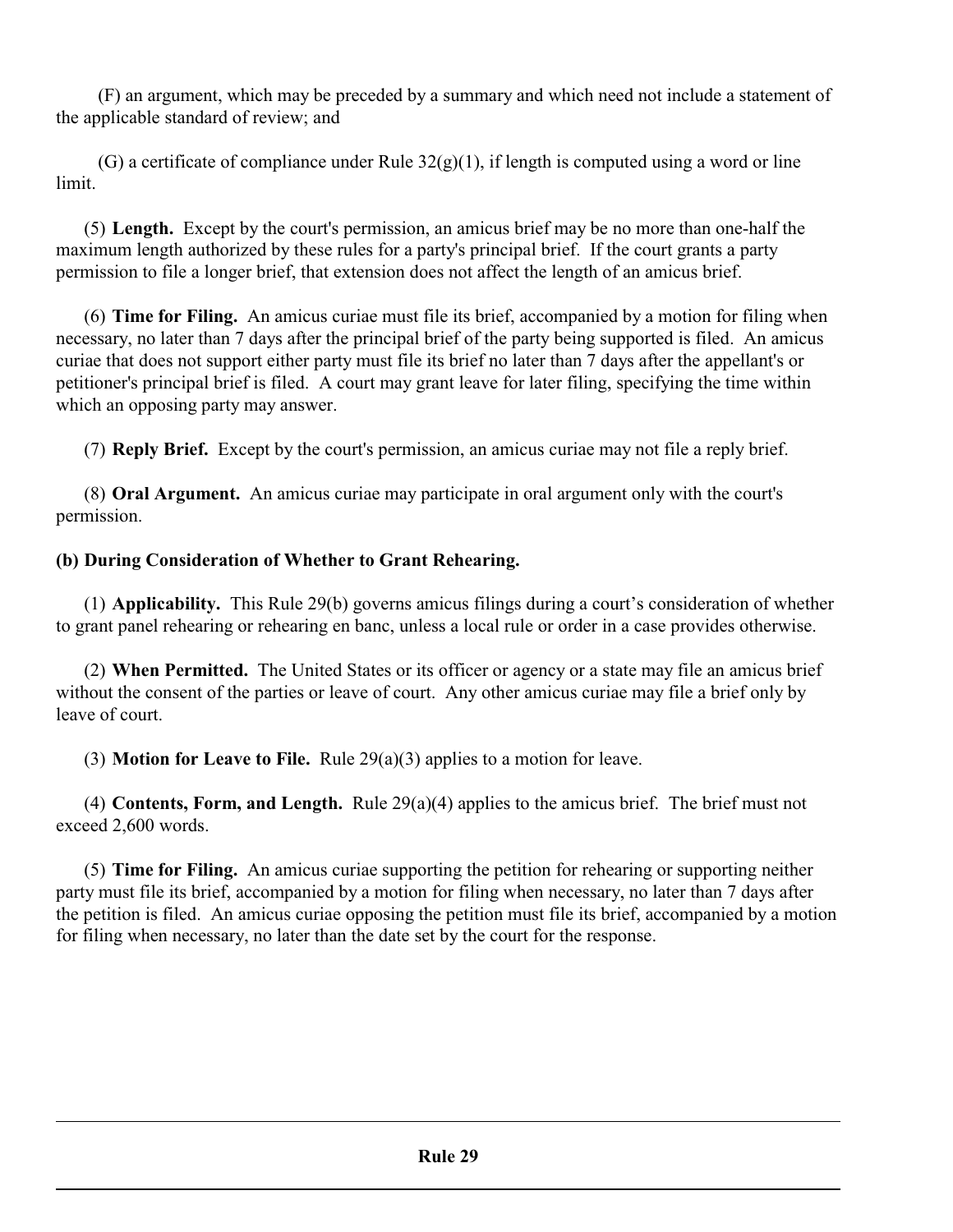# **Circuit Rule 29**

# **Brief of an Amicus Curiae**

This Rule governs the brief for an amicus curiae during the court's initial consideration of the case on the merits and applies only to the brief for an amicus curiae not appointed by the court. A brief for an amicus curiae appointed by the court is governed by the provisions of Circuit Rule 28.

**(a) Contents of Brief.** The brief must avoid repetition of facts or legal arguments made in the principal (appellant/petitioner or appellee/respondent) brief and focus on points not made or adequately elaborated upon in the principal brief, although relevant to the issues before this court.

**(b) Leave to File.** Any individual or non-governmental entity intending to participate as amicus curiae must file either a written representation that all parties consent to such participation, or, in the absence of such consent, a motion for leave to participate as amicus curiae. (For this purpose, the term "governmental entity" includes the United States or an officer or agency thereof, the District of Columbia, or a State, Territory, or Commonwealth of the United States.) Any disclosure statement required by Circuit Rule 26.1 must accompany a written representation of consent to participate as amicus curiae or a motion for leave to participate as amicus. The time for filing is governed by FRAP 29(a)(6); however, the court encourages individuals and non-governmental entities to file a written representation of consent or motion for leave to participate, and governmental entities to file a notice of intent to file an amicus brief, as promptly as practicable after the case is docketed in this court. Leave to participate as amicus will not be granted and an amicus brief will not be accepted if the participation of amicus would result in the recusal of a member of the panel that has been assigned to the case.

**(c) Timely Filing.** Generally, a brief for amicus curiae will be due as set by the briefing order in each case. In the absence of provision for such a brief in the order, the brief must be filed in accordance with the time limitations described in FRAP 29(a)(6).

**(d) Single Brief.** Amici curiae on the same side must join in a single brief to the extent practicable. This requirement does not apply to a governmental entity. Any separate brief for an amicus curiae must contain a certificate of counsel plainly stating why the separate brief is necessary. Generally unacceptable grounds for the filing of separate briefs include representations that the issues presented require greater length than these rules allow (appropriately addressed by a motion to exceed length limits), that counsel cannot coordinate their efforts due to geographical dispersion, or that separate presentations were allowed in earlier proceedings.

See Circuit Rule 28(d) (Briefs for Intervenors), Circuit Rule 34(e) (Participation in Oral Argument by Amici Curiae), and Circuit Rule 35(f) (Limitation on amici briefs during consideration whether to grant rehearing).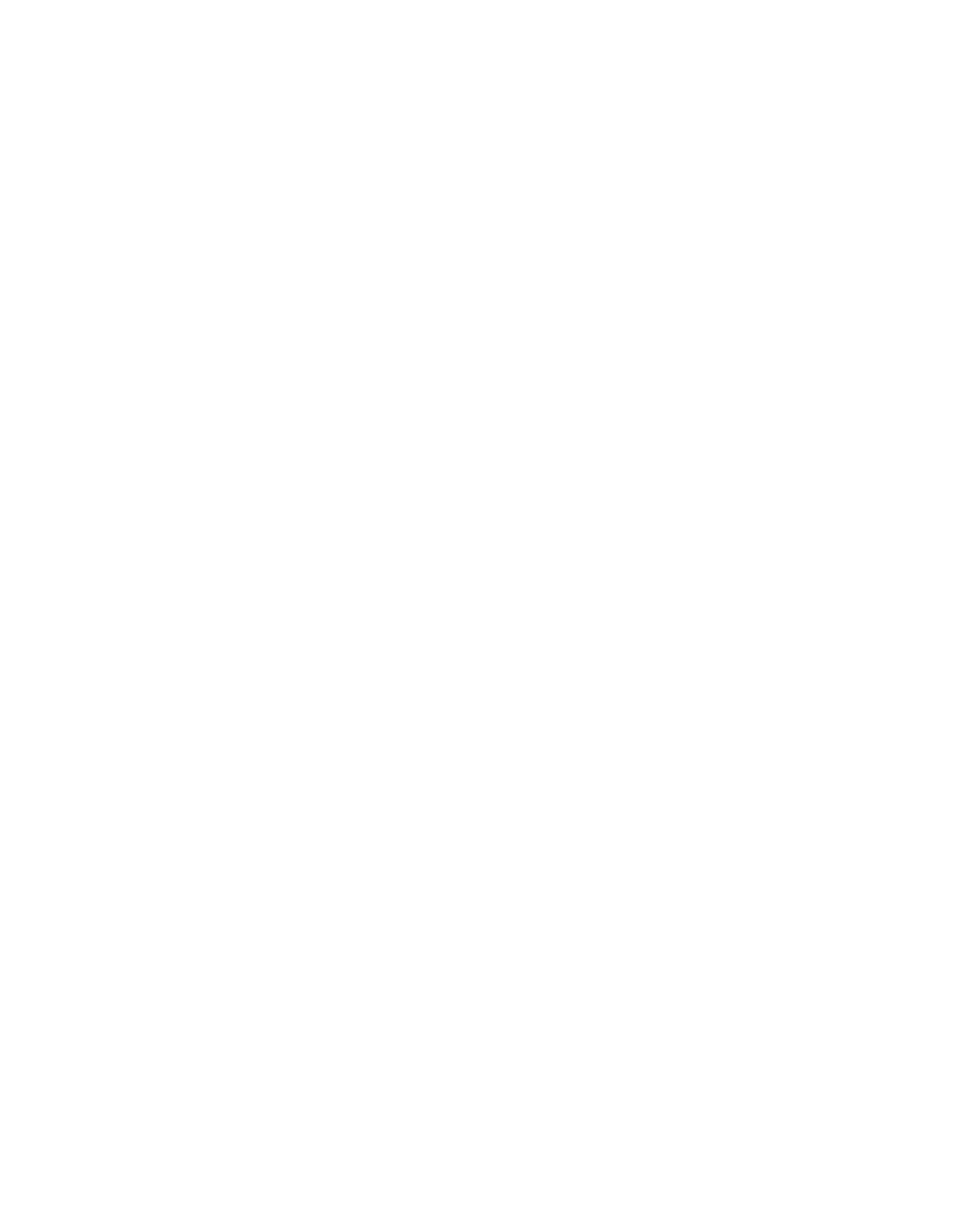#### **Rule 30. Appendix to the Briefs**

# **(a) Appellant's Responsibility.**

(1) **Contents of the Appendix.** The appellant must prepare and file an appendix to the briefs containing:

(A) the relevant docket entries in the proceeding below;

(B) the relevant portions of the pleadings, charge, findings, or opinion;

(C) the judgment, order, or decision in question; and

(D) other parts of the record to which the parties wish to direct the court's attention.

(2) **Excluded Material.** Memoranda of law in the district court should not be included in the appendix unless they have independent relevance. Parts of the record may be relied on by the court or the parties even though not included in the appendix.

(3) **Time to File; Number of Copies.** Unless filing is deferred under Rule 30(c), the appellant must file 10 copies of the appendix with the brief and must serve one copy on counsel for each party separately represented. An unrepresented party proceeding in forma pauperis must file 4 legible copies with the clerk, and one copy must be served on counsel for each separately represented party. The court may by local rule or by order in a particular case require the filing or service of a different number.

# **(b) All Parties' Responsibilities.**

(1) **Determining the Contents of the Appendix.** The parties are encouraged to agree on the contents of the appendix. In the absence of an agreement, the appellant must, within 14 days after the record is filed, serve on the appellee a designation of the parts of the record the appellant intends to include in the appendix and a statement of the issues the appellant intends to present for review. The appellee may, within 14 days after receiving the designation, serve on the appellant a designation of additional parts to which it wishes to direct the court's attention. The appellant must include the designated parts in the appendix. The parties must not engage in unnecessary designation of parts of the record, because the entire record is available to the court. This paragraph applies also to a cross-appellant and a cross-appellee.

(2) **Costs of Appendix.** Unless the parties agree otherwise, the appellant must pay the cost of the appendix. If the appellant considers parts of the record designated by the appellee to be unnecessary, the appellant may advise the appellee, who must then advance the cost of including those parts. The cost of the appendix is a taxable cost. But if any party causes unnecessary parts of the record to be included in the appendix, the court may impose the cost of those parts on that party. Each circuit must, by local rule, provide for sanctions against attorneys who unreasonably and vexatiously increase litigation costs by including unnecessary material in the appendix.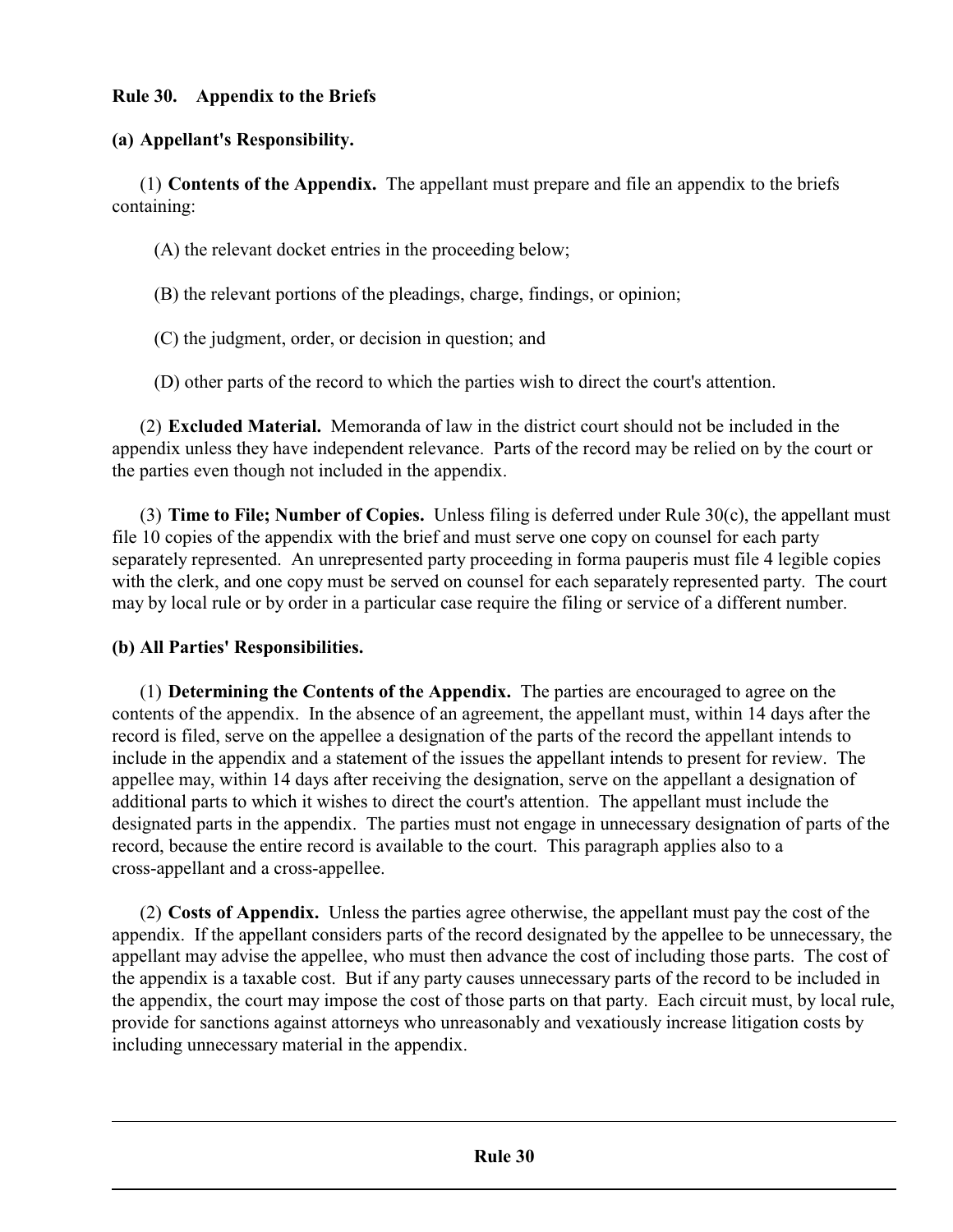# **(c) Deferred Appendix.**

(1) **Deferral Until After Briefs Are Filed.** The court may provide by rule for classes of cases or by order in a particular case that preparation of the appendix may be deferred until after the briefs have been filed and that the appendix may be filed 21 days after the appellee's brief is served. Even though the filing of the appendix may be deferred, Rule 30(b) applies; except that a party must designate the parts of the record it wants included in the appendix when it serves its brief, and need not include a statement of the issues presented.

## (2) **References to the Record.**

(A) If the deferred appendix is used, the parties may cite in their briefs the pertinent pages of the record. When the appendix is prepared, the record pages cited in the briefs must be indicated by inserting record page numbers, in brackets, at places in the appendix where those pages of the record appear.

(B) A party who wants to refer directly to pages of the appendix may serve and file copies of the brief within the time required by Rule 31(a), containing appropriate references to pertinent pages of the record. In that event, within 14 days after the appendix is filed, the party must serve and file copies of the brief, containing references to the pages of the appendix in place of or in addition to the references to the pertinent pages of the record. Except for the correction of typographical errors, no other changes may be made to the brief.

**(d) Format of the Appendix.** The appendix must begin with a table of contents identifying the page at which each part begins. The relevant docket entries must follow the table of contents. Other parts of the record must follow chronologically. When pages from the transcript of proceedings are placed in the appendix, the transcript page numbers must be shown in brackets immediately before the included pages. Omissions in the text of papers or of the transcript must be indicated by asterisks. Immaterial formal matters (captions, subscriptions, acknowledgments, etc.) should be omitted.

**(e) Reproduction of Exhibits.** Exhibits designated for inclusion in the appendix may be reproduced in a separate volume, or volumes, suitably indexed. Four copies must be filed with the appendix, and one copy must be served on counsel for each separately represented party. If a transcript of a proceeding before an administrative agency, board, commission, or officer was used in a district-court action and has been designated for inclusion in the appendix, the transcript must be placed in the appendix as an exhibit.

**(f) Appeal on the Original Record Without an Appendix.** The court may, either by rule for all cases or classes of cases or by order in a particular case, dispense with the appendix and permit an appeal to proceed on the original record with any copies of the record, or relevant parts, that the court may order the parties to file.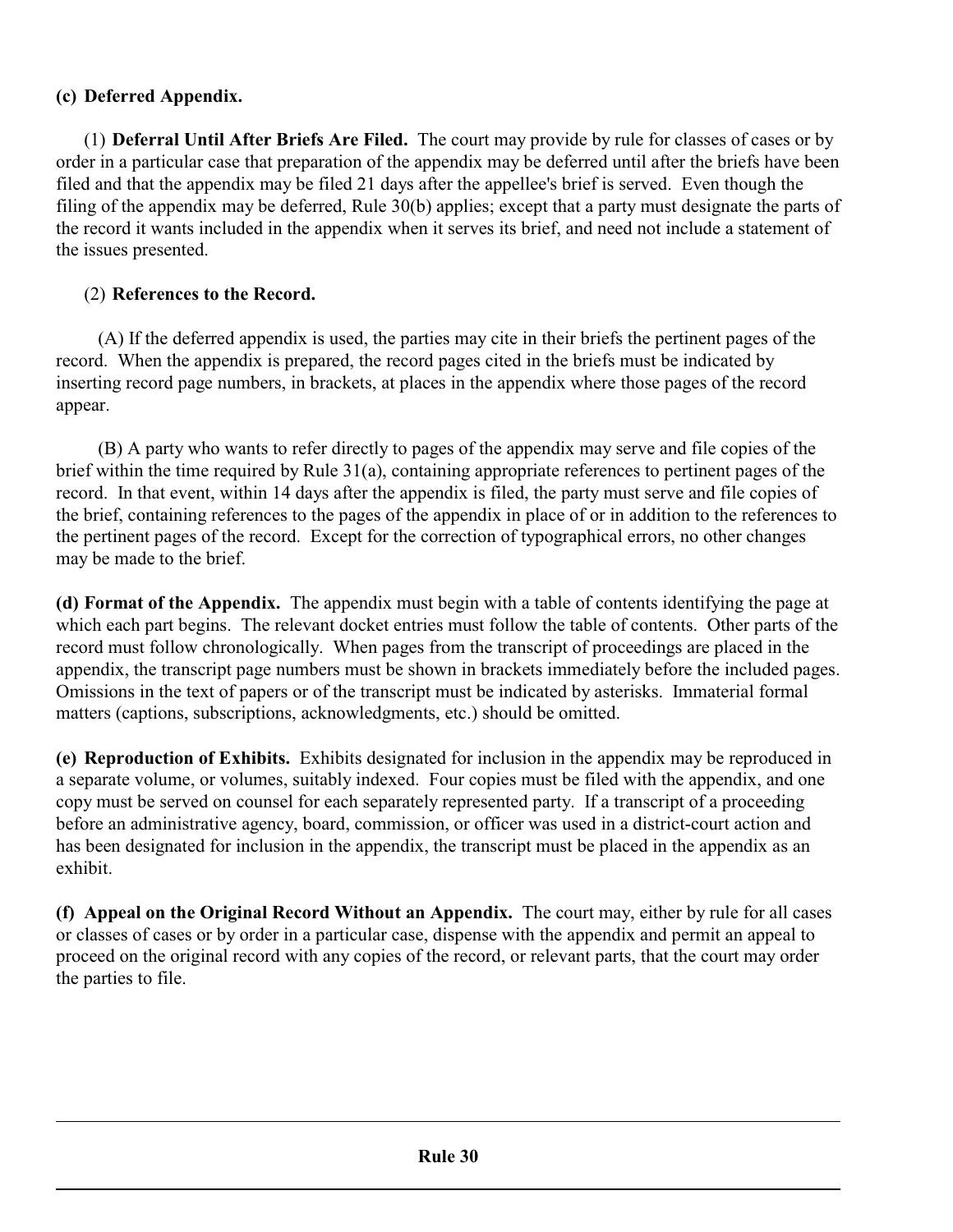# **Circuit Rule 30**

#### **Appendix to the Briefs**

**(a) Filing and Form.** Except as provided in Circuit Rules 9 or 24, an appendix must be prepared as prescribed by FRAP 30. Appellant or petitioner must file 8 copies of the appendix with the court, and serve one copy on counsel for each separately represented party, at the time the brief for appellant or petitioner is filed, unless filing is to be deferred pursuant to FRAP 30(c). When an appendix is filed electronically, 7 paper copies must be filed in addition to the electronic version. The appendix must be reproduced on light paper by any duplicating or copying process capable of producing a clear black image; such duplication may be made on both sides of each page.

**(b) Record Items to Be Included.** The appendix must contain a copy of relevant portions of all pleadings, transcripts, and exhibits that are cited in the briefs. Counsel must not, however, burden the appendix with material of excessive length or items that do not bear directly on the issues raised on appeal. Costs will not be awarded for unnecessary reproduction of items such as discovery materials, memoranda, pretrial briefs, or interlocutory motions or rulings that lack direct relevance to the appeal; appropriate sanctions will be imposed, after notice and opportunity to respond, if the court finds counsel to have been unreasonable in including such material. Any portion of the record, whether or not included in an appendix, may be relied upon by the parties and by the court.

**(c) Deferred Appendix Option.** If all parties consent, they may utilize the deferred appendix option described at FRAP 30(c).

**(d) Motion to Dispense With Appendix.** For good cause shown, appellant or petitioner may be excused from the requirement of producing an appendix or any part thereof.

**(e) Supplementing the Appendix.** If anything material to the appeal or petition is omitted from the appendix, the clerk, on the duly served and filed written request of any party, may allow the appendix to be supplemented.

See also Circuit Rule 47.1 (Matters Under Seal).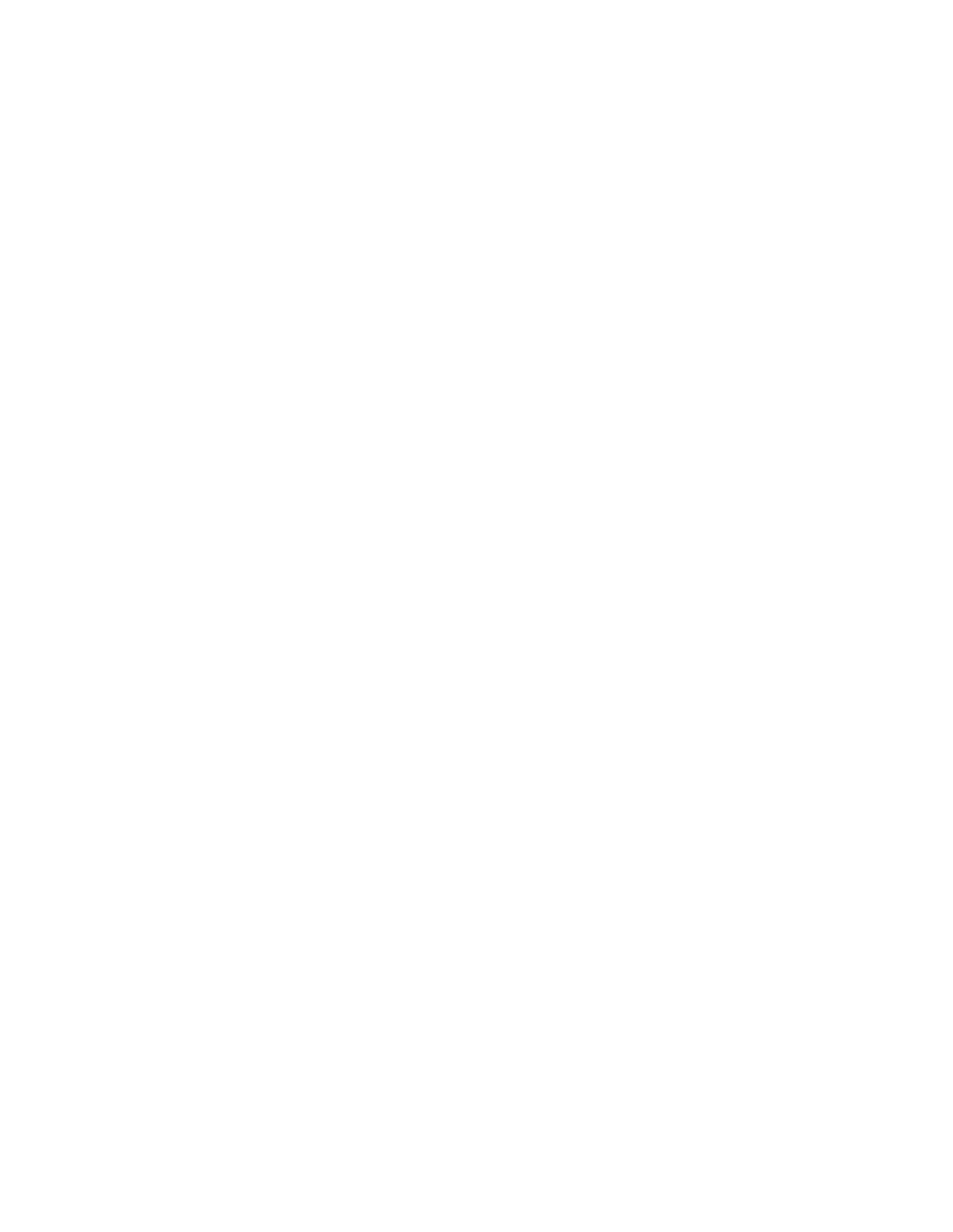### **Rule 31. Serving and Filing Briefs**

### **(a) Time to Serve and File a Brief.**

(1) The appellant must serve and file a brief within 40 days after the record is filed. The appellee must serve and file a brief within 30 days after the appellant's brief is served. The appellant may serve and file a reply brief within 21 days after service of the appellee's brief but a reply brief must be filed at least 7 days before argument, unless the court, for good cause, allows a later filing.

(2) A court of appeals that routinely considers cases on the merits promptly after the briefs are filed may shorten the time to serve and file briefs, either by local rule or by order in a particular case.

**(b) Number of Copies.** Twenty-five copies of each brief must be filed with the clerk and 2 copies must be served on each unrepresented party and on counsel for each separately represented party. An unrepresented party proceeding in forma pauperis must file 4 legible copies with the clerk, and one copy must be served on each unrepresented party and on counsel for each separately represented party. The court may by local rule or by order in a particular case require the filing or service of a different number.

**(c) Consequence of Failure to File.** If an appellant fails to file a brief within the time provided by this rule, or within an extended time, an appellee may move to dismiss the appeal. An appellee who fails to file a brief will not be heard at oral argument unless the court grants permission.

# **Circuit Rule 31**

# **Serving and Filing Briefs**

**(a) Time to Serve and File a Brief.** Parties must serve and file their briefs in accordance with the scheduling order issued by the court.

**(b) Number of Copies.** Except for unrepresented persons proceeding in forma pauperis, the original and 8 copies of every brief must be filed. When the deferred appendix method is used, one copy of the initial briefs must be filed, followed by the original and 8 copies in final form. For ECF filers, the initial briefs are to be filed in electronic format only, unless the court requests paper copies. An unrepresented person proceeding in forma pauperis must file with the clerk one original brief, and the clerk will duplicate the necessary copies.

See also Circuit Rule 47.1(d)(1) (Matters Under Seal).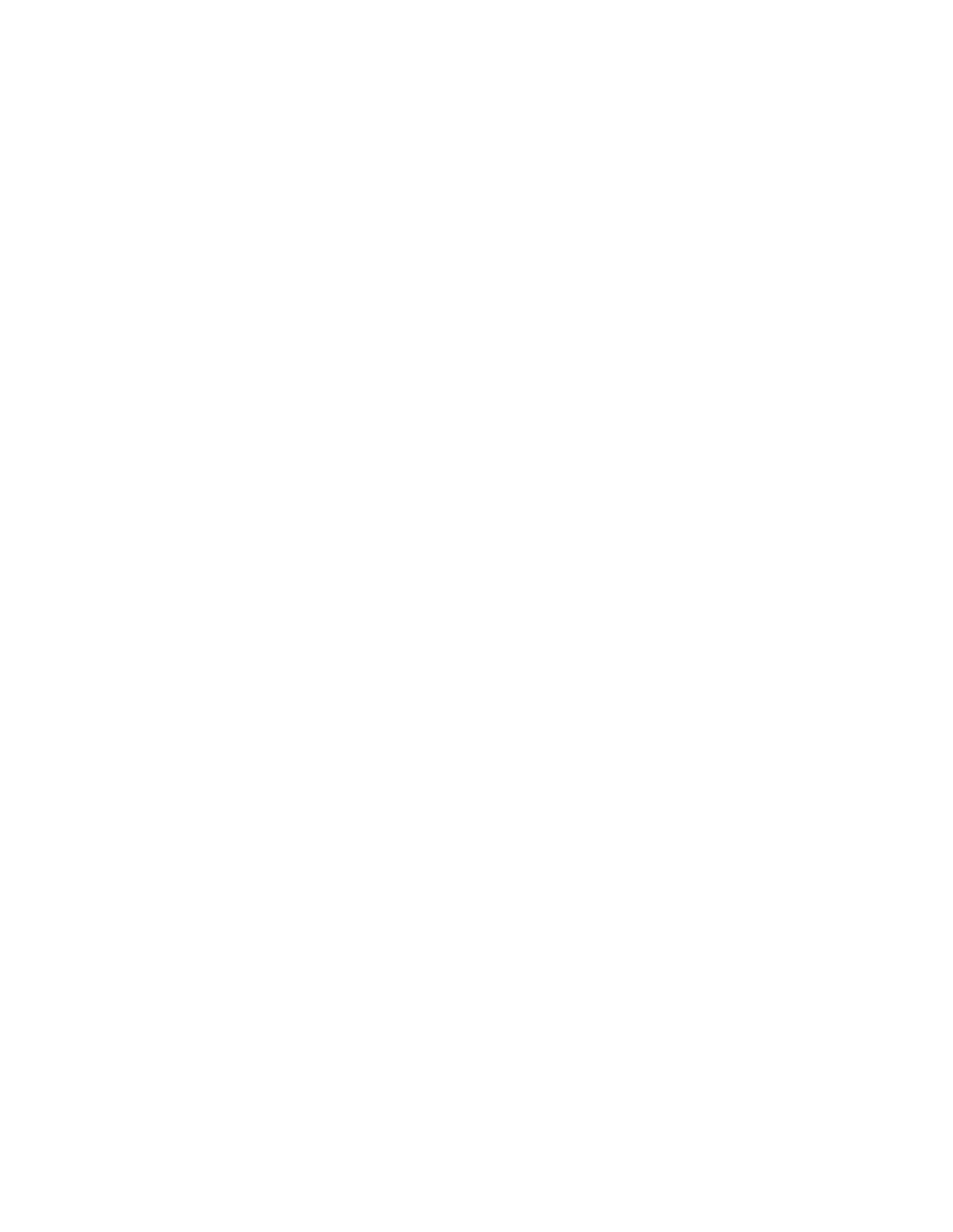### **Rule 32. Form of Briefs, Appendices, and Other Papers**

### **(a) Form of a Brief.**

### (1) **Reproduction.**

(A) A brief may be reproduced by any process that yields a clear black image on light paper. The paper must be opaque and unglazed. Only one side of the paper may be used.

(B) Text must be reproduced with a clarity that equals or exceeds the output of a laser printer.

(C) Photographs, illustrations, and tables may be reproduced by any method that results in a good copy of the original; a glossy finish is acceptable if the original is glossy.

(2) **Cover.** Except for filings by unrepresented parties, the cover of the appellant's brief must be blue; the appellee's, red; an intervenor's or amicus curiae's, green; any reply brief, gray; and any supplemental brief, tan. The front cover of a brief must contain:

(A) the number of the case centered at the top;

(B) the name of the court;

(C) the title of the case (see Rule  $12(a)$ );

(D) the nature of the proceeding (e.g., Appeal, Petition for Review) and the name of the court, agency, or board below;

(E) the title of the brief, identifying the party or parties for whom the brief is filed; and

(F) the name, office address, and telephone number of counsel representing the party for whom the brief is filed.

(3) **Binding.** The brief must be bound in any manner that is secure, does not obscure the text, and permits the brief to lie reasonably flat when open.

(4) **Paper Size, Line Spacing, and Margins.** The brief must be on 8½ by 11 inch paper. The text must be double-spaced, but quotations more than two lines long may be indented and single-spaced. Headings and footnotes may be single-spaced. Margins must be at least one inch on all four sides. Page numbers may be placed in the margins, but no text may appear there.

(5) **Typeface.** Either a proportionally spaced or a monospaced face may be used.

(A) A proportionally spaced face must include serifs, but sans-serif type may be used in headings and captions. A proportionally spaced face must be 14-point or larger.

(B) A monospaced face may not contain more than 10½ characters per inch.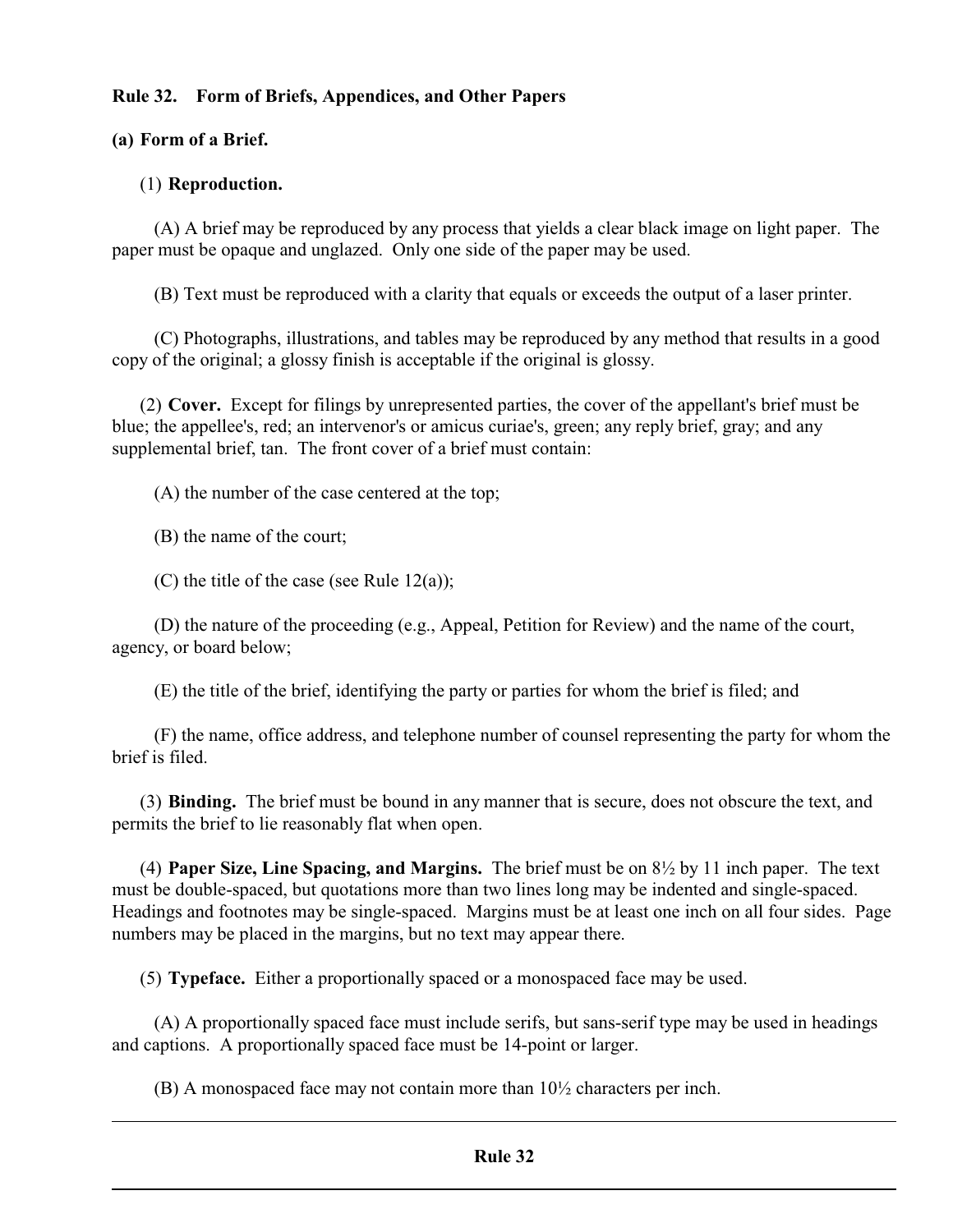(6) **Type Styles.** A brief must be set in a plain, roman style, although italics or boldface may be used for emphasis. Case names must be italicized or underlined.

# (7) **Length.**

(A) **Page Limitation.** A principal brief may not exceed 30 pages, or a reply brief 15 pages, unless it complies with Rule 32(a)(7)(B).

# (B) **Type-Volume Limitation.**

- (i) A principal brief is acceptable if it:
	- contains no more than 13,000 words; or
	- ! uses a monospaced face and contains no more than 1,300 lines of text.

(ii) A reply brief is acceptable if it contains no more than half of the type volume specified in Rule  $32(a)(7)(B)(i)$ .

**(b) Form of an Appendix.** An appendix must comply with Rule 32(a)(1), (2), (3), and (4), with the following exceptions:

(1) The cover of a separately bound appendix must be white.

(2) An appendix may include a legible photocopy of any document found in the record or of a printed judicial or agency decision.

(3) When necessary to facilitate inclusion of odd-sized documents such as technical drawings, an appendix may be a size other than 8½ by 11 inches, and need not lie reasonably flat when opened.

# **(c) Form of Other Papers.**

(1) **Motion.** The form of a motion is governed by Rule 27(d).

(2) **Other Papers.** Any other paper, including a petition for panel rehearing and a petition for hearing or rehearing en banc, and any response to such a petition, must be reproduced in the manner prescribed by Rule 32(a), with the following exceptions:

(A) A cover is not necessary if the caption and signature page of the paper together contain the information required by Rule 32(a)(2). If a cover is used, it must be white.

(B) Rule 32(a)(7) does not apply.

**(d) Signature.** Every brief, motion, or other paper filed with the court must be signed by the party filing the paper or, if the party is represented, by one of the party's attorneys.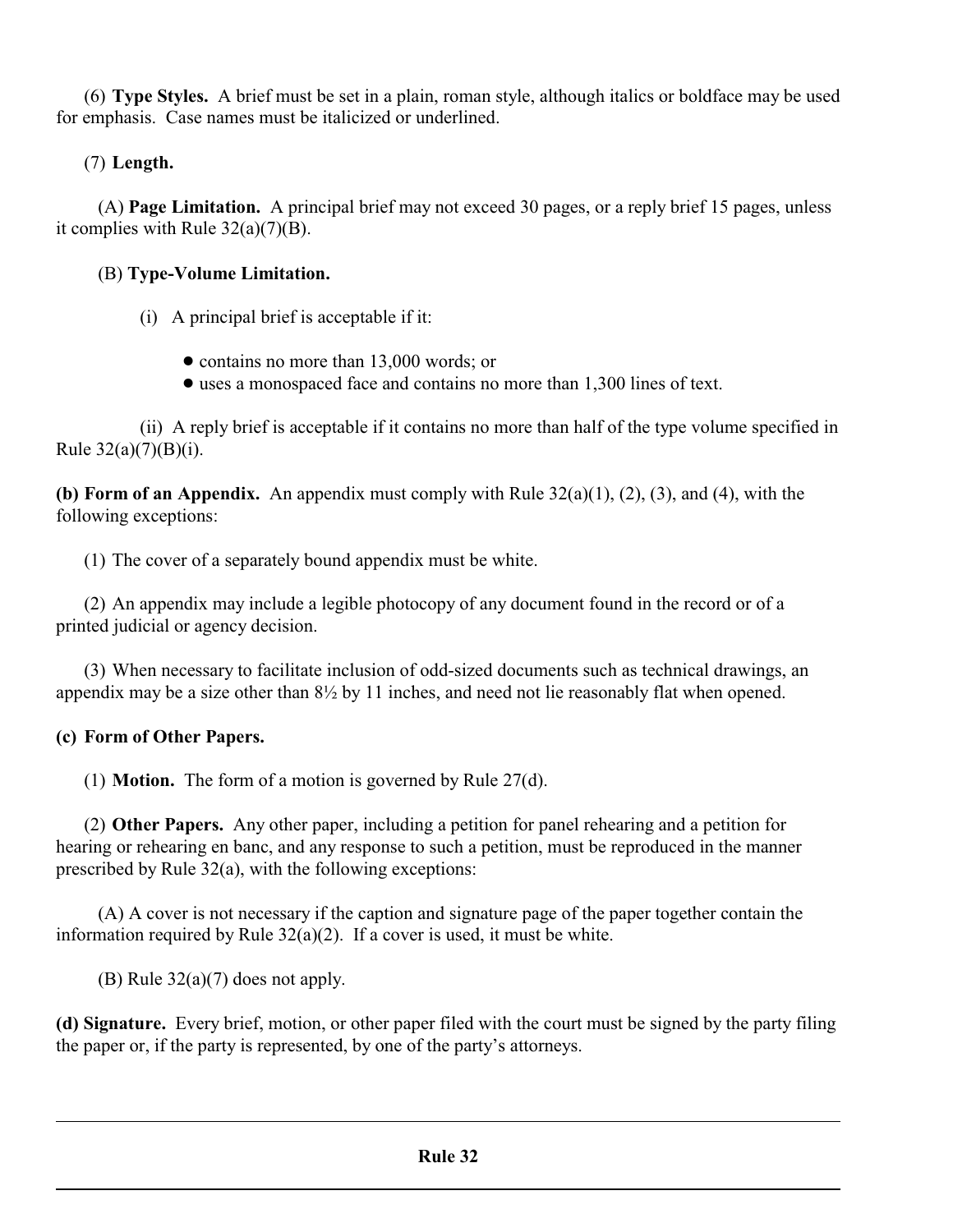**(e) Local Variation.** Every court of appeals must accept documents that comply with the form requirements of this rule and the length limits set by these rules. By local rule or order in a particular case, a court of appeals may accept documents that do not meet all the form requirements of this rule or the length limits set by these rules.

**(f) Items Excluded from Length.** In computing any length limit, headings, footnotes, and quotations count toward the limit but the following items do not:

- cover page;
- disclosure statement;
- table of contents:
- table of citations:
- statement regarding oral argument;
- addendum containing statutes, rules, or regulations;
- certificate of counsel;
- signature block;
- proof of service; and
- any item specifically excluded by these rules or by local rule.

#### **(g) Certificate of Compliance.**

(1) **Briefs and Papers That Require a Certificate.** A brief submitted under Rules 28.1(e)(2), 29(b)(4), or 32(a)(7)(B)—and a paper submitted under Rules 5(c)(1), 21(d)(1), 27(d)(2)(A), 27(d)(2)(C),  $35(b)(2)(A)$ , or  $40(b)(1)$ —must include a certificate by the attorney, or an unrepresented party, that the document complies with the type-volume limitation. The person preparing the certificate may rely on the word or line count of the word-processing system used to prepare the document. The certificate must state the number of words—or the number of lines of monospaced type—in the document.

(2) **Acceptable Form.** Form 6 in the Appendix of Forms meets the requirements for a certificate of compliance.

#### **Circuit Rule 32**

# **Form of Briefs, Appendices, and Other Papers**

#### **(a) Electronic Signatures.**

(1) **The ECF Filer.** The filer log-in and password required to submit documents to the CM/ECF system serve as the filer's signature for all purposes under the Federal Rules of Appellate Procedure and the rules of this court. The name of the filer under whose log-in and password a document is submitted must be preceded by an "/s/" and typed in the space where the signature would otherwise appear, followed by the firm name, if any, and the attorney's or party's street address, telephone number, and e-mail address. No ECF filer or other person may knowingly permit or cause to permit a filer's log-in and password to be used by anyone other than an authorized agent of the ECF filer. See Circuit Rule 25(b)(3).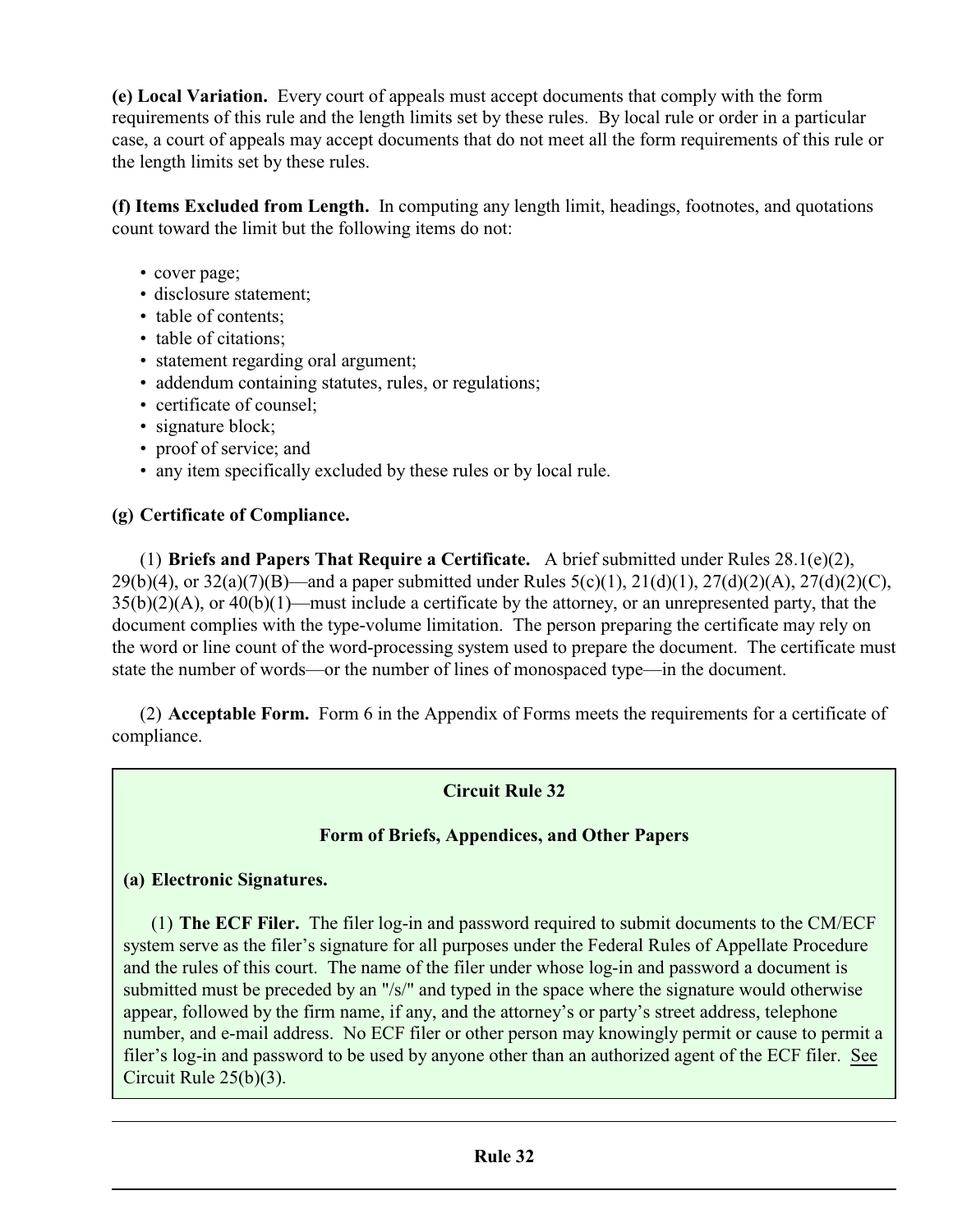(2) **Other Signatures.** Documents requiring signatures of more than one party must be electronically filed either by: (i) submitting a scanned document containing all necessary signatures; (ii) representing the consent of the other parties on the document; or (iii) in any other manner approved by the court. Electronically represented signatures of all parties and ECF filers as described above are presumed to be valid signatures. If any party, counsel of record, or ECF filer objects to the representation of his or her signature on an electronic document as described above, he or she must, within 14 days of the filing, file a notice setting forth the basis of the objection.

(3) **Retention Requirements.** Documents that are electronically filed and require original signatures other than that of the filer must be maintained in paper form by the filer until issuance of the mandate (or entry of the final order, in a case in which no mandate will issue) or until such later date as the court prescribes. On request of the court, the filer must provide original documents for review.

# **(b) Format.**

(1) **Electronically Filed Documents.** Before filing a document with the court, an ECF filer must verify its legibility and completeness. Documents created by the filer and filed electronically must be in Portable Document Format (PDF), which is generated from an original word-processing file and is text searchable. Appendix items and attachments to an electronically-filed document may be scanned if a word-processing version is not available. When a document has been filed electronically, the official record is the electronic document stored by the court, and the filing party is bound by the document as filed.

(2) **Exception for Oversized Documents.** If an exhibit, attachment, or appendix item qualifies for an exception to the requirement of electronic filing and service under Circuit Rule 25(c)(5), the document may be filed in paper form.

# **(c) Hyperlinks.**

(1) Electronically filed documents may contain the following types of hyperlinks:

! Hyperlinks to other portions of the same document or to other documents filed in the case;

! Hyperlinks to documents that are part of the record on appeal or the record on review or enforcement of an agency order;

! Hyperlinks to authorities cited in the document.

(2) Hyperlinks do not replace standard citations to authority and parts of the record; standard citations must be provided in addition to any hyperlink. Hyperlinks are simply mechanisms for accessing material cited in a filed document and are not considered part of this court's record. The court accepts no responsibility for the availability or functionality of any hyperlink and does not endorse any product, organization, or content at any hyperlinked site.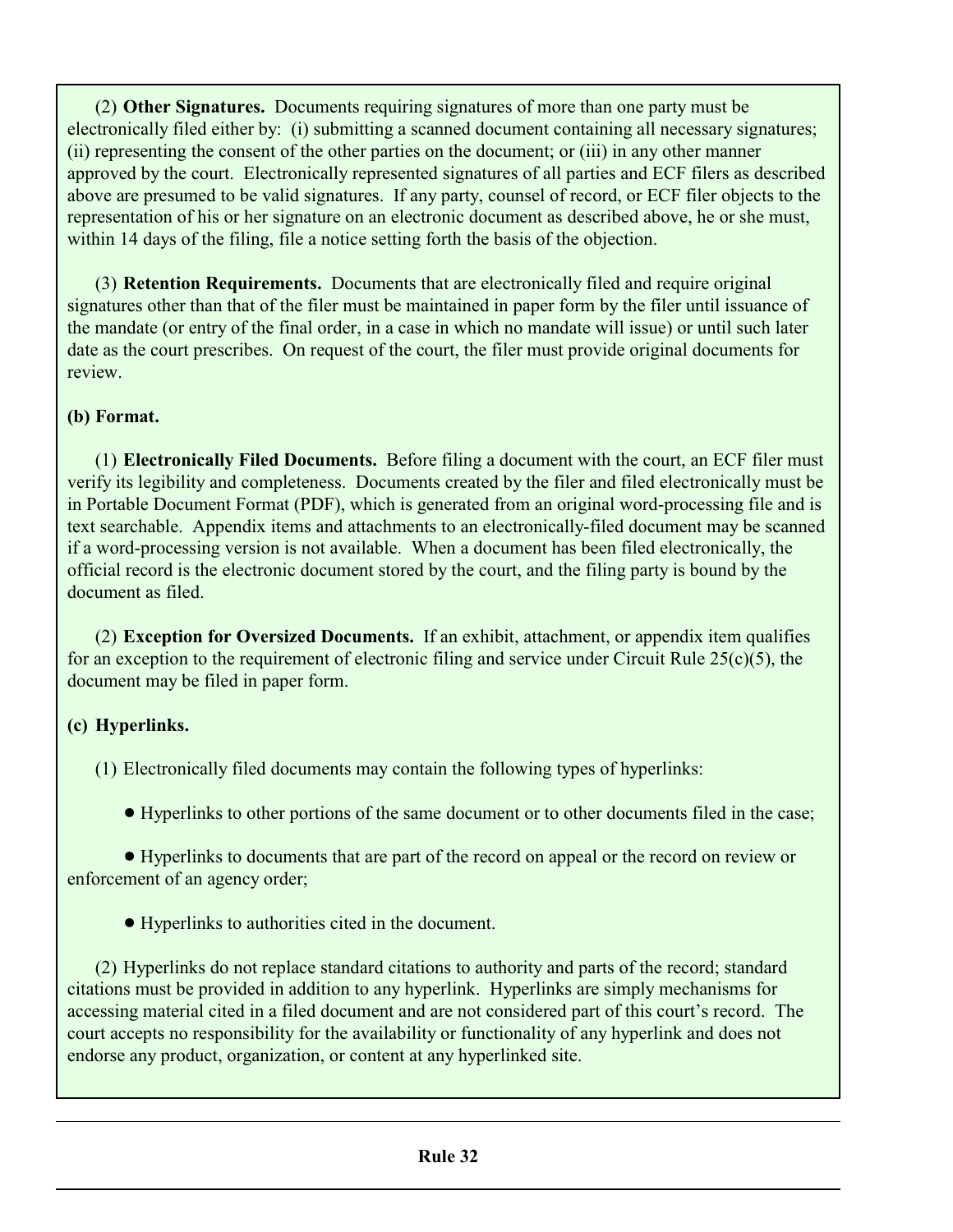### **(d) Paper Copies of Electronic Filings.**

(1) **In General.** Except for documents listed below or unless the court directs otherwise, documents filed electronically are not to be submitted to the court in paper form.

(2) **Motions.** In addition to filing electronically, paper copies must be filed with the court of the following motions, including any accompanying documents, and any responses thereto, and replies: dispositive motions (e.g., motions for summary disposition, motions to transfer or remand, and motions to dismiss except those seeking voluntary dismissal in civil cases and in criminal cases where the government is the appellant), procedural motions unless the motion states it is unopposed, motions for stay and emergency relief pursuant to Circuit Rules 8 and 18, motions to expedite, motions or applications under Circuit Rule 9, motions for leave to proceed in forma pauperis, motions for appointment of counsel, and motions to exceed the length limits. The number of paper copies is governed by Circuit Rule 27(b); the "original" is the electronic filing.

(3) **Other Documents.** Except as provided in Circuit Rule 25(c)(5), electronic filing is required for any portion of an appendix that is available in electronic format and fully text searchable. In addition to filing electronically, paper copies of the following documents must be filed with the court: briefs (except initial briefs when the deferred appendix method is used), appendices, memoranda of law and fact, petitions filed pursuant to FRAP 5 or 21, responsive pleadings to petitions and replies thereto, letters pursuant to FRAP 28(j), proposed judgments in a National Labor Relations Board proceeding, petitions for panel rehearing and hearing or rehearing en banc, and responses to orders to show cause. The number of paper copies is governed by the rules pertaining to that document or by order in a particular case; the "original" is the electronic filing.

(4) **Time of Filing Paper Copies.** Unless the court has ordered filing by hand or other means, filing of paper copies of non-emergency documents may be accomplished by First-Class Mail addressed to the clerk, or other class of mail that is at least as expeditious, postage prepaid, within two business days of the electronic filing.

**(e) Form of Briefs.** Except as provided below, the form of briefs is governed by FRAP 28.1 and 32(a).

(1) **Length of Briefs.** In calculating the number of words and lines that do not count toward the word and line limitations, the certificate required by Circuit Rule 28(a)(1), the glossary, and any addendum containing evidence in support of the claim of standing required by Circuit Rule 28(a)(7), may be excluded, in addition to the items listed in FRAP 32(f).

# (2) **Length of Briefs for Intervenors.**

(A) **Page limitation.** A principal brief for an intervenor may not exceed 19 pages, and a reply brief 9 pages, unless it complies with Circuit Rule 32(e)(2)(B).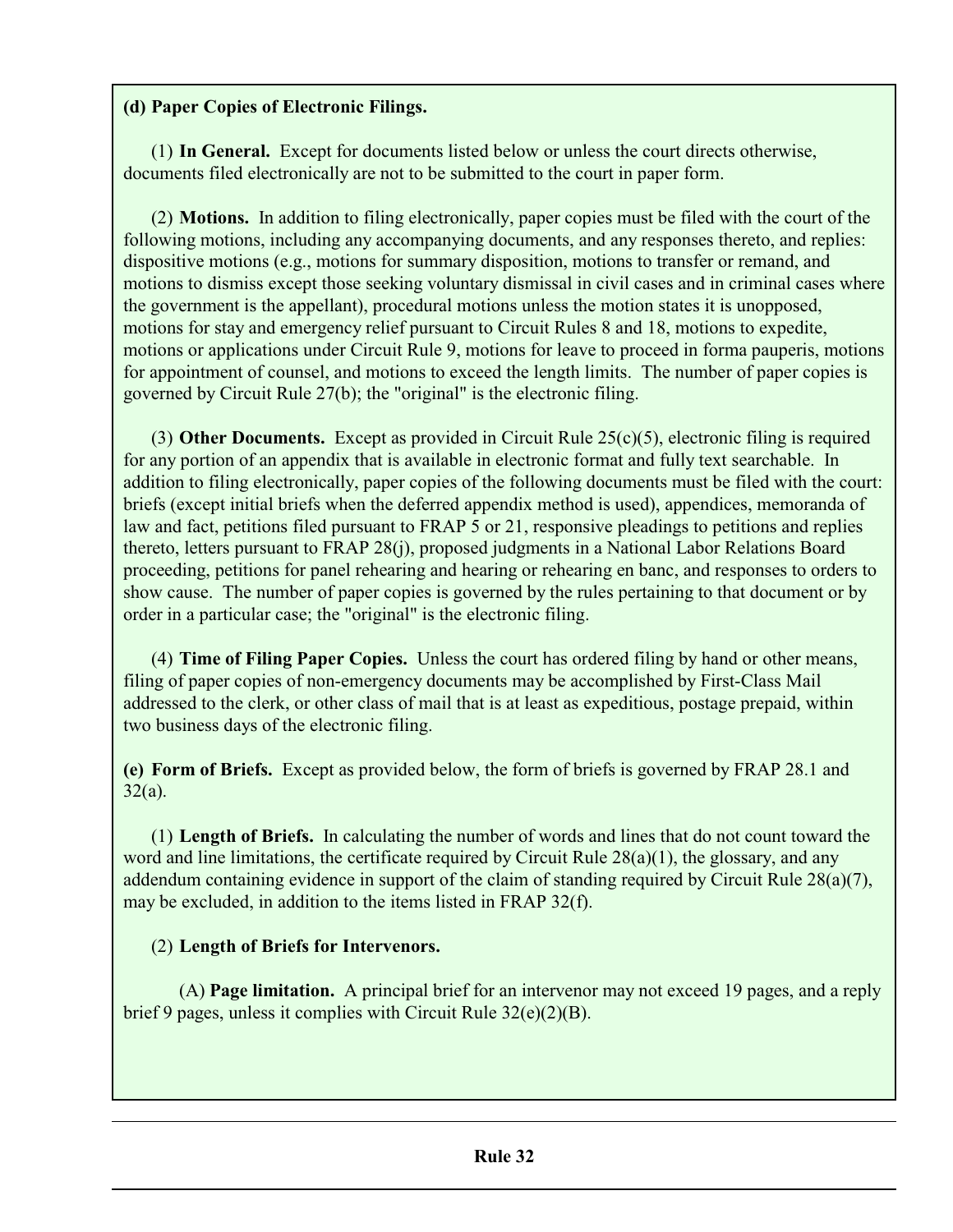### (B) **Type-volume limitation.**

- (i) A principal brief is acceptable if:
	- $\bullet$  it contains no more than 9,100 words; or
	- it uses a monospaced face and contains no more than 813 lines of text.

(ii) A reply brief is acceptable if it contains no more than half of the type volume specified in Circuit Rule  $32(e)(2)(B)(i)$ .

(C) **Certificate.** If a type-volume limitation is used, the brief must contain the certificate of compliance required by FRAP  $32(g)(1)$ .

(3) **Length of Briefs for Amici Curiae not Appointed by the Court.** See FRAP 29(a)(5).

**(f) Pleading by Letter.** Except as prescribed by FRAP 28(j), parties, other than pro se litigants proceeding in forma pauperis, may not plead by letter.

**(g) Nonconforming Papers.** If the court receives any submission that does not conform substantially to the requirements of the FRAP or these rules, the clerk will promptly notify the person making the submission and direct that person to cure the defect or submit an appropriate motion. See FRAP  $25(a)(4)$ .

See also Circuit Rule 25 (Filing and Service) and Circuit Rule 28 (Briefs).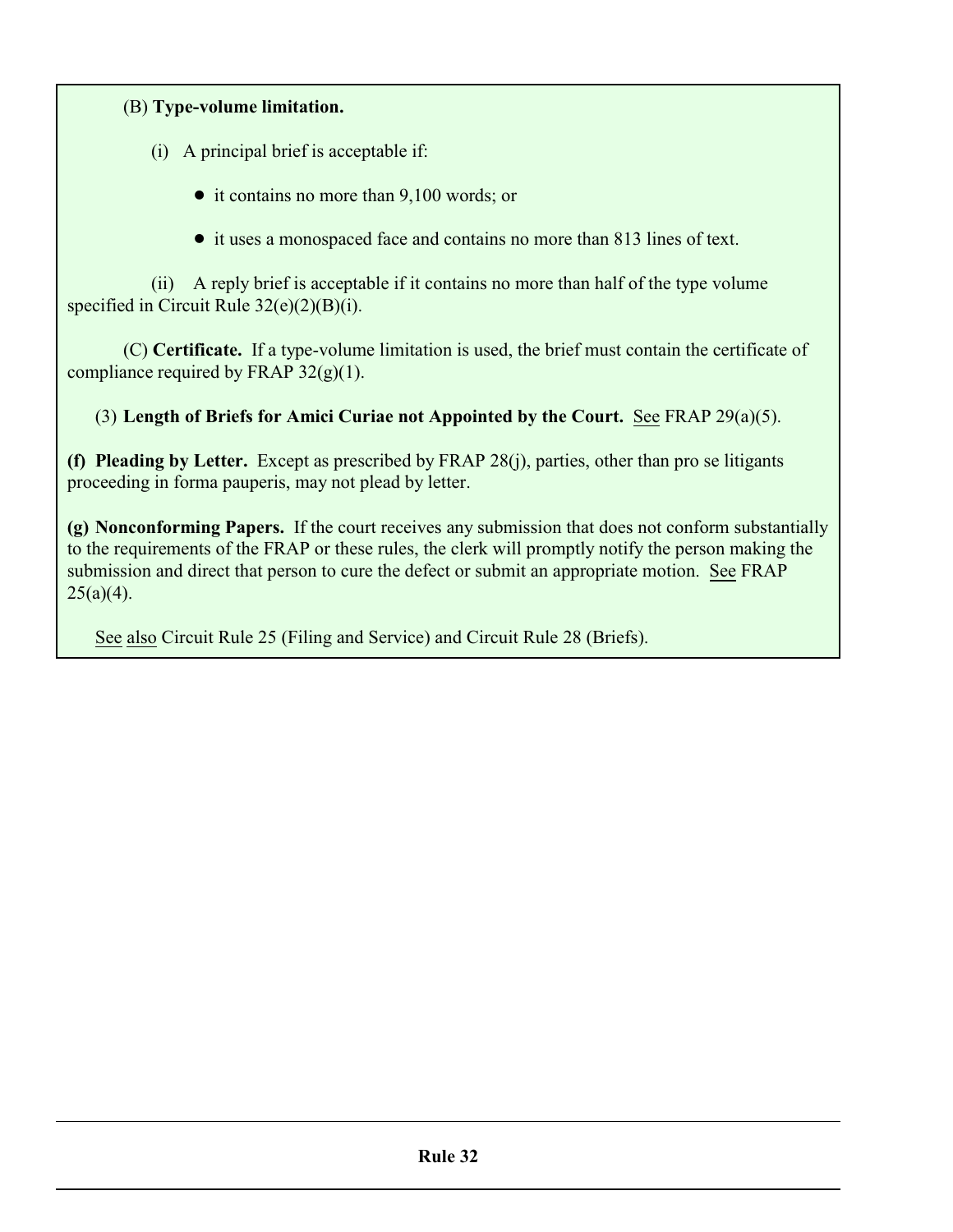#### **Rule 32.1. Citing Judicial Dispositions**

**(a) Citation Permitted.** A court may not prohibit or restrict the citation of federal judicial opinions, orders, judgments, or other written dispositions that have been:

(i) designated as "unpublished," "not for publication," "non-precedential," "not precedent," or the like; and

(ii) issued on or after January 1, 2007.

**(b) Copies Required.** If a party cites a federal judicial opinion, order, judgment, or other written disposition that is not available in a publicly accessible electronic database, the party must file and serve a copy of that opinion, order, judgment, or disposition with the brief or other paper in which it is cited.

### **Circuit Rule 32.1**

#### **Citing Judicial Dispositions**

**(a) Citation to Published Opinions and to Statutes.** Citations to decisions of this court must be to the Federal Reporter. Dual or parallel citation of cases is not required. Citations of state court decisions included in the National Reporter System must be to that system in both the text and the table of authorities. Citations to all federal statutes, including those statutes applicable to the District of Columbia, must refer to the current official code or its supplement, or if there is no current official code, to a current unofficial code or its supplement. Citation to the official session laws is not required unless there is no code citation.

#### **(b) Citation to Unpublished Dispositions.**

#### **(1) Unpublished Dispositions of this Court.**

 **(A) Unpublished dispositions entered before January 1, 2002.** Unpublished orders or judgments of this court, including explanatory memoranda and sealed dispositions, entered before January 1, 2002, are not to be cited as precedent. Counsel may refer to an unpublished disposition, however, when the binding (i.e., the res judicata or law of the case) or preclusive effect of the disposition, rather than its quality as precedent, is relevant.

**(B) Unpublished dispositions entered on or after January 1, 2002.** All unpublished orders or judgments of this court, including explanatory memoranda (but not including sealed dispositions), entered on or after January 1, 2002, may be cited as precedent. Counsel should review the criteria governing published and unpublished opinions in Circuit Rule 36, in connection with reliance upon unpublished dispositions of this court.

**(2) Unpublished Opinions of Other Courts.** Unpublished dispositions of other courts of appeals and district courts entered before January 1, 2007, may be cited when the binding (i.e., the res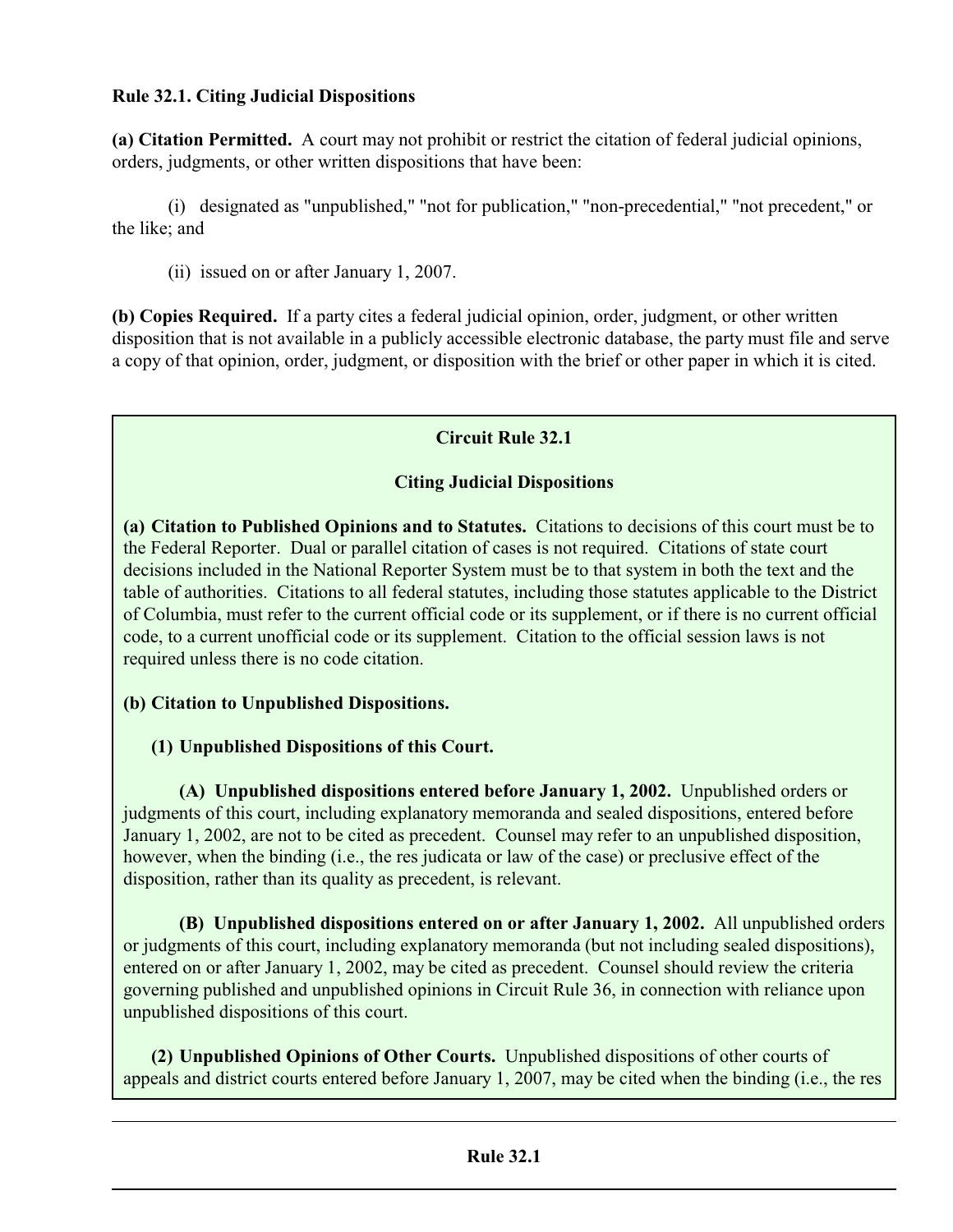judicata or law of the case) or preclusive effect of the disposition is relevant. Otherwise, unpublished dispositions of other courts of appeals entered before January 1, 2007, may be cited only under the circumstances and for the purposes permitted by the court issuing the disposition, and unpublished dispositions of district courts entered before that date may not be cited. Unpublished dispositions of other federal courts entered on or after January 1, 2007, may be cited in accordance with FRAP 32.1.

**(3) Procedures Governing Citation to Unpublished Dispositions.** A copy of each unpublished disposition cited in a brief that is not available in a publicly accessible electronic database must be included in an appropriately labeled addendum to the brief. The addendum may be bound together with the brief, but separated from the body of the brief (and from any other addendum) by a distinctly colored separation page. Any addendum exceeding 40 pages must be bound separately from the brief. If the addendum is bound separately, it must be filed and served concurrently with, and in the same number of copies as, the brief itself.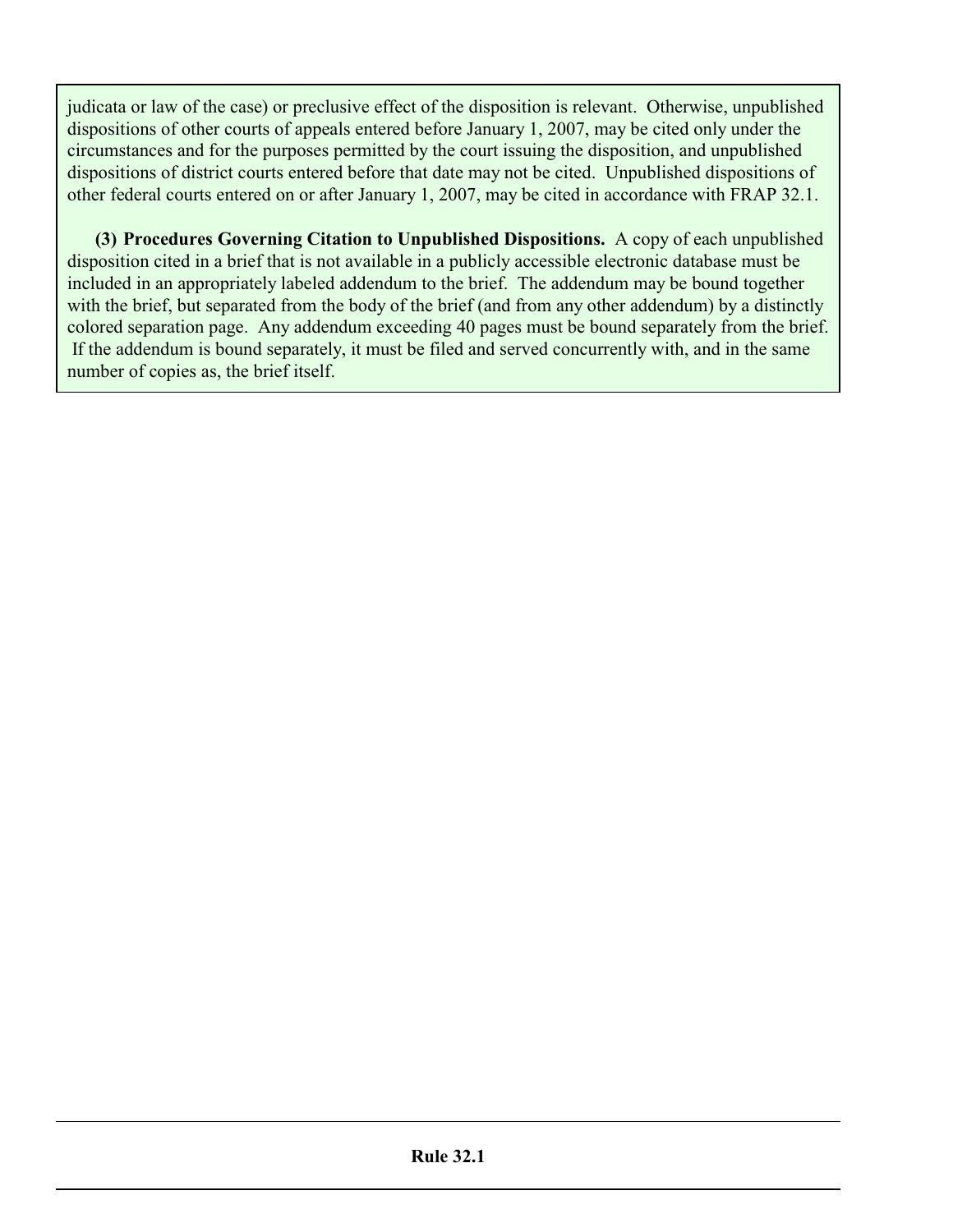#### **Rule 33. Appeal Conferences**

The court may direct the attorneys—and, when appropriate, the parties—to participate in one or more conferences to address any matter that may aid in disposing of the proceedings, including simplifying the issues and discussing settlement. A judge or other person designated by the court may preside over the conference, which may be conducted in person or by telephone. Before a settlement conference, the attorneys must consult with their clients and obtain as much authority as feasible to settle the case. The court may, as a result of the conference, enter an order controlling the course of the proceedings or implementing any settlement agreement.

### **Circuit Rule 33**

### **Appeal Conferences**

There is no corresponding Circuit Rule.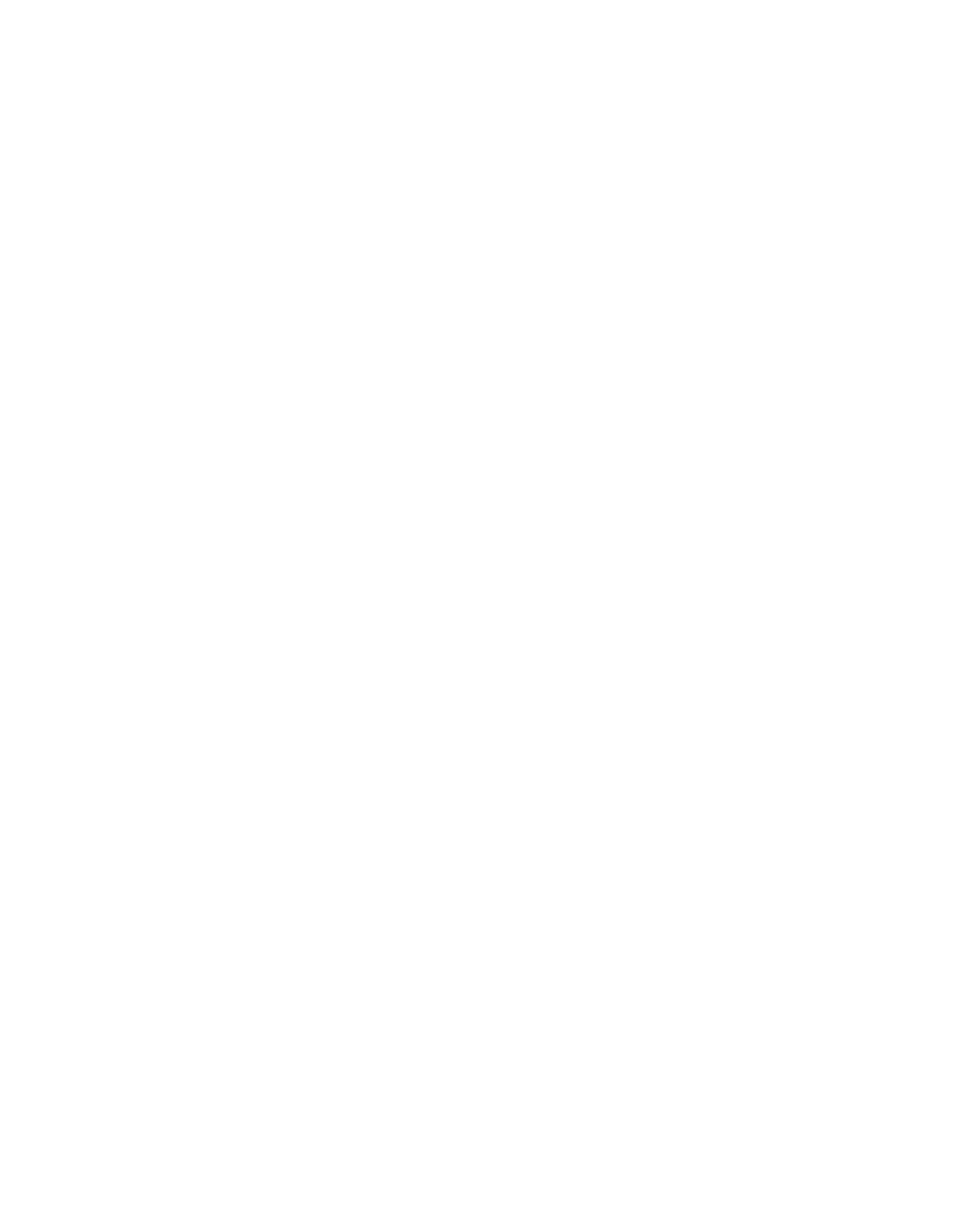### **Rule 34. Oral Argument**

## **(a) In General.**

(1) **Party's Statement.** Any party may file, or a court may require by local rule, a statement explaining why oral argument should, or need not, be permitted.

(2) **Standards.** Oral argument must be allowed in every case unless a panel of three judges who have examined the briefs and record unanimously agrees that oral argument is unnecessary for any of the following reasons:

(A) the appeal is frivolous;

(B) the dispositive issue or issues have been authoritatively decided; or

(C) the facts and legal arguments are adequately presented in the briefs and record, and the decisional process would not be significantly aided by oral argument.

**(b) Notice of Argument; Postponement.** The clerk must advise all parties whether oral argument will be scheduled, and, if so, the date, time, and place for it, and the time allowed for each side. A motion to postpone the argument or to allow longer argument must be filed reasonably in advance of the hearing date.

**(c) Order and Contents of Argument.** The appellant opens and concludes the argument. Counsel must not read at length from briefs, records, or authorities.

**(d) Cross-Appeals and Separate Appeals.** If there is a cross-appeal, Rule 28.1(b) determines which party is the appellant and which is the appellee for purposes of oral argument. Unless the court directs otherwise, a cross-appeal or separate appeal must be argued when the initial appeal is argued. Separate parties should avoid duplicative argument.

**(e) Nonappearance of a Party.** If the appellee fails to appear for argument, the court must hear appellant's argument. If the appellant fails to appear for argument, the court may hear the appellee's argument. If neither party appears, the case will be decided on the briefs, unless the court orders otherwise.

**(f) Submission on Briefs.** The parties may agree to submit a case for decision on the briefs, but the court may direct that the case be argued.

**(g) Use of Physical Exhibits at Argument; Removal.** Counsel intending to use physical exhibits other than documents at the argument must arrange to place them in the courtroom on the day of the argument before the court convenes. After the argument, counsel must remove the exhibits from the courtroom, unless the court directs otherwise. The clerk may destroy or dispose of the exhibits if counsel does not reclaim them within a reasonable time after the clerk gives notice to remove them.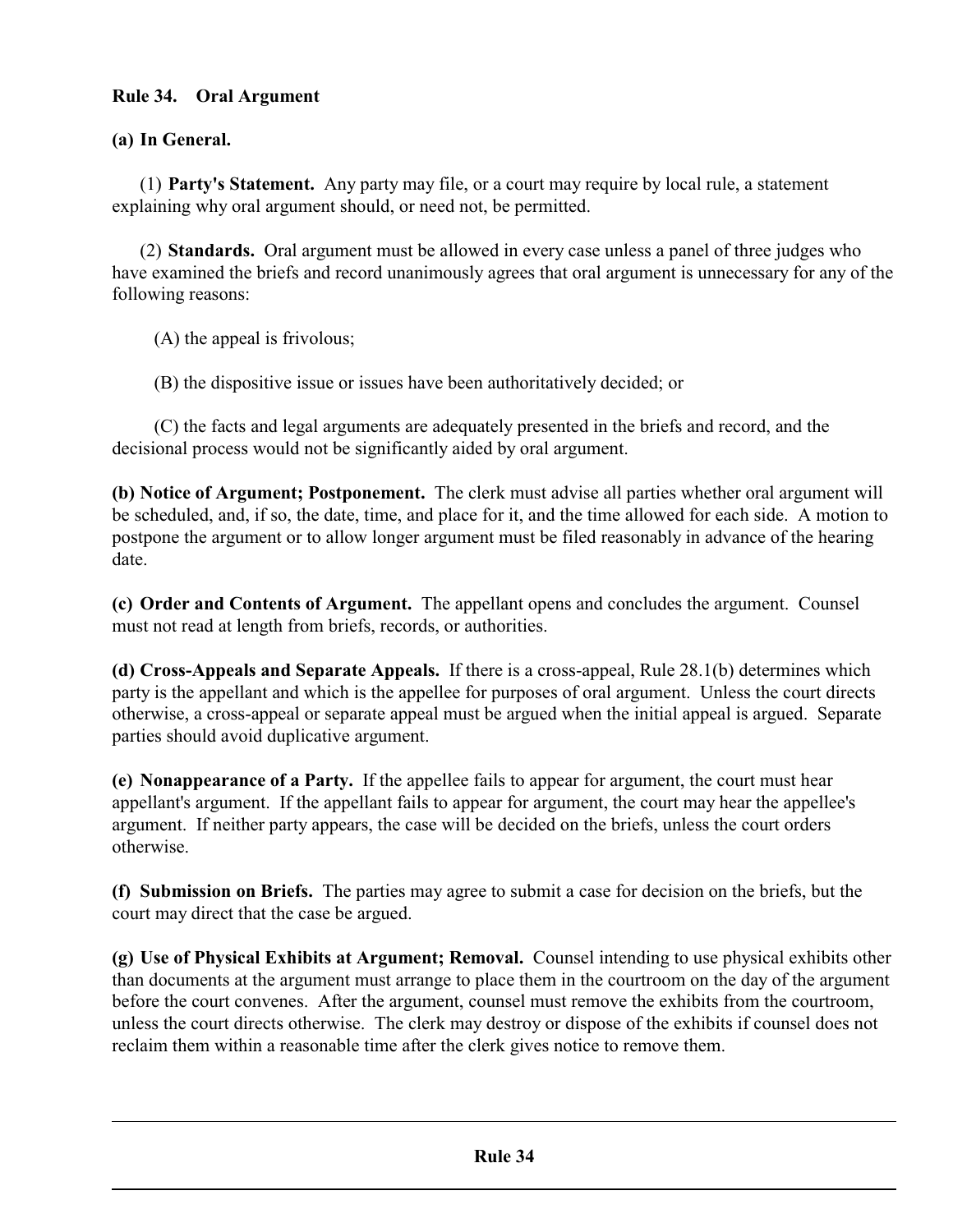# **Circuit Rule 34**

#### **Oral Argument**

**(a) Substance and Style of Oral Argument.** Oral argument should undertake to emphasize and clarify the written argument appearing in the briefs. This court will not entertain any oral argument that is read from a prepared text.

**(b) Time Allowed for Argument.** Counsel will be afforded such time for oral argument as the court may provide and will be so advised by order.

**(c) Notice by Counsel.** Unless the court orders otherwise, no less than 7 days before the date of scheduled argument, the court must be notified of the names of counsel who will argue. Not more than 2 counsel may be heard for each side except by leave of the court, granted on motion for good cause shown. Such requests are not favored. In cases in which 15 minutes or less per side is allotted for argument, only one counsel may be heard for each side except by leave of the court, granted on motion for good cause shown.

**(d) Apportionment of Time Among Parties.** In the absence of an order of this court, and subject to the provision as to number of counsel stated in paragraph (c), counsel for the parties on each side of a case, including counsel for any intervenor, may agree on the apportionment of the time allotted. In the event of a failure to agree, the court will allocate the time upon motion duly filed and served. Unless otherwise ordered, counsel for an intervenor will be permitted to argue only to the extent that counsel for the party whose side the intervenor supports is willing to share allotted time.

**(e) Participation in Oral Argument by Amici Curiae.** An amicus curiae, other than one appointed by the court, will not be permitted to participate in the oral argument without leave of the court granted for extraordinary reasons on motion, except that counsel for the party supported by amicus curiae may consent to such participation subject to the provision as to number of counsel stated in paragraph (c) above. A motion by amicus curiae seeking leave to participate in oral argument must be filed at least 14 days prior to the date oral argument is scheduled.

**(f) Failure to File Brief.** A party who fails to file a brief will not be heard at the time of oral argument except by permission of the court.

**(g) Continuance of Oral Argument.** When a case has been set for oral argument, it may not be continued by stipulation of the parties, but only by order of the court upon a motion evidencing extraordinary cause for a continuance.

**(h) Consolidation.** Where 2 or more cases are consolidated under FRAP 3(b) or for other reason by this court, the consolidated cases will be considered as one case for the purpose of this rule unless the court directs otherwise.

**(i) Exhibits and Handouts.** If counsel intends to use exhibits during argument or to hand out prepared materials, notice of this intent must be provided to the court and all other counsel presenting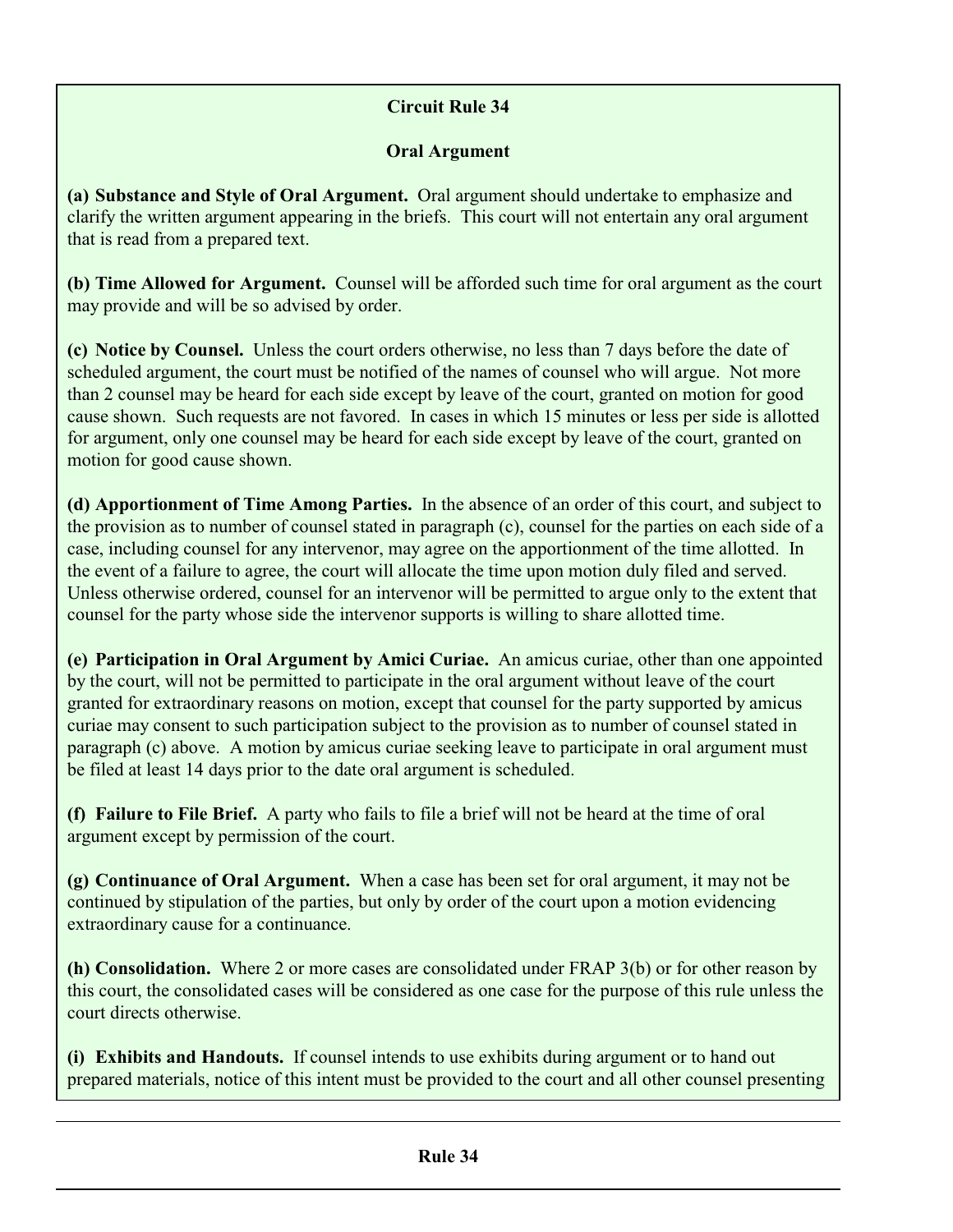argument by letter received not less than 7 days before the date of the argument. The letter must set forth justification for the use of the exhibits or handouts.

# **(j) Disposition Without Oral Argument.**

(1) **Procedure.** Whenever the court, on its own motion, or on the motion of a party or stipulation of the parties, concludes that oral argument is not needed, the court may, after causing notice of that determination to be given to the parties by the clerk, proceed to dispose of the case without oral argument.

(2) **Reconsideration.** Motions for reconsideration of a decision to dispose of a case without oral argument may be made within 10 days of the date of the order advising counsel of this court's determination that the case is to be decided without oral argument. Such motions are disfavored.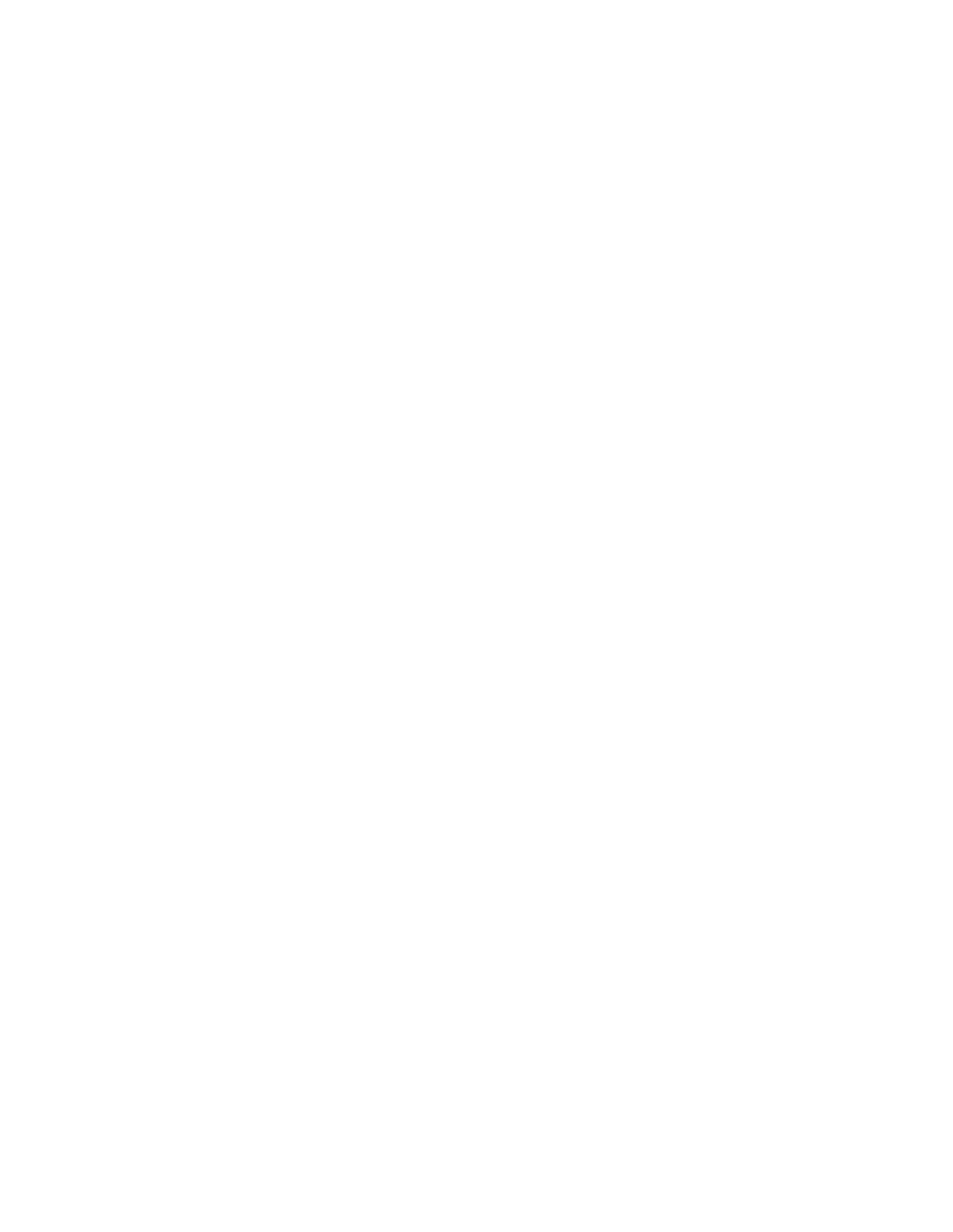### **Rule 35. En Banc Determination**

**(a) When Hearing or Rehearing En Banc May Be Ordered.** A majority of the circuit judges who are in regular active service and who are not disqualified may order that an appeal or other proceeding be heard or reheard by the court of appeals en banc. An en banc hearing or rehearing is not favored and ordinarily will not be ordered unless:

(1) en banc consideration is necessary to secure or maintain uniformity of the court's decisions; or

(2) the proceeding involves a question of exceptional importance.

**(b) Petition for Hearing or Rehearing En Banc.** A party may petition for a hearing or rehearing en banc.

(1) The petition must begin with a statement that either:

(A) the panel decision conflicts with a decision of the United States Supreme Court or of the court to which the petition is addressed (with citation to the conflicting case or cases) and consideration by the full court is therefore necessary to secure and maintain uniformity of the court's decisions; or

(B) the proceeding involves one or more questions of exceptional importance, each of which must be concisely stated; for example, a petition may assert that a proceeding presents a question of exceptional importance if it involves an issue on which the panel decision conflicts with the authoritative decisions of other United States Courts of Appeals that have addressed the issue.

(2) Except by the court's permission:

(A) a petition for an en banc hearing or rehearing produced using a computer must not exceed 3,900 words; and

(B) a handwritten or typewritten petition for an en banc hearing or rehearing must not exceed 15 pages.

(3) For purposes of the limits in Rule  $35(b)(2)$ , if a party files both a petition for panel rehearing and a petition for rehearing en banc, they are considered a single document even if they are filed separately, unless separate filing is required by local rule.

**(c) Time for Petition for Hearing or Rehearing En Banc.** A petition that an appeal be heard initially en banc must be filed by the date when the appellee's brief is due. A petition for a rehearing en banc must be filed within the time prescribed by Rule 40 for filing a petition for rehearing.

**(d) Number of Copies.** The number of copies to be filed must be prescribed by local rule and may be altered by order in a particular case.

**(e) Response.** No response may be filed to a petition for an en banc consideration unless the court orders a response. The length limits in Rule 35(b)(2) apply to a response.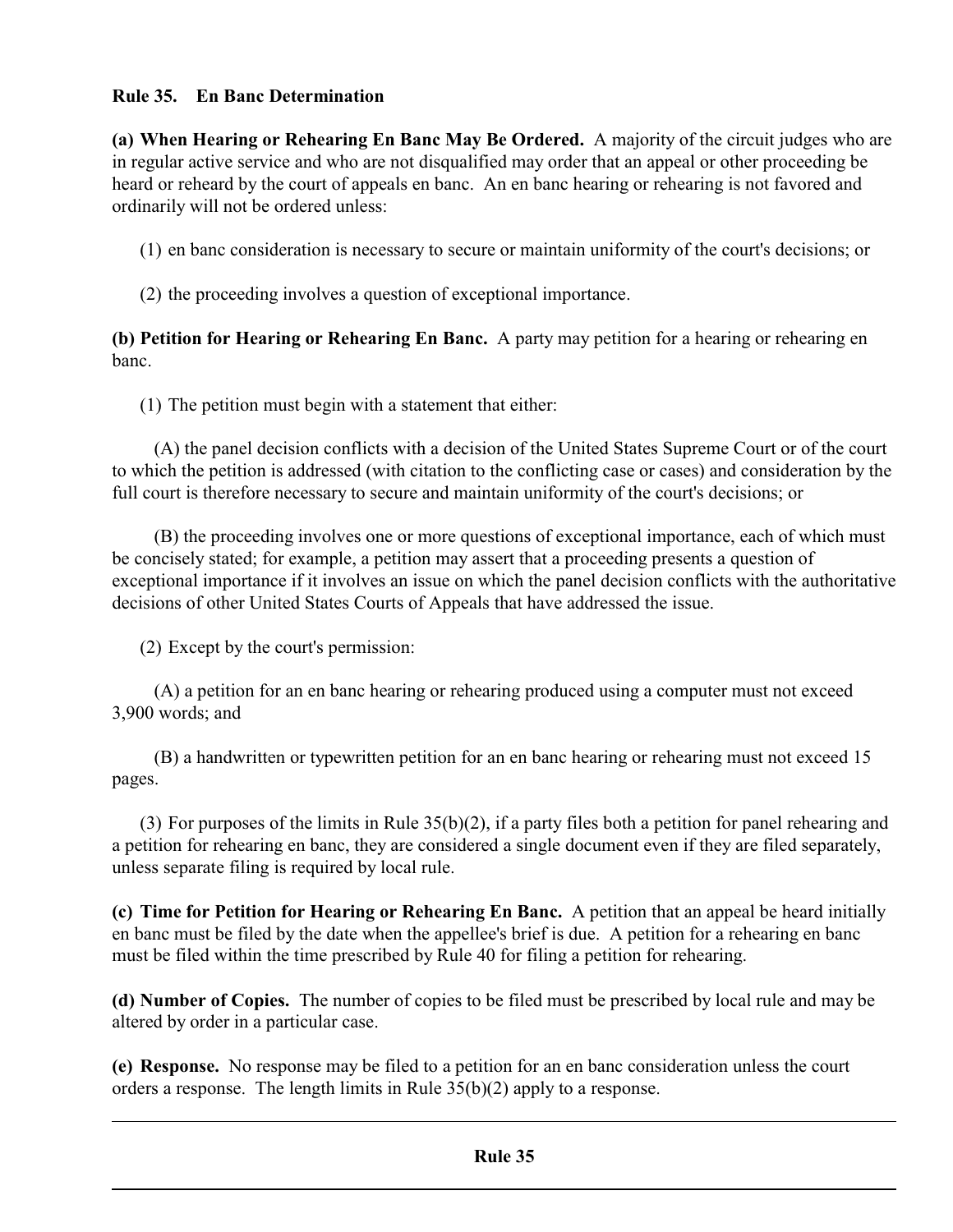**(f) Call for a Vote.** A vote need not be taken to determine whether the case will be heard or reheard en banc unless a judge calls for a vote.

# **Circuit Rule 35**

# **Petition for Panel Rehearing and Petition for Hearing or Rehearing En Banc**

**(a) Time Within Which to File.** In all cases in which a party is one of those listed in FRAP  $40(a)(1)(A)$  - (D), the time within which any party may seek panel rehearing or rehearing en banc is 45 days after entry of judgment or other form of decision. In all other cases, any petition for panel rehearing or petition for rehearing en banc must be filed within 30 days after entry of judgment or other form of decision. The time for filing a petition for panel rehearing or rehearing en banc will not be extended except for good cause shown.

**(b) Number of Copies and Length.** An original and 4 copies of a petition for panel rehearing, and an original and 19 copies of a petition for hearing or rehearing en banc must be filed. Such petitions must conform to the length limits of FRAP 35. This court disfavors motions to exceed length limits, and such motions will be granted only for extraordinarily compelling reasons.

**(c) Panel Opinion, Certificate of Parties, and Disclosure Statement to be Attached.** A copy of the opinion of the panel from which rehearing is being sought; a certificate of parties and amici curiae, as described in Circuit Rule 28(a)(1)(A); and a disclosure statement, as described in FRAP 26.1 and Circuit Rule 26.1, must be attached as an addendum to the petition. Any required disclosure statement must also be attached to any response to a petition.

**(d) Disposition of Petition.** A petition for rehearing ordinarily will not be granted, nor will an opinion or judgment be modified in any significant respect in response to a petition for rehearing, in the absence of a request by the court for a response to the petition. A response to a petition for hearing or rehearing en banc must conform to the length limits of FRAP 35; a response to a petition for panel rehearing must conform to the length limits of FRAP 40.

A petition for panel rehearing will not be acted upon until action is ready to be taken on any timely petition for rehearing en banc. If rehearing en banc is granted, the panel's judgment, but ordinarily not its opinion, will be vacated, and the petition for panel rehearing may be acted upon without awaiting final termination of the en banc proceeding. Upon termination of the en banc proceeding, a new judgment will be issued. If the en banc court divides evenly, a new judgment affirming the decision under review will be issued.

**(e) Filing Copies of Brief.** When a petition for rehearing is granted, the court will issue an appropriate order if further briefing is needed or if more copies of the original briefs are required.

**(f) Brief of an Amicus Curiae.** No amicus curiae brief in response to or in support of a petition for rehearing en banc will be received by the clerk except by invitation of the court, and an amicus brief will not be accepted if the participation of amicus would result in the recusal of a member of the en banc court.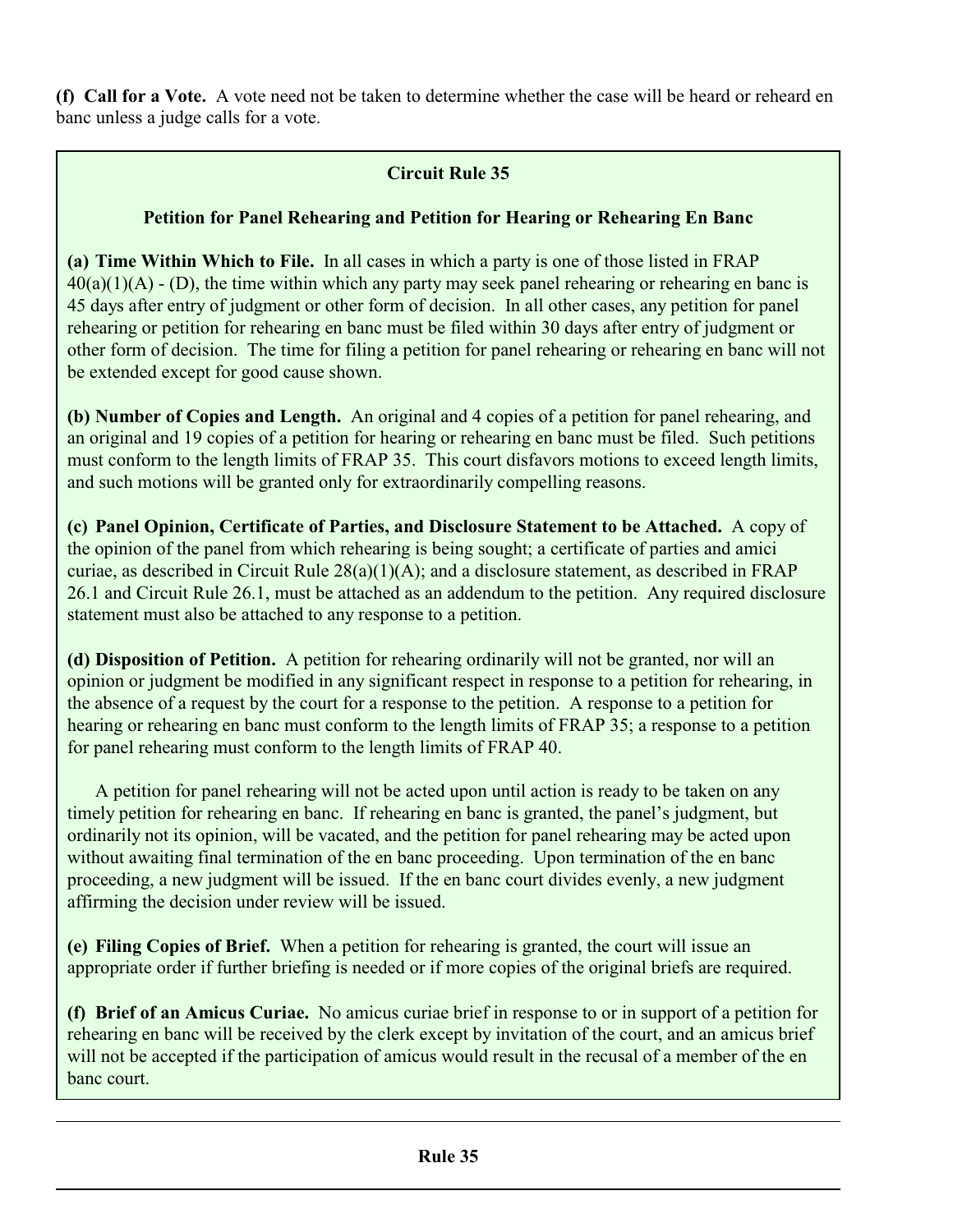#### **Rule 36. Entry of Judgment; Notice**

**(a) Entry.** A judgment is entered when it is noted on the docket. The clerk must prepare, sign, and enter the judgment:

(1) after receiving the court's opinion—but if settlement of the judgment's form is required, after final settlement; or

(2) if a judgment is rendered without an opinion, as the court instructs.

**(b) Notice.** On the date when judgment is entered, the clerk must serve on all parties a copy of the opinion—or the judgment, if no opinion was written—and a notice of the date when the judgment was entered.

**Circuit Rule 36**

#### **Entry of Judgment; Notice; Decisions of the Court**

**(a) Entry.** In cases assigned to the court's Case Management/Electronic Case Files (CM/ECF) system, all judgments will be filed electronically in accordance with Circuit Rule 25 and the procedures established by the court. That filing constitutes entry of the judgment on the docket as required by FRAP 36(a).

**(b) Notice.** Upon the entry of the judgment in a case assigned to the CM/ECF system, the clerk will electronically transmit a Notice of Docket Activity to all parties who have consented to electronic service. Electronic transmission of the Notice of Docket Activity constitutes the notice and service required by FRAP 36(b) and 45(c). For any party who has not consented to electronic service, the clerk must serve in paper form a copy of the opinion or the judgment, if no opinion was written, which notes the date the judgment was entered.

#### **(c) Opinions of the Court.**

(1) **Policy.** It is the policy of this court to publish opinions and explanatory memoranda that have general public interest.

(2) **Published Opinions.** An opinion, memorandum, or other statement explaining the basis for the court's action in issuing an order or judgment will be published if it meets one or more of the following criteria:

(A) with regard to a substantial issue it resolves, it is a case of first impression or the first case to present the issue in this court;

(B) it alters, modifies, or significantly clarifies a rule of law previously announced by the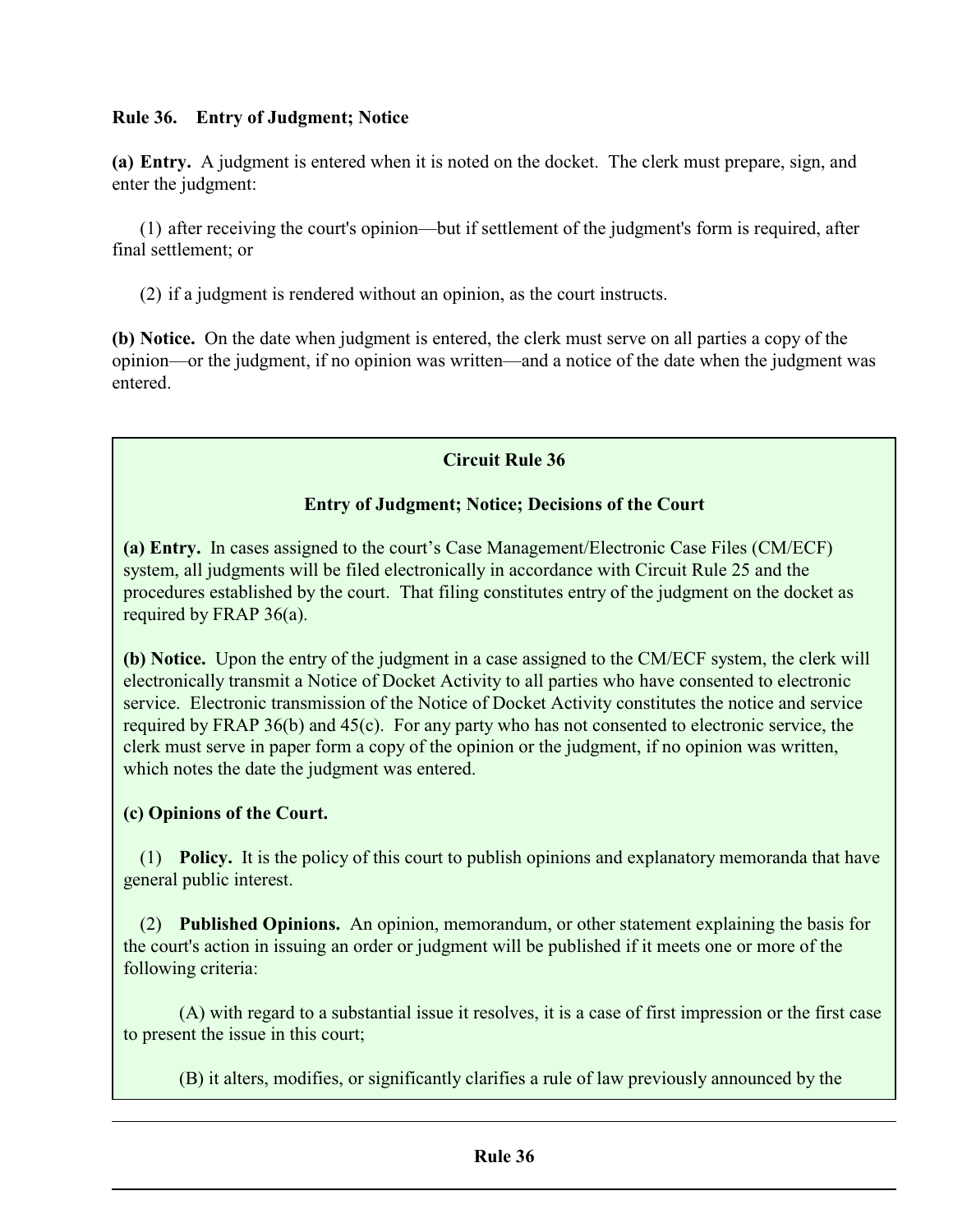court;

(C) it calls attention to an existing rule of law that appears to have been generally overlooked;

(D) it criticizes or questions existing law;

(E) it resolves an apparent conflict in decisions within the circuit or creates a conflict with another circuit;

(F) it reverses a published agency or district court decision, or affirms a decision of the district court upon grounds different from those set forth in the district court's published opinion;

(G) it warrants publication in light of other factors that give it general public interest.

All published opinions of the court, prior to issuance, will be circulated to all judges on the court; printed prior to release, unless otherwise ordered; and rendered by being filed with the clerk.

**(d) Abbreviated Dispositions.** The court may, while according full consideration to the issues, dispense with published opinions where the issues occasion no need therefor, and confine its action to such abbreviated disposition as it may deem appropriate, e.g., affirmance by order of a decision or judgment of a court or administrative agency, a judgment of affirmance or reversal, containing a notation of precedents or accompanied by a brief memorandum. If the parties have agreed to such disposition, they may so state in their briefs or may so stipulate at any time prior to decision. In any such case the court will promptly issue a judgment unless compelling reasons dictate otherwise.

# **(e) Unpublished Opinions.**

(1) An opinion, memorandum, or other statement explaining the basis for this court's action in issuing an order or judgment under subsection (d) above, which does not satisfy any of the criteria for publication set out in subsection (c) above, will nonetheless be circulated to all judges on the court prior to issuance. A copy of each such unpublished opinion, memorandum, or statement will be retained as part of the case file in the clerk's office and be publicly available there on the same basis as any published opinion.

(2) While unpublished dispositions may be cited to the court in accordance with FRAP 32.1 and Circuit Rule 32.1(b)(1), a panel's decision to issue an unpublished disposition means that the panel sees no precedential value in that disposition.

**(f) Motion to Publish.** Any person may, by motion made within 30 days after judgment or, if a timely petition for rehearing is made, within 30 days after action thereon, request that an unpublished opinion be published. Motions filed out of time will not be considered unless good cause is shown. Motions for publication must be based upon one or more of the criteria listed in subsection (c). Such motions are not favored and will be granted only for compelling reasons.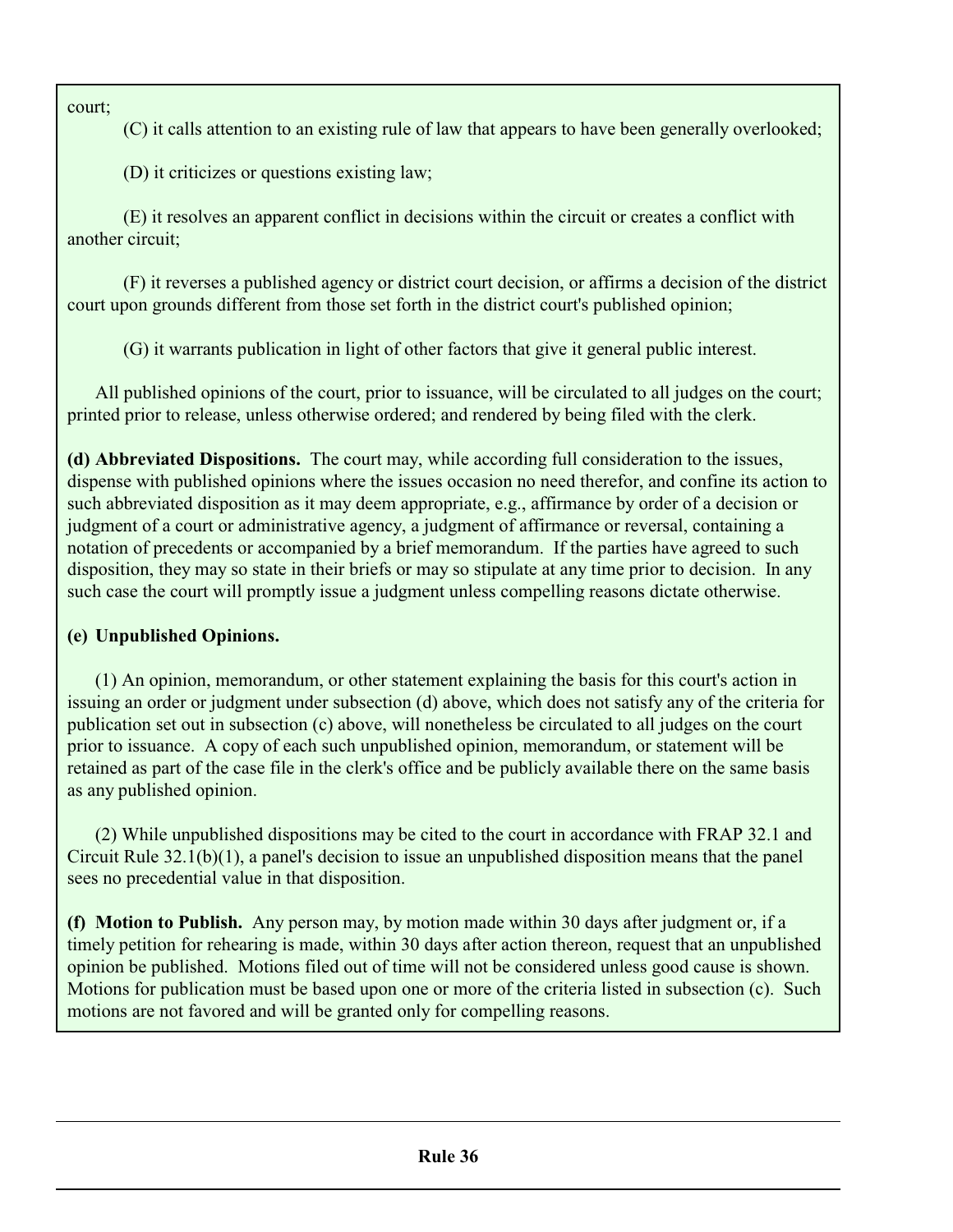### **Rule 37. Interest on Judgment**

**(a) When the Court Affirms.** Unless the law provides otherwise, if a money judgment in a civil case is affirmed, whatever interest is allowed by law is payable from the date when the district court's judgment was entered.

**(b) When the Court Reverses.** If the court modifies or reverses a judgment with a direction that a money judgment be entered in the district court, the mandate must contain instructions about the allowance of interest.

# **Circuit Rule 37**

### **Interest on Judgment**

There is no corresponding Circuit Rule.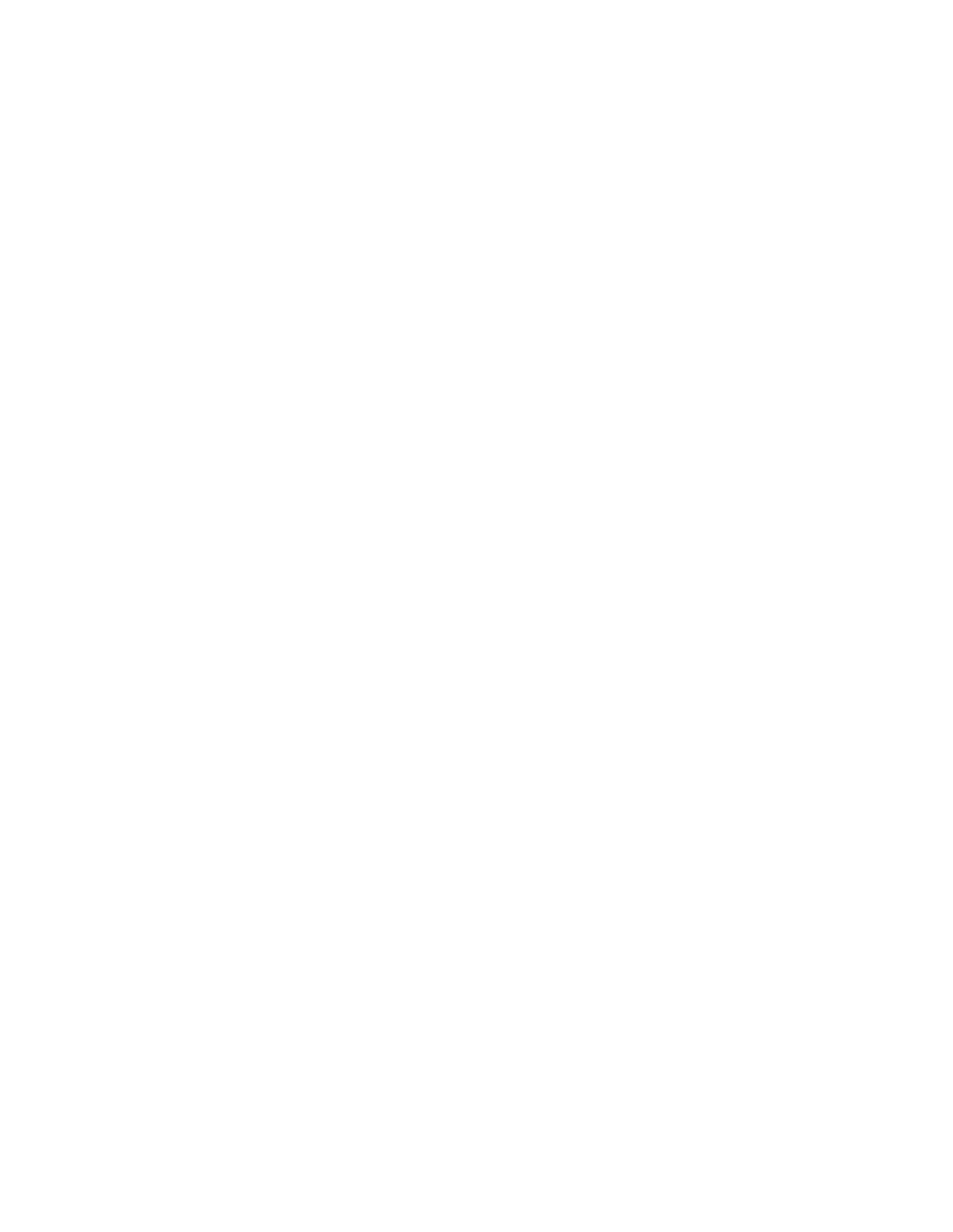#### **Rule 38. Frivolous Appeal—Damages and Costs**

If a court of appeals determines that an appeal is frivolous, it may, after a separately filed motion or notice from the court and reasonable opportunity to respond, award just damages and single or double costs to the appellee.

### **Circuit Rule 38**

#### **Sanctions**

When any party to a proceeding before this court or any attorney practicing before the court fails to comply with the FRAP, these rules, or an order of this court, or takes an appeal or files a petition or motion that is frivolous or interposed for an improper purpose, such as to harass or to cause unnecessary delay, the court may, on its own motion, or on motion of a party, impose appropriate sanctions on the offending party, the attorney, or both. Sanctions include dismissal for failure to prosecute; imposition of costs, expenses, and attorneys' fees; and disciplinary proceedings. See 28 U.S.C. §§ 1912, 1927.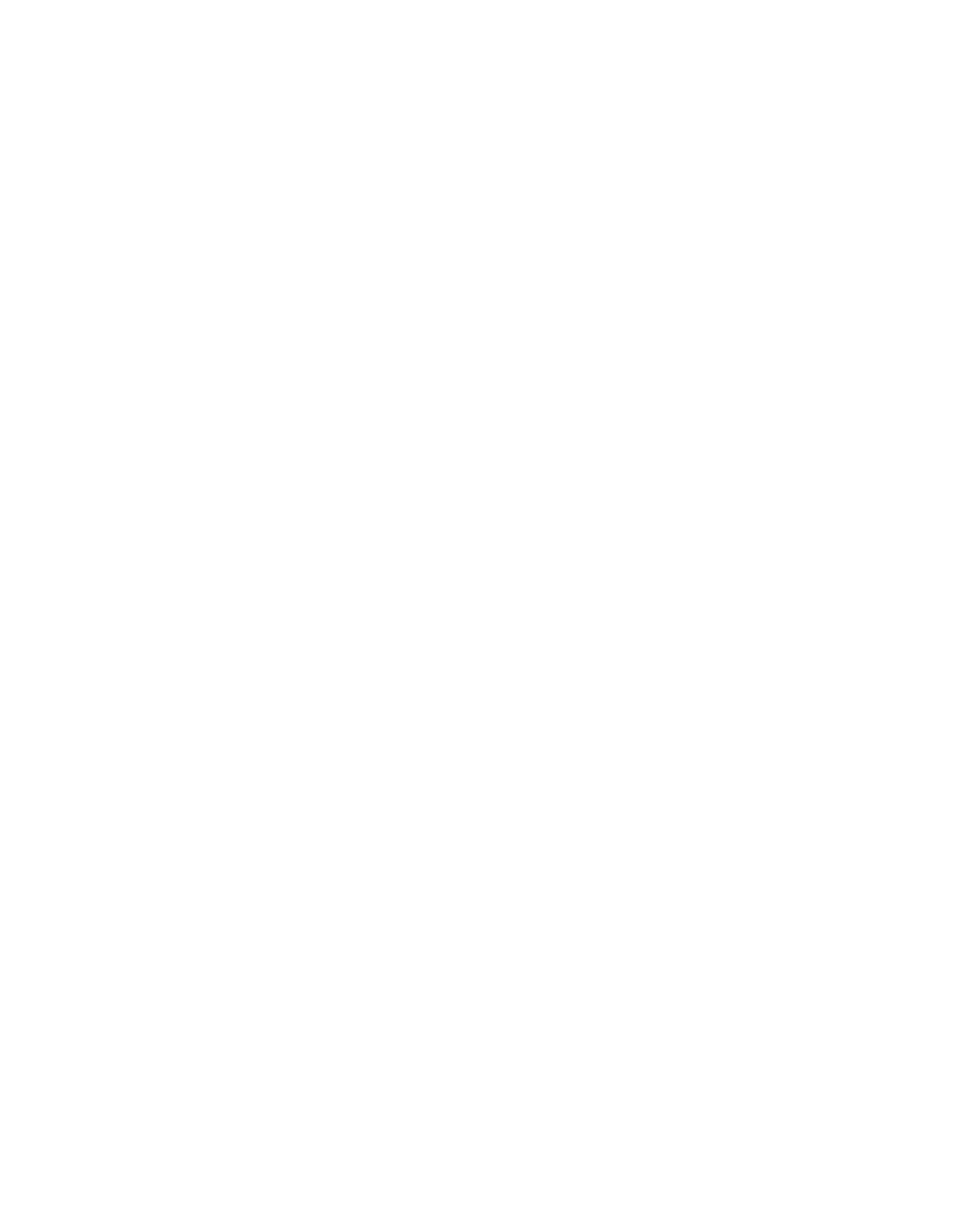#### **Rule 39. Costs**

**(a) Against Whom Assessed.** The following rules apply unless the law provides or the court orders otherwise:

(1) if an appeal is dismissed, costs are taxed against the appellant, unless the parties agree otherwise;

(2) if a judgment is affirmed, costs are taxed against the appellant;

(3) if a judgment is reversed, costs are taxed against the appellee;

(4) if a judgment is affirmed in part, reversed in part, modified, or vacated, costs are taxed only as the court orders.

**(b) Costs For and Against the United States.** Costs for or against the United States, its agency, or officer will be assessed under Rule 39(a) only if authorized by law.

**(c) Costs of Copies.** Each court of appeals must, by local rule, fix the maximum rate for taxing the cost of producing necessary copies of a brief or appendix, or copies of records authorized by Rule 30(f). The rate must not exceed that generally charged for such work in the area where the clerk's office is located and should encourage economical methods of copying.

### **(d) Bill of Costs: Objections; Insertion in Mandate.**

(1) A party who wants costs taxed must—within 14 days after entry of judgment—file with the circuit clerk and serve an itemized and verified bill of costs.

(2) Objections must be filed within 14 days after service of the bill of costs, unless the court extends the time.

(3) The clerk must prepare and certify an itemized statement of costs for insertion in the mandate, but issuance of the mandate must not be delayed for taxing costs. If the mandate issues before costs are finally determined, the district clerk must—upon the circuit clerk's request—add the statement of costs, or any amendment of it, to the mandate.

**(e) Costs on Appeal Taxable in the District Court.** The following costs on appeal are taxable in the district court for the benefit of the party entitled to costs under this rule:

- (1) the preparation and transmission of the record;
- (2) the reporter's transcript, if needed to determine the appeal;
- (3) premiums paid for a bond or other security to preserve rights pending appeal; and
- (4) the fee for filing the notice of appeal.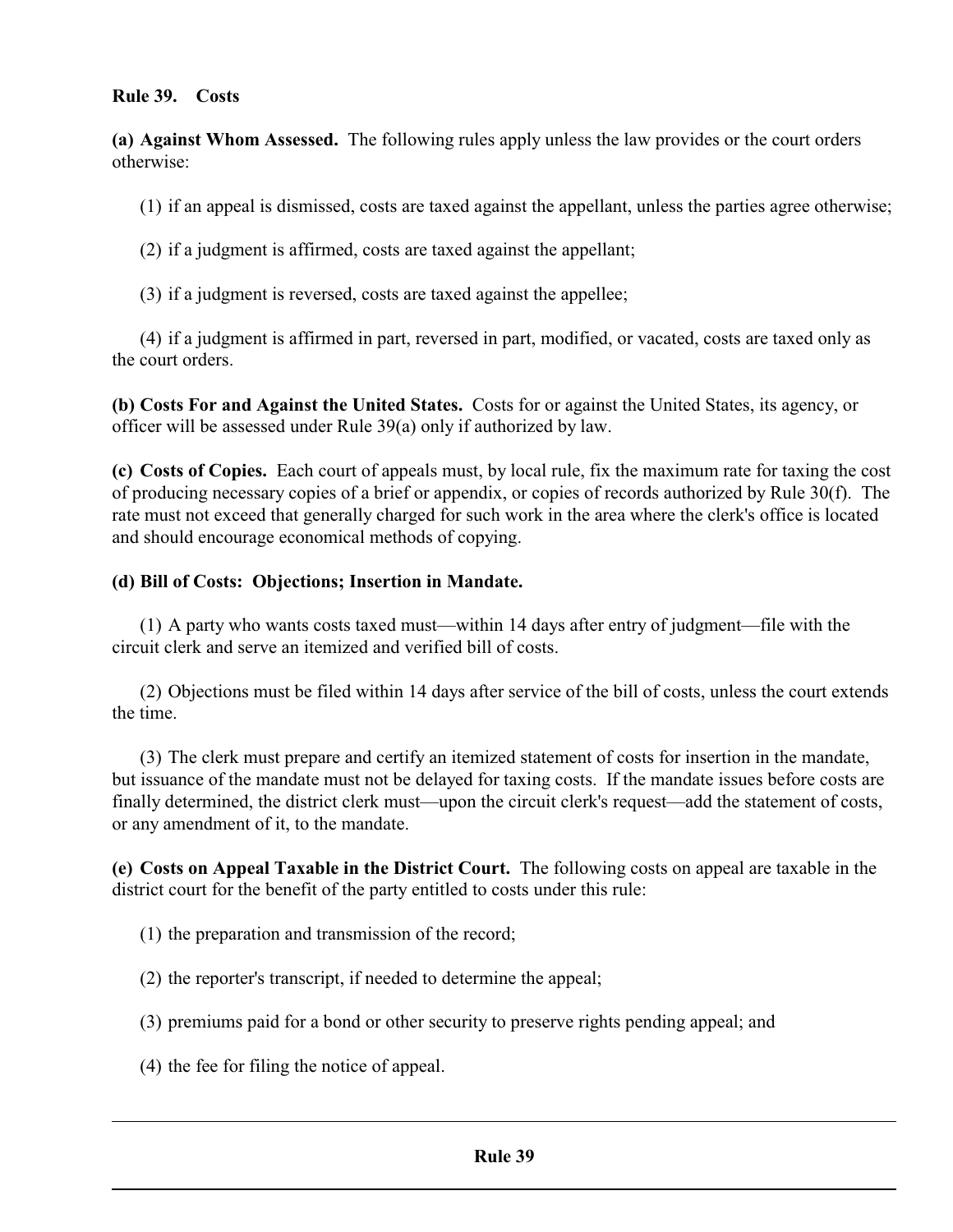### **Circuit Rule 39**

**Costs**

**(a) Allowable Items.** Costs will be allowed for the docketing fee and for the cost of reproducing the number of copies of briefs and appendices to be filed with the court or served on parties, intervenors, and amici curiae, plus 3 copies for the prevailing party. The costs of reproducing the required copies of briefs and appendices will be taxed at actual cost or at a rate periodically set by the clerk to reflect the per page cost for the most economical means of reproduction available in the Washington metropolitan area, whichever is less. Charges incurred for covers and binding may also be claimed, at actual cost not to exceed a rate similarly determined by the clerk. The rates set by the clerk will be published by posting in the clerk's office and on the court's web site, and publication in The Daily Washington Law Reporter.

**(b) Procedure for Requesting Taxation of Costs.** Forms furnished by the clerk's office, or facsimiles thereof, must be used in requesting taxation of costs. Parties submitting bills of costs that are not itemized as required by the clerk or not presented on clerk's office forms or reasonable facsimiles thereof will be directed to provide a conforming request.

**(c) No Costs Taxed for Briefs for Amici or Intervenors.** No taxation of costs for briefs for intervenors or amici curiae or separate replies thereto will be assessed unless allowed by the court on motion.

**(d) Costs of Producing Separate Briefs and Appendices Where Record is Sealed.** The costs under Circuit Rule 47.1 of preparing 2 sets of briefs, and/or 2 segments of appendices, may be assessed if such costs are otherwise allowable.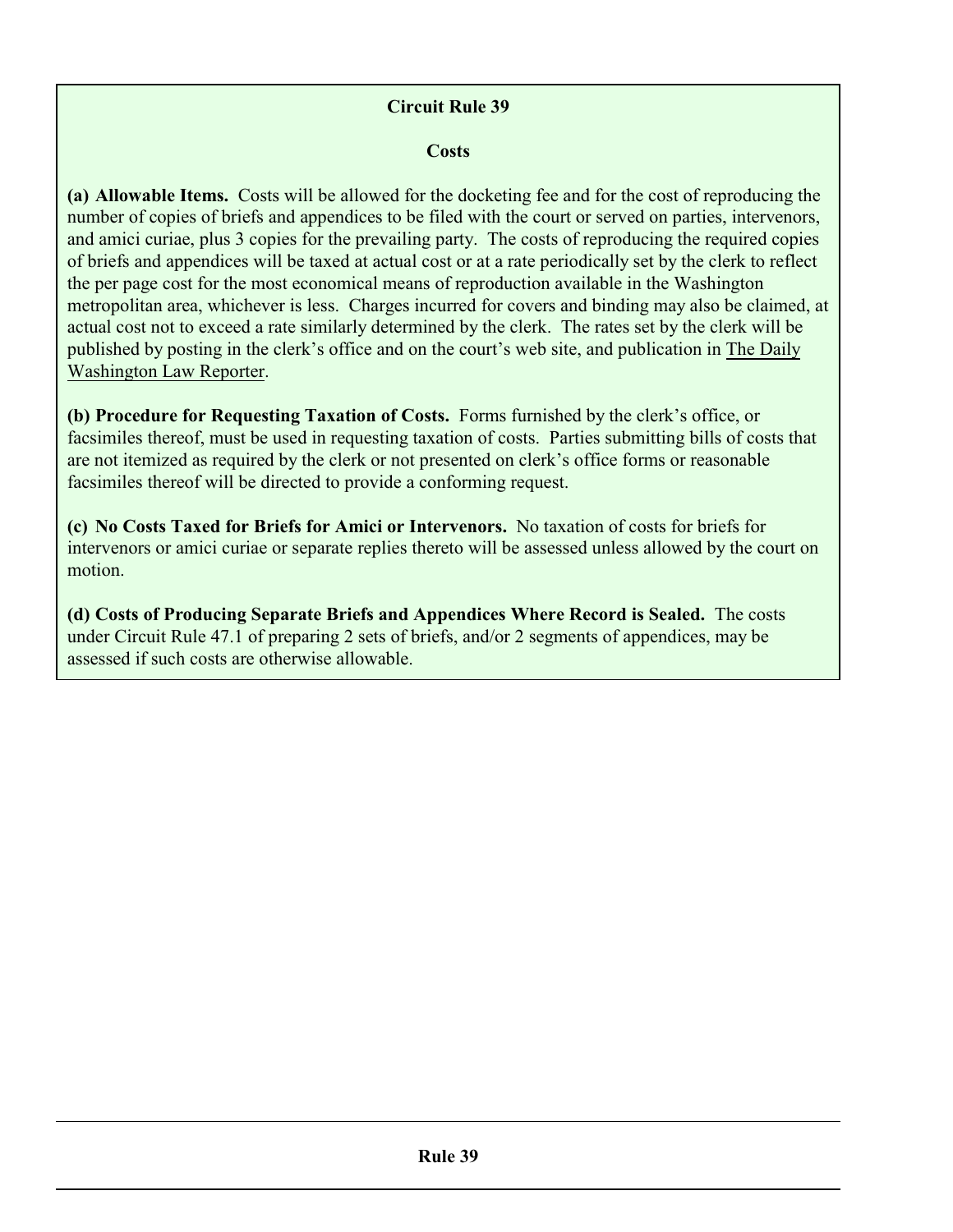#### **Rule 40. Petition for Panel Rehearing**

#### **(a) Time to File; Contents; Response; Action by the Court if Granted.**

(1) **Time.** Unless the time is shortened or extended by order or local rule, a petition for panel rehearing may be filed within 14 days after entry of judgment. But in a civil case, unless an order shortens or extends the time, the petition may be filed by any party within 45 days after entry of judgment if one of the parties is:

(A) the United States;

- (B) a United States agency;
- (C) a United States officer or employee sued in an official capacity; or

(D) a current or former United States officer or employee sued in an individual capacity for an act or omission occurring in connection with duties performed on the United States' behalf – including all instances in which the United States represents that person when the court of appeals' judgment is entered or files the petition for that person.

(2) **Contents.** The petition must state with particularity each point of law or fact that the petitioner believes the court has overlooked or misapprehended and must argue in support of the petition. Oral argument is not permitted.

(3) **Response.** Unless the court requests, no response to a petition for panel rehearing is permitted. Ordinarily, rehearing will not be granted in the absence of such a request. If a response is requested, the requirements of Rule 40(b) apply to the response.

(4) **Action by the Court.** If a petition for panel rehearing is granted, the court may do any of the following:

(A) make a final disposition of the case without reargument;

(B) restore the case to the calendar for reargument or resubmission; or

(C) issue any other appropriate order.

**(b) Form of Petition; Length.** The petition must comply in form with Rule 32. Copies must be served and filed as Rule 31 prescribes. Except by the court's permission:

(1) a petition for panel rehearing produced using a computer must not exceed 3,900 words; and

(2) a handwritten or typewritten petition for panel rehearing must not exceed 15 pages.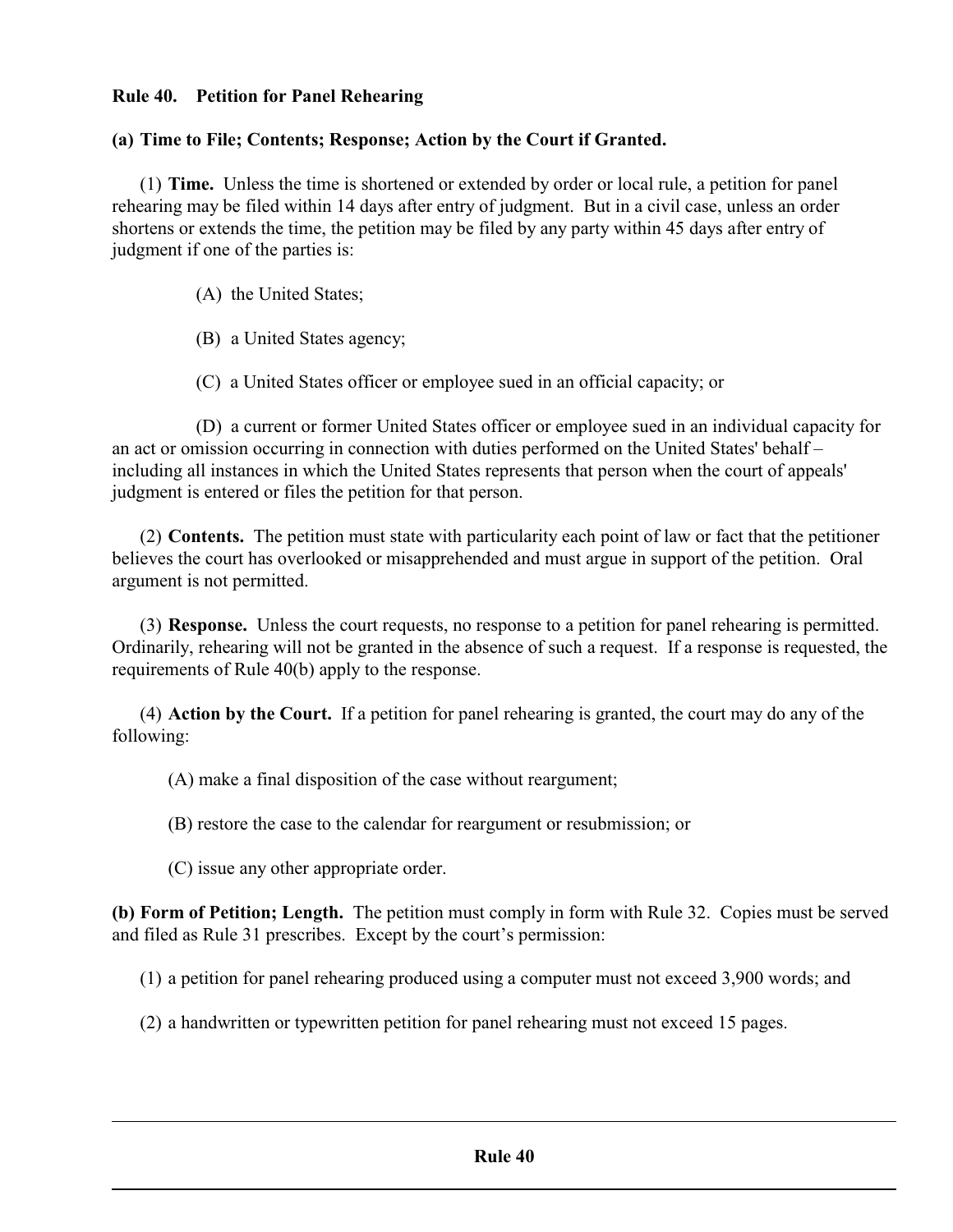**Circuit Rule 40**

# **Petition for Panel Rehearing**

See Circuit Rule 35.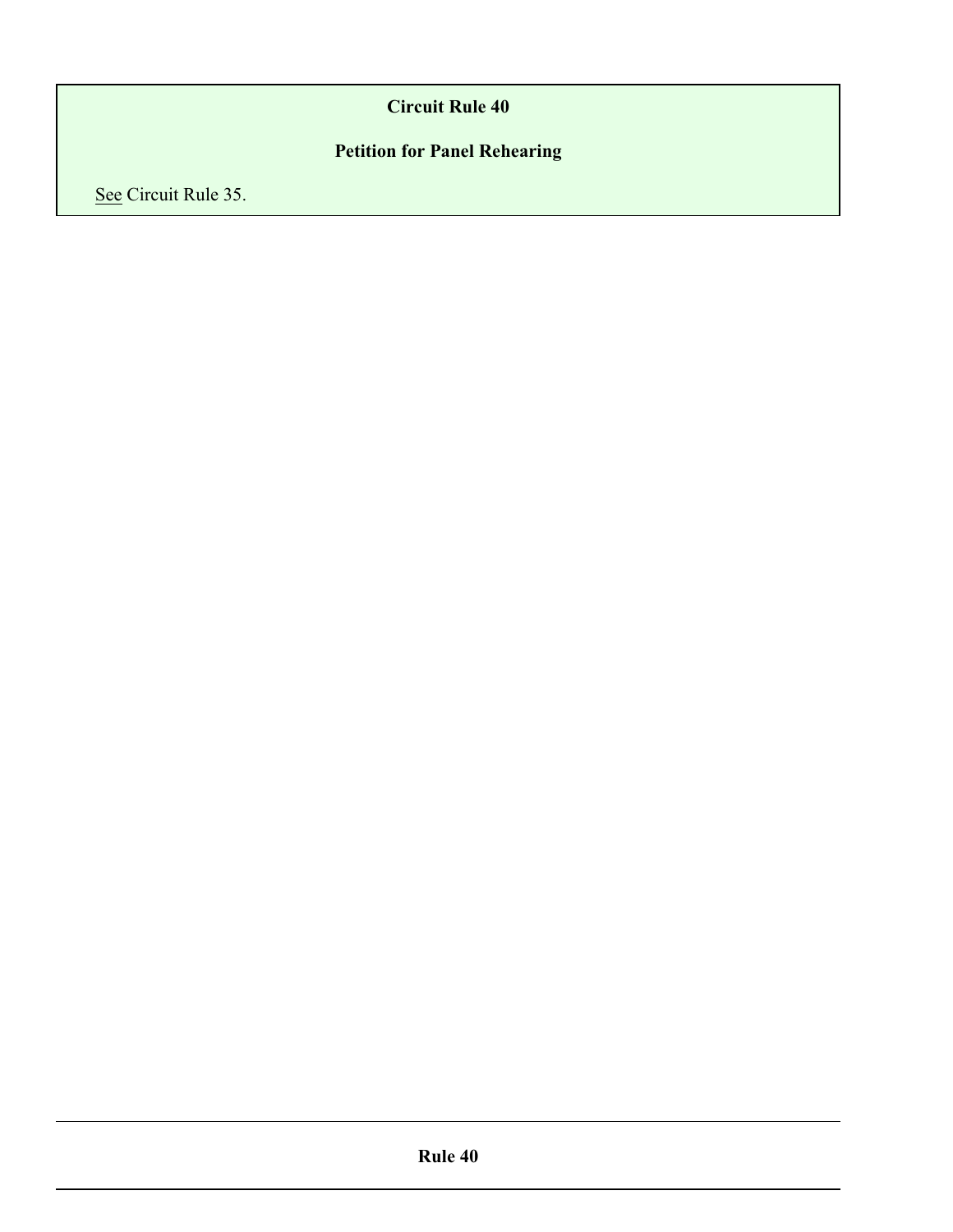### **Rule 41. Mandate: Contents; Issuance and Effective Date; Stay**

**(a) Contents.** Unless the court directs that a formal mandate issue, the mandate consists of a certified copy of the judgment, a copy of the court's opinion, if any, and any direction about costs.

**(b) When Issued.** The court's mandate must issue 7 days after the time to file a petition for rehearing expires, or 7 days after entry of an order denying a timely petition for panel rehearing, petition for rehearing en banc, or motion for stay of mandate, whichever is later. The court may shorten or extend the time by order.

**(c) Effective Date.** The mandate is effective when issued.

#### **(d) Staying the Mandate Pending a Petition for Certiorari.**

(1) **Motion to Stay.** A party may move to stay the mandate pending the filing of a petition for a writ of certiorari in the Supreme Court. The motion must be served on all parties and must show that the petition would present a substantial question and that there is good cause for a stay.

(2) **Duration of Stay; Extensions.** The stay must not exceed 90 days, unless:

(A) the period is extended for good cause; or

(B) the party who obtained the stay notifies the circuit clerk in writing within the period of the stay:

(i) that the time for filing a petition has beeen extended, in which case the stay continues for the extended period; or

(ii) that the petition has been filed, in which case the stay continues until the Supreme Court's final disposition.

(3) **Security.** The court may require a bond or other security as a condition to granting or continuing a stay of the mandate.

(4) **Issuance of Mandate.** The court of appeals must issue the mandate immediately on receiving a copy of a Supreme Court order denying the petition, unless extraordinary circumstances exist.

### **Circuit Rule 41**

### **Issuance of Mandate; Stay of Mandate; Remand**

**(a) Mandate.**

(1) **Time for Issuance.** While retaining discretion to direct immediate issuance of its mandate in an appropriate case, the court ordinarily will include as part of its disposition an instruction that the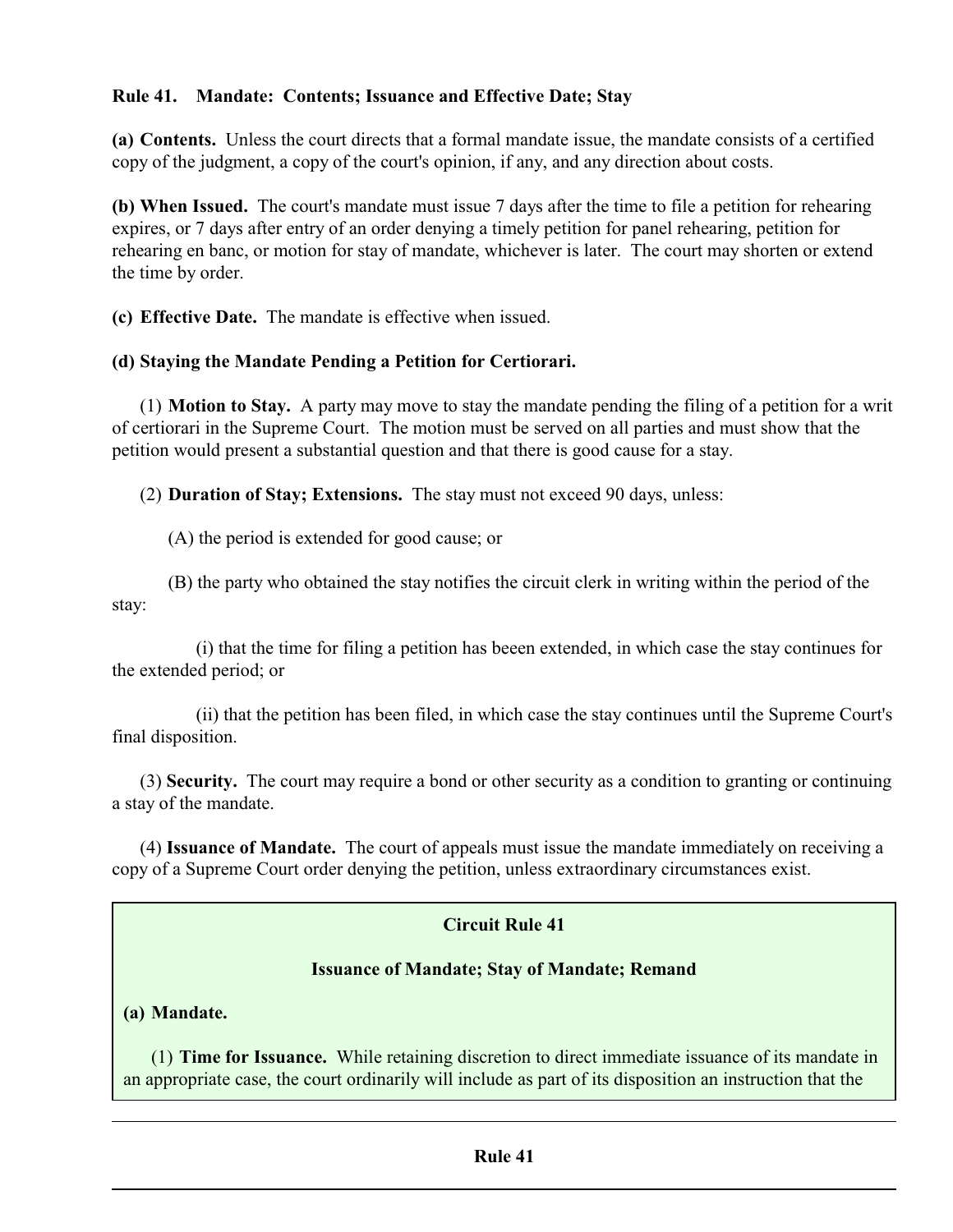clerk withhold issuance of the mandate until 7 days after the expiration of the time for filing a petition for rehearing or a petition for rehearing en banc and, if such petition is timely filed, until 7 days after disposition thereof. Such an instruction is without prejudice to the right of any party at any time to move for expedited issuance of the mandate for good cause shown.

(2) **Stay of Mandate.** A motion for a stay of the issuance of mandate will not be granted unless the motion sets forth facts showing good cause for the relief sought. If the motion is granted, the stay ordinarily will not extend beyond 90 days from the date that the mandate otherwise would have issued. If a timely motion to stay issuance of the mandate has been filed, the mandate will not issue while the motion is pending. If a party obtains a stay of issuance of the mandate, that party must inform the clerk of this court whether the time for filing a petition for a writ of certiorari has been extended and whether a petition has been filed with the Supreme Court within the period of the stay.

The clerk may grant an unopposed motion to stay issuance of the mandate for a period not longer than 90 days from the date that the mandate otherwise would have issued. No motion to stay issuance of the mandate will be granted by the clerk until after the response time has passed, unless the moving party represents in the motion that all other parties either consent to the stay or do not object thereto. The clerk may submit any motion governed by this subparagraph to the panel of the court that decided the case.

(3) **Writs.** No mandate will issue in connection with an order granting or denying a writ of mandamus or other special writ, but the order or judgment granting or denying the relief sought will become effective automatically 21 days after issuance in the absence of an order or other special direction of this court to the contrary.

(4) **Mandate Recall if Rehearing En Banc Granted.** When rehearing en banc is granted, the court will recall the mandate if it has issued.

**(b) Remand.** If the record in any case is remanded to the district court or to an agency, this court retains jurisdiction over the case. If the case is remanded, this court does not retain jurisdiction, and a new notice of appeal or petition for review will be necessary if a party seeks review of the proceedings conducted on remand.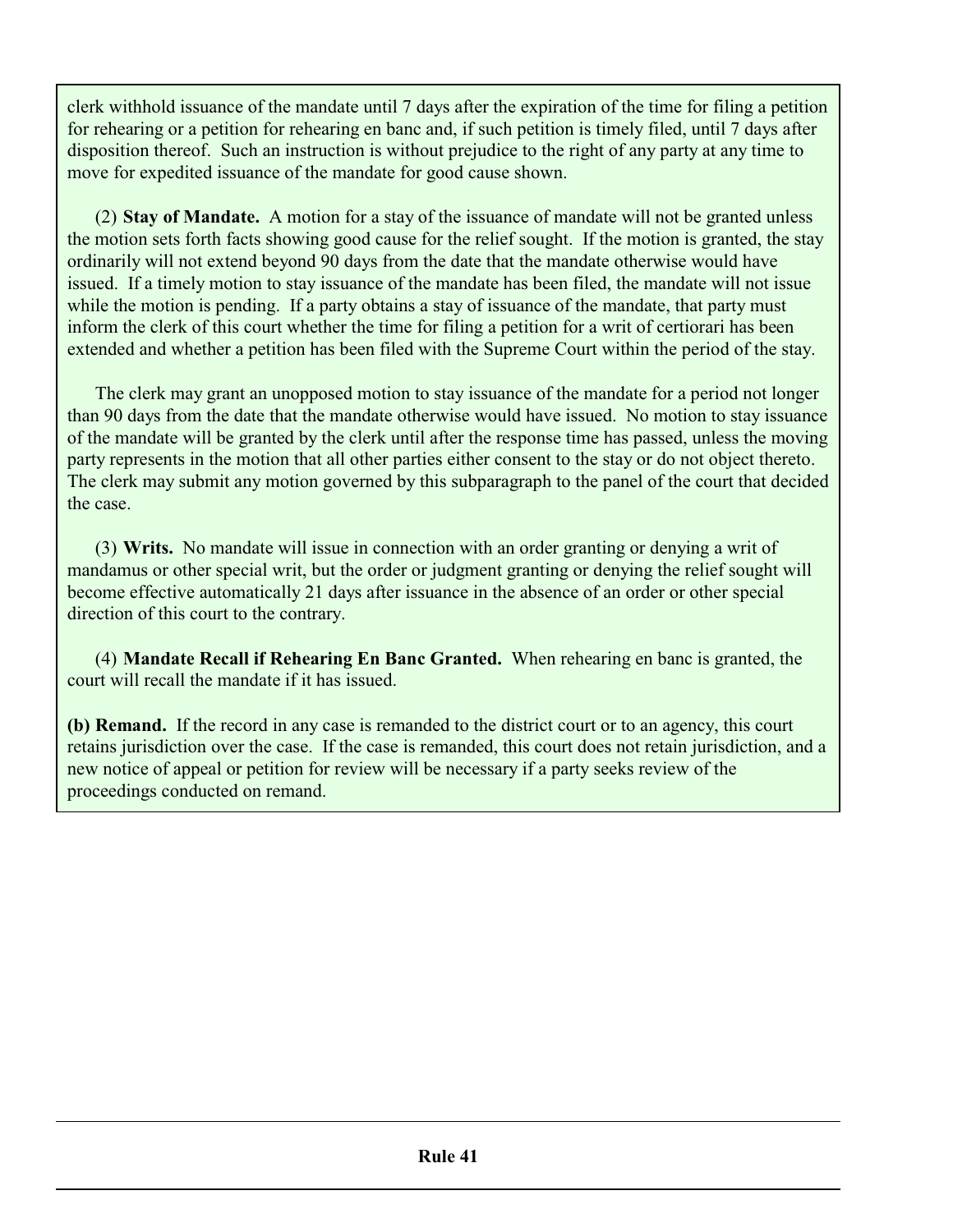### **Rule 42. Voluntary Dismissal**

**(a) Dismissal in the District Court.** Before an appeal has been docketed by the circuit clerk, the district court may dismiss the appeal on the filing of a stipulation signed by all parties or on the appellant's motion with notice to all parties.

**(b) Dismissal in the Court of Appeals.** The circuit clerk may dismiss a docketed appeal if the parties file a signed dismissal agreement specifying how costs are to be paid and pay any fees that are due. But no mandate or other process may issue without a court order. An appeal may be dismissed on the appellant's motion on terms agreed to by the parties or fixed by the court.

# **Circuit Rule 42**

# **Voluntary Dismissal**

See Circuit Rule 27(g) (Motions, Dispositive Motions).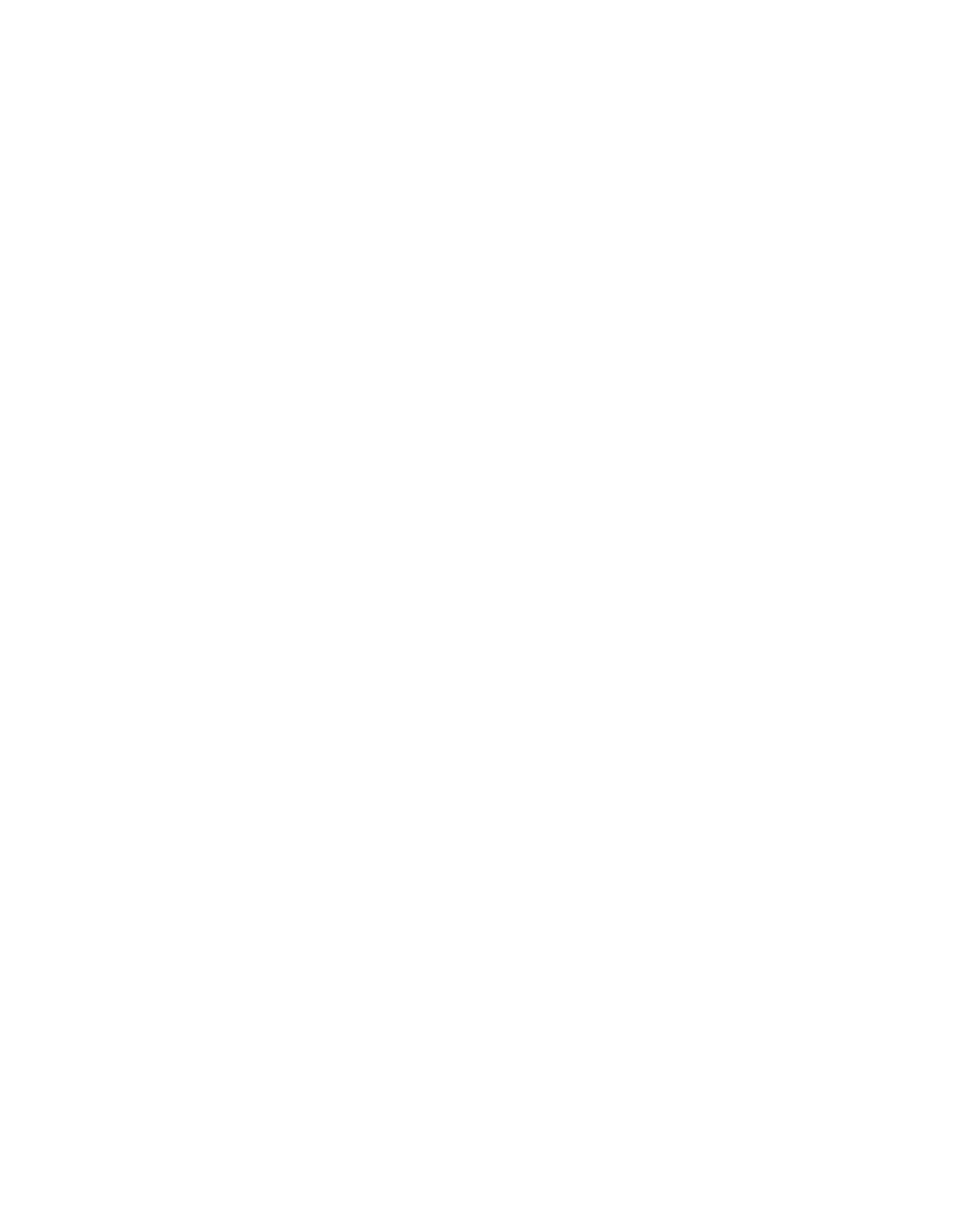### **Rule 43. Substitution of Parties**

### **(a) Death of a Party.**

(1) **After Notice of Appeal Is Filed.** If a party dies after a notice of appeal has been filed or while a proceeding is pending in the court of appeals, the decedent's personal representative may be substituted as a party on motion filed with the circuit clerk by the representative or by any party. A party's motion must be served on the representative in accordance with Rule 25. If the decedent has no representative, any party may suggest the death on the record, and the court of appeals may then direct appropriate proceedings.

(2) **Before Notice of Appeal Is Filed—Potential Appellant.** If a party entitled to appeal dies before filing a notice of appeal, the decedent's personal representative—or, if there is no personal representative, the decedent's attorney of record—may file a notice of appeal within the time prescribed by these rules. After the notice of appeal is filed, substitution must be in accordance with Rule 43(a)(1).

(3) **Before Notice of Appeal Is Filed—Potential Appellee.** If a party against whom an appeal may be taken dies after entry of a judgment or order in the district court, but before a notice of appeal is filed, an appellant may proceed as if the death had not occurred. After the notice of appeal is filed, substitution must be in accordance with Rule  $43(a)(1)$ .

**(b) Substitution for a Reason Other Than Death.** If a party needs to be substituted for any reason other than death, the procedure prescribed in Rule 43(a) applies.

### **(c) Public Officer: Identification; Substitution.**

(1) **Identification of Party.** A public officer who is a party to an appeal or other proceeding in an official capacity may be described as a party by the public officer's official title rather than by name. But the court may require the public officer's name to be added.

(2) **Automatic Substitution of Officeholder.** When a public officer who is a party to an appeal or other proceeding in an official capacity dies, resigns, or otherwise ceases to hold office, the action does not abate. The public officer's successor is automatically substituted as a party. Proceedings following the substitution are to be in the name of the substituted party, but any misnomer that does not affect the substantial rights of the parties may be disregarded. An order of substitution may be entered at any time, but failure to enter an order does not affect the substitution.

# **Circuit Rule 43**

### **Substitution of Parties**

There is no corresponding Circuit Rule.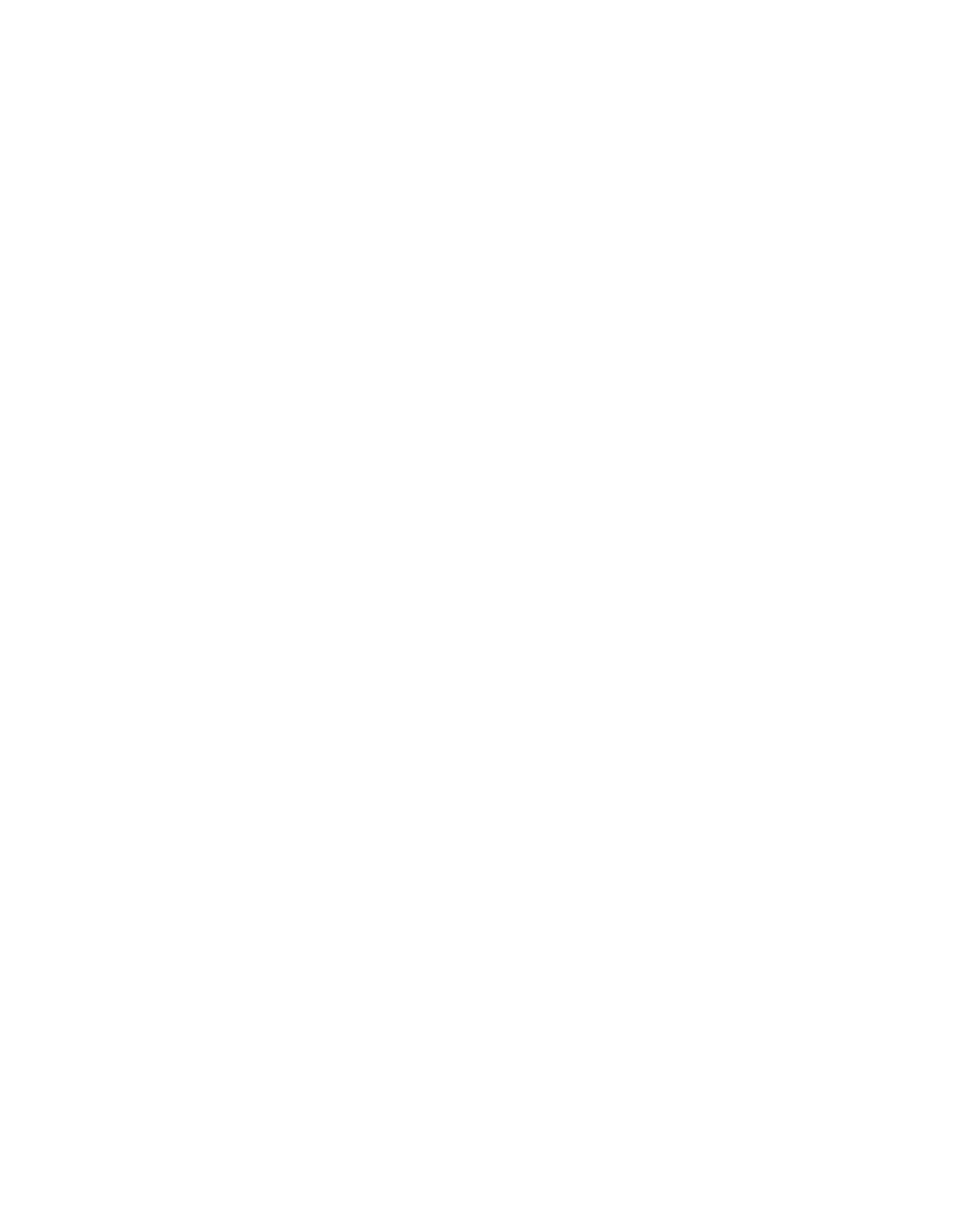### **Rule 44. Case Involving a Constitutional Question When the United States or the Relevant State is Not a Party**

**(a) Constitutional Challenge to Federal Statute.** If a party questions the constitutionality of an Act of Congress in a proceeding in which the United States or its agency, officer, or employee is not a party in an official capacity, the questioning party must give written notice to the circuit clerk immediately upon the filing of the record or as soon as the question is raised in the court of appeals. The clerk must then certify that fact to the Attorney General.

**(b) Constitutional Challenge to State Statute.** If a party questions the constitutionality of a statute of a State in a proceeding in which that State or its agency, officer, or employee is not a party in an official capacity, the questioning party must give written notice to the circuit clerk immediately upon the filing of the record or as soon as the question is raised in the court of appeals. The clerk must then certify that fact to the attorney general of the State.

**Circuit Rule 44**

**Case Involving a Constitutional Question When the United States or the Relevant State is Not a Party**

There is no corresponding Circuit Rule.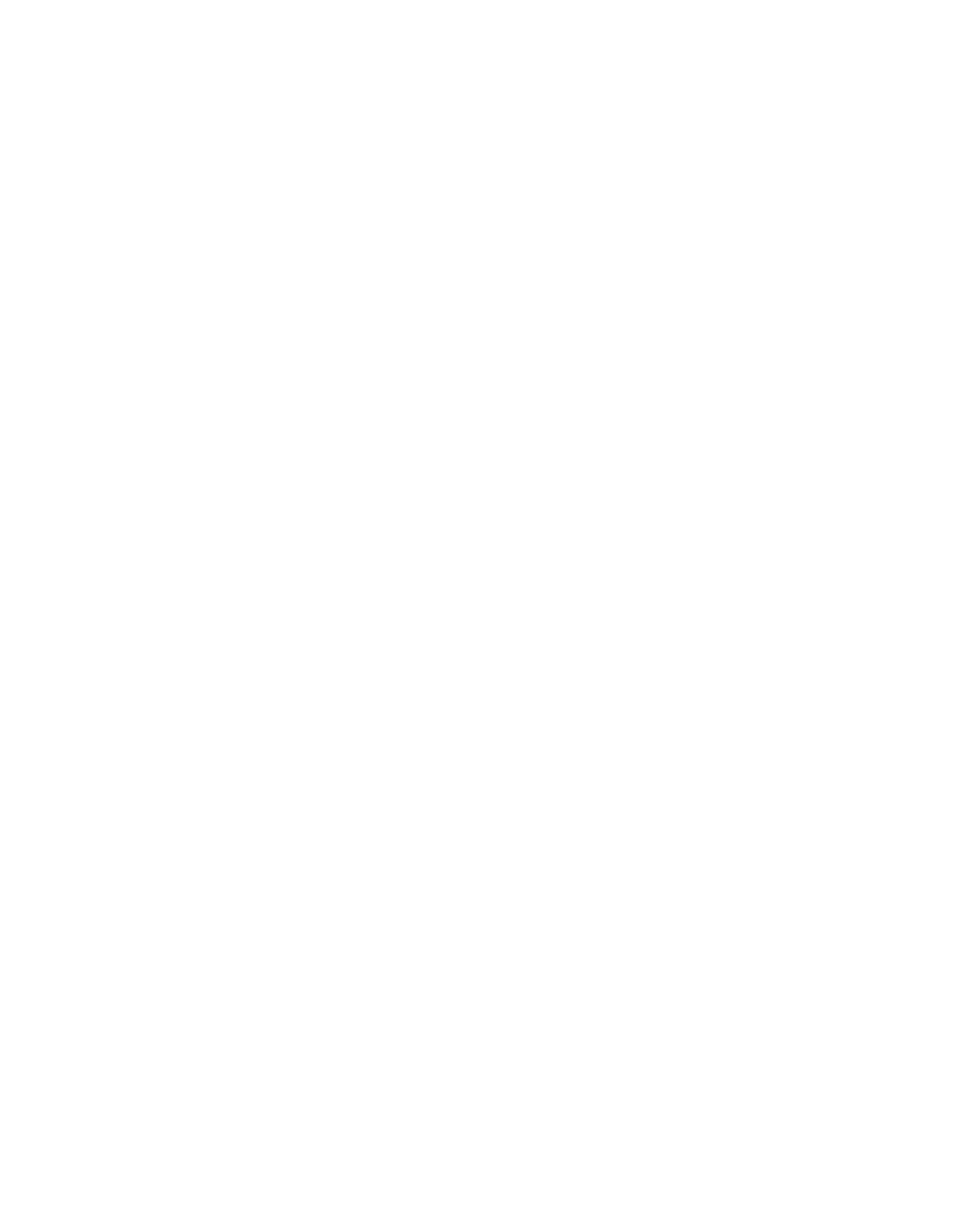### **Rule 45. Clerk's Duties**

### **(a) General Provisions.**

(1) **Qualifications.** The circuit clerk must take the oath and post any bond required by law. Neither the clerk nor any deputy clerk may practice as an attorney or counselor in any court while in office.

(2) **When Court Is Open.** The court of appeals is always open for filing any paper, issuing and returning process, making a motion, and entering an order. The clerk's office with the clerk or a deputy in attendance must be open during business hours on all days except Saturdays, Sundays, and legal holidays. A court may provide by local rule or by order that the clerk's office be open for specified hours on Saturdays or on legal holidays other than New Year's Day, Martin Luther King, Jr.'s Birthday, Washington's Birthday, Memorial Day, Independence Day, Labor Day, Columbus Day, Veterans' Day, Thanksgiving Day, and Christmas Day.

# **(b) Records.**

(1) **The Docket.** The circuit clerk must maintain a docket and an index of all docketed cases in the manner prescribed by the Director of the Administrative Office of the United States Courts. The clerk must record all papers filed with the clerk and all process, orders, and judgments.

(2) **Calendar.** Under the court's direction, the clerk must prepare a calendar of cases awaiting argument. In placing cases on the calendar for argument, the clerk must give preference to appeals in criminal cases and to other proceedings and appeals entitled to preference by law.

(3) **Other Records.** The clerk must keep other books and records required by the Director of the Administrative Office of the United States Courts, with the approval of the Judicial Conference of the United States, or by the court.

**(c) Notice of an Order or Judgment.** Upon the entry of an order or judgment, the circuit clerk must immediately serve a notice of entry on each party, with a copy of any opinion, and must note the date of service on the docket. Service on a party represented by counsel must be made on counsel.

**(d) Custody of Records and Papers.** The circuit clerk has custody of the court's records and papers. Unless the court orders or instructs otherwise, the clerk must not permit an original record or paper to be taken from the clerk's office. Upon disposition of the case, original papers constituting the record on appeal or review must be returned to the court or agency from which they were received. The clerk must preserve a copy of any brief, appendix, or other paper that has been filed.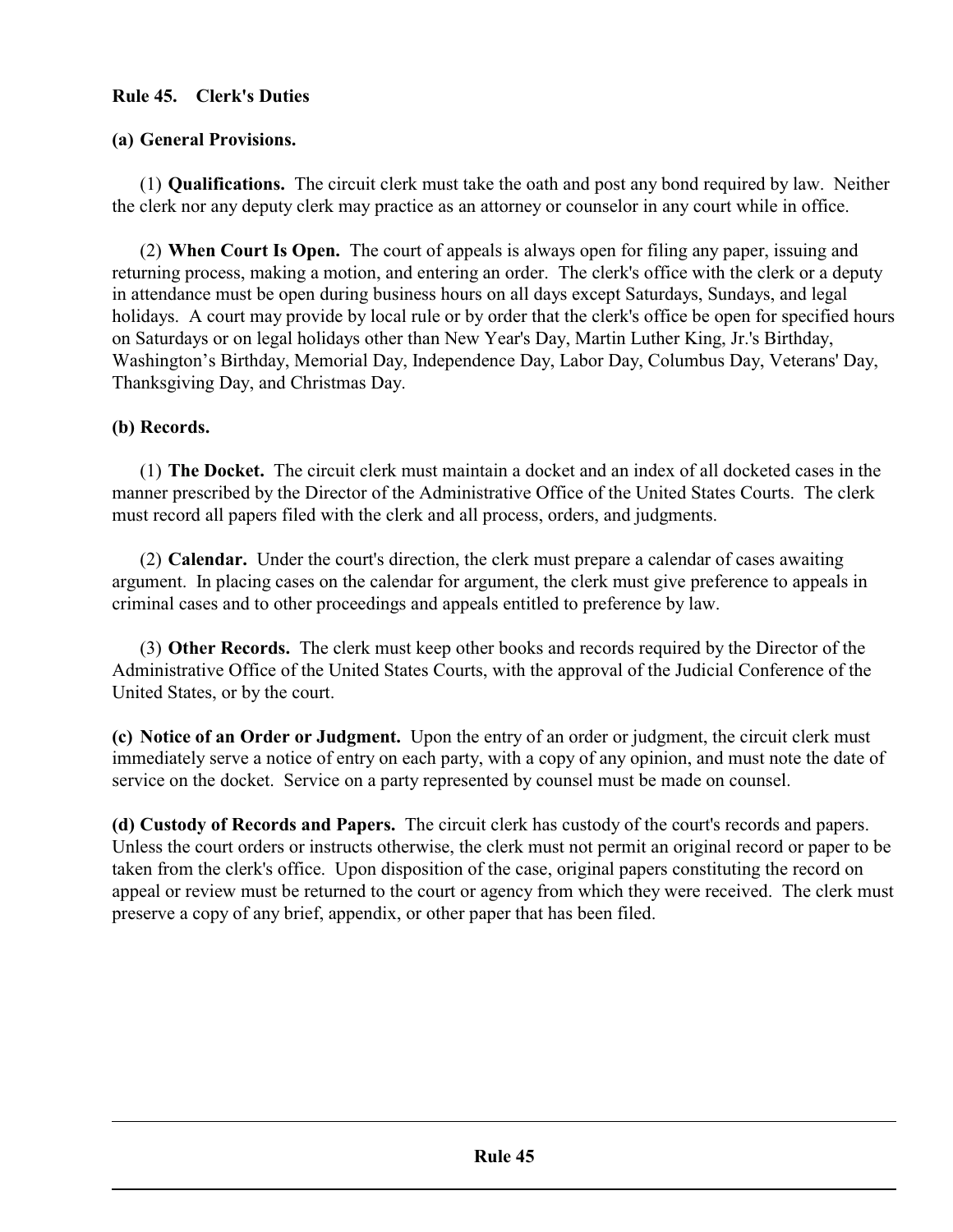# **Circuit Rule 45**

### **Clerk's Duties; Fees for Services**

**(a) Attendance at Sessions.** The clerk or a deputy of the clerk will attend in person the sessions of this court.

**(b) Office Hours.** The clerk's office will be open for the transaction of business from 9:00 A.M. until 4:00 P.M. daily, except Saturdays, Sundays, federal holidays, and any other day the chief judge designates. The court is always open for the receipt of emergency papers and the transaction of emergency business.

**(c) Entry of Court-Issued Documents.** Except as otherwise provided by these rules or court order, all orders, opinions, judgments, and other documents issued by the court in cases assigned to the court's Case Management/Electronic Case Files (CM/ECF) system will be filed electronically in accordance with Circuit Rule 25 and the procedures established by the court. Any such filing constitutes under FRAP 36 and 45(b) entry on the docket maintained by the clerk. Any order, judgment, or other court-issued document filed electronically without the original signature of a judge or authorized court personnel has the same force and effect as if the judge or clerk had signed a paper copy. Orders also may be issued as "text-only " entries on the docket, without an attached document. Such orders are official and binding.

**(d) Notice of Orders and Judgments.** Immediately upon the entry of an order or judgment in a case assigned to the CM/ECF system, the clerk will electronically transmit a Notice of Docket Activity to all parties who have consented to electronic service. Electronic transmission of the Notice of Docket Activity constitutes the notice and service required by FRAP 36(b) and 45(c). For any party who has not consented to electronic service, the clerk must immediately serve in paper form a notice of entry with a copy of any opinion.

**(e) Fees for Services.** Fees, as prescribed by the Judicial Conference of the United States, are to be charged for the following services performed by the clerk, except that no fees are to be charged for services rendered on behalf of the United States. The schedule of currently applicable fees will be posted on the court's web site and distributed periodically as an appendix to these rules.

(1) Docketing a case or docketing any other proceeding. A separate fee must be paid by each party filing a notice of appeal in the district court, but parties filing a joint notice of appeal in the district court are required to pay only one fee. A docketing fee will not be charged for the docketing of a petition for permission to appeal under FRAP 5, unless the appeal is allowed.

(2) Search of the records of this court and certifying the results.

(3) Certifying any document or paper, whether certification is made directly on the document or by separate instrument.

(4) Reproducing any record or paper.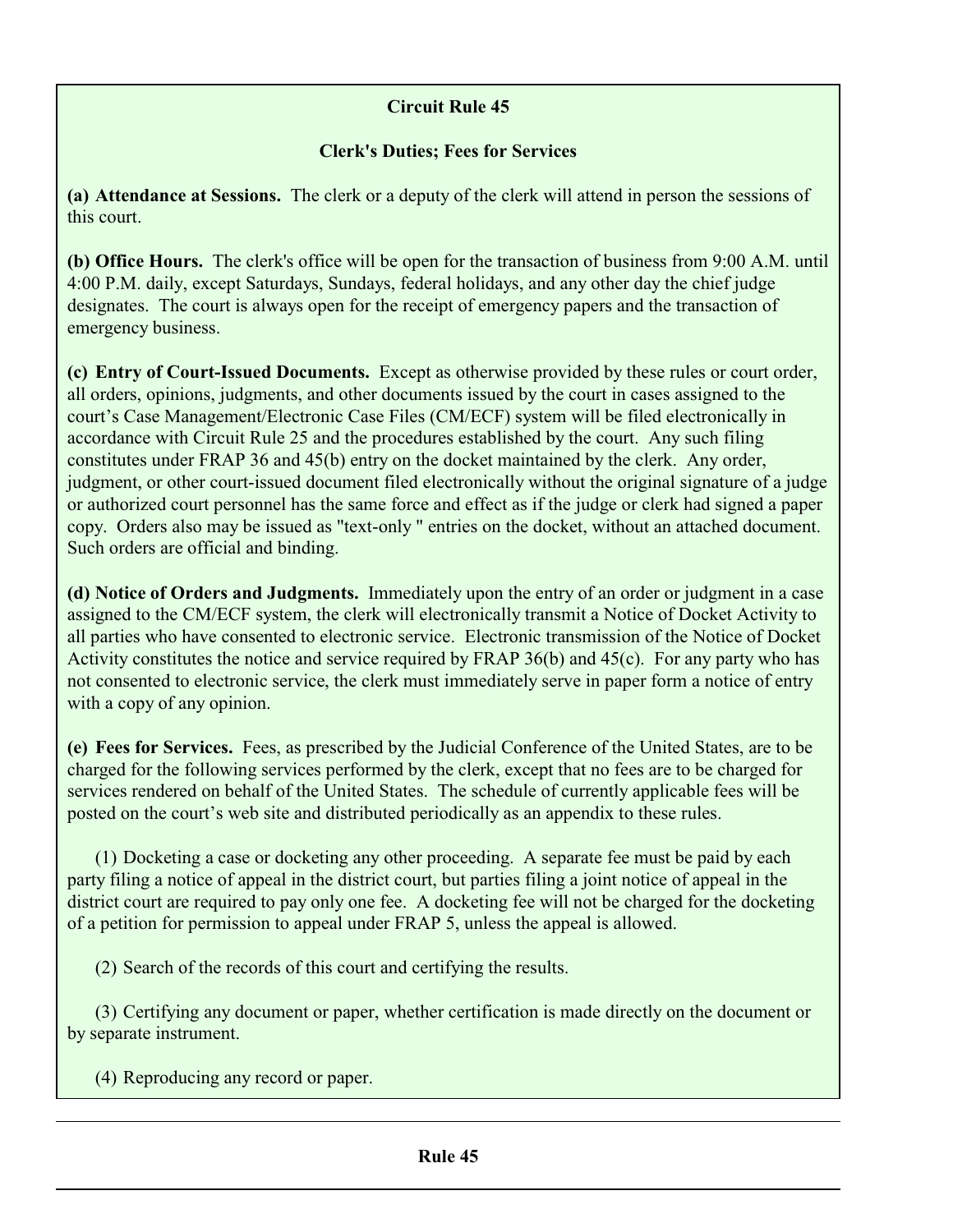(5) Comparing with the original thereof any copy of any transcript of record, entry, or paper, when such copy is furnished by any person requesting certification.

**(f) Printed Copies of Opinions.** For each printed copy of the decision in a case, including all separate and dissenting opinions, the clerk will charge such sum as the court may from time to time direct, and copies may be supplied without charge or at such reduced charge as the court may from time to time designate. Each party in a case will receive 2 paper copies of the decision without charge.

**(g) Other Fees Not Authorized.** No fees for services other than those authorized pursuant to law may be charged.

See also Circuit Rule 1 (Scope of Rules; General Provisions), and Circuit Rule 25 (Filing and Service).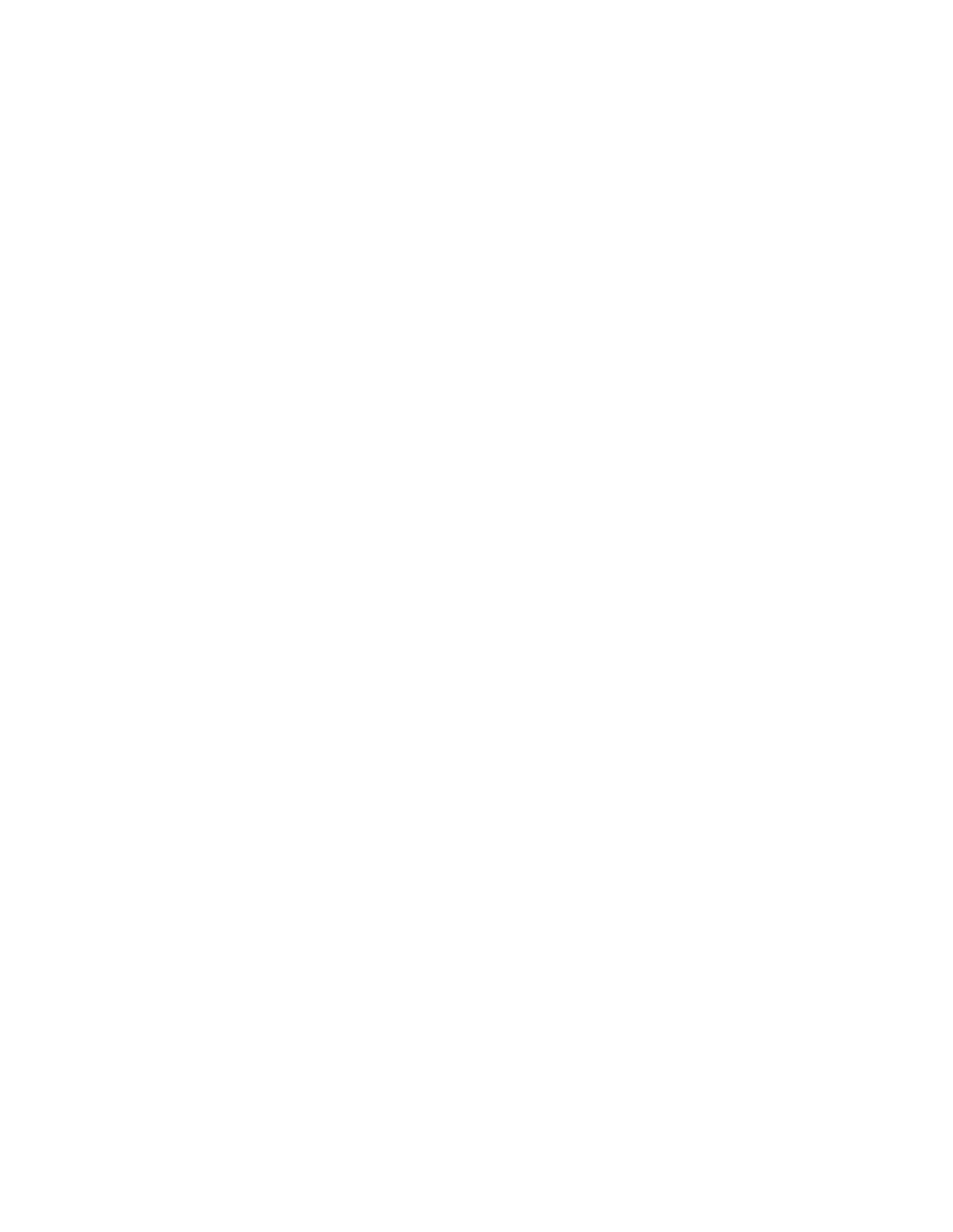#### **Rule 46. Attorneys**

### **(a) Admission to the Bar.**

(1) **Eligibility.** An attorney is eligible for admission to the bar of a court of appeals if that attorney is of good moral and professional character and is admitted to practice before the Supreme Court of the United States, the highest court of a state, another United States court of appeals, or a United States district court (including the district courts for Guam, the Northern Mariana Islands, and the Virgin Islands).

(2) **Application.** An applicant must file an application for admission, on a form approved by the court that contains the applicant's personal statement showing eligibility for membership. The applicant must subscribe to the following oath or affirmation:

"I, do solemnly swear [or affirm] that I will conduct myself as an attorney and counselor of this court, uprightly and according to law; and that I will support the Constitution of the United States."

(3) **Admission Procedures.** On written or oral motion of a member of the court's bar, the court will act on the application. An applicant may be admitted by oral motion in open court. But, unless the court orders otherwise, an applicant need not appear before the court to be admitted. Upon admission, an applicant must pay the clerk the fee prescribed by local rule or court order.

#### **(b) Suspension or Disbarment.**

(1) **Standard.** A member of the court's bar is subject to suspension or disbarment by the court if the member:

(A) has been suspended or disbarred from practice in any other court; or

(B) is guilty of conduct unbecoming a member of the court's bar.

(2) **Procedure.** The member must be given an opportunity to show good cause, within the time prescribed by the court, why the member should not be suspended or disbarred.

(3) **Order.** The court must enter an appropriate order after the member responds and a hearing is held, if requested, or after the time prescribed for a response expires, if no response is made.

**(c) Discipline.** A court of appeals may discipline an attorney who practices before it for conduct unbecoming a member of the bar or for failure to comply with any court rule. First, however, the court must afford the attorney reasonable notice, an opportunity to show cause to the contrary, and, if requested, a hearing.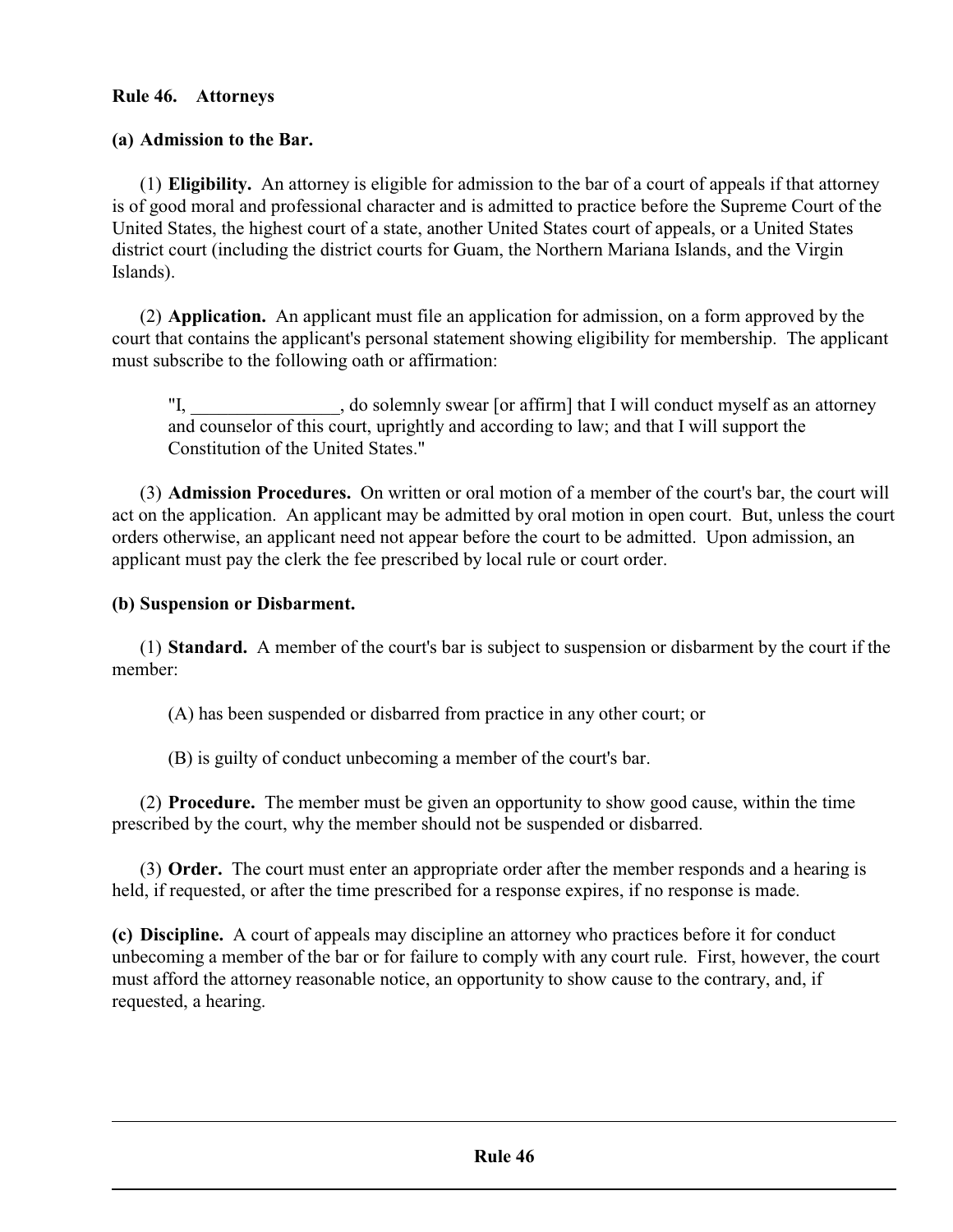# **Circuit Rule 46**

# **Attorneys; Appearance by Law Student**

**(a) Appearances.** Except as otherwise provided by law, the docketing statement and all papers filed thereafter in this court must be signed by at least one member of the bar of this court, and only members of the bar of this court may present oral argument. However, on motion for good cause shown, the court may allow argument to be presented in a case by an attorney who is not a member of the bar of this court.

**(b) Admission.** Each applicant for admission to the bar of this court must file with the clerk an application for admission on a form approved by the court and furnished by the clerk, accompanied by a certificate, executed not more than 60 days prior to the date of the application, from the court upon which the application is based, evidencing the applicant's admission to practice before that court and current good standing. Upon the court's grant of an application for admission, the clerk will mail to the applicant a certificate of admission. Applicants for admission to the bar of this court need not appear in person for the purpose of taking the oath or affirmation of admission. The fee for admission will be set periodically by order of the court and must be tendered with the application.

**(c) Change of Address.** Changes in the address of counsel and pro se litigants must be immediately reported to the clerk in writing. Counsel and pro se litigants who are registered for the court's CM/ECF system must immediately report any change in their postal or e-mail address by updating their appellate filer account.

**(d) Change of Name of Attorney After Admission.** Any member of the bar of this court may file with the clerk a certificate that he or she is engaged in practice under a new name. The clerk will note such change of name on the roll of attorneys and on the records of this court.

**(e) Disbarment and Suspension.** For provisions governing the discipline of members of the bar of this court, see the court's Rules of Disciplinary Enforcement.

**(f) Committee on Admissions and Grievances.** For provisions governing the Committee on Admissions and Grievances and the referral of matters to that committee, see the court's Rules of Disciplinary Enforcement.

# **(g) Appearance by Law Student.**

(1) **Entry of Appearance on Written Consent of Party.** An eligible law student may enter an appearance in this court on behalf of any party including the United States or a governmental agency, provided that the party on whose behalf the student appears has consented thereto in writing, and that a supervising lawyer has also indicated in writing approval of that appearance. In each case, the written consent and approval must be filed with the clerk.

(2) **Appearance on Briefs and Participation in Oral Argument.** A law student who has entered an appearance in a case pursuant to paragraph (1) may appear on the brief, provided the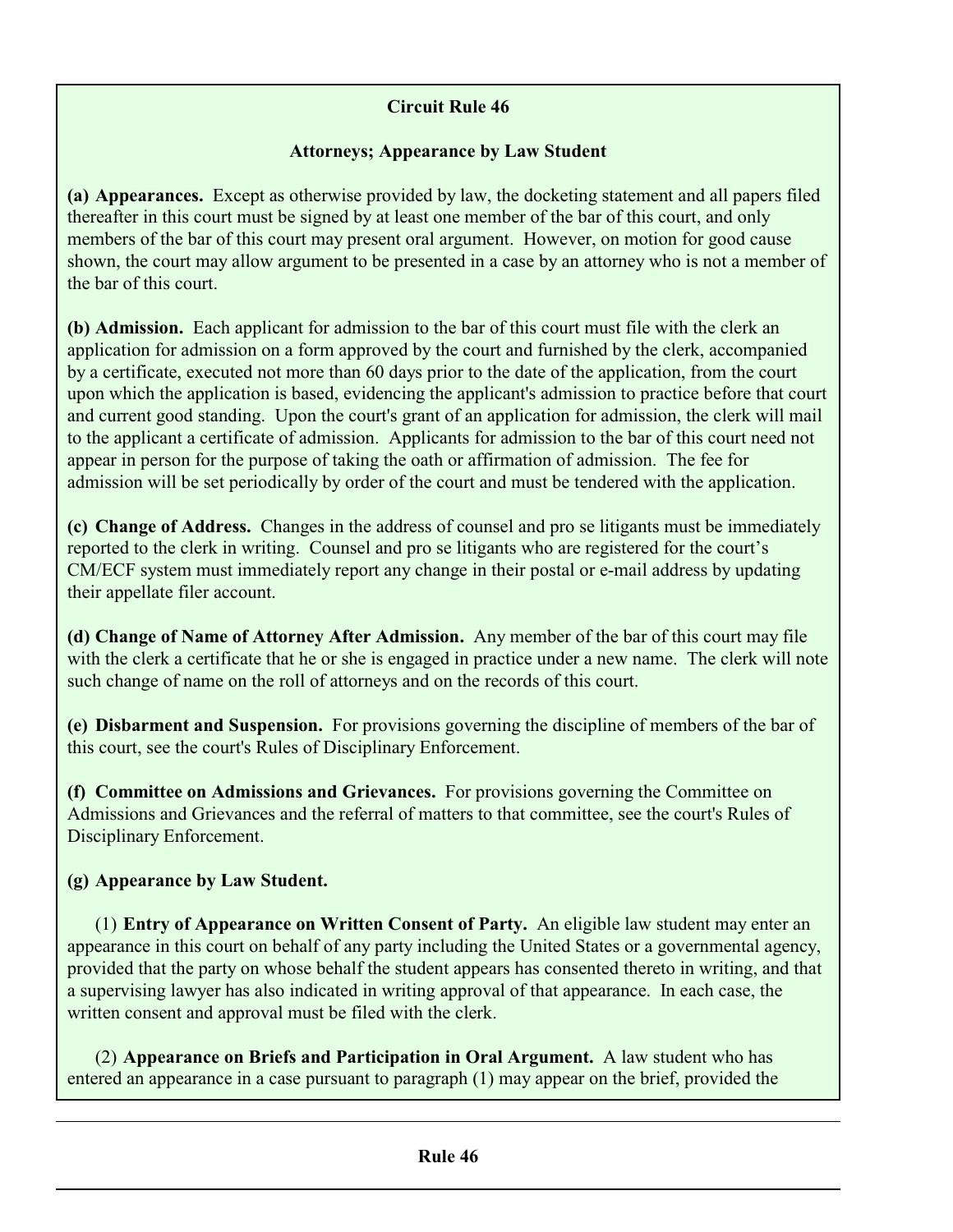supervising attorney also appears on the brief; may participate in oral argument, provided the supervising attorney is present in court; and may take part in other activities in connection with the case, subject to the direction of the supervising attorney.

(3) **Eligibility.** In order to be eligible to make an appearance pursuant to this rule, the law student must:

(A) be duly enrolled in a law school accredited by the American Bar Association;

(B) have completed legal studies amounting to at least 4 semesters, or the equivalent if the school is on some basis other than a semester basis;

(C) be enrolled in or have passed a clinical program of an accredited law school for credit, held under the direction of a faculty member of such law school, in which a law student obtains practical experience by participating in cases and matters pending before the courts;

(D) be certified by the dean of the law school as being of good character and competent legal ability, and as being adequately trained to perform as a legal intern.

(4) **Students Not to Be Compensated by Parties.** A law student appearing pursuant to this rule may neither ask for nor receive any compensation or remuneration of any kind for services from any party on whose behalf the services are rendered; this rule does not prevent a lawyer, legal aid bureau, law school, public defender agency, or the government from paying compensation to the eligible law student, nor does it prevent any agency from making such charges for its services as may otherwise be proper.

(5) **Withdrawal or Termination of Certification.** The certification of a student by the law school dean must be filed with the clerk of this court and, unless it is sooner withdrawn, will remain in effect for 18 months, or until the announcement of the results of the first bar examination following the student's graduation, whichever is earlier. For any student who passes that examination, or who is admitted to the bar without taking an examination, the certification will continue in effect until the date the student is admitted to the bar. The certification may be withdrawn by the dean at any time by mailing a notice to that effect to the student and to the clerk of this court. It is not necessary that the notice state the cause for withdrawal, unless requested by the student. The certification may be terminated by this court at any time without notice or hearing and without any showing of cause.

(6) **Supervising Attorney.** An attorney under whose supervision an eligible law student undertakes any activity permitted by this rule must:

(A) be a member in good standing of the bar of this court;

(B) assume responsibility for the quality of the student's work;

(C) guide and assist the student in preparation to the extent necessary or appropriate under the circumstances.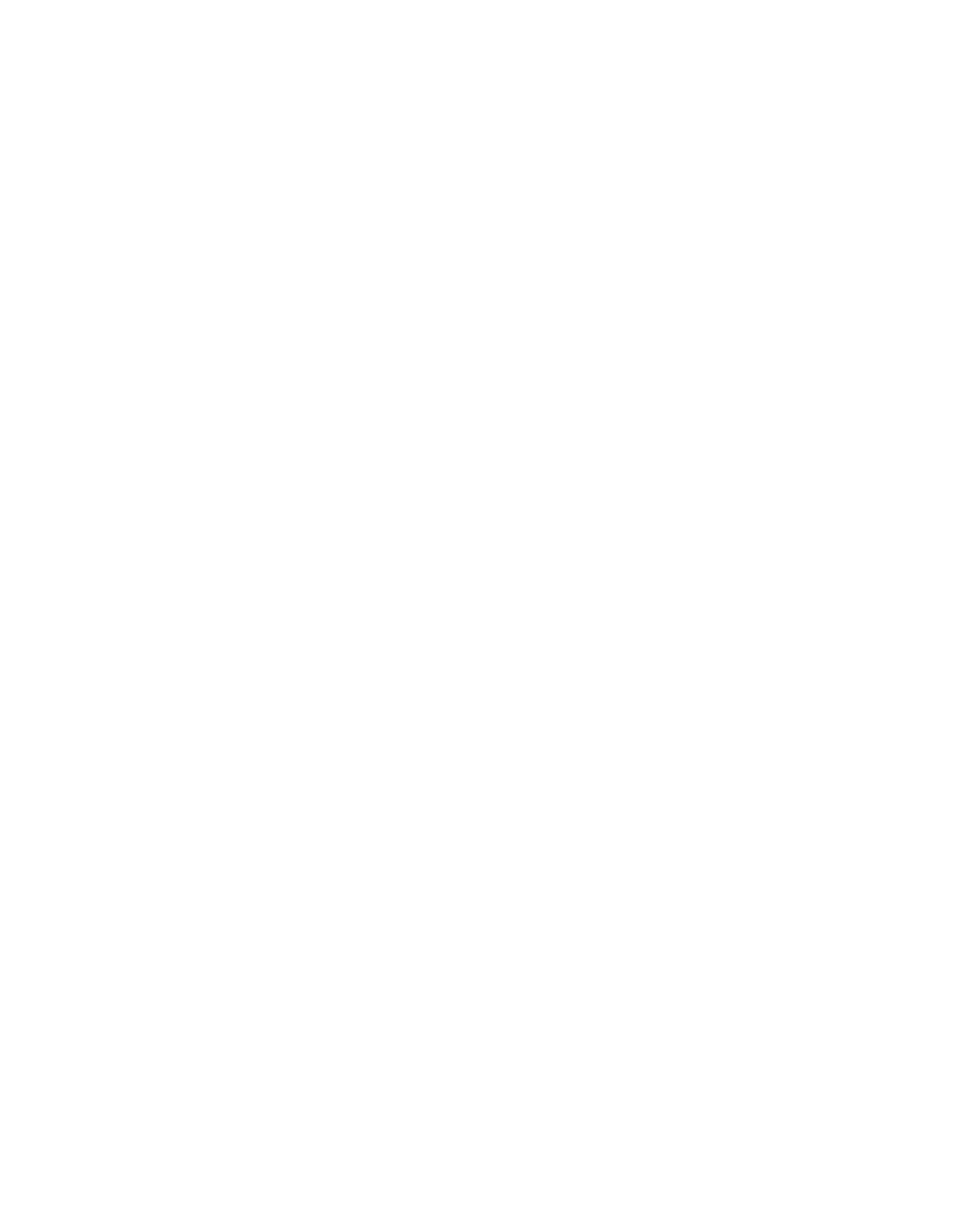# **Rule 47. Local Rules by Courts of Appeals**

# **(a) Local Rules.**

(1) Each court of appeals acting by a majority of its judges in regular active service may, after giving appropriate public notice and opportunity for comment, make and amend rules governing its practice. A generally applicable direction to parties or lawyers regarding practice before a court must be in a local rule rather than an internal operating procedure or standing order. A local rule must be consistent with—but not duplicative of—Acts of Congress and rules adopted under 28 U.S.C. § 2072 and must conform to any uniform numbering system prescribed by the Judicial Conference of the United States. Each circuit clerk must send the Administrative Office of the United States Courts a copy of each local rule and internal operating procedure when it is promulgated or amended.

(2) A local rule imposing a requirement of form must not be enforced in a manner that causes a party to lose rights because of a nonwillful failure to comply with the requirement.

**(b) Procedure When There Is No Controlling Law.** A court of appeals may regulate practice in a particular case in any manner consistent with federal law, these rules, and local rules of the circuit. No sanction or other disadvantage may be imposed for noncompliance with any requirement not in federal law, federal rules, or the local circuit rules unless the alleged violator has been furnished in the particular case with actual notice of the requirement.

# **Circuit Rule 47**

# **Local Rules by Courts of Appeals**

**(a) Amendment—Notice and Opportunity for Comment.** These rules may be amended by the court as provided herein. The court will give notice and opportunity for comment as provided in this rule with respect to any proposed changes in these rules except where emergency or other conditions render it impractical or unnecessary.

**(b) Proposal for Change.** Any person may propose a change in these rules by submitting a written suggestion to the court or to its Advisory Committee on Procedures.

**(c) Notice of Proposed Amendment by Court.** Upon consideration of a proposal from any person or from the Advisory Committee on Procedures, or upon its own motion, the court will, whenever necessary or appropriate, give notice of a proposed change in these rules. Such notice will consist of the text of the proposed change, or a description of the subjects and issues involved, together with a brief explanation of the purpose of the proposal. The notice will be made public as follows:

(1) by posting a copy on the bulletin board next to the public counter in the clerk's office and on the court's web site;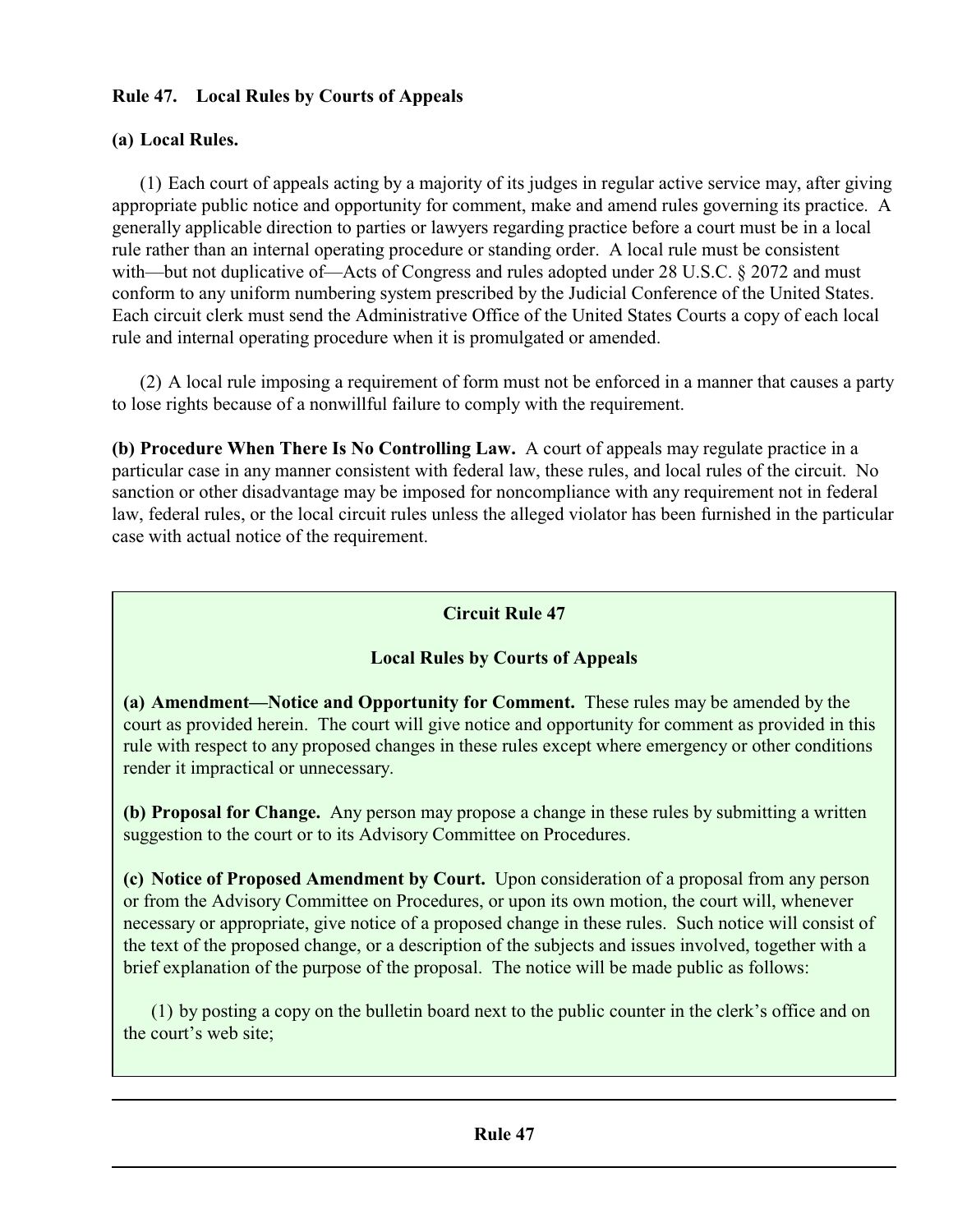- (2) by delivering a copy to The Daily Washington Law Reporter for publication;
- (3) by sending a copy to the chair of the Advisory Committee on Procedures;
- (4) by sending copies to:
	- (A) the president of the District of Columbia Bar;
	- (B) the president of the Bar Association of the District of Columbia;
	- (C) the president of the Washington Bar Association;
	- (D) the president of the Women's Bar Association;

(E) the presidents of any nationwide bar associations, local chapters of nationwide bar associations, or other voluntary groups of lawyers or citizens that notify the clerk of this court in writing that they wish to receive copies of these notices.

**(d) Comments by Public and Advisory Committee on Procedures.** The notice will specify a period of not less than 45 days from the date of its publication in The Daily Washington Law Reporter within which any person may submit written comments on the proposed changes to the Advisory Committee on Procedures. That committee must give consideration to all written comments timely received and within 45 days from the close of the comment period transmit to this court its recommendations with respect to the proposal and the written comments it has received.

**(e) Final Action by Court.** Following receipt of the committee's recommendation, this court may determine that the proposed change should be adopted, that it should be amended and adopted, or that it should be withdrawn. The court will publish notice of its final action respecting the proposal, including the effective date of any change in these rules, in the manner provided in paragraph (c).

**(f) Publication of Amendments Made Without Opportunity for Comment.** If an amendment to these rules is made without notice or opportunity for comment, it will be made public in the manner provided in paragraph (c). Such publication will state the effective date of the amendment, which may not be earlier than the date of publication.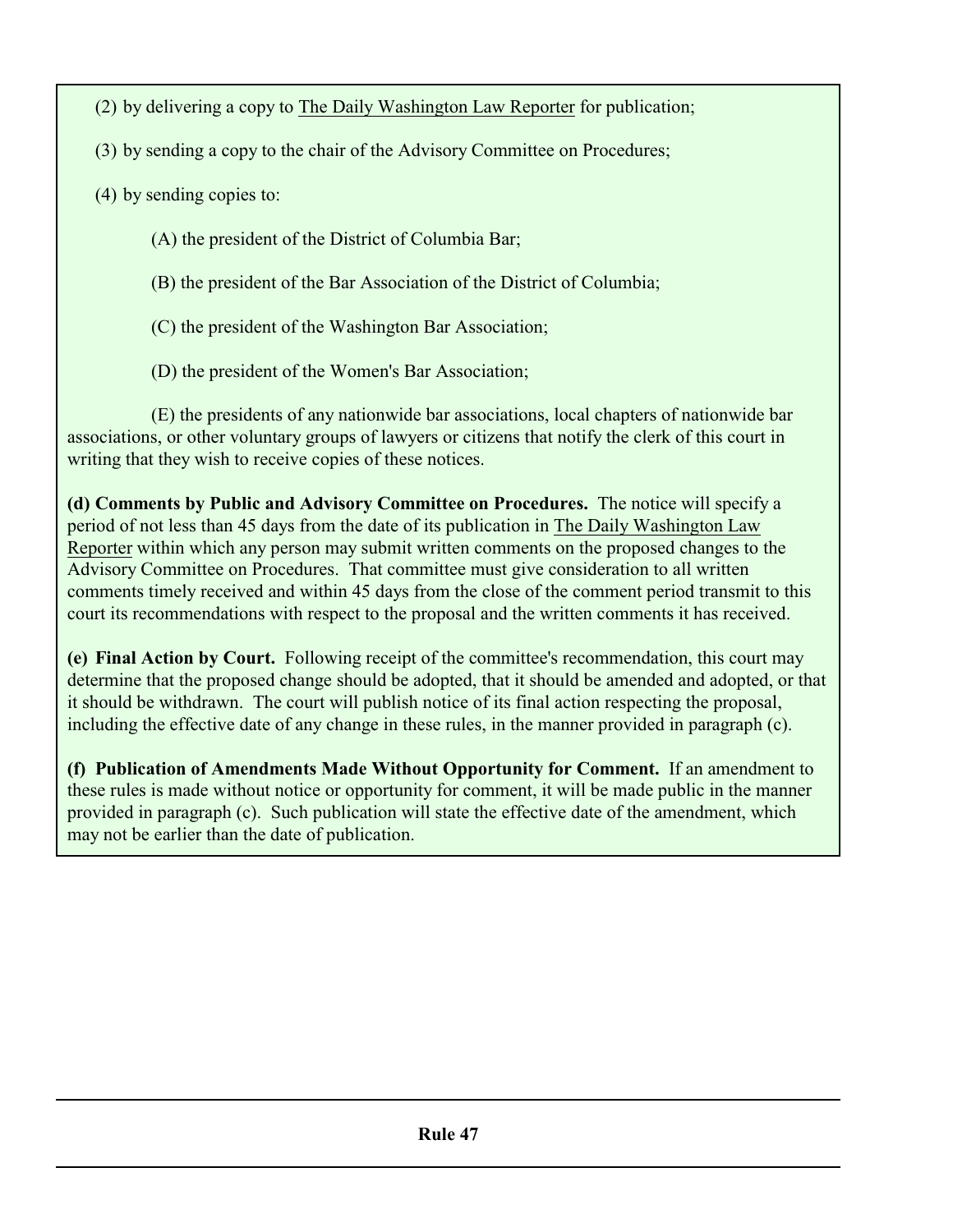### **Circuit Rule 47.1**

### **Matters Under Seal**

**(a) Case with Record Under Seal.** Any portion of the record that was placed under seal in the district court or before an agency remains under seal in this court unless otherwise ordered. Parties and their counsel are responsible for assuring that materials under seal remain under seal and are not publicly disclosed.

**(b) Agreement to Unseal.** In any case in which the record in the district court or before an agency is under seal in whole or in part and a notice of appeal or petition for review has been filed, each party must promptly review the record to determine whether any portions of the record under seal need to remain under seal on appeal. If a party determines that some portion should be unsealed, that party must seek an agreement on the unsealing. Such agreement must be presented promptly to the district court or agency for its consideration and issuance of an appropriate order.

**(c) Motion to Unseal.** A party or any other interested person may move at any time to unseal any portion of the record in this court, including confidential briefs or appendices filed under this rule. On appeals from the district court, the motion will ordinarily be referred to the district court, and, if necessary, the record remanded for that purpose, but the court may, when the interests of justice require, decide that motion, and, if unsealing is ordered, remand the record for unsealing. Unless otherwise ordered, the pendency of a motion under this rule will not delay the filing of any brief under any scheduling order.

### **(d) Briefs Containing Material Under Seal.**

(1) **Two Sets of Briefs.** If a party deems it necessary to refer in a brief to material under seal, 2 sets of briefs must be filed which are identical except for references to sealed materials. One set of briefs must bear the legend "Under Seal" on the cover, and each page containing sealed material must bear the legend "Under Seal" at the top of the page. The second set of briefs must bear the legend "Public Copy—Sealed Material Deleted" on the cover, and each page from which material under seal has been deleted must bear a legend stating "Material Under Seal Deleted" at the top of the page. The party must file the original and 6 copies of the sealed brief and the original and 8 copies of the public brief. Both sets of briefs must comply with the remainder of these rules, including Circuit Rule 32(e) on length of briefs.

(2) **Service.** Each party must be served with 2 copies of the public brief and 2 copies of the brief under seal, if the party is entitled to receive the material under seal. See, e.g., Fed. R. Crim. P. 6(e).

(3) **Non-availability to the Public.** Briefs filed with the court under seal are available only to authorized court personnel and will not be made available to the public.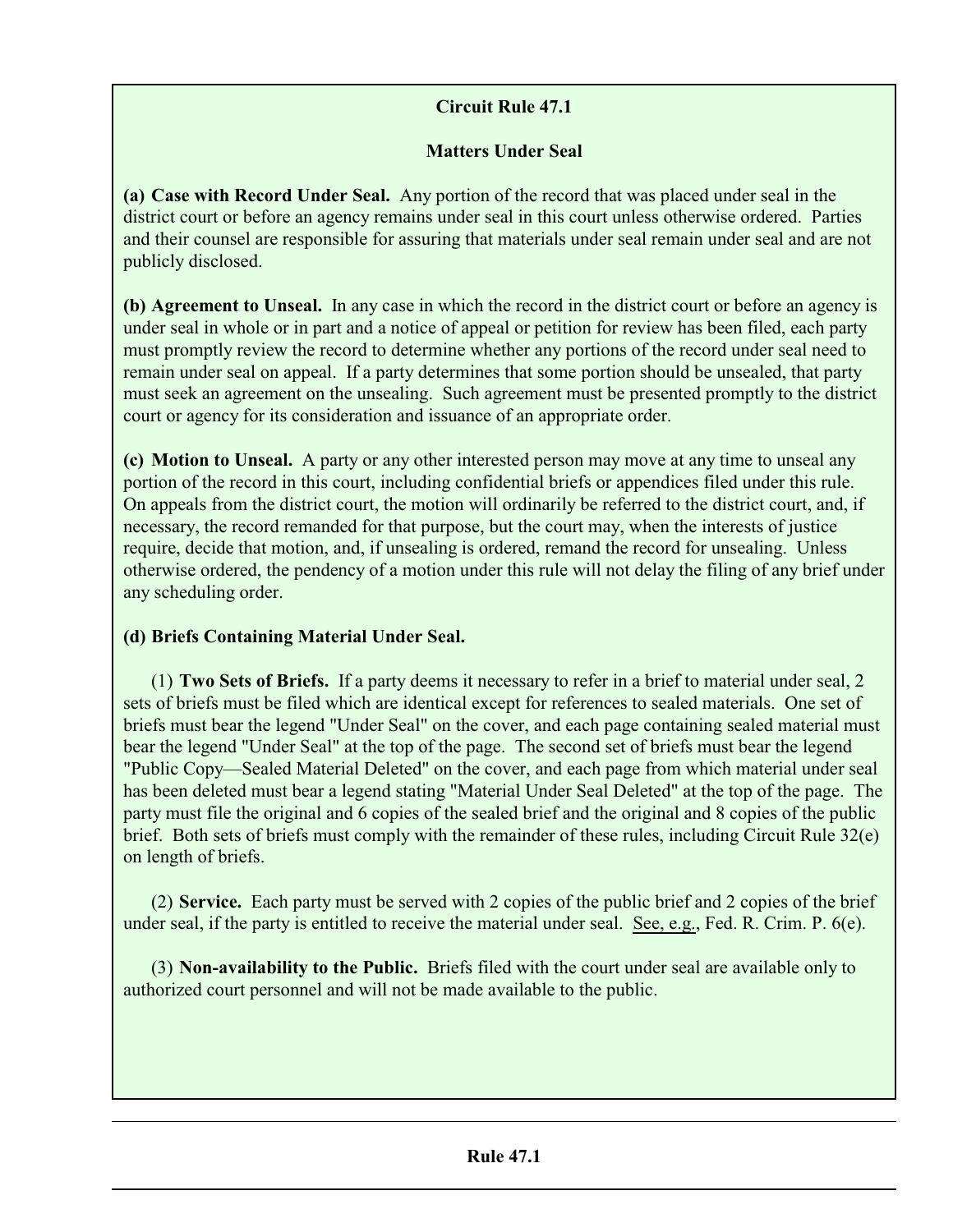### **(e) Appendices Containing Matters Under Seal.**

(1) **Sealed Supplement to the Appendix; Number of Copies.** If a party deems it necessary to include material under seal in an appendix, the appendix must be filed in 2 segments. One segment must contain all sealed material and bear the legend "Supplement—Under Seal" on the cover, and each page of that supplement containing sealed material must bear the legend "Under Seal" at the top of the page. The second appendix segment must bear the legend "Public Appendix—Sealed Material in Separate Supplement" on the cover; each page from which material under seal has been deleted must bear the legend "Material Under Seal Deleted" at the top of the page. The party must file 7 copies of the sealed supplement and 7 copies of the public appendix.

(2) **Service; Number of Copies.** Each party must be served with one copy of the public appendix and one copy of the sealed supplement, if the party is entitled to receive the material under seal. See, e.g., Fed. R. Crim. P. 6(e).

(3) **Non-availability to the Public.** Supplements to appendices filed with the court under seal are available only to authorized court personnel and will not be made available to the public.

### **(f) Disposal of Sealed Records.**

(1) In any case in which all or part of the record of this court (including briefs and appendices) has been maintained under seal, the clerk will, in conjunction with the issuance of the mandate (or the entry of the final order, in a case in which no mandate will issue), order the parties to show cause why the record (or sealed portions) should not be unsealed. If the parties agree to unsealing, the record will be unsealed by order of the court, issued by the clerk. No order to show cause will be issued in cases where the nature of the materials themselves (e.g., grand jury materials) makes it clear that unsealing would be impermissible. If the parties do not agree to unsealing, the order to show cause, and any responses thereto, will be referred to the court for disposition.

(2) Any record material not unsealed pursuant to this rule will be designated "Temporary Sealed Records," and transferred to the Federal Records Center under applicable regulations. The records will be returned to the court for reconsideration of unsealing after a period of 20 years.

(3) The court may, on its own motion, issue an order to show cause and consider the unsealing of any records in the court's custody, at any time.

(4) Counsel to an appeal involving sealed records must promptly notify the court when it is no longer necessary to maintain the record or portions of the record under seal.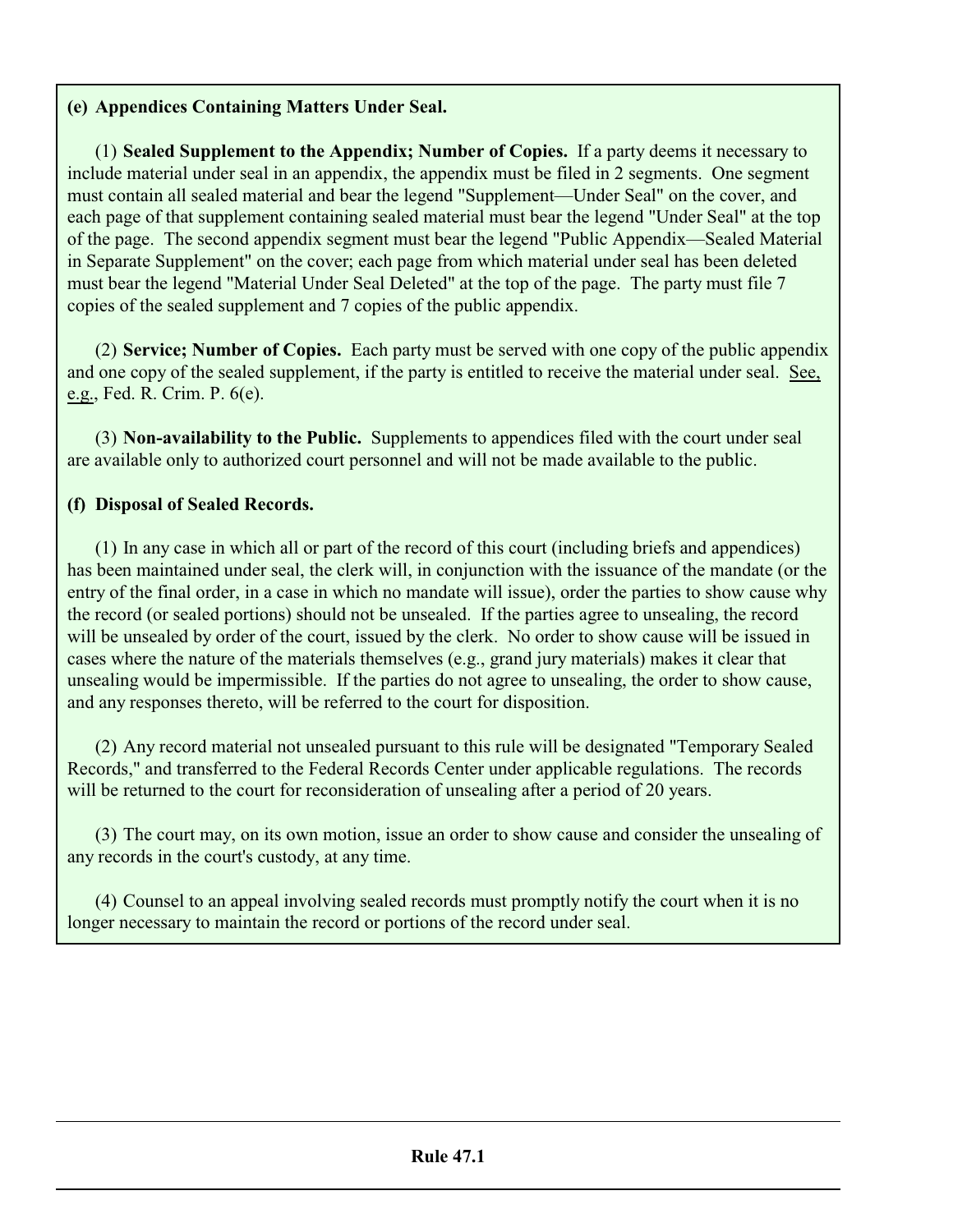# **Circuit Rule 47.2**

# **Appeal Expedited by Statute; Habeas Corpus Proceeding; Sentencing Appeal**

**(a) Appeal Expedited by Statute and Habeas Corpus Proceeding.** Upon filing a notice of appeal in a case invoking 18 U.S.C. § 3145 or § 3731, 28 U.S.C. chapter 153, or 28 U.S.C. § 1826, the appellant must so advise the clerks of this court and of the district court immediately both orally and by letter. Pursuant to 28 U.S.C. § 1657, this practice will also be followed in an action seeking temporary or preliminary injunctive relief. In such cases, the clerk of the district court must transmit a copy of the notice of appeal and a certified copy of the docket entries to the clerk of this court forthwith. The clerk of this court will thereupon enter the appeal upon the docket and prepare an expedited schedule for briefing and argument. If a hearing occurred, appellant must order the necessary portions of the transcript on an expedited basis and make arrangements with the clerk of the district court for prompt transmittal of the record to this court.

### **(b) Sentencing Appeal Pursuant to 18 U.S.C. § 3742.**

(1) In an appeal from a sentence the court will, where appropriate upon motion, establish an expedited briefing and argument schedule. Memoranda and replies as provided below must be filed and served in accordance therewith. An original and 8 copies must be filed in each case.

(2) The appellant must file and serve a memorandum of law and fact setting forth appellant's challenge to the sentence. Appellee must file and serve a memorandum of law and fact setting forth the response to appellant's challenge. Appellant may file and serve a reply.

(3) The memoranda and the reply must comply with FRAP  $27(d)(1)-(2)$ . Except by permission or direction of this court, the memoranda of law and fact may not exceed the length limits set by FRAP 27(d)(2), exclusive of pages containing the certificate required by Circuit Rule 28(a)(1). For the government, any disclosure statement required by FRAP 26.1(b) must be filed with its memorandum of law and fact, unless the statement has been filed previously with the court.

(4) The memoranda need not contain a table of authorities, a statement of jurisdiction, or a summary of argument.

(5) The filings will be placed in the public record. Parties should avoid matters that could compromise the confidentiality of the presentence report. Where inclusion of confidential matters is unavoidable, the party should move to have the submission placed under seal.

(6) Where the court is reviewing both sentence and conviction in the same proceeding, the rules set out above, except for Circuit Rule 47.2(b)(5), will not apply.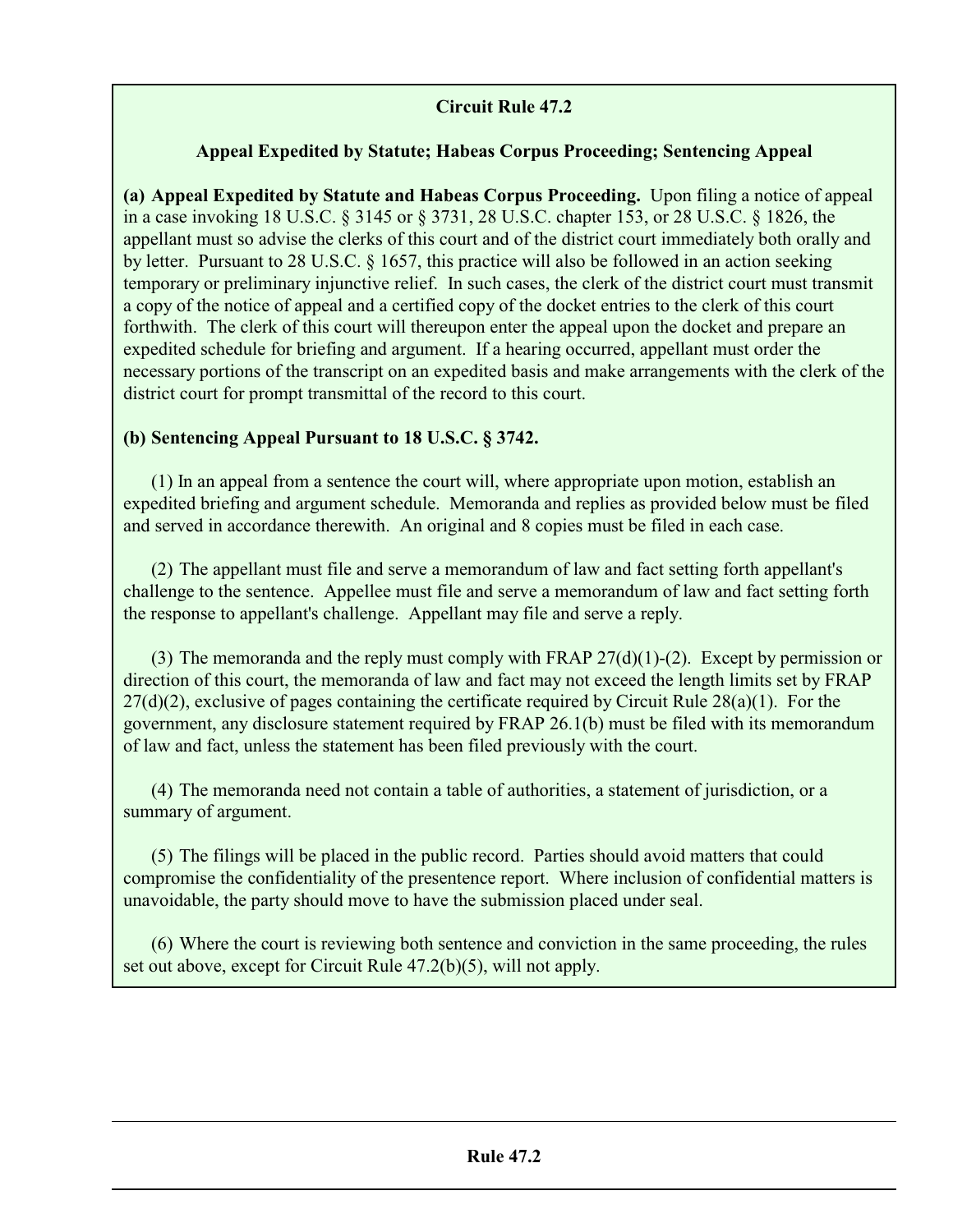# **Circuit Rule 47.3**

### **Judicial Conference**

**(a) Purpose.** In accordance with 28 U.S.C. § 333, the chief judge of this circuit may summon biennially, and may summon annually, a conference of all the circuit, district, and bankruptcy judges of the circuit in active service, for the purpose of considering the business of the courts and means to improve the administration of justice within the circuit. The conference will be called "The Judicial Conference of the District of Columbia Circuit."

#### **(b) Conference Arrangements and Procedures.**

(1) The chief judge of the circuit will appoint a committee on arrangements for the conference to submit for approval of the circuit judicial council a conference plan including the proposed location and program for the conference. The committee on arrangements will include both district and circuit judges, and members of the bar.

(2) The chief judge of the circuit presides at the conference. The circuit executive of this circuit serves as conference secretary, and will make and preserve a record of conference proceedings. The chief judge may appoint committees to pursue or carry out conference actions or advice, and may fill vacancies in or reconstitute or, upon completion of their assignments, discharge such committees.

**(c) Composition.** In addition to the circuit, district, and bankruptcy judges, persons invited to participate in the conference must include:

- (1) the senior and retired judges of this court and of the district court;
- (2) the United States magistrate judges of the District of Columbia;
- (3) the circuit executive of this circuit;
- (4) the clerks of this court, the district court, and the bankruptcy court;
- (5) the librarian of this circuit;
- (6) the director of this court's legal division;
- (7) the chief United States probation officer of the District of Columbia;

(8) the chief judge of the United States Tax Court, or such representative of the tax court as the chief judge of that court designates;

(9) the director of the Administrative Office of the United States Courts;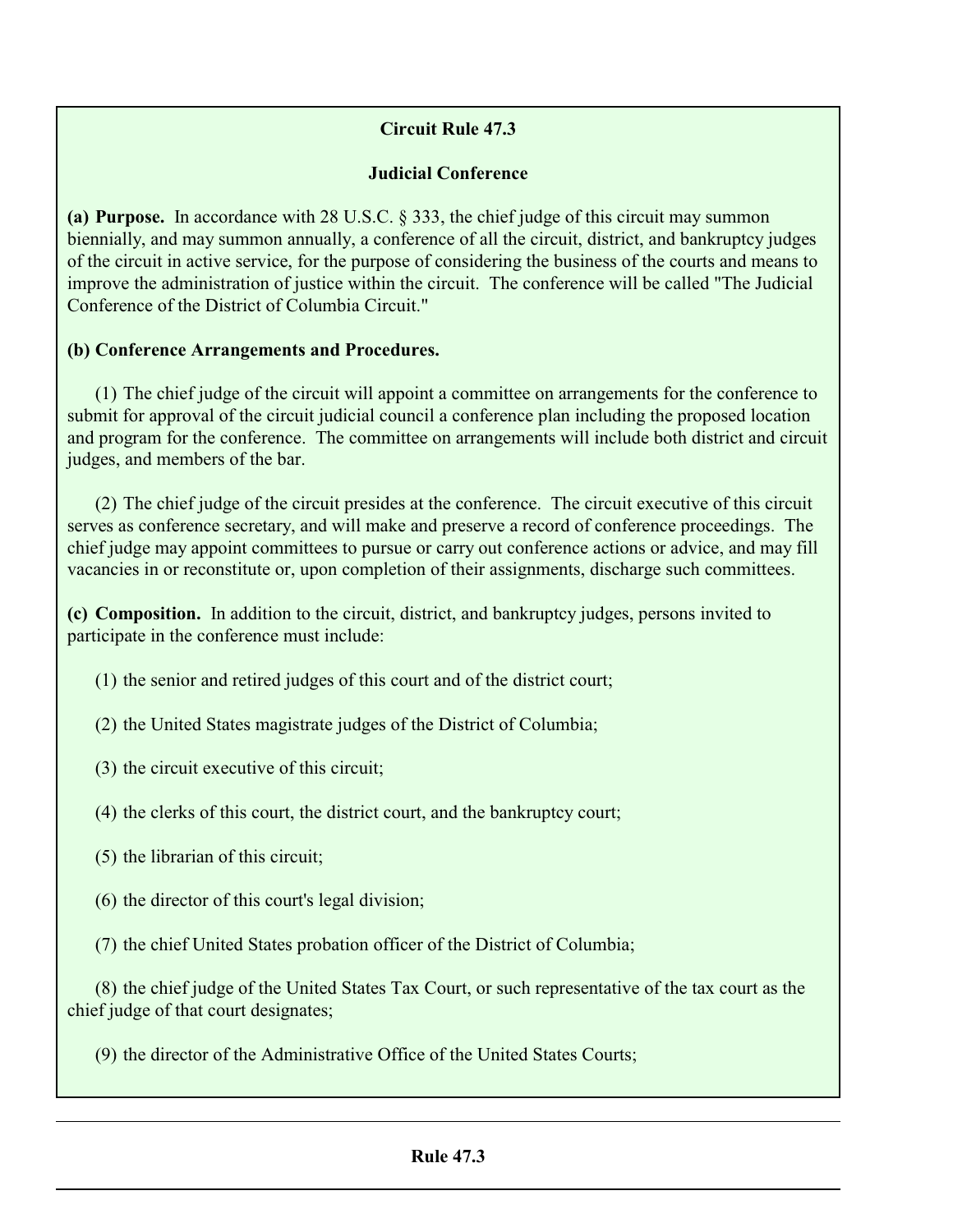(10) the director of the Federal Judicial Center;

(11) the United States Attorney for the District of Columbia;

(12) the Federal Public Defender for the District of Columbia;

(13) the director of the District of Columbia Public Defender Service;

(14) the deans of law schools located in the District of Columbia;

(15) the Attorney General of the District of Columbia;

 (16) members of the bar in such numbers as will permit and promote participation by those engaged in the various fields of federal court practice;

 (17) other individuals whose background, position, or achievement will contribute to the purpose and program of the conference.

# **Circuit Rule 47.4**

### **Advisory Committee on Procedures**

**(a) Establishment of Committee; Membership.** In accordance with 28 U.S.C. § 2077(b), there will be an Advisory Committee on Procedures which consists of not less than 15 members of the bar of this court selected by the judges of the court in regular active service in such a way as to represent a broad cross section of those appearing in the federal courts of the District of Columbia, including representatives from government agencies, law schools, public interest groups, and private practitioners.

**(b) Committee Functions.** The committee will, among other things:

(1) provide a forum for study of the internal operating procedures and rules of this court;

(2) serve as a conduit from the bar and the public to the court regarding procedural matters and suggestions for changes;

(3) draft, consider, and recommend, for the court's adoption, rules and internal operating procedures, and amendments thereto;

(4) render reports from time to time, on its own initiative and on request, to the court and to the Judicial Conference of the District of Columbia Circuit on the activities and recommendations of the committee.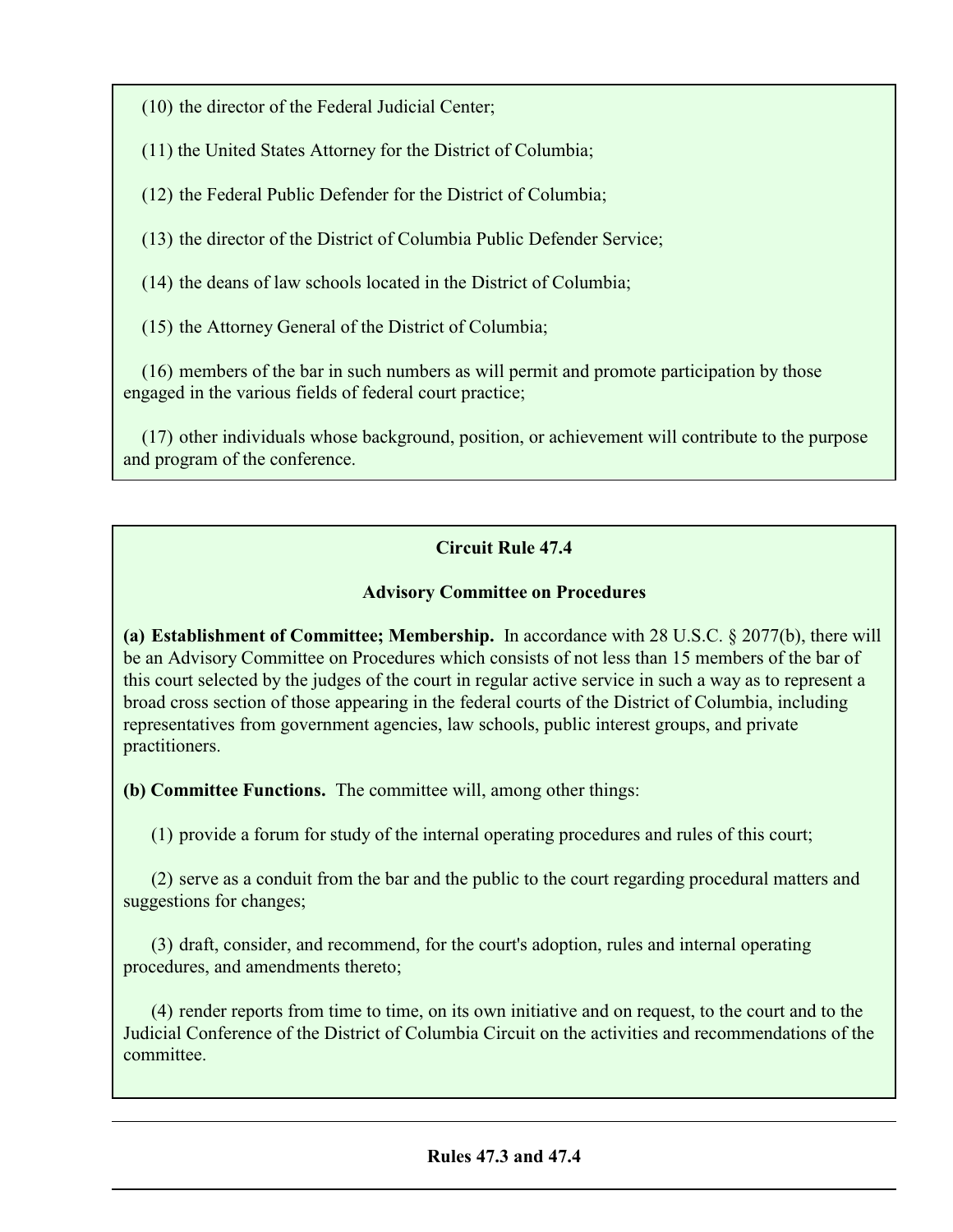**(c) Terms of Members.** The members of the committee will serve 3-year terms that will be staggered in such a way as to enable the court to appoint or reappoint one-third of the committee each year. The court will appoint one of the members to chair the committee.

### **Circuit Rule 47.5**

#### **Processing Direct Criminal Appeals**

Absent extraordinary circumstances, a direct criminal appeal will not be held in abeyance pending resolution of a postconviction proceeding in district court.

#### **Circuit Rule 47.6**

#### **Appeals from the Alien Terrorist Removal Court**

**(a) In General.**

(1) **Perfection.** A party seeking to appeal from a decision of the Alien Terrorist Removal Court must do so by filing a notice of appeal in the office of the clerk of the court of appeals.

(2) **Appeals Treated as Motions.** Unless otherwise specified herein or ordered by the court, appeals will be treated and processed by the court as motions. See generally FRAP 27(d); Circuit Rule 27. The appellant must file, simultaneously with the notice of appeal, 5 copies of a memorandum in support of the appeal, not to exceed 20 pages in length. No response will be permitted unless specified by this rule. All submissions must be filed and, if served, served by hand. An alien not represented by counsel who is unable to file or serve submissions by hand must do so by the most expeditious means available to the alien that are effective to reach the Department of Justice promptly.

(3) **Submissions to be Filed Under Seal.** Unless otherwise specified herein, all submissions filed in the court in an appeal from the Alien Terrorist Removal Court must be filed under seal. In addition, any submission containing or referring to classified information must so indicate in an appropriate legend on the face of the submission. The court and all parties to a removal proceeding must comply with all applicable statutory provisions for the protection of classified information, and with the "Security Procedures Established Pursuant to Pub. L. 96-456, 94 Stat. 2025, by the Chief Justice of the United States for the Protection of Classified Information."

(4) **Appointment of Counsel.** Counsel appointed to represent or assist an alien in the Alien Terrorist Removal Court, including any "special attorney" designated under 8 U.S.C. § 1534(e)(3), must continue to represent or assist the alien in any proceedings in this court, without additional appointment.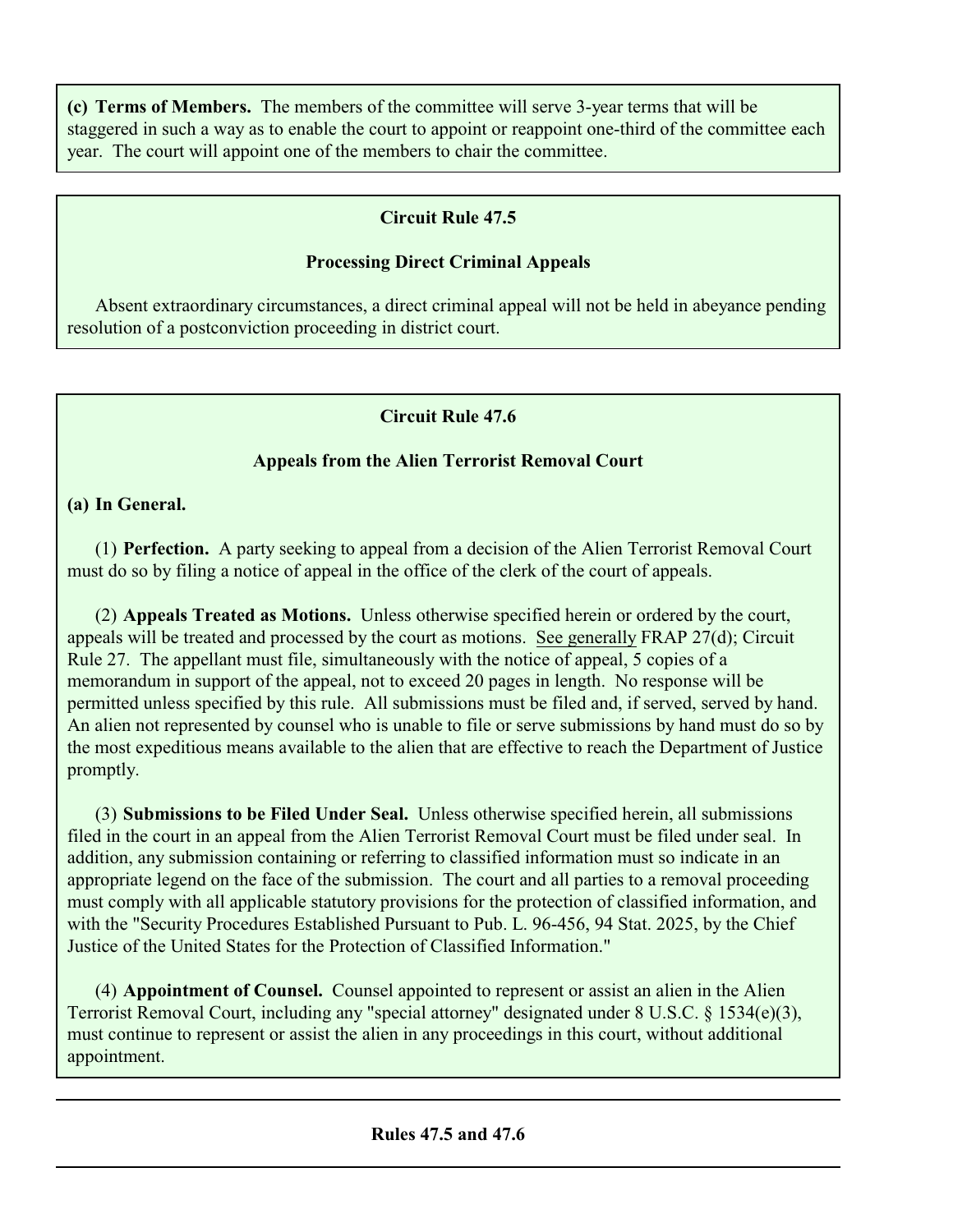(5) **Expedition.** All appeals from the Alien Terrorist Removal Court must be disposed of by this court as expeditiously as practicable. Any party to an appeal seeking disposition within a definite time period may move for such relief, stating the grounds in support.

### **(b) Appeal from the Denial of a Removal Application (8 U.S.C. § 1535(a)).**

(1) **Perfection.** The United States may appeal the denial of an application to use the alien terrorist removal procedure, by filing in the court of appeals clerk's office, within 20 days of the date of the order appealed from, a notice of appeal accompanied by a memorandum in support of the appeal.

(2) **Record.** The United States must serve a copy of the notice of appeal on the Alien Terrorist Removal Court. Upon receipt of the notice, the Removal Court must transmit, under seal, the entire record of the application proceeding to the court of appeals.

(3) **Ex Parte Appeal.** An appeal from the denial of a removal application must be conducted ex parte and under seal. No submissions, including the notice of appeal and the memorandum in support of the appeal, will be served on the alien.

### **(c) Interlocutory Appeal from Discovery Orders (8 U.S.C. § 1535(b)).**

(1) **Perfection.** The United States may appeal a determination of the Removal Court regarding a request for approval of an unclassified summary of evidence, or refusing to make requested findings under 8 U.S.C. § 1534(e)(3), by filing in the court of appeals clerk's office a notice of appeal accompanied by a memorandum in support of the appeal.

(2) **Record.** The United States must serve a copy of the notice of appeal on the Alien Terrorist Removal Court. Upon receipt of the notice, the Removal Court must transmit the entire record of the removal proceeding to the court of appeals. Any portion of the record sealed in the Removal Court must be transmitted to and maintained by this court under seal.

(3) **Ex Parte Appeal.** An appeal from a discovery determination will be conducted ex parte and under seal. No submissions, except the notice of appeal, will be served on the alien.

# **(d) Appeal from a Decision After a Removal Hearing (8 U.S.C. § 1535(c)).**

(1) **Perfection.** The United States or the alien may appeal the decision of the Removal Court after a removal hearing, by filing in the court of appeals clerk's office, within 20 days of the date of the order appealed from, a notice of appeal accompanied by a memorandum in support of the appeal.

(2) **Automatic Appeal.** In the case of a permanent resident alien in which the alien was denied an unclassified summary of evidence under 8 U.S.C. § 1534(e)(3), and in which appeal is automatic unless waived, the alien must file, within 20 days of the date of the Removal Court's order, a memorandum in support of the appeal, or a notice that the appeal has been waived. Failure to file a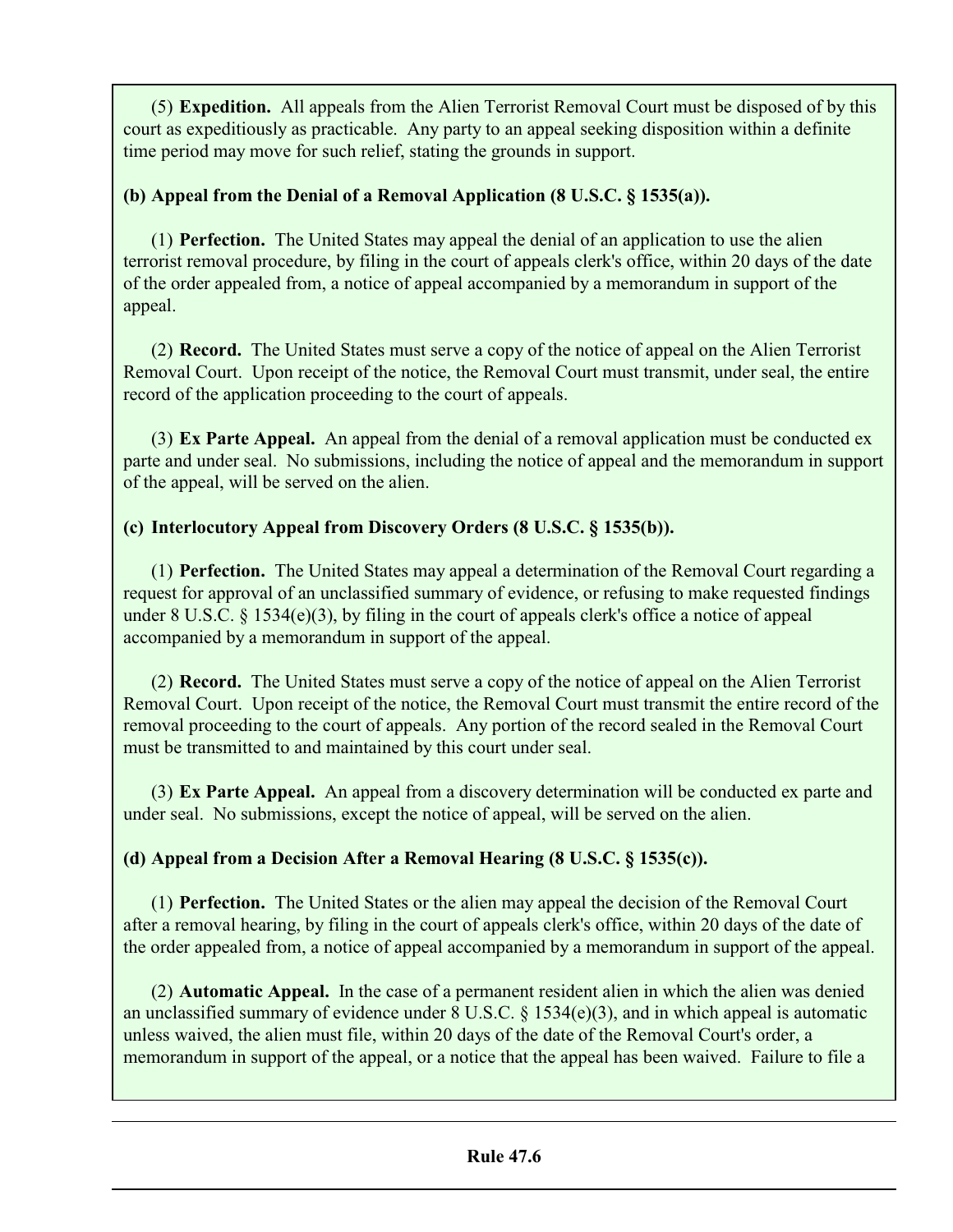timely memorandum in support of the appeal, or a timely notice of waiver, will result in dismissal of the automatic appeal for lack of prosecution.

(3) **Record.** The appellant (except in the case of an automatic appeal) must serve a copy of the notice of appeal on the Alien Terrorist Removal Court. Upon receipt of the notice, the Removal Court must transmit the entire record of the removal proceeding to the court of appeals. Any portion of the record sealed in the Removal Court must be transmitted to and maintained by this court under seal.

In the case of an automatic appeal, the Removal Court must, upon the filing of the court's order after the removal hearing, transmit a certified copy of the order, together with the record of the removal proceedings, to the court of appeals.

(4) **Briefing.** Within 10 days of the filing of the appellant's memorandum in support of the appeal, the appellee must file a responsive brief, not to exceed 20 pages in length. Appellant's reply, if any, is due 5 days after the date the response is filed, and may not exceed 10 pages in length. Briefs or memoranda must be filed under seal, to the extent necessary to comply with subsection (a)(3) of this rule.

(5) **Hearing and Disposition.** As soon as practicable after the filing of the appeal, the court will inform the parties whether it will hear argument on the appeal or dispose of the appeal on the written submissions. The court will dispose of the appeal as expeditiously as practicable.

**(e) Appeal from a Release or Detention Order (8 U.S.C. § 1535(e)).** Any appeal from a release or detention order of the Removal Court will be governed by Circuit Rule 9, except that the appellant's memorandum in support of the appeal must be filed simultaneously with the notice of appeal.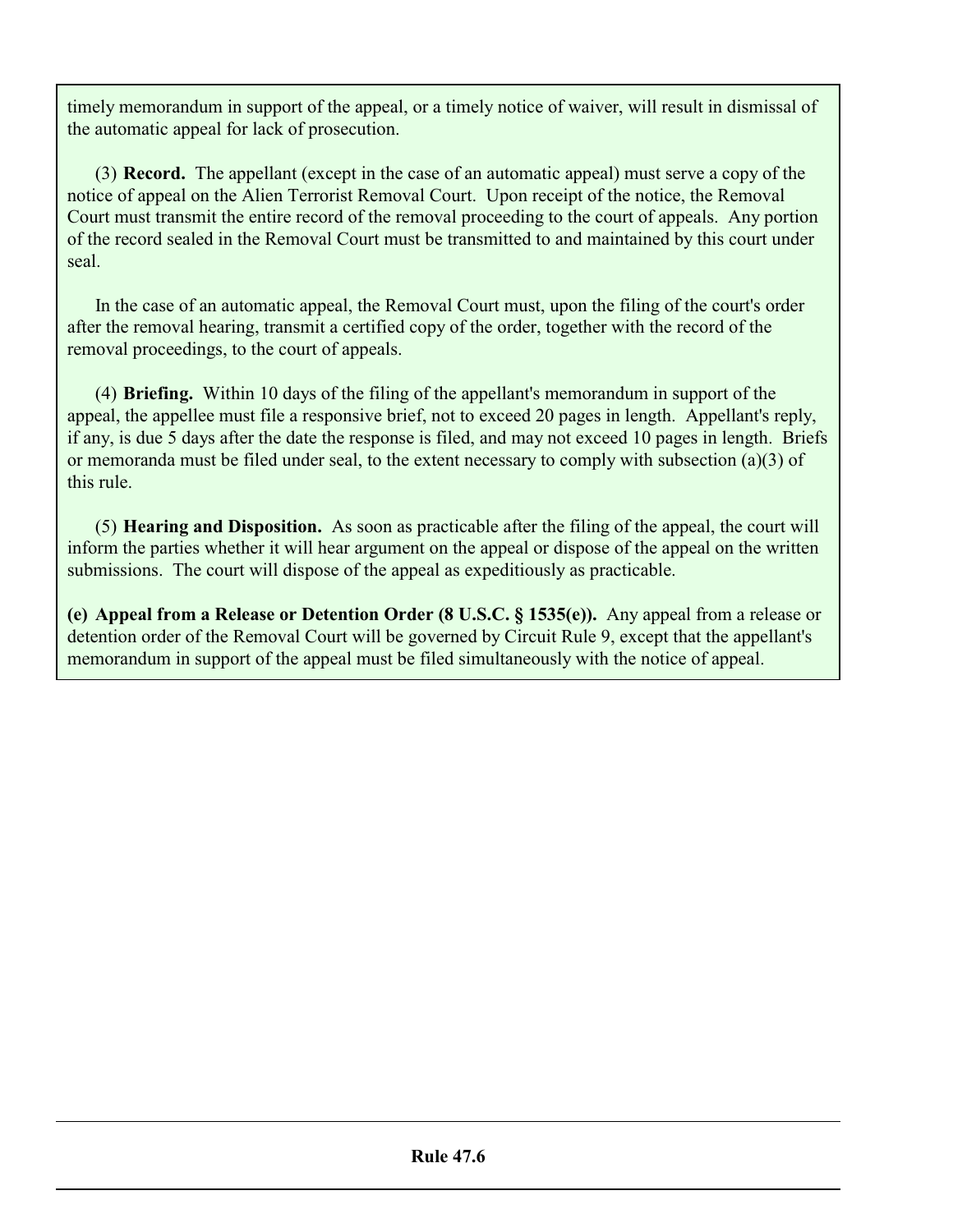#### **Rule 48. Masters**

**(a) Appointment; Powers.** A court of appeals may appoint a special master to hold hearings, if necessary, and to recommend factual findings and disposition in matters ancillary to proceedings in the court. Unless the order referring a matter to a master specifies or limits the master's powers, those powers include, but are not limited to, the following:

- (1) regulating all aspects of a hearing;
- (2) taking all appropriate action for the efficient performance of the master's duties under the order;
- (3) requiring the production of evidence on all matters embraced in the reference; and
- (4) administering oaths and examining witnesses and parties.

**(b) Compensation.** If the master is not a judge or court employee, the court must determine the master's compensation and whether the cost is to be charged to any party.

**Circuit Rule 48**

**Masters**

There is no corresponding Circuit Rule.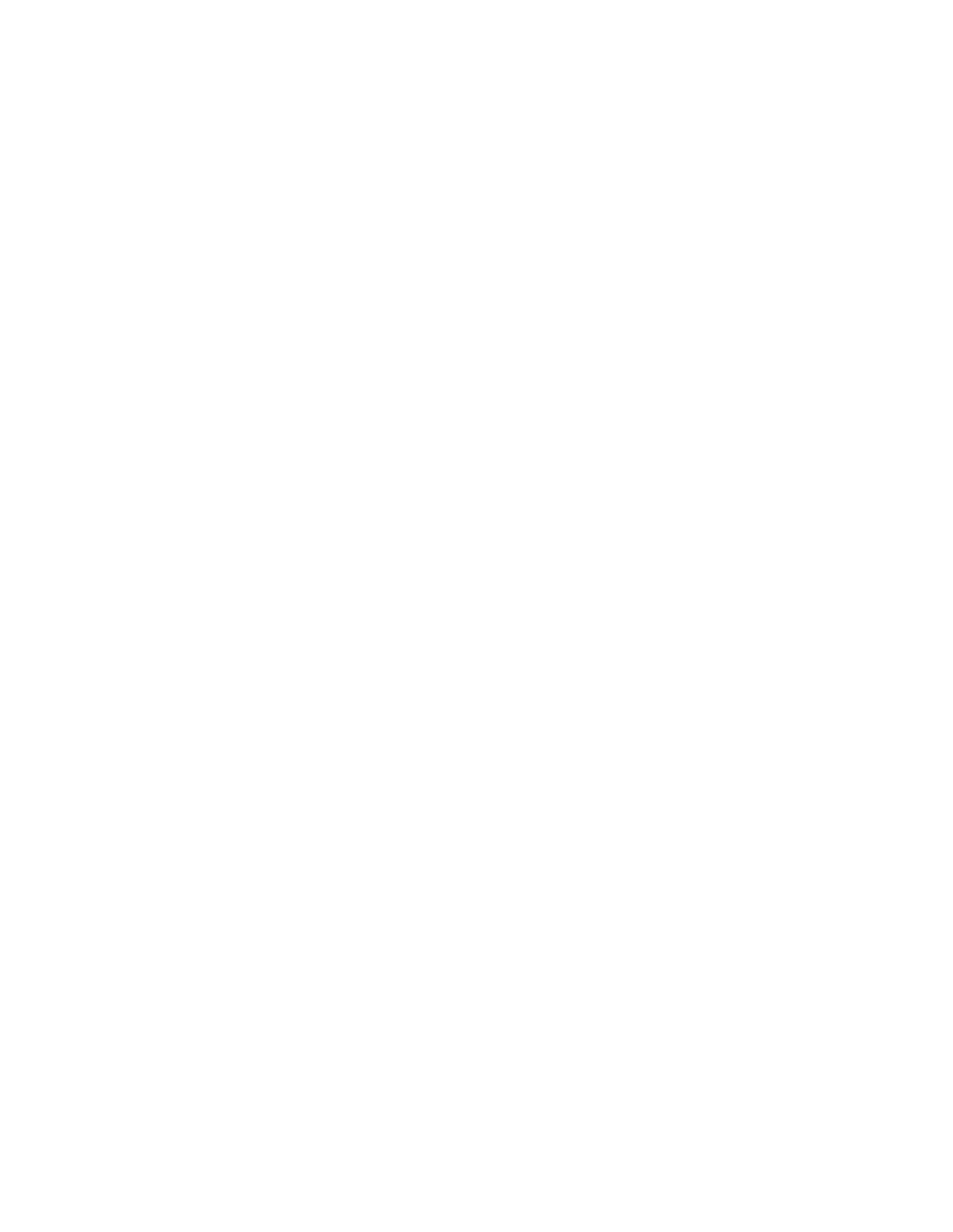#### **APPENDIX OF FORMS**

### **Form 1A. Notice of Appeal to a Court of Appeals from a Judgment of a District Court**

|                      | United States District Court for the<br>District of<br>Docket Number                           |
|----------------------|------------------------------------------------------------------------------------------------|
| A.B., Plaintiff      |                                                                                                |
| V.                   | Notice of Appeal                                                                               |
| C.D., Defendant      |                                                                                                |
|                      | (name all parties taking the appeal) <sup>*</sup> appeal to the United States Court of Appeals |
| for the<br>entered). | Circuit from the final judgment entered on (state the date the judgment was                    |
|                      |                                                                                                |

| $(\mathbf{s})$ |  |
|----------------|--|
| Attorney for [ |  |
| [Address:      |  |

[*Note to inmate filers: If you are an inmate confined in an institution and you seek the timing benefit of Fed. R. App. P. 4(c)(1), complete Form 7 (Declaration of Inmate Filing) and file that declaration with this Notice of Appeal.*]

 $*$  See Rule 3(c) for permissible ways of identifying appellants.

\_\_\_\_\_\_\_\_\_\_\_\_\_\_\_\_\_\_\_\_\_\_\_\_\_\_\_\_\_\_\_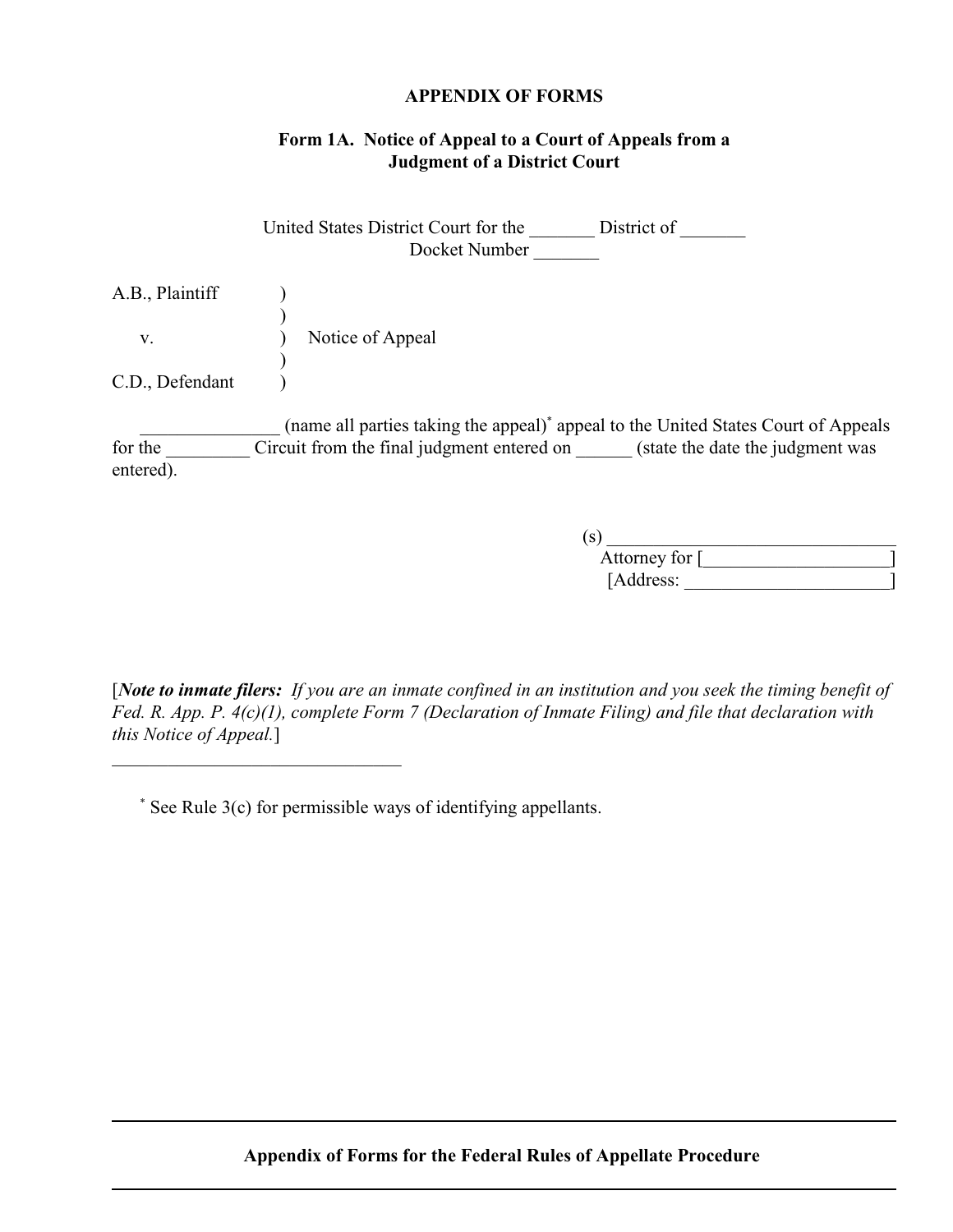### **Form 1B. Notice of Appeal to a Court of Appeals from an Appealable Order of a District Court**

|                 | District of<br>United States District Court for the<br>Docket Number                   |
|-----------------|----------------------------------------------------------------------------------------|
| A.B., Plaintiff |                                                                                        |
| V.              | Notice of Appeal                                                                       |
| C.D., Defendant |                                                                                        |
|                 | (name all parties taking the anneal) <sup>*</sup> anneal to the United States Court of |

\_\_\_\_\_\_\_\_\_\_\_\_\_\_\_ (name all parties taking the appeal) appeal to the United States Court of Appeals \* for the Circuit from the order (describe the order) entered on (state the date the order was entered).

> $(s)$ Attorney for [ [Address: \_\_\_\_\_\_\_\_\_\_\_\_\_\_\_\_\_\_\_\_\_\_]

[*Note to inmate filers: If you are an inmate confined in an institution and you seek the timing benefit of Fed. R. App. P. 4(c)(1), complete Form 7 (Declaration of Inmate Filing) and file that declaration with this Notice of Appeal.*]

 $*$  See Rule 3(c) for permissible ways of identifying appellants.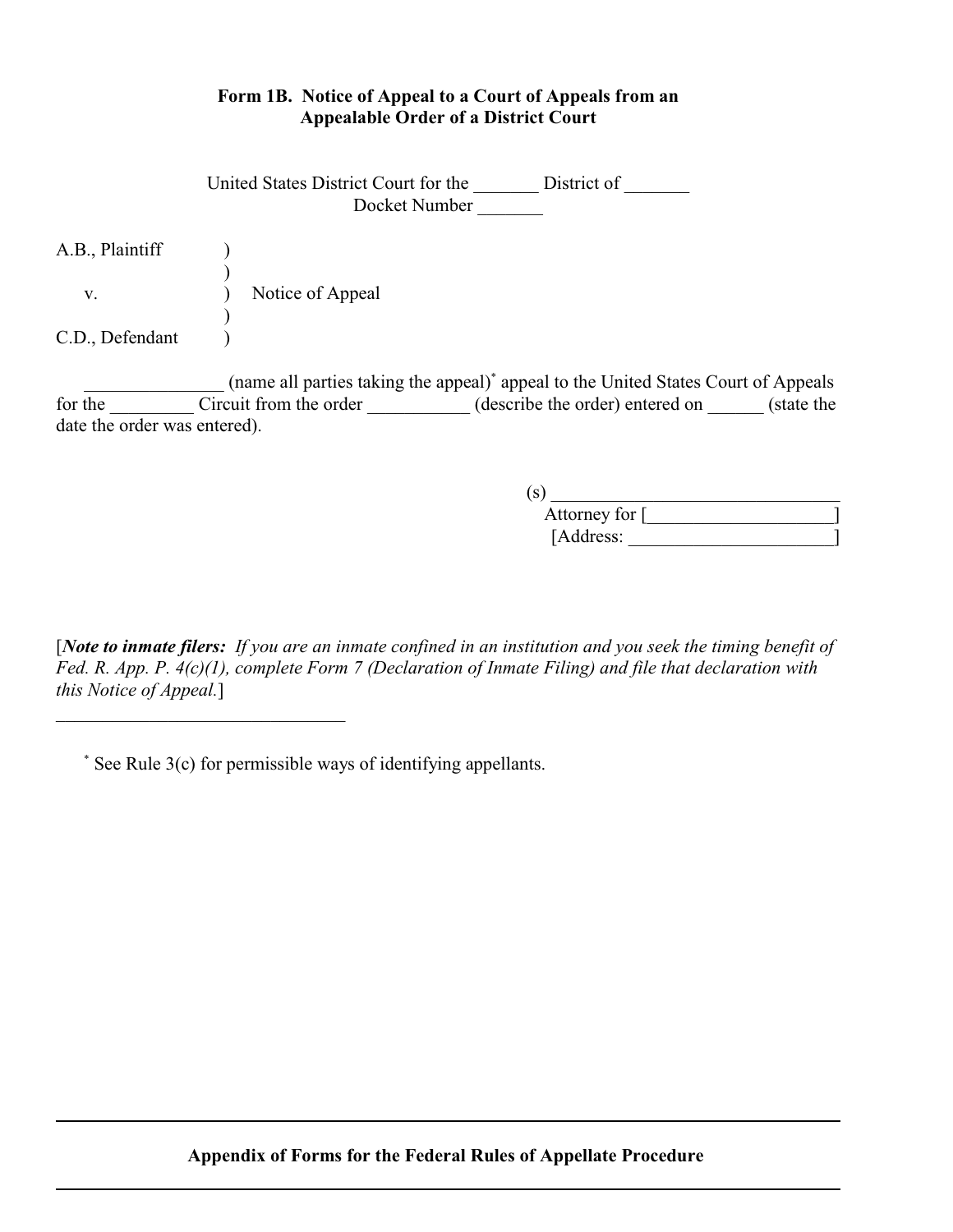## **Form 2. Notice of Appeal to a Court of Appeals from a Decision of the United States Tax Court**

United States Tax Court Washington, D.C.

Docket No.

| A.B., Petitioner  |                  |
|-------------------|------------------|
|                   |                  |
| v.                |                  |
|                   | Notice of Appeal |
| Commissioner of   |                  |
| Internal Revenue, |                  |
| Respondent        |                  |

\_\_\_\_\_\_\_\_\_\_\_\_\_\_\_ (name all parties taking the appeal) appeal to the United States Court of Appeals \* for the Circuit from the decision entered on \_\_\_\_\_\_\_\_ (state the date the decision was entered).

| (s             |  |
|----------------|--|
| Attorney for [ |  |
| [Address:      |  |

 $*$  See Rule 3(c) for permissible ways of identifying appellants.

\_\_\_\_\_\_\_\_\_\_\_\_\_\_\_\_\_\_\_\_\_\_\_\_\_\_\_\_\_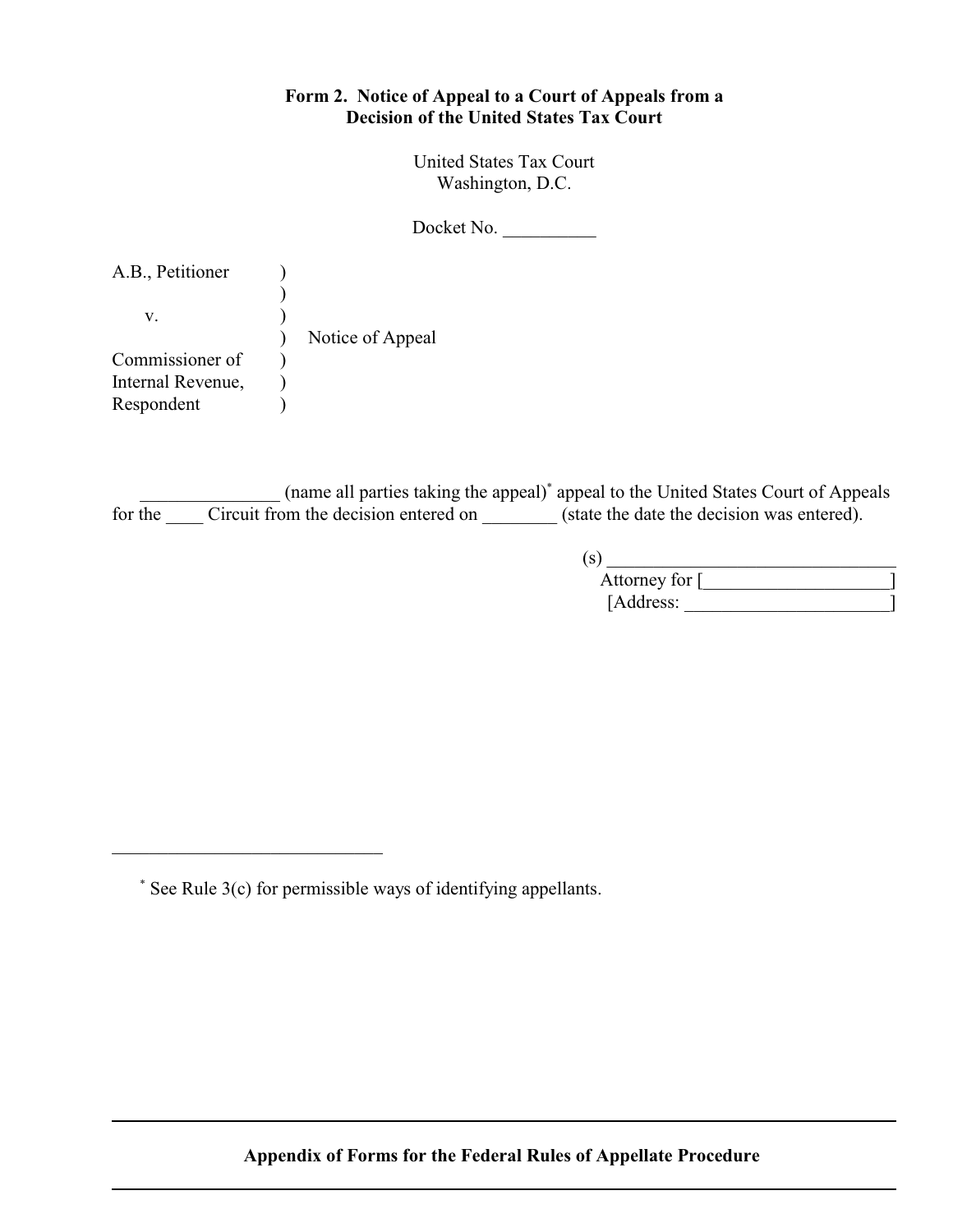## **Form 3. Petition for Review of Order of an Agency, Board, Commission, or Officer**

|                               | United States Court of Appeals for the | Circuit |
|-------------------------------|----------------------------------------|---------|
| A.B., Petitioner<br>V.        | Petition for Review                    |         |
| XYZ Commission,<br>Respondent |                                        |         |

[ (here name all parties bringing the petition<sup>\*</sup>) ] hereby petitions the court for review of the Order of the XYZ Commission (describe the order) entered on  $, 20$ .

(s) \_\_\_\_\_\_\_\_\_\_\_\_\_\_\_\_\_\_\_\_\_\_\_\_\_

Attorney for Petitioners Address: \_\_\_\_\_\_\_\_\_\_\_\_\_\_\_\_\_

See Rule 15. \*

\_\_\_\_\_\_\_\_\_\_\_\_\_\_\_\_\_\_\_\_\_\_\_\_\_\_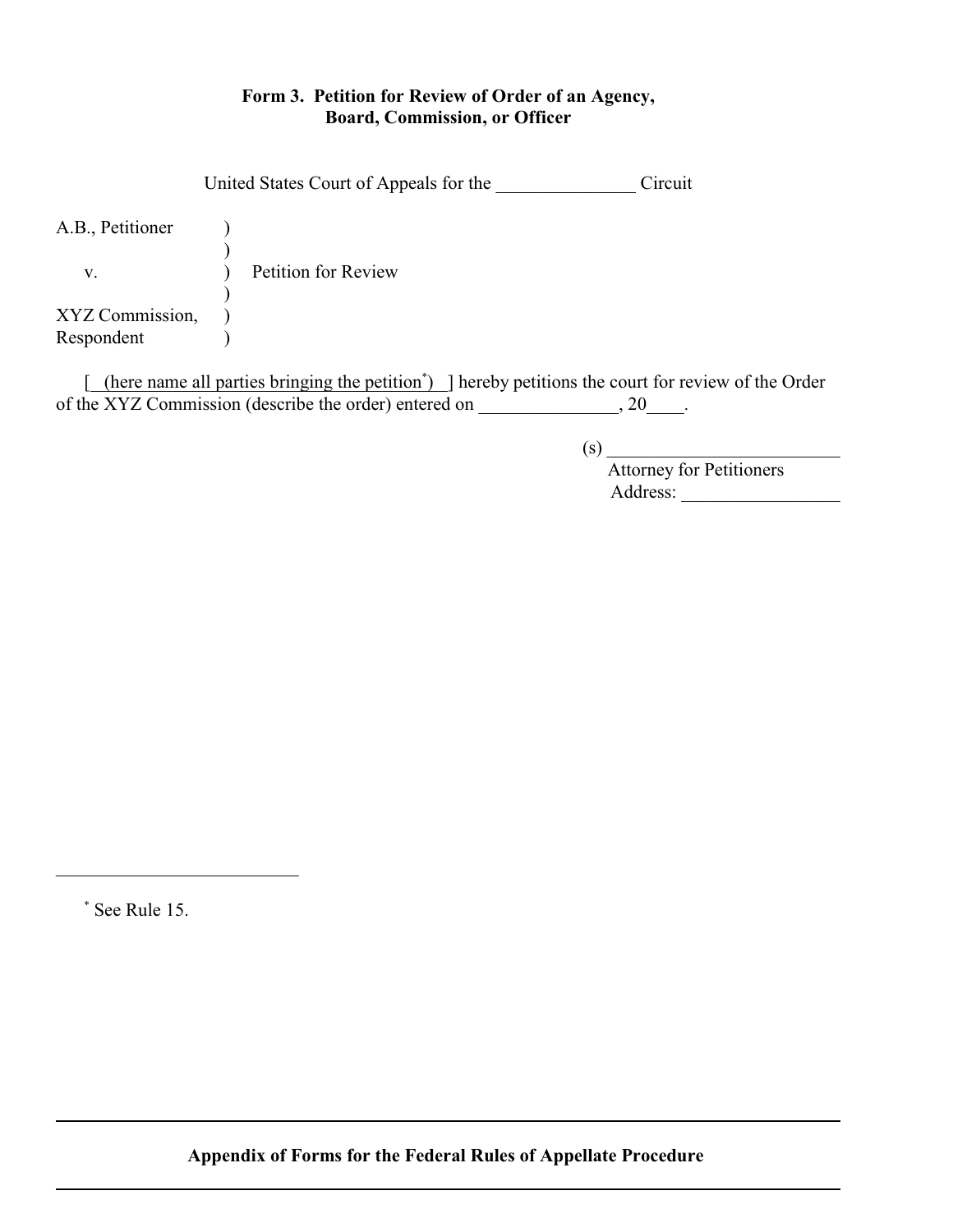## **Form 4. Affidavit Accompanying Motion for Permission to Appeal in Forma Pauperis**

|                                                                                                                                                                                                                                                                                                                                                                    | United States District Court for the District of                                                                                                                                                                                                                                                                                                                                                    |
|--------------------------------------------------------------------------------------------------------------------------------------------------------------------------------------------------------------------------------------------------------------------------------------------------------------------------------------------------------------------|-----------------------------------------------------------------------------------------------------------------------------------------------------------------------------------------------------------------------------------------------------------------------------------------------------------------------------------------------------------------------------------------------------|
| A.B., Plaintiff<br>Case No.<br>V.<br>C.D., Defendant                                                                                                                                                                                                                                                                                                               |                                                                                                                                                                                                                                                                                                                                                                                                     |
| .<br>Affidavit in Support of Motion                                                                                                                                                                                                                                                                                                                                | Instructions                                                                                                                                                                                                                                                                                                                                                                                        |
| I swear or affirm under penalty of perjury that,<br>because of my poverty, I cannot prepay the<br>docket fees of my appeal or post a bond for<br>them. I believe I am entitled to redress. I swear<br>or affirm under penalty of perjury under United<br>States laws that my answers on this form are<br>true and correct. (28 U.S.C. § 1746; 18 U.S.C. §<br>1621. | Complete all questions in this application and<br>then sign it. Do not leave any blanks: if the<br>answer to a question is "0," "none," or "not<br>applicable $(N/A)$ ," write in that response. If you<br>need more space to answer a question or to<br>explain your answer, attach a separate sheet of<br>paper identified with your name, your case's<br>docket number, and the question number. |
| Signed:                                                                                                                                                                                                                                                                                                                                                            | Date: $\qquad \qquad$                                                                                                                                                                                                                                                                                                                                                                               |
| My issues on appeal are:                                                                                                                                                                                                                                                                                                                                           |                                                                                                                                                                                                                                                                                                                                                                                                     |

1. For both you and your spouse estimate the average amount of money received from each of the following sources during the past 12 months. Adjust any amount that was received weekly, biweekly, quarterly, semiannually, or annually to show the monthly rate. Use gross amounts, that is, amounts before any deductions for taxes or otherwise.

| Income source                 | Average monthly<br>amount during the<br>past 12 months |        | Amount expected<br>next month |        |
|-------------------------------|--------------------------------------------------------|--------|-------------------------------|--------|
| Employment<br>Self-employment | You                                                    | Spouse | You                           | Spouse |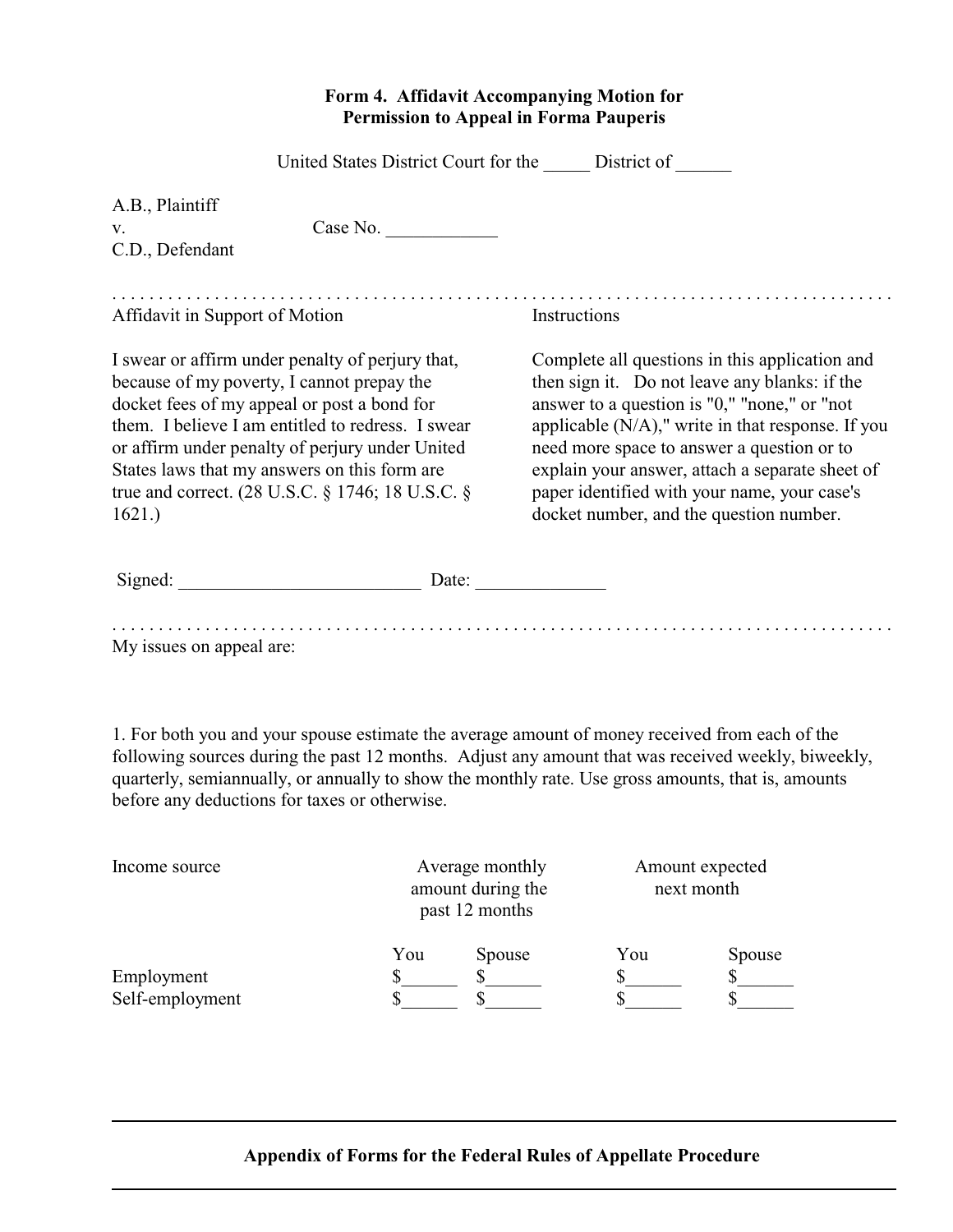|                                | You | Spouse | You | Spouse |
|--------------------------------|-----|--------|-----|--------|
| Income from real property      |     |        |     |        |
| (such as rental income)        |     |        |     |        |
| Interest and dividends         |     |        |     |        |
| Gifts                          |     |        |     |        |
| Alimony                        |     |        |     |        |
| Child support                  |     |        |     |        |
| Retirement (such as social     |     |        |     |        |
| security, pensions, annuities, |     |        |     |        |
| insurance)                     |     |        | ≮   |        |
| Disability (such as social     |     |        |     |        |
| security, insurance payments)  |     |        |     |        |
| Unemployment payments          |     |        |     |        |
| Public-assistance (such as     |     |        |     |        |
| welfare)                       |     |        |     |        |
| Other (specify):               |     |        |     |        |
| Total monthly income:          |     |        |     |        |

2. List your employment history for the past two years, most recent employer first. (Gross monthly pay is before taxes or other deductions.)

| Employer | Address | Dates of employment | Gross monthly pay |
|----------|---------|---------------------|-------------------|
|          |         |                     |                   |
|          |         |                     |                   |
|          |         |                     |                   |

3. List your spouse's employment history for the past two years, most recent employer first. (Gross monthly pay is before taxes or other deductions.)

| Employer | Address | Dates of employment | Gross monthly pay |
|----------|---------|---------------------|-------------------|
|          |         |                     |                   |
|          |         |                     |                   |

4. How much cash do you and your spouse have? \$\_\_\_\_\_\_\_\_

Below, state any money you or your spouse have in bank accounts or in any other financial institution.

| Financial   | Type of | Amount you | Amount your |
|-------------|---------|------------|-------------|
| Institution | Account | have       | spouse has  |
|             |         |            |             |
|             |         |            |             |
|             |         |            |             |
|             |         |            |             |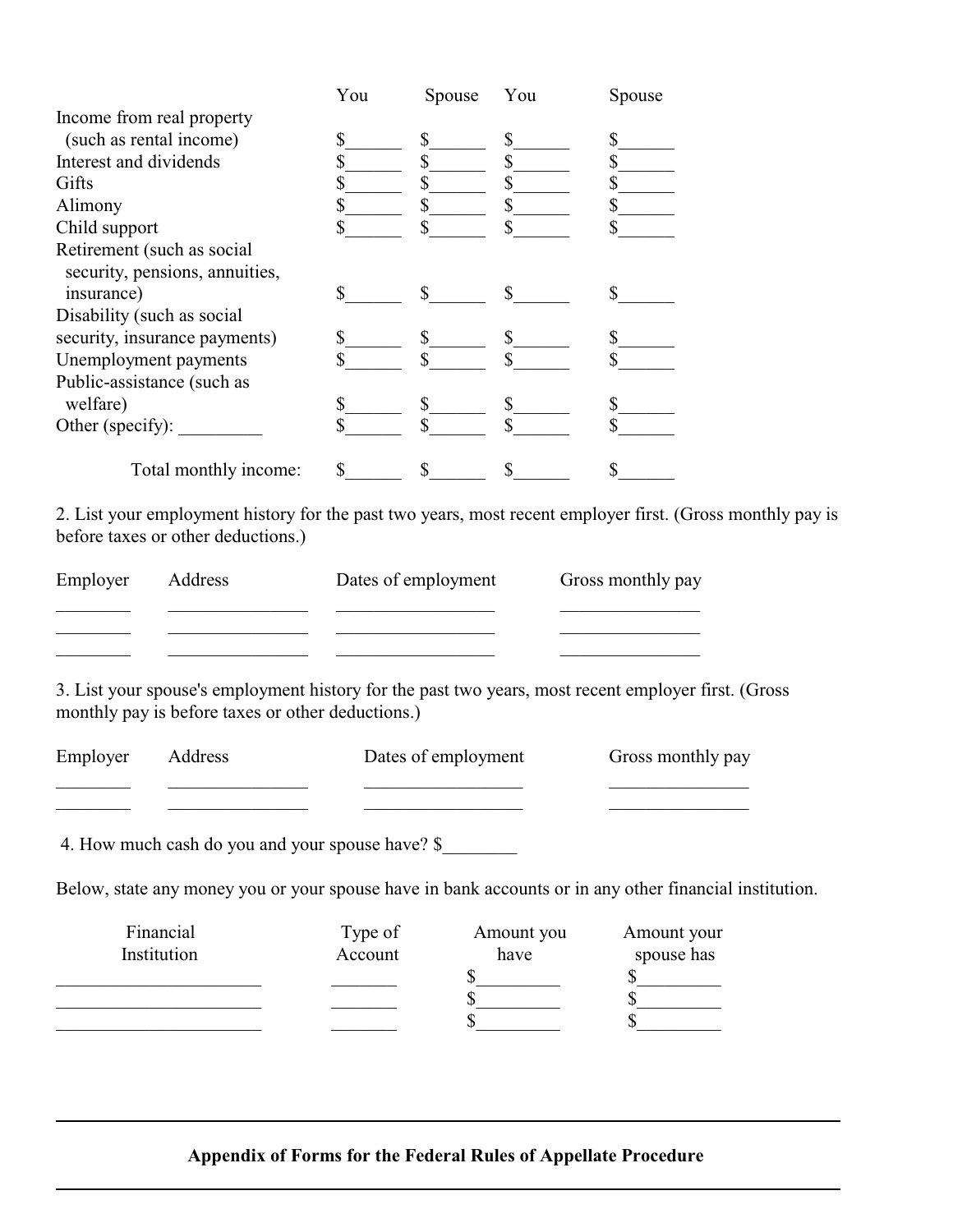**If you are a prisoner, seeking to appeal a judgment in a civil action or proceeding, you must attach a statement certified by the appropriate institutional officer showing all receipts, expenditures, and balances during the last six months in your institutional accounts. If you have multiple accounts, perhaps because you have been in multiple institutions, attach one certified statement of each account.**

5. List the assets, and their values, which you own or your spouse owns. Do not list clothing and ordinary household furnishings.

| Home (Value)                                                                        | Other real estate (Value)<br>the control of the control of the control of the control of the<br><u> 1989 - Johann Barbara, martin a</u> |        | Motor vehicle $# 1$ (Value)                                                                                                                                                                                                          | Make & year:<br>Model:<br>Registration #: |                                                                                                                                                                                                                                                                       |                                                                                                                                                                                                               |
|-------------------------------------------------------------------------------------|-----------------------------------------------------------------------------------------------------------------------------------------|--------|--------------------------------------------------------------------------------------------------------------------------------------------------------------------------------------------------------------------------------------|-------------------------------------------|-----------------------------------------------------------------------------------------------------------------------------------------------------------------------------------------------------------------------------------------------------------------------|---------------------------------------------------------------------------------------------------------------------------------------------------------------------------------------------------------------|
|                                                                                     | Motor vehicle #2 ___________(Value) Other Assets (Value) Other Assets (Value)<br>Make & year<br>Model:<br>Registration #: $\frac{1}{2}$ |        | <u> 1989 - Johann John Harry Harry Harry Harry Harry Harry Harry Harry Harry Harry Harry Harry Harry Harry Harry Harry Harry Harry Harry Harry Harry Harry Harry Harry Harry Harry Harry Harry Harry Harry Harry Harry Harry Har</u> |                                           |                                                                                                                                                                                                                                                                       |                                                                                                                                                                                                               |
|                                                                                     |                                                                                                                                         |        |                                                                                                                                                                                                                                      |                                           |                                                                                                                                                                                                                                                                       | 6. State every person, business, or organization owing you or your spouse money, and the amount owed.                                                                                                         |
| Person owing you or<br>your spouse money<br><u> 1989 - Johann Barbara, martin a</u> |                                                                                                                                         | to you | Amount owed                                                                                                                                                                                                                          |                                           | Amount owed to<br>your spouse<br><u> 1989 - Johann Harry Harry Harry Harry Harry Harry Harry Harry Harry Harry Harry Harry Harry Harry Harry Harry Harry Harry Harry Harry Harry Harry Harry Harry Harry Harry Harry Harry Harry Harry Harry Harry Harry Harry Ha</u> |                                                                                                                                                                                                               |
| Name [or, if under 18, initials only]                                               | 7. State the persons who rely on you or your spouse for support.                                                                        |        |                                                                                                                                                                                                                                      | Relationship                              |                                                                                                                                                                                                                                                                       | Age                                                                                                                                                                                                           |
|                                                                                     | <u> 1989 - Johann John Stone, mars et al. (</u><br><u> 1989 - Johann Barbara, martxa alemaniar a</u>                                    |        |                                                                                                                                                                                                                                      |                                           |                                                                                                                                                                                                                                                                       | 8. Estimate the average monthly expenses of you and your family. Show separately the amounts paid by<br>your spouse. Adjust any payments that are made weekly, biweekly, quarterly, semiannually, or annually |
| to show the monthly rate.                                                           |                                                                                                                                         | You    |                                                                                                                                                                                                                                      | Spouse                                    |                                                                                                                                                                                                                                                                       |                                                                                                                                                                                                               |
| Rent or home-mortgage payment<br>(include lot rented for mobile<br>home)            | Are real-estate taxes included? [] Yes [] No                                                                                            |        | $\frac{\sqrt{2}}{2}$                                                                                                                                                                                                                 | $\mathbb{S}$                              |                                                                                                                                                                                                                                                                       |                                                                                                                                                                                                               |

Is property insurance included? [ ] Yes [ ] No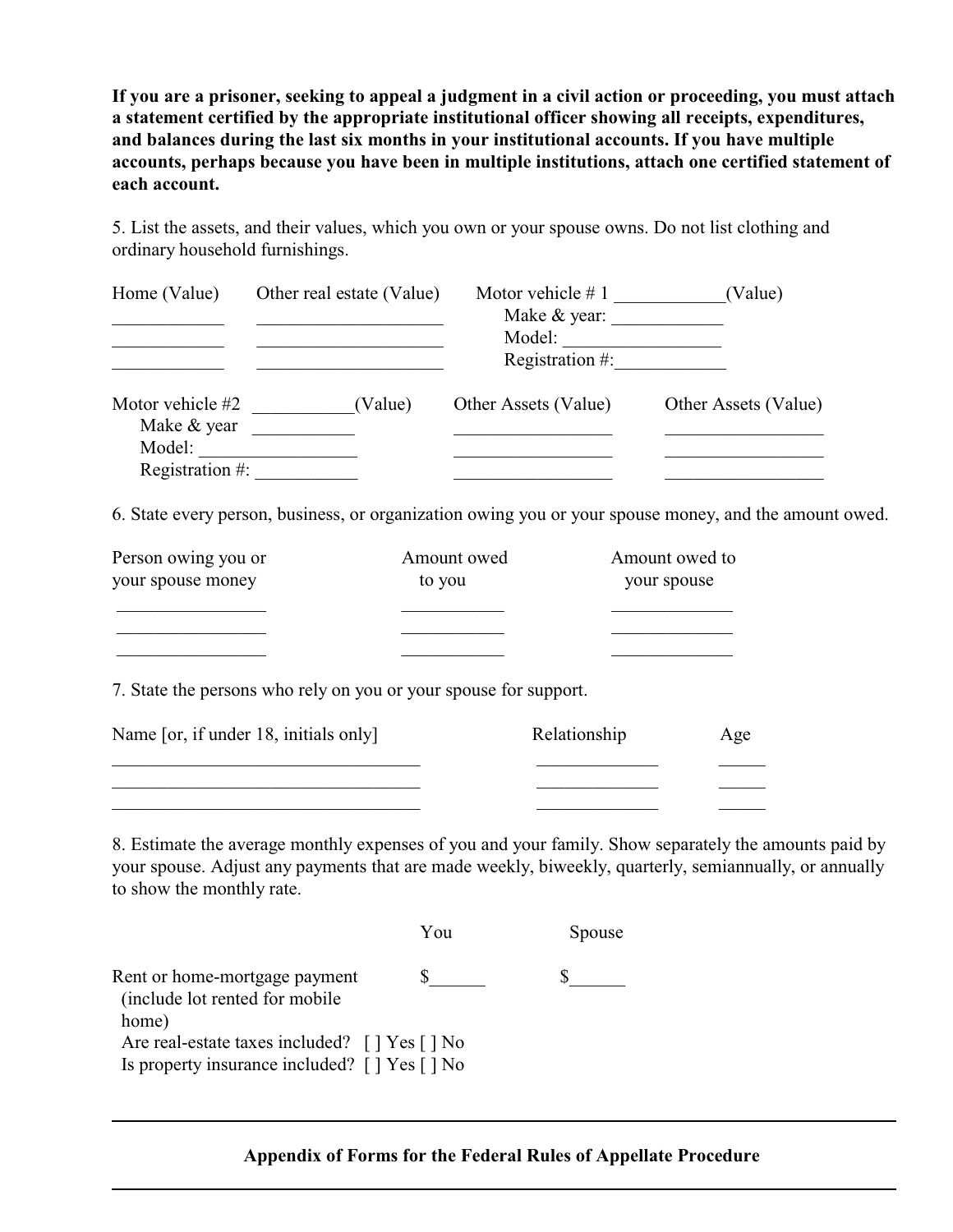| Utilities (electricity, heating fuel,<br>water, sewer, and telephone) | \$                          | \$                          |
|-----------------------------------------------------------------------|-----------------------------|-----------------------------|
| Home maintenance (repairs                                             | \$                          | \$                          |
| and upkeep)                                                           |                             |                             |
| Food                                                                  | \$                          | \$                          |
| Clothing                                                              | \$                          | \$                          |
| Laundry and dry-cleaning                                              | $\frac{1}{2}$               | \$                          |
| Medical and dental expenses                                           | $\mathbb{S}$                | \$                          |
| Transportation (not including motor                                   | \$                          | \$                          |
| vehicle payments)                                                     |                             |                             |
| Recreation, entertainment,                                            | \$                          | \$                          |
| newspapers, magazines, etc.                                           |                             |                             |
| Insurance (not deducted from wages                                    | $\mathbb{S}$                | \$                          |
| or included in mortgage payments)                                     |                             |                             |
| Homeowner's or renter's                                               | \$                          | \$                          |
| Life                                                                  | \$                          | \$                          |
| Health                                                                | \$                          | \$                          |
| Motor Vehicle                                                         | \$                          | \$                          |
| Other:                                                                | $\mathbb{S}$                | \$                          |
| Taxes (not deducted from wages or                                     | $\mathcal{S}$               | \$                          |
| included in mortgage payments)                                        |                             |                             |
| (specify):                                                            |                             |                             |
| Installment payments                                                  | \$                          | \$                          |
| Motor Vehicle                                                         | \$                          | \$                          |
| Credit card (name):                                                   | \$                          | \$                          |
| Department store                                                      | \$                          |                             |
|                                                                       |                             |                             |
| Other:                                                                | $\frac{\text{S}}{\text{S}}$ | $\mathbb{S}$                |
| Alimony, maintenance, and support                                     |                             | $\frac{\text{S}}{\text{S}}$ |
| paid to others                                                        |                             |                             |
| Regular expenses for operation of                                     | $\mathbb{S}$                | \$                          |
| business, profession, or farm                                         |                             |                             |
| (attach detailed statement)                                           |                             |                             |
|                                                                       | \$                          | \$                          |
| Total monthly expenses:                                               | \$                          | \$                          |

9. Do you expect any major changes to your monthly income or expenses or in your assets or liabilities during the next 12 months?

[ ] Yes [ ] No If yes, describe on an attached sheet.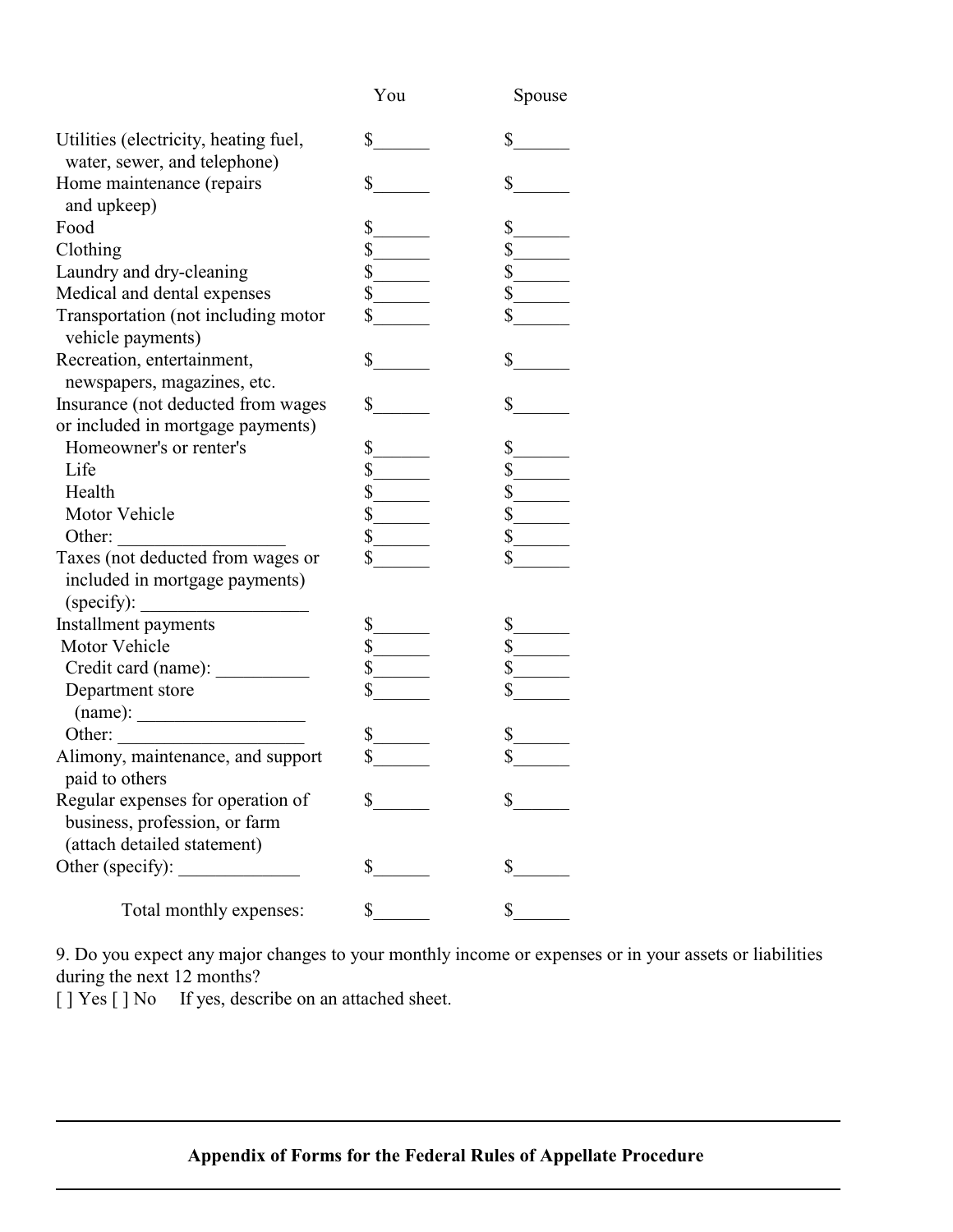10. Have you spent - or will you be spending - any money for expenses or attorney fees in connection with this lawsuit?

[ ] Yes [ ] No If yes, how much?  $\frac{1}{2}$ 

11. Provide any other information that will help explain why you cannot pay the docket fees for your appeal.

12. State the city and state of your legal residence.

Your daytime phone number:  $(\_\_\_\_\_\_\_\_\$ Your age: Your years of schooling:

\_\_\_\_\_\_\_\_\_\_\_\_\_\_\_\_\_\_\_\_\_\_\_\_\_\_\_\_\_\_\_\_\_\_\_\_\_\_\_\_\_\_\_\_\_\_\_\_\_\_\_ \_\_\_\_\_\_\_\_\_\_\_\_\_\_\_\_\_\_\_\_\_\_\_\_\_\_\_\_\_\_\_\_\_\_\_\_\_\_\_\_\_\_\_\_\_\_\_\_\_\_\_ \_\_\_\_\_\_\_\_\_\_\_\_\_\_\_\_\_\_\_\_\_\_\_\_\_\_\_\_\_\_\_\_\_\_\_\_\_\_\_\_\_\_\_\_\_\_\_\_\_\_\_

[Amended effective December 1, 2018.]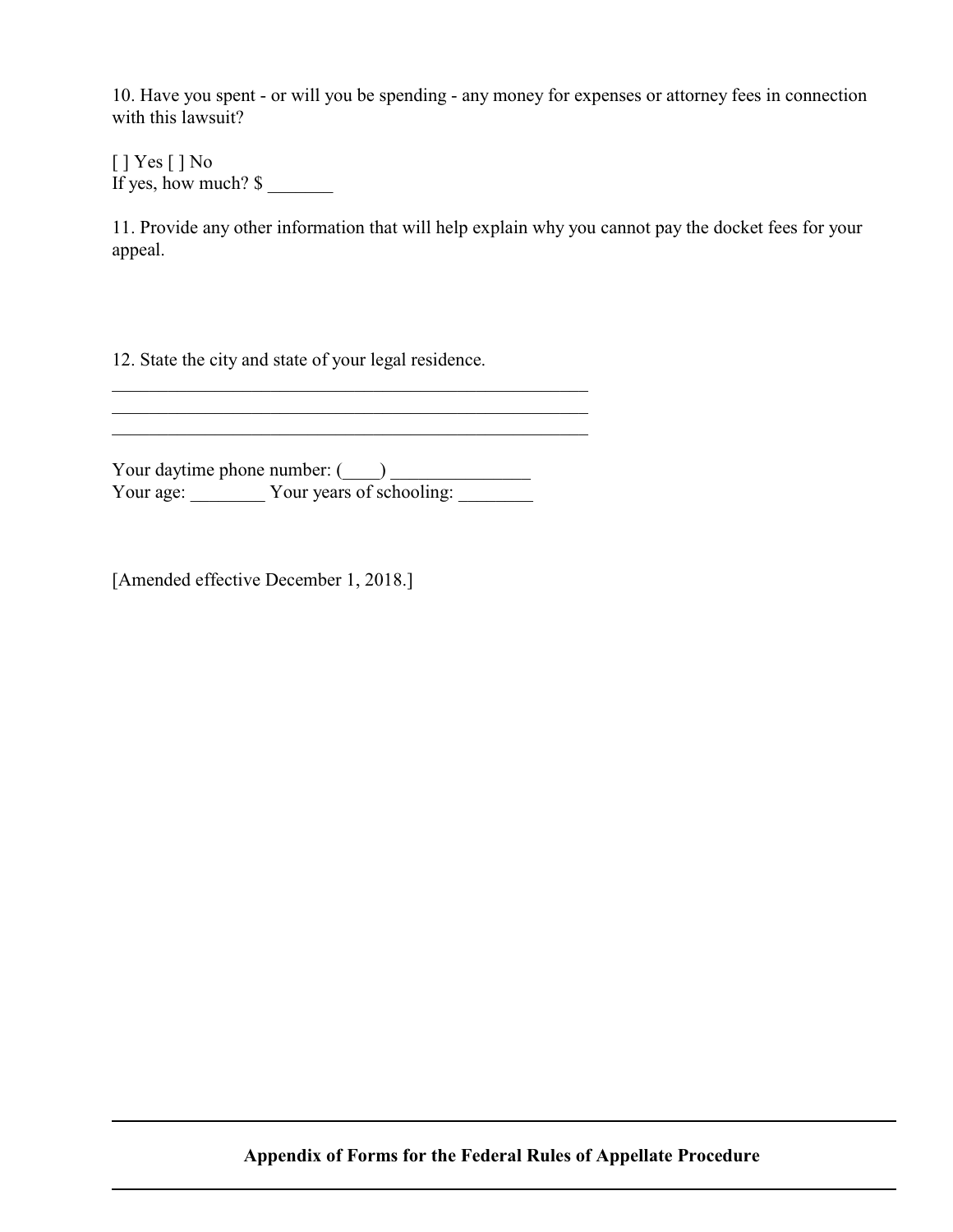## **Form 5. Notice of Appeal to a Court of Appeals from a Judgment or Order of a District Court or a Bankruptcy Appellate Panel**

|                                      | United States District Court for the _________ District of _______                                      |                                                                                                                                                                                                                                                                                                   |
|--------------------------------------|---------------------------------------------------------------------------------------------------------|---------------------------------------------------------------------------------------------------------------------------------------------------------------------------------------------------------------------------------------------------------------------------------------------------|
|                                      |                                                                                                         |                                                                                                                                                                                                                                                                                                   |
|                                      | a re<br>$\frac{1}{\text{Debtor}}$ , $\begin{pmatrix} 1 \\ 0 \\ 0 \\ 0 \\ 0 \\ 0 \end{pmatrix}$ File No. |                                                                                                                                                                                                                                                                                                   |
|                                      |                                                                                                         |                                                                                                                                                                                                                                                                                                   |
| V.                                   |                                                                                                         |                                                                                                                                                                                                                                                                                                   |
| Defendant                            |                                                                                                         |                                                                                                                                                                                                                                                                                                   |
|                                      | Notice of Appeal to United States Court of Appeals for the Circuit                                      |                                                                                                                                                                                                                                                                                                   |
|                                      | $\ldots$ , 20 [here describe the judgment, order, or decree] $\ldots$ .                                 | , the plaintiff [or defendant or other party] appeals to the United States Court of<br>Appeals for the Circuit from the final judgment [or order or decree] of the district court for the<br>district of _______ [or bankruptcy appellate panel of the ________ circuit], entered in this case on |
| respective attorneys are as follows: |                                                                                                         | The parties to the judgment [or order or decree] appealed from and the names and addresses of their                                                                                                                                                                                               |
|                                      |                                                                                                         |                                                                                                                                                                                                                                                                                                   |
|                                      |                                                                                                         |                                                                                                                                                                                                                                                                                                   |
|                                      | Attorney for Appellant                                                                                  |                                                                                                                                                                                                                                                                                                   |

Address: \_\_\_\_\_\_\_\_\_\_\_\_\_\_\_\_\_\_\_\_\_\_\_\_\_\_

\_\_\_\_\_\_\_\_\_\_\_\_\_\_\_\_\_\_\_\_\_\_\_\_\_\_\_\_\_\_\_\_\_\_\_\_

[*Note to inmate filers: If you are an inmate confined in an institution and you seek the timing benefit of Fed. R. App. P. 4(c)(1), complete Form 7 (Declaration of Inmate Filing) and file that declaration along with this Notice of Appeal.*]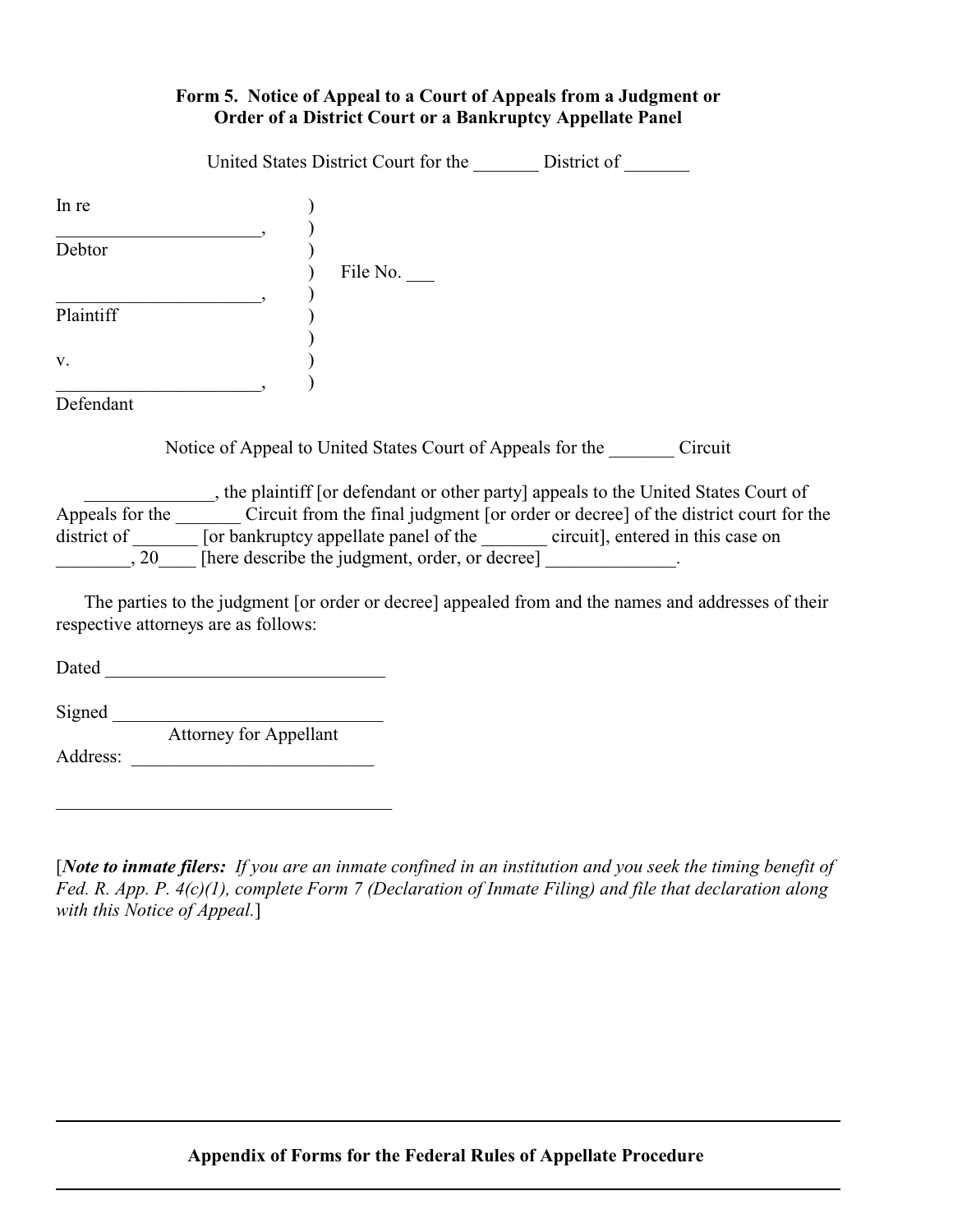#### **Form 6. Certificate of Compliance with Type-Volume Limit**

Certificate of Compliance with Type-Volume Limit, Typeface Requirements, and Type-Style Requirements

1. This document complies with the [type-volume limit of Fed. R. App. P. (*insert Rule citation; e.g.,*  $32(a)/(7)(B)$ )] [the word limit of Fed. R. App. P. (*insert Rule citation; e.g.,*  $5(c)(1)$ )] because, excluding the parts of the document exempted by Fed. R. App. P. 32(f) [and (*insert applicable Rule citation, if any*)]:

- G this document contains [*state the number of*] words, **or**
- $\Box$  this brief uses a monospaced typeface and contains [*state the number of*] lines of text.

2. This document complies with the typeface requirements of Fed. R. App. P. 32(a)(5) and the type-style requirements of Fed. R. App. P.  $32(a)(6)$  because:

- $\Box$  this document has been prepared in a proportionally spaced typeface using [*state name and version of word-processing program*] in [*state font size and name of type style*], **or**
- $\Box$  this document has been prepared in a monospaced typeface using [*state name and version of word-processing program*] with [*state number of characters per inch and name of type style*].

Attorney for \_\_\_\_\_\_\_\_\_\_\_\_\_\_\_\_\_\_\_\_\_\_\_\_\_\_\_\_\_\_\_\_\_\_\_\_\_\_\_\_\_\_

Dated: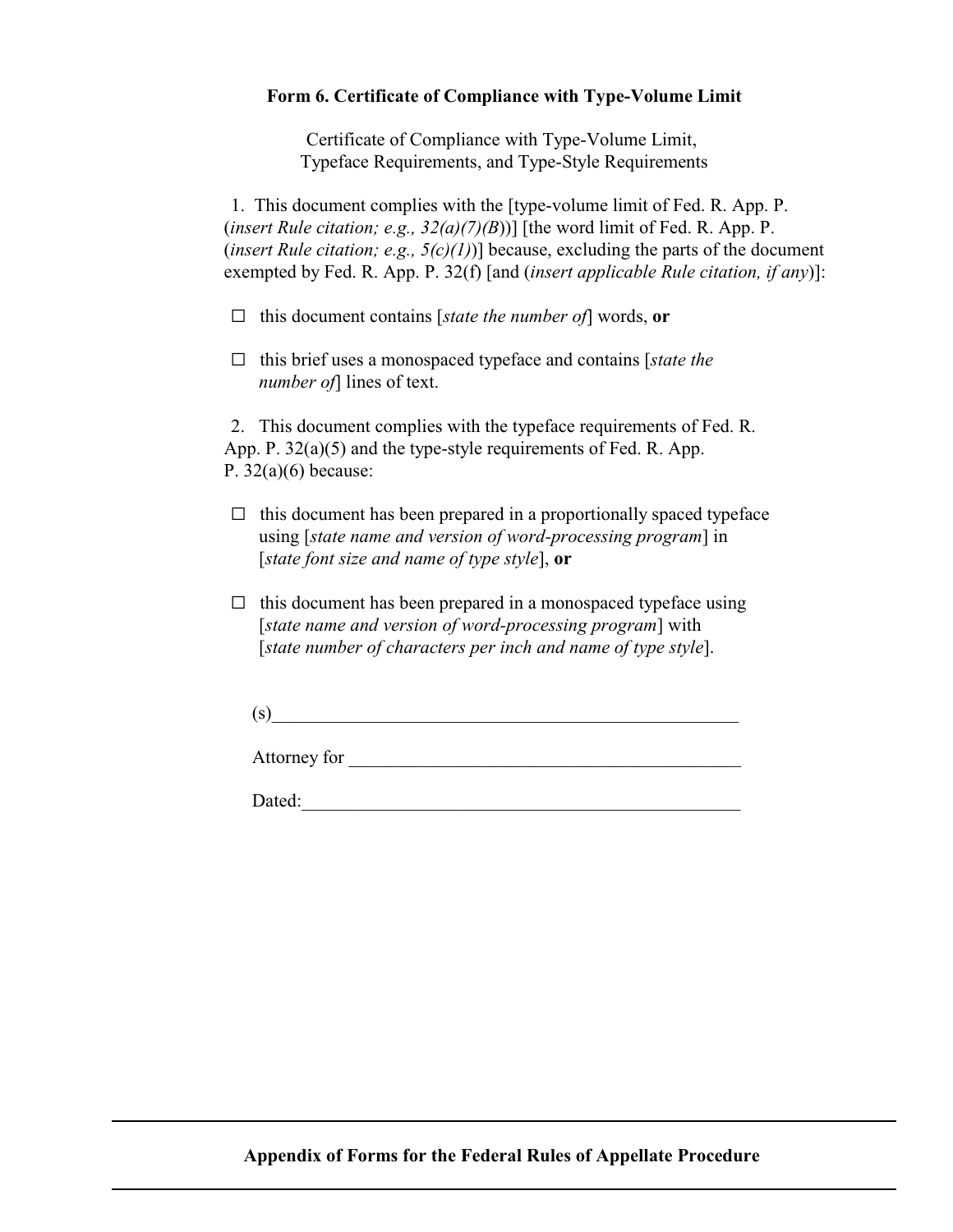#### **Form 7. Declaration of Inmate Filing**

[*Insert name of court; for example, United States District Court for the District of Minnesota*]

| A.B., Plaintiff |          |
|-----------------|----------|
| v.              | Case No. |
|                 |          |
| C.D., Defendant |          |

I am an inmate confined in an institution. Today, [*insert date*], I am depositing the [*insert title of document; for example, "notice of appeal"*] in this case in the institution's internal mail system. Firstclass postage is being prepaid either by me or by the institution on my behalf.

I declare under penalty of perjury that the foregoing is true and correct (see 28 U.S.C. § 1746; 18 U.S.C. § 1621).

[*Sign your name here*]

Signed on [*insert date signed*]

[*Note to inmate filers: If your institution has a system designed for legal mail, you must use that system in order to receive the timing benefit of Fed. R. App. P. 4(c)(1) or Fed. R. App. P. 25(a)(2)(A)(iii).*]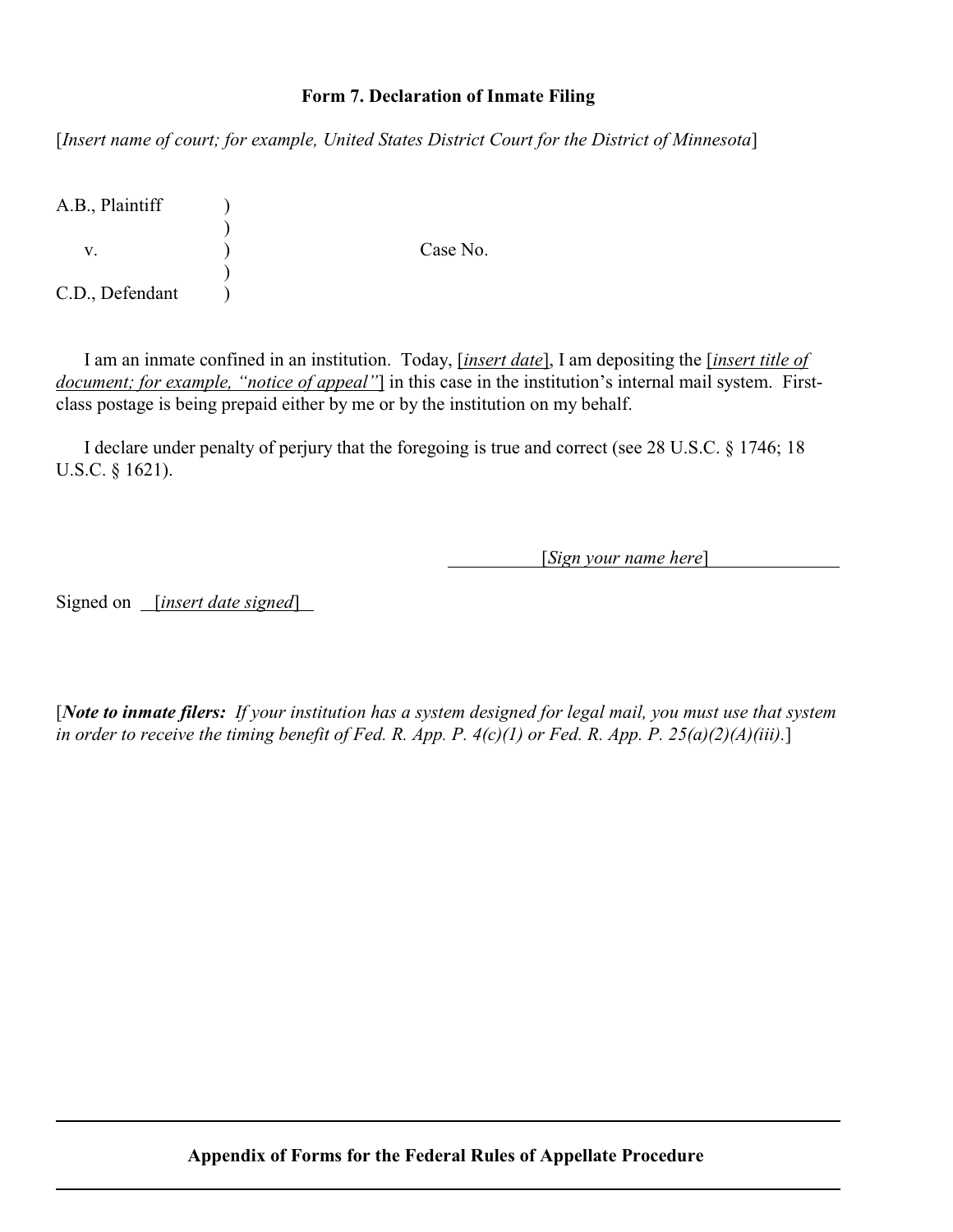# **Appendix: Length Limits Stated in the Federal Rules of Appellate Procedure and the D.C. Circuit Rules**

This chart summarizes the length limits stated in the Federal Rules of Appellate Procedure and the D.C. Circuit Rules. Please refer to the rules for precise requirements, and bear in mind the following:

• In computing these limits, you may exclude the items listed in FRAP 32(f).

• If you use a word limit or a line limit (other than the word limit in FRAP 28(j)), you must file the certificate required by FRAP 32(g).

• For the limits in FRAP 5, 21, 27, 35, and 40, as well as D.C. Cir. Rules 5(b), 8(b), 18(b), and  $27(c)$ :

- You must use the word limit if you produce your document on a computer; and
- You must use the page limit if you handwrite your document or type it on a typewriter.
- For the limits in FRAP 28.1, 29(a)(5), and 32, as well as D.C. Cir. Rule  $32(e)(2)$ :
	- You may use the word limit or page limit, regardless of how you produce the document; or
	- You may use the line limit if you type or print your document with a monospaced typeface. A typeface is monospaced when each character occupies the same amount of horizontal space.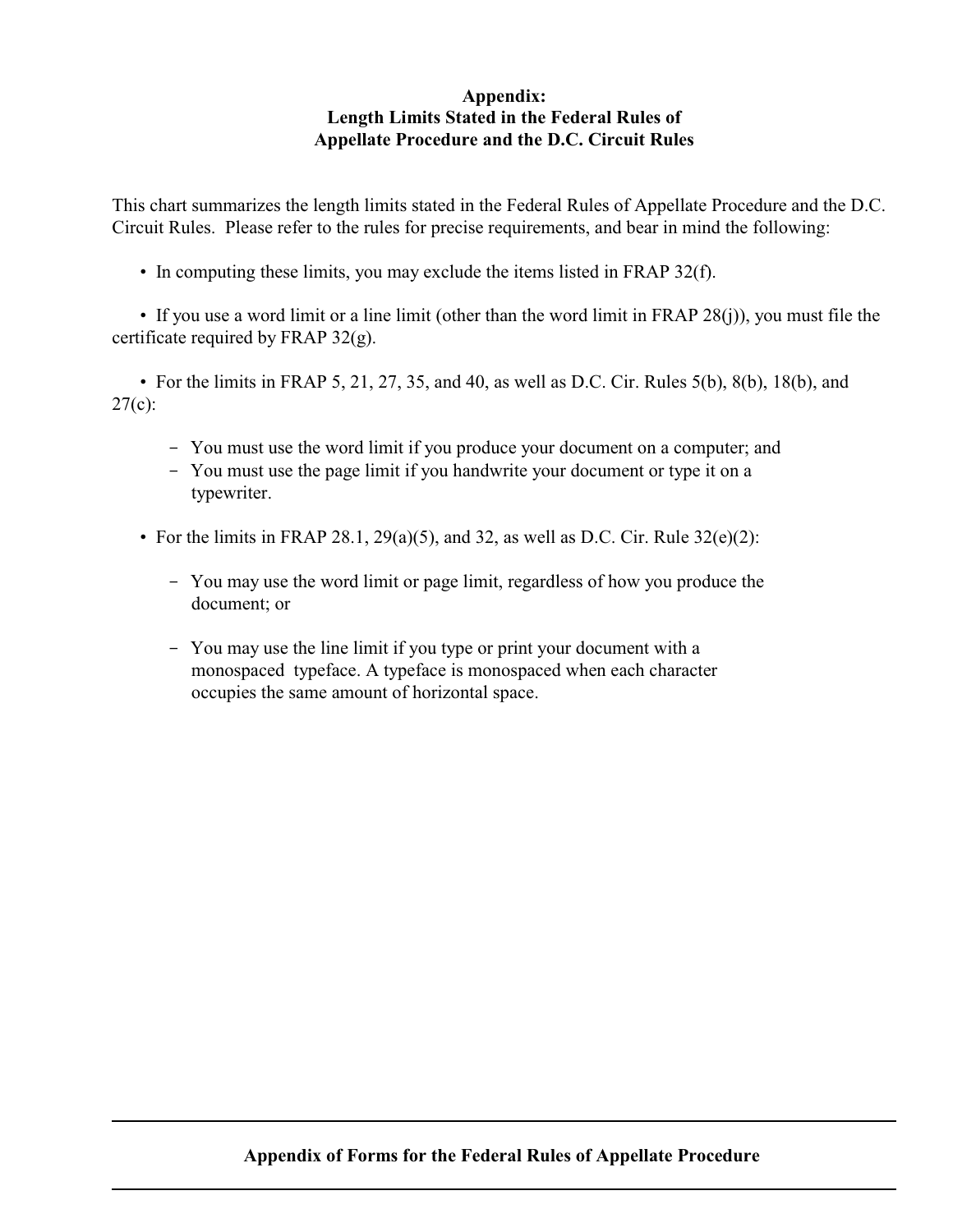| <b>RULE</b>                         | <b>DOCUMENT</b>                                                           | <b>WORD</b><br><b>LIMIT</b> | <b>PAGE</b><br><b>LIMIT</b> | <b>LINE</b><br><b>LIMIT</b> |
|-------------------------------------|---------------------------------------------------------------------------|-----------------------------|-----------------------------|-----------------------------|
| FRAP $5(c)$                         | Petition for Permission to<br>Appeal                                      | 5,200                       | 20                          | n/a                         |
|                                     | Answer in Opposition                                                      | 5,200                       | 20                          | n/a                         |
|                                     | <b>Cross-Petition</b>                                                     | 5,200                       | 20                          | n/a                         |
| D.C. Cir. Rule<br>5(b)              | Reply                                                                     | 2,600                       | 10                          | n/a                         |
|                                     |                                                                           |                             |                             |                             |
| D.C. Cir. Rules<br>8(b) and 18(b)   | Dispositive Motion<br>Combined with Motion for<br><b>Stay or Response</b> | 7,800                       | 30                          | n/a                         |
|                                     | Response to Combined<br>Pleading                                          | 3,900                       | 15                          | n/a                         |
|                                     | Final Reply                                                               | 2,600                       | 10                          | n/a                         |
|                                     |                                                                           |                             |                             |                             |
| $FRAP$ 21(d)                        | <b>Extraordinary Writs</b>                                                | 7,800                       | 30                          | n/a                         |
|                                     | Answer                                                                    | 7,800                       | 30                          | n/a                         |
|                                     |                                                                           |                             |                             |                             |
| FRAP $27(d)(2)$                     | Motion                                                                    | 5,200                       | 20                          | n/a                         |
|                                     | Response                                                                  | 5,200                       | 20                          | n/a                         |
|                                     | Reply                                                                     | 2,600                       | 10                          | n/a                         |
| D.C. Cir. 27(c)                     | Response and Affirmative<br>Relief                                        | 7,800                       | 30                          | n/a                         |
|                                     |                                                                           |                             |                             |                             |
| FRAP $32(a)(7)$<br>(regular appeal) | Principal Brief                                                           | 13,000                      | 30                          | 1,300                       |
|                                     | <b>Reply Brief</b>                                                        | 6,500                       | 15                          | 650                         |
| FRAP 28.1(e)<br>(cross-appeal)      | Appellant's Principal Brief                                               | 13,000                      | 30                          | 1,300                       |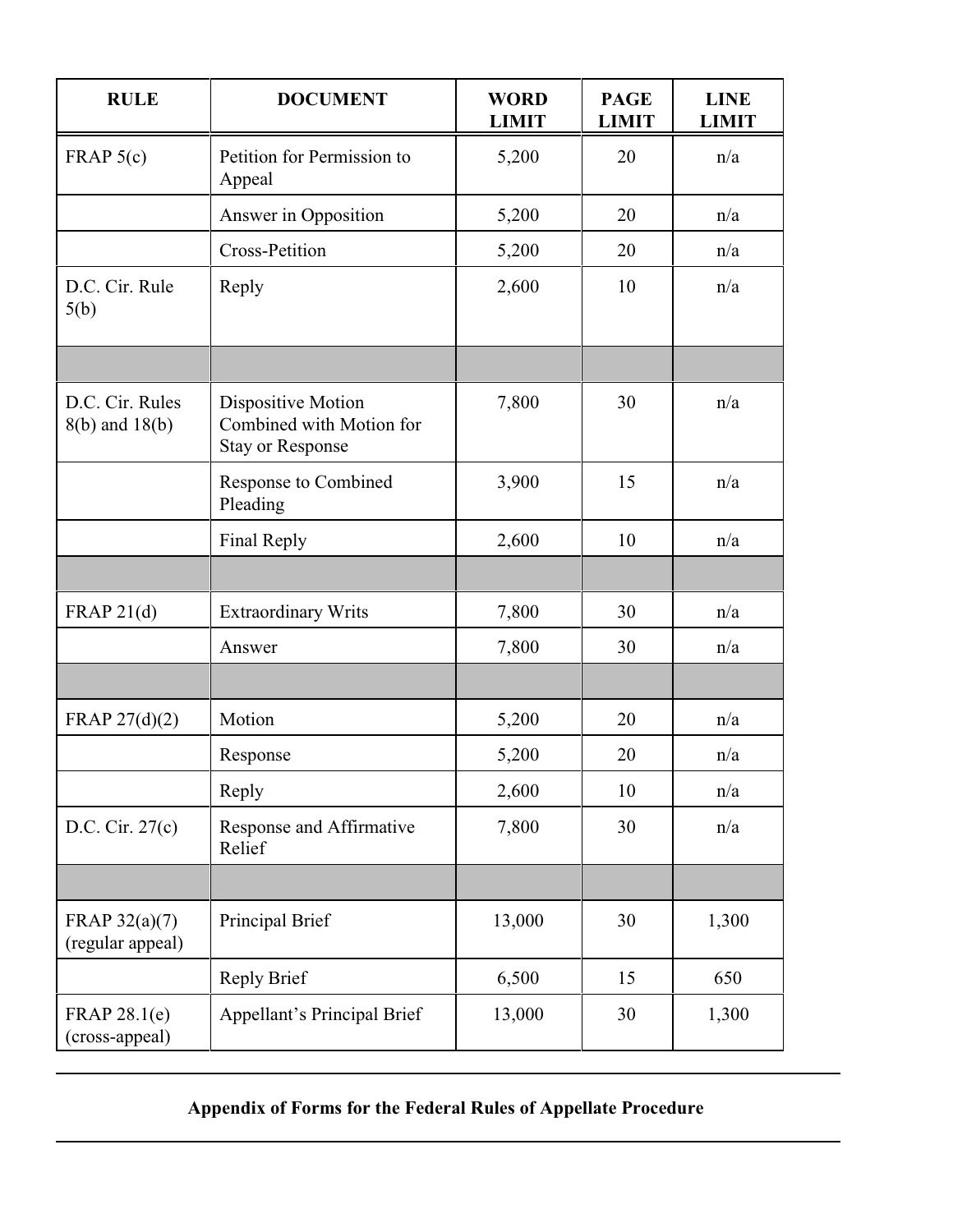| <b>RULE</b>                | <b>DOCUMENT</b>                              | <b>WORD</b><br><b>LIMIT</b>                                                | <b>PAGE</b><br><b>LIMIT</b>                                                      | <b>LINE</b><br><b>LIMIT</b>                                                   |
|----------------------------|----------------------------------------------|----------------------------------------------------------------------------|----------------------------------------------------------------------------------|-------------------------------------------------------------------------------|
|                            | Appellant's Response &<br>Reply Brief        | 13,000                                                                     | 30                                                                               | 1,300                                                                         |
|                            | Appellee's Principal and<br>Response Brief   | 15,300                                                                     | 35                                                                               | 1,500                                                                         |
|                            | Appellee's Reply Brief                       | 6,500                                                                      | 15                                                                               | 650                                                                           |
|                            |                                              |                                                                            |                                                                                  |                                                                               |
| D.C. Cir. Rule<br>32(e)(2) | Intervenor's Principal Brief                 | 9,100                                                                      | 19                                                                               | 813                                                                           |
|                            | Intervenor's Reply Brief                     | 4,550                                                                      | 9.5                                                                              | 412                                                                           |
|                            |                                              |                                                                            |                                                                                  |                                                                               |
| FRAP $28(j)$               | Supplemental Authority<br>Letter             | 350                                                                        | n/a                                                                              | n/a                                                                           |
|                            |                                              |                                                                            |                                                                                  |                                                                               |
| FRAP $29(a)(5)$            | <b>Amicus Brief at Merits Phase</b>          | $\frac{1}{2}$ length of<br>principal brief<br>for party per<br><b>FRAP</b> | $\frac{1}{2}$ length<br>of<br>principal<br>brief for<br>party per<br><b>FRAP</b> | $\frac{1}{2}$ length of<br>principal<br>brief for<br>party per<br><b>FRAP</b> |
| FRAP 29(b)(4)              | Amicus Brief on Rehearing<br>Request         | 2,600                                                                      | n/a                                                                              | n/a                                                                           |
|                            |                                              |                                                                            |                                                                                  |                                                                               |
| FRAP 35(b)(2)              | Petition for Hearing or<br>Rehearing En Banc | 3,900                                                                      | 15                                                                               | n/a                                                                           |
| FRAP $40(b)$               | Petition for Panel Rehearing                 | 3,900                                                                      | 15                                                                               | n/a                                                                           |